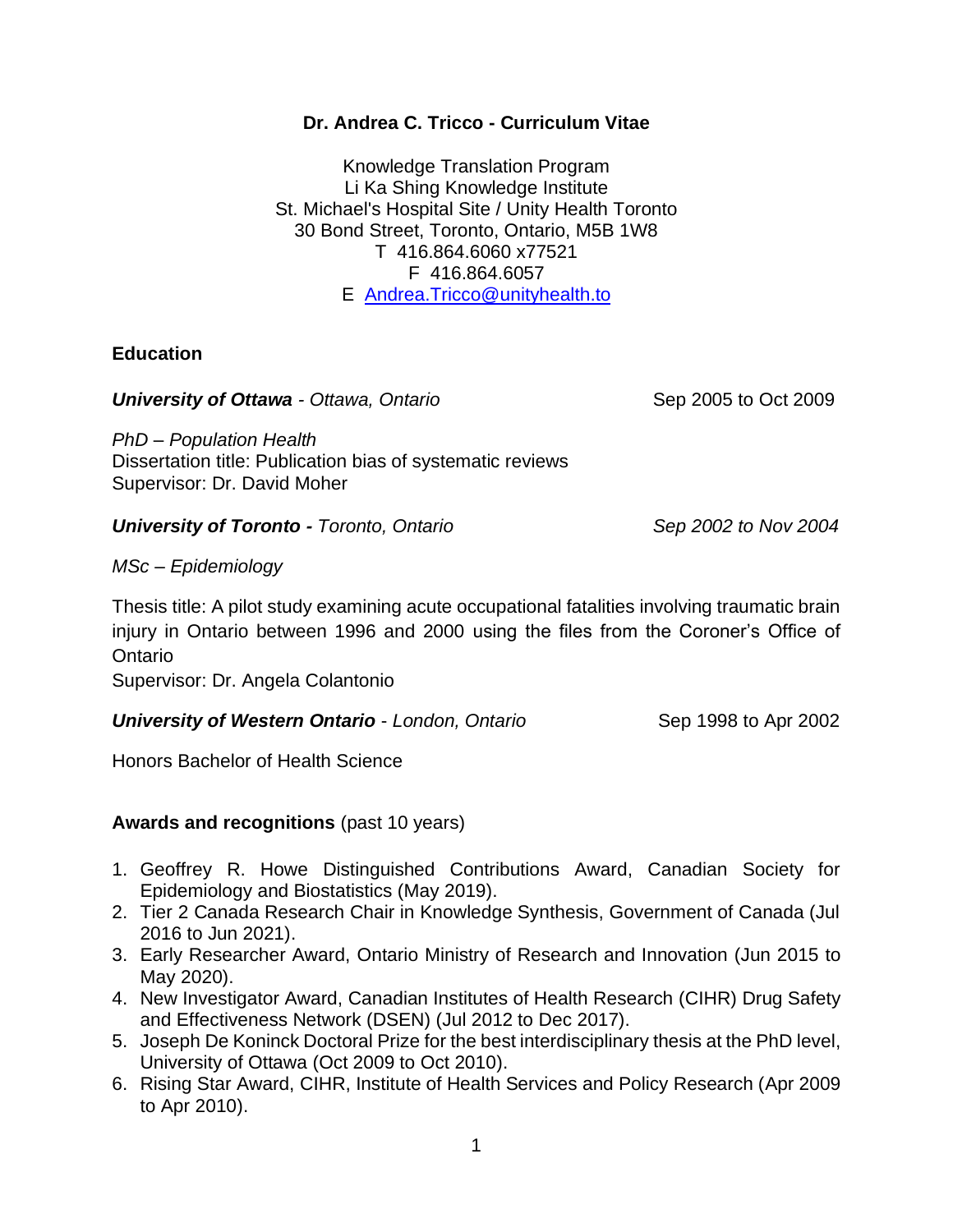**Employment History** (past 10 years)

# *Li Ka Shing Knowledge Institute St Michael's Hospital site / Unity Health Toronto*

May 2010 to present

*Scientist (appointed Sep 2011), Research Manager (May 2010 to Sep 2011)*

- Director of the Knowledge Synthesis Team in the Knowledge Translation Program of the Li Ka Shing Knowledge Institute consisting of more than 30 staff
- Co-Director of the Queen's Collaboration for Health Care Quality Joanna Briggs Institute (JBI) Centre of Excellence (appointed May 2018)
- Nominated Principal Investigator (NPI) of the Strategic Patient-Oriented Research (SPOR) Evidence Alliance (EA) and DSEN Methods and Applications Group in Indirect Comparisons (MAGIC), CIHR
- Conducted systematic reviews for organizations at all levels of population health, including World Health Organization (WHO), Health Canada, Ontario Ministry of Health and Long-term Care (MOHLTC), and Toronto Central Local Health Integrated Network (LHIN)
- Developed and instructed an online systematic review course with content ranging from developing systematic review questions to establishing the best methodological approach to systematic reviews and updating the studies after they are published
- Lead of knowledge synthesis methods projects (e.g., systematic reviews, scoping reviews, overview of reviews, rapid reviews, network meta-analysis)

## *Ottawa Hospital Research Institute Methods Centre Ottawa Hospital*

Sep 2005 to May 2010

*Senior systematic review methodologist (appointed Sep 2009), Research Associate (Sep 2005 to Sep 2009)*

- Collaborated with clinicians and researchers to conduct systematic reviews on clinical topics such as diabetes and chronic autoimmune disease, as well as improved the methodological approach to conducting reviews
- Executed systematic reviews commissioned by the Ontario MOHLTC and the US Agency for Healthcare Research and Quality
- Wrote grants, protocols, presented research findings, compiled reports, and prepared manuscripts for peer-reviewed publications

# **Teaching Experience**

*Queen's University* 

*Adjunct Associate Professor* 

May 2018 to Present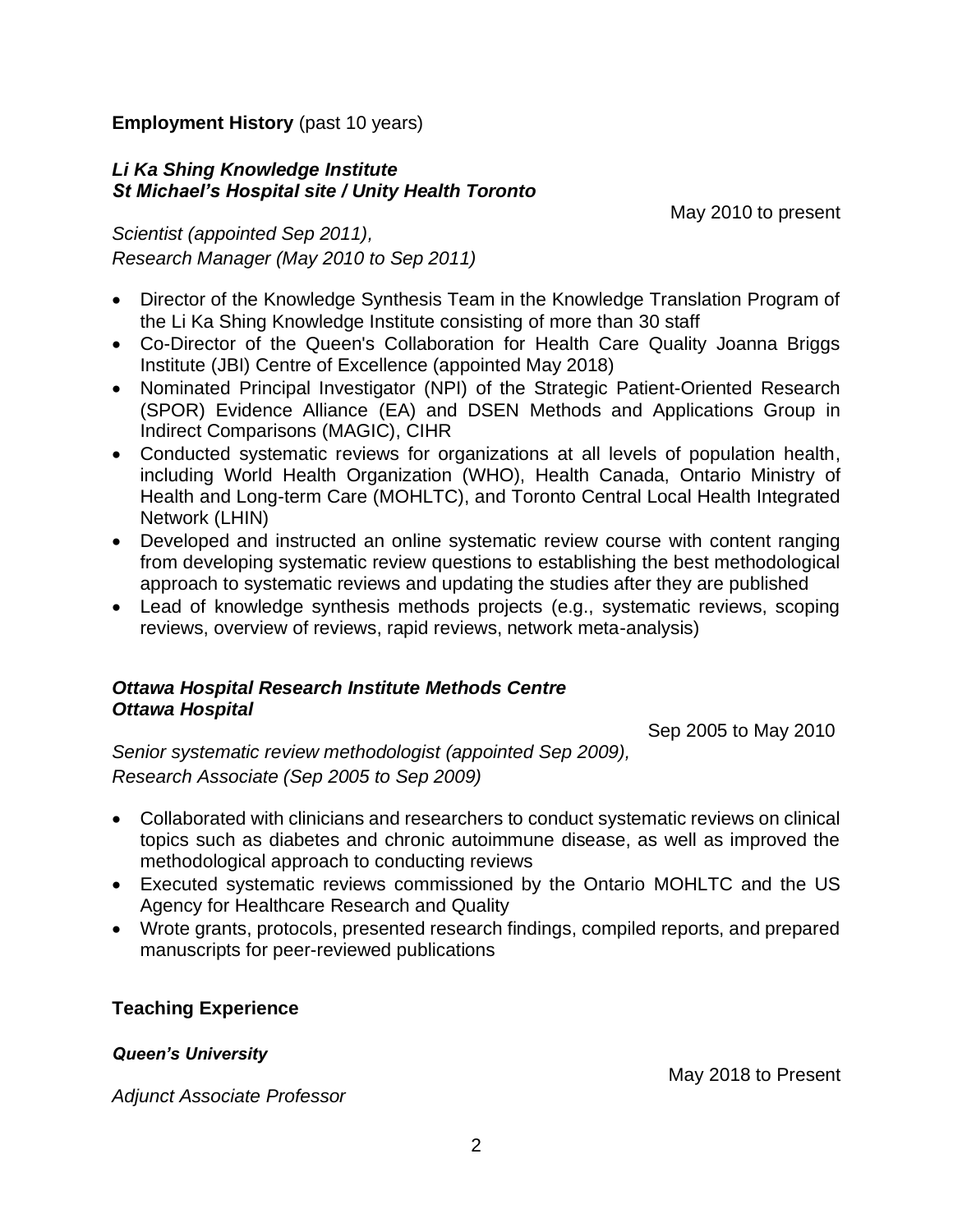• Co-director for the JBI Center of Excellence, Queen's University

## *Division of Epidemiology & Institute of Health Management, Policy and Research, Dalla Lana School of Public Health, University of Toronto*

Jul 2014 to present

#### *Associate Professor*

- Full Status, School of Graduate Studies
- Guest lecturer in Scientific Overviews in Epidemiology (3 lectures)
- Director of online systematic review course (CHL7001H) (4 sessions)
- Provide practicum placements for MPH students (2 placements)
- Member of PhD and MSc student committees (5 students)
- Supervise PhD students (2 students)

# *Division of Epidemiology, Dalla Lana School of Public Health, University of Toronto*

Jun 2014 to Jun 2017

#### *Assistant Professor*

- Guest lecturer in Scientific Overviews in Epidemiology and Doctoral Seminar Series in Epidemiology (4 lectures)
- Director of online systematic review course (CHL7001H) (5 sessions)
- Provide practicum placements for MPH students (2 placements)

#### *Online Systematic Review Course St. Michael's Hospital site, Unity Health Toronto*

May 2010 to present

## *Director*

- Developed and directed an online systematic review and meta-analysis course
- Number of participants to date: 536

# **Research Funding History** (past 10 years)

## *Peer-reviewed Grants: Principal Investigator (PI) or co-PI* Students mentored are underlined

- 1. The Development of a Risk of Bias Assessment Tool for Network Meta-Analysis, CIHR, Project Grant. NPI: **Tricco AC**. Co-PIs: Whiting P, Wright JM. Co-Investigators (Co-Is): Hutton B, Lunny C, Straus S, Tunis M, Veroniki AA, Watt JA. Collaborators: Dias S, Foidart J, Higgins J, McGuire N, Nakagawa B, Salanti G, White I. 2021-2024, \$360,116.
- 2. Development, Validation, and Implementation of a Knowledge Synthesis Reporting Guideline for Outcome Measurement Instruments in Health Research, CIHR, Project Grant (Operating). PI: Offringa M. Co-PIs: Butcher NJ, Moher D, **Tricco AC**. Co-Is: Aiyegbusi O, Barnett Tapia C, Beaton D, Borkhoff C, Farmer J, Gagnier J, Gale C, Hall N, Johnson S, Kelly L, Klassen A, Monga S, Potter E, Smith M, Smith P,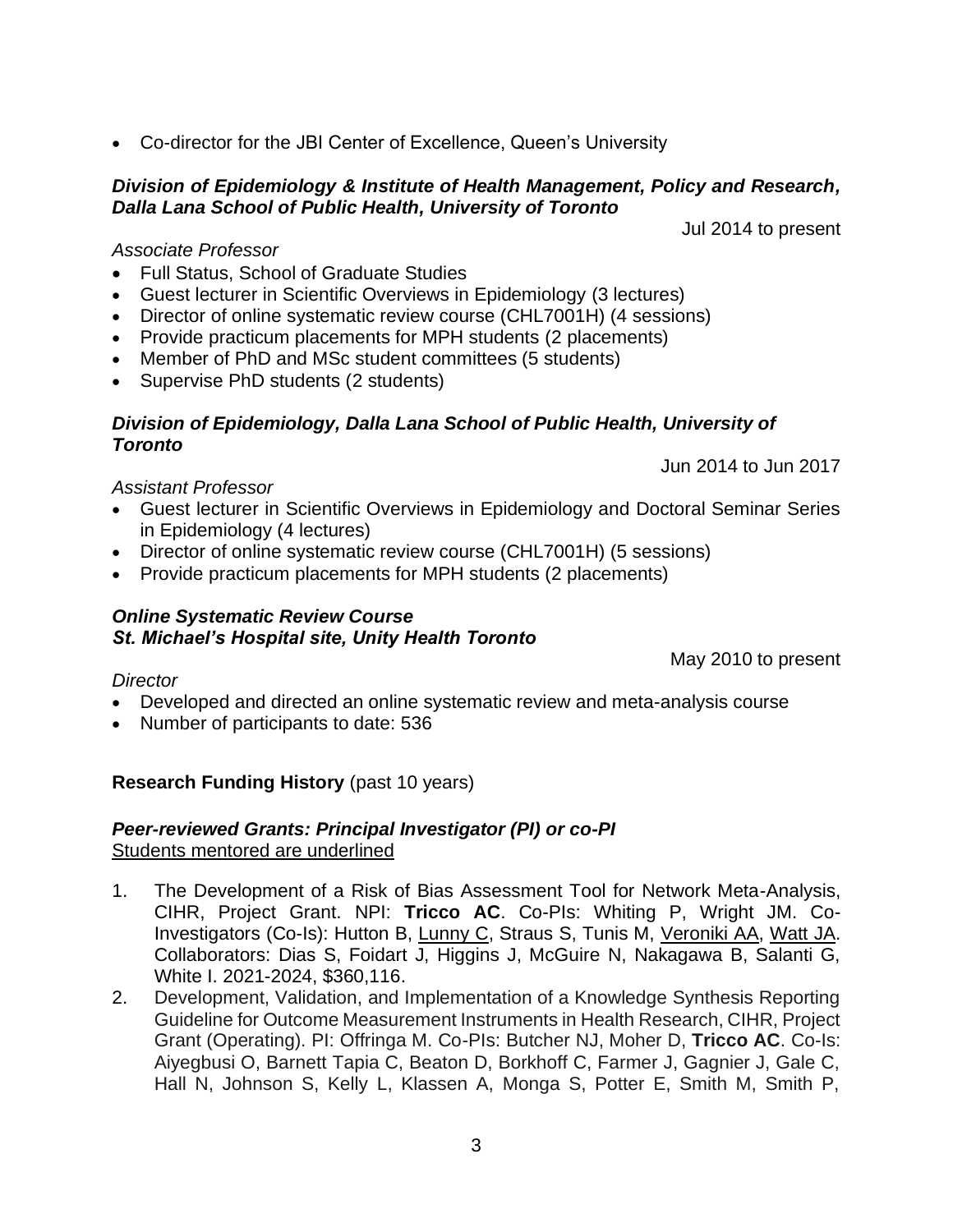Szatmari P, Touma Z, Tugwell P, Ungar W, Vohra S, Webbe J, Welch V, Wong K. Collaborators: Krause K, Mokkink L, Terwee C, Tunis M. 2021-2024, \$392,010.

- 3. RESILIENCE (RESponsive Inquiry Linking IntervENtions and Caregiving Experiences), CIHR, Project Grant. PI: Watt JA. Co-PIs: Goodarzi ZS, **Tricco AC**. Principal Knowledge User (PKU): Liu B. Co-Is: Dasgupta M, Dempsey E, Fahim C, Fox L, Holroyd-Leduc J, Ismail Z, Lunny C, Seitz D, Straus S, Veroniki A, Virk N, Von Maltzahn M, Vyas M. 2021-2022, \$100,000.
- 4. Active Surveillance for Safety and Effectiveness of Health Products for COVID-19 (Q20-23), CIHR, Rapid Funding for DSEN Targeted Research. NPI: Wells G. PIs: **Tricco AC**, Straus S, Hutton B, Moher D. Co-I: Kelly S. 2021-2022, \$135,808.
- 5. COVID-19 Evidence Network to support Decision-making (COVID-END), CIHR, Operating Grant: COVID-19 Knowledge Synthesis Network. PI: Lavis JN. Co-PIs: Grimshaw JM, Santesso NAM, **Tricco AC**. Co-Is/ KUs: Abou Setta A, Adams O, Adhikari N, Bacon S, Bean T, Bhutta Z, Bignami S, Bornstein S, Brennan J, Brignardello Peterson R, Brouwers M, Bryan S, Chilibeck P, Clement F, Conly J, Corneil T, Curran J, Diamond D, Dobbins M, Dumez D, Durnford K, Florez I, Forest P-G, Fowler R, Friedenreich C, Gagnon A, Garritty C, Ghali W, Greenwood M, Grinspun D, Guyatt G, Hartling L, Hayden J, Hayes A, Hazlewood G, Hebert P, Hutton B, Iorio A, Jedwab J, Kellner J, Kelly S, Khawaja Z, Lamontagne F, Leblanc A, Leontiadis G, Levinson W, Li L, Little J, Manns B, Meddings J, Milaney K, Mittmann N, Mitton C, Moayyedi P, Moffitt P, Moher D, Montesanti S, Morris A, Murthy S, Neil-Sztramko S, Pottie K, Proulx L, Reid R, Reiger K, Roy D, Salvadori M, Sawatzky R, Saxinger L, Schuckel V, Schunemann H, Sharma N, Shaw S, Shea B, Siemieniuk R, Smith M, Southern D, Spinks N, Stelfox H, Straus S, Thombs B, Tonelli M, Tugwell P, Turgeon A, Watson-Creed G, Welch V, Wells G, Williamson T, Wilson MG, Wright J. 2020-2021, \$1,000,000.
- 6. Strengthening and validation of a new 360-degree tool to evaluate patient and public engagement in health research, CIHR, Catalyst Grant: Patient Oriented Research (POR). NPI: Jeyaraman MM. PI: Klassen T, Abou-Setta A, Li L, **Tricco AC**, Charette C, Moore A. Co-Pl: Sibley K, Woodgate R, Rabbani R. PKU: Shimmin, C. KU: Beaudry T, Straus S, Edwards J. Co-Is: Roche P, Sherzoi O, Nason E, Hardie S, Ontario SPOR Support unit, CHI Patient Engagement Collaborative Partnership. 2020-2021, \$100,000.
- 7. MAGIC, CIHR/ DSEN, DSEN Team Grants: MAGIC and CAN-AIM. NPI: **Tricco AC**. PI: Hutton B, Moher D, Straus SE, Wells G. Co-PI: Abou-Setta A, Hazlewood G, Hemmelgarn B, Hossain A, Kelly S, Presseau J, Reeves B, Stevens A, Thavorn K, Watt J. Co-KU: Jordan Z, Langlois E, Proctor A, Tunis M. Co-Is: Bouck Z, Catala-Lopez F, Clement F, Coyle D, Dolovich L, Elliott J, Garritty C, Gill P, Isaranuwatchai W, Kanji S, Kastner M, Klarenbach S, Loeb M, Loke Y, Manns B, McDonald E, Pham B, Rice D, Shea B, Sketris I, Stacey D, Tugwell P, Veroniki AA. 2019-2022, \$4,199,258. COVID-19 Supplementary funds, \$145,994.
- 8. Exploring the Existence of Gender Inequity with an Intersectionality Lens in Academic Health Care, Health Sciences and Health Policy and Interventions to Optimise Gender Equity, CIHR, Project Grant. NPI: **Tricco AC**. Co-Is: Straus SE, Ahmed S, Anand S, Baxter N, Bourgeault I, Burns K, Clark J, Coyle D, Curran J,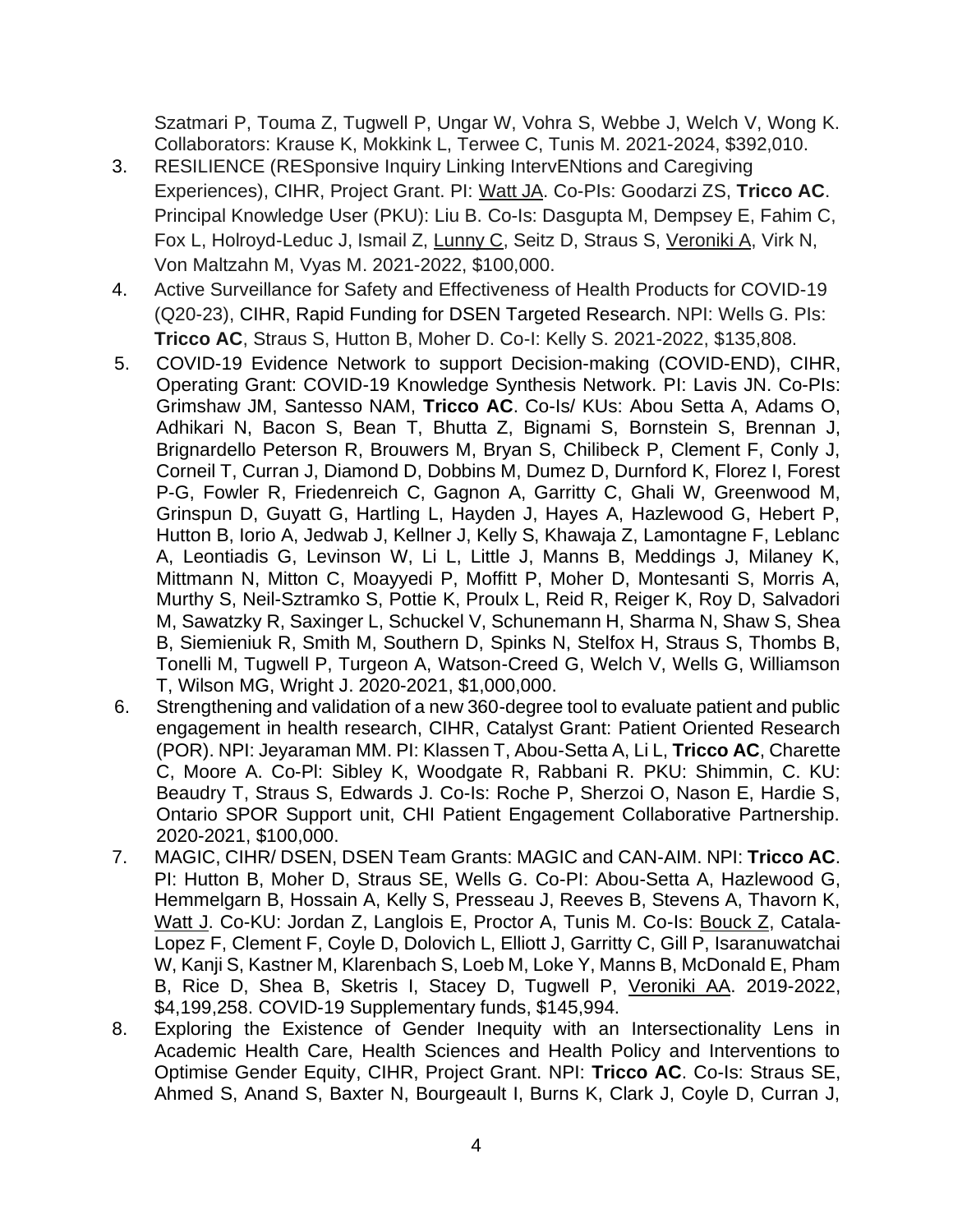Fiest K, Graham I, Hawker G, Lawford K, Legare F, Parsons Leigh J, Watt J, Witteman H. Collaborators: Aiken A, El-Adhami W, Falk-Krzesinski H, Goel V, James Y, Lachance C, Langlois E, Leon N, Lundine J, McCabe C, Ono S, Pattani R, Rabeneck L, Shepperd S, Skidmore B. 2019–2022, \$363,375. COVID-19 Supplementary funds, \$15,160.

- 9. Economic impact of falls prevention interventions: We know the "value", but what about the "value for money"? CIHR, Project Grant. PI: Isaranuwatchai W, **Tricco AC** (Co-PI). Co-Is: Straus SE, Bayoumi AM, Hemmelgarn BR, Holroyd-Leduc JM, Liu B, Marr SA, Pechlivanoglou P. Collaborators: Anderson C, Feldman F, McDonald K, Silvius J, Jain R, Weldon J, Campo M, Yurga E. 2019-2022, \$306,001.
- 10. SPOR EA (funded title: REACH Network), CIHR, Operating Grant: SPOR Guidelines and Systematic Reviews. NPI: **Tricco AC**. Co-PIs: Abou-Setta A, Clement F, Colquhoun H, Curran J, Godfrey C, Isaranuwatchai W, LeBlanc A, Li L, Moffitt P, Moher D, Straus SE. Co-Is: Armson H, Aston M, Barnabe CCM, Baxter N, Bornstein S, Brouwers M, Cepanec D, Cheng D, Coyle D, Armson H, Aston M, Barnabe CCM, Baxter N, Bornstein S, Brouwers M, Cepanec D, Cheng D, Coyle D, Gagnon MP, Gaudine A, Giguere A, Goodarzi Z, Goodridge D, Graham I, Hall A, Hamid J, Hemmelgarn B, Horsley T, Ivers N, Iyer S, Jull J, Keeping-Burke L, Klassen T, Lal S, Legare F, Luctkar-Flude M, MacArthur C, MacDonald M, MacKinnon K, Manns B, Martin J, McGowan J, McCabe C, Mitton C, Morin S, Murphy A, O'Brien MA, Ouimet M, Paulden M, Polard S, Porr C, Rieger K, Rochon P, Ross-White A, Rotter T, Scott S, Sears K, Shah J, Sibley K, Small S, Snelgrove-Clarke E, Stelfox HT, Squires J, Stranges S, Szatmari P, Temple B, Thavorn K, Tonelli M, Vandyk A, Veroniki AA, Walker J, Wilson R, Woo K, Woodgate R, Young N, Zomahoun H. 2017-2022, \$4,996, 890. Matched cash and in-kind funds: \$10,829,000. COVID-19 Supplementary funds, \$104,235.
- 11. Systematic Prospective Assessment of Rapid Knowledge Synthesis SPARKS Study, CIHR, Project Scheme Grant: 2016 1st Live Pilot: Spring 2016 Competition. NPI: **Tricco AC**, Straus SE (Co-PI), Clifford T (Co-PI). Co-Is: Garritty C, Hamid J, Hartling L, Moher D, Stevens A, Tonelli M, Ugnat AM, Co-KU: Dhalla I, Hemmelgarn B, Hillmer M, Horsley T, Manley G, Rudge S, Umscheid C, Wilhelm L, Collaborator: Aziz S, Guise JM, King V, Langlois E, Mitchell C, Pham B, Robson R, Schoelles K. 2016-2019, \$638,356.
- 12. Safety and effectiveness of long-acting versus intermediate-acting insulin for patients with type 1 diabetes: a systematic review and individual patient data network meta-analysis (IPD-NMA), CIHR, Fall 2014 Competition - Knowledge Synthesis Grant Application RN251960 – 339691. NPI: **Tricco AC.** PI: Yu C, Straus SE (Co-PI). Co-Is: Veroniki AA, Hamid J, Daly C, Peterson R, McAuley G. 2016-2017, \$100,000.
- 13. Evaluating the comparative effectiveness of comprehensive geriatric assessment for improving patient and healthcare system outcomes: A systematic review and network meta-analysis, CIHR, Operating Grant: Pan-Canadian SPOR Network in Primary & Integrated Health Care Innovations – Knowledge Synthesis Grant. Co-PI: Straus SE, Basran JF, Holroyd-Leduc JM, Liu B, Armson HA, Goodridge DM, **Tricco AC**. Co-Is: Manley G, Marr SA, Moore A, Teare S, Colquhoun H, Hamid J, Soobiah C, Watt JA. 2016-2017, \$24,986.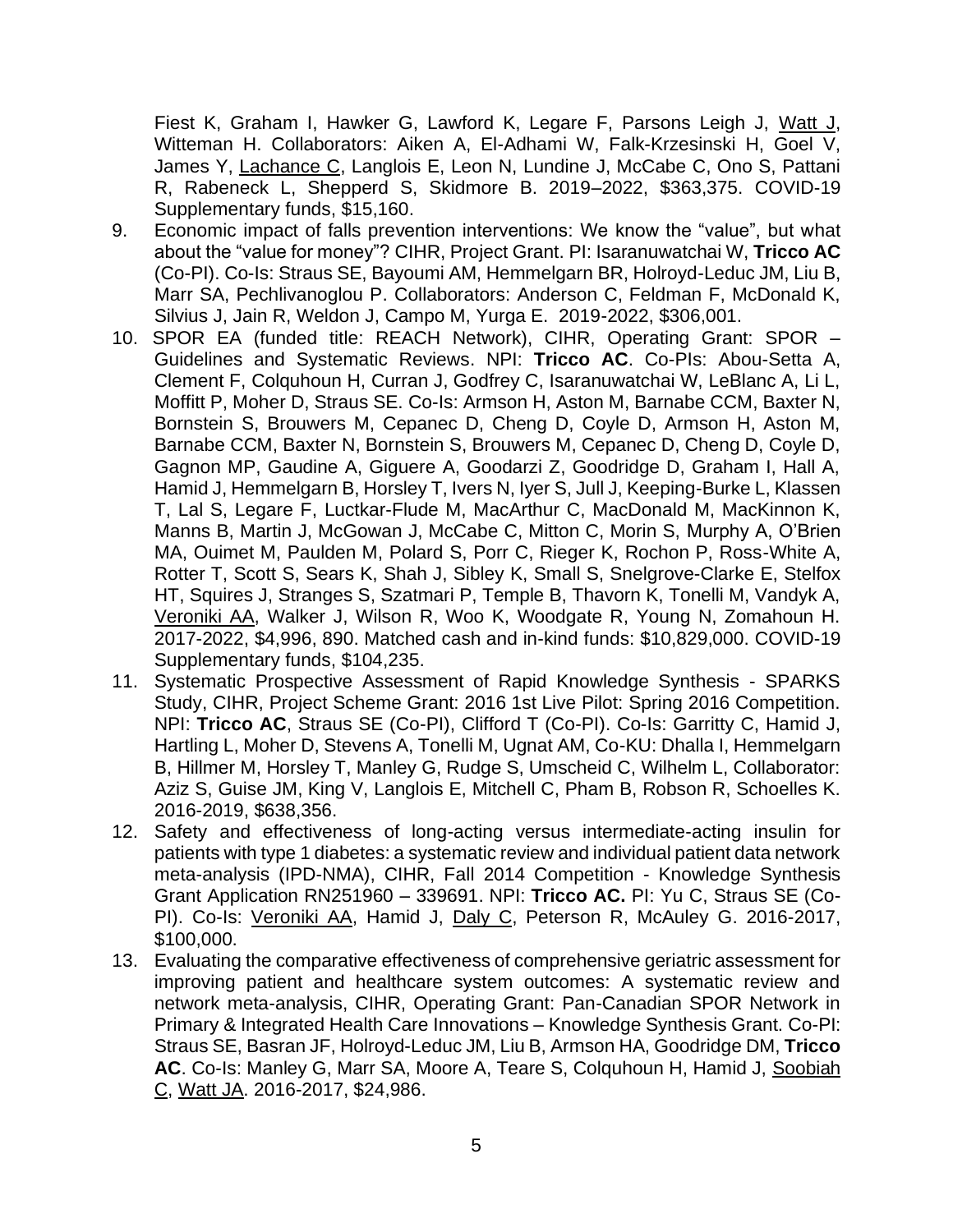- 14. Responding to the needs of policy-makers through systematic reviews and network meta-analysis, Ontario Ministry of Research and Innovation, Early Researcher Award. NPI: **Tricco AC**. 2015-2020, \$140,000.
- 15. Estimation of the level of inconsistency among sources of evidence that are commonly found in published networks of trials, CIHR, Catalyst Grant: Methods in Post-Market Drug Safety and Effectiveness Research – Bayesian methods and statistical models. NPI: **Tricco AC**, Straus SE (Co-PI). Co-Is: Veroniki AA, Hamid J. 2015-2016, \$98, 606.
- 16. MAGIC, CIHR, DSEN Collaborating Centre for Network Meta-Analysis: Team Grant. PI: Straus SE. Co-PIs: **Tricco AC**, Wells G, Moher D, Hutton B. Co-Is: Hemmelgarn B, Majumdar S, Hartling L, Finkelstein Y, Sullivan S, Coyle D, Lee K, Stacey D, Reeves B, Clifford T, Thabane L, Shunneman H, Fergusson D, Grimshaw J, Tugwell P, Cameron C, Hayden J, Bjerre L, Shea B. 2014-2019, \$6,998,765.
- 17. Scoping Review: Conduct and reporting of scoping reviews. CIHR, Knowledge Synthesis Grant. NPI: **Tricco AC**. PI: Straus SE, Moher D. Co-Is: Kastner M, Stelfox HT, O'Brien K, Colquhoun H, Sales A, Clifford T, Lavis JN, Levac D. 2014-2015, \$50,000.
- 18. Comparative safety of antiepileptic drugs in pregnancy, CIHR/ DSEN, Rapid Funding for DSEN Targeted Research. PI: Straus SE, **Tricco AC** (Co-PI). Co-Is: Hemmelgarn B, Moher D, Hutton B, Finkelstein Y, Perrier L, Beyene J. 2013-2014, \$99,957.
- 19. Comparative safety and efficacy of antiretroviral therapy in HIV + pregnant women and their exposed fetuses and infants, CIHR/ DSEN. PI: Straus SE, **Tricco AC** (Co-PI). Co-Is: Hemmelgarn B, Moher D, Hutton B, Finkelstein Y, Perrier L, Beyene J. 2013-2014, \$99,957.
- 20. Falls prevention, CIHR, Knowledge Synthesis Grant. PI: **Tricco AC**, Straus SE (Co-PI). Co-Is: Feldman F, Holroyd-Leduc J, Jaglal S, Kerr G, Majumdar M, Sibley K. Collaborators: Kho M, Liu B, Chapman L, McKay S. 2013-2014, \$99,868.
- 21. What's more important timeliness or accuracy of results? A research program on rapid reviews, CIHR/DSEN, Operating Grant- PA: Drug Safety and Effectiveness (bridge funding). PI: **Tricco AC**, Straus SE (Co-PI). Co-Is: Ciliska D, Hutton B, Moher D. Collaborators: Clifford T, Connor Gorber S, Gallagher C, Gough D, Grimshaw J, LeClerc C, Redman S, Ward M. 2013-2014, \$100,000.
- 22. Comparative safety and effectiveness of medications for type 1 and type 2 diabetes, CIHR, Rapid Funding for DSEN Targeted Research- Network Meta-Analysis. PI: Straus SE, **Tricco AC** (Co-PI). Co-Is: Hemmelgarn B, Majumdar M, Yu C, Moher D, Hutton B, Beyene J. 2012-2013, \$99,663.
- 23. Knowledge synthesis methods across multi-disciplinary fields: A scoping review, CIHR, Knowledge Synthesis Grant. PI: **Tricco AC**, Straus SE (Co-PI). Co-Is: Kastner M, Welch V, Perrier L. Collaborators: Moher D, Grimshaw J, Tugwell P. September 2011-2012, \$49,983.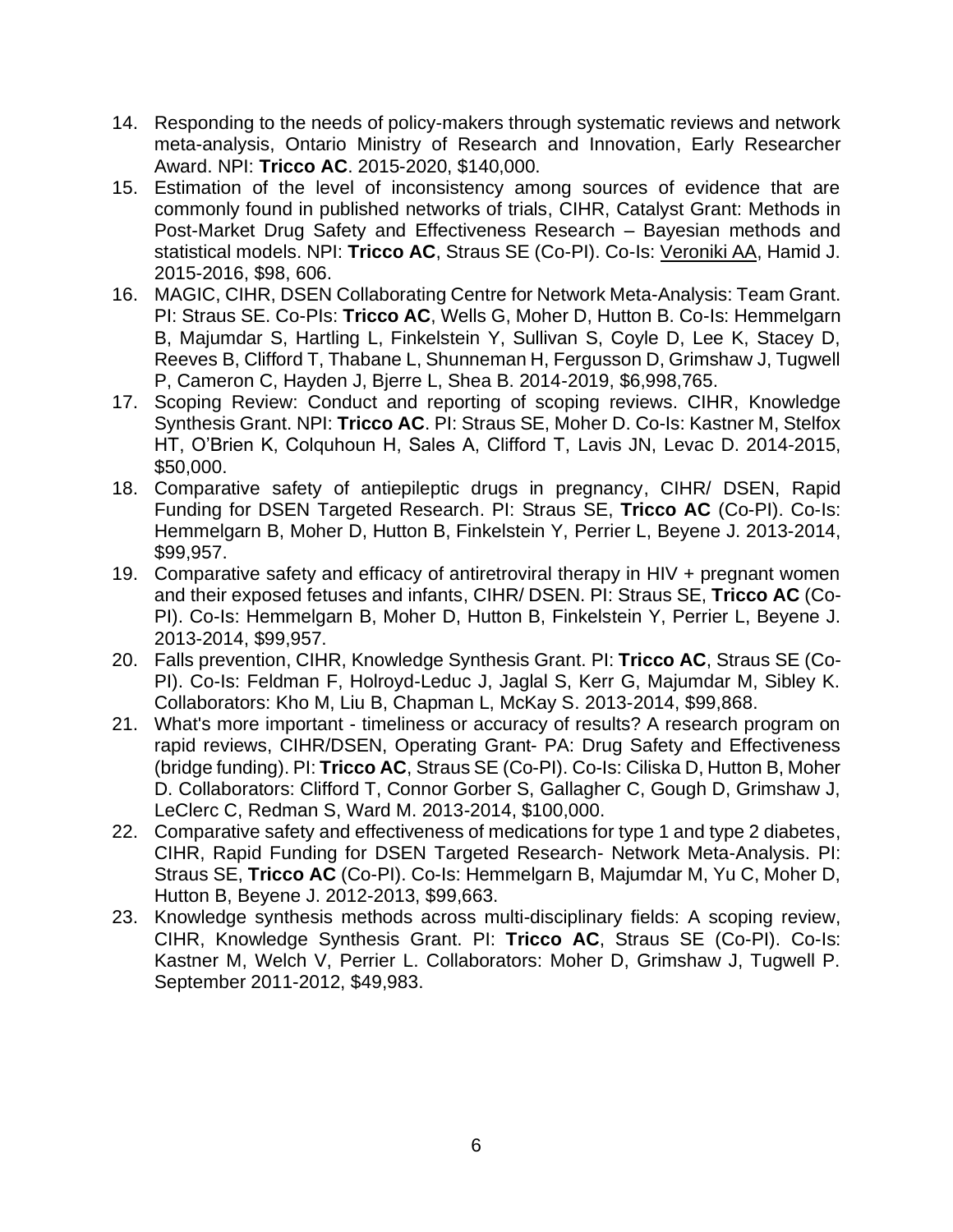# *Peer- reviewed Grants: Co-investigator (co-I)*

- 1. Innovative National Strategies for Patient-Oriented Research Education / Stratégies Nationales Innovantes pour l'Éducation en Recherche axée sur le Patient (INSPIRE), CIHR), CIHR Training Grant: SPOR National Training Entity. NPI: LeBlanc A. PIs: Bosma R, Goldowitz D, King M, Poitras ME, Witteman H. PKU: Black A, Fernandez N, Kent A, McCormick R, Robinson Settee H, Smithman MA, Turcotte S. Co-Is: Abou Setta A, Atherton P, Aubin D, Bacon S, Barnett T, Barrett B,Belanger M, Birnie K, Boivin A; Bonin R, Brown JB, Buckley N, Carpentier A, Carver T, Couturier Y, Crowshoe L, Despres JP; Dogba JM, Dumez V, Etchegary H, Fairie P, Ferrari M, Furlan A, Garg A, Getchell L, Groulx A, Hawke L; Henderson J, Irblacher Fox S, Iyer S, King A, L'Esperance A, Lambert S, Letourneau N, Li L; Lukewich J, McGrail K, McPhee C, McPherson A, Menear M, Mushquash C, Parrilla Lopez MJ, Riley J; Smith A, Stewart M, Stinson J, Straus S, Street C, Terry AL, Trempe Martineau J, **Tricco AC**; Van Hoorn R, Wasylak T. Co-KUs: Burnside H, Dena I, Fudge A, Gagne M, Gordon M, Ibanez Carrasco F, McCarron T, McGavin C, Miller S; Moayyedi P, Moffat K, Treschow G, Wilhelm L, Zelinsky S. Collaborators: Alexander RT, Beaulieu MC, Bergeron LJ, Chau T, Downey M, Hamilton M, Harris H, Hart M, Hartwig S; Langlois S, Leggett C, Majnemer A, Marlett N, Marshall D, Mather K, Maynard D, Oddone Paolucci E; Pelling Y, Pires L, Samuel S, Srinivasan V, Wong C. 2021-2027, \$5,250,000.
- 2. Patient-oriented research priorities for pediatric hospital care: a James Lind Alliance Priority Setting Partnership, CIHR, Research Catalyst Grant: Patient-Oriented Research (POR). NPI: Gill PJ. PI: Mahant S, Bayliss A. PKU: Buchanan F, Breen-Reid K, Van Clieaf J. KU: Langrish K, Quinlan M. Co-Is: Parkin P, Laupacis A, Cohen E, **Tricco AC**, Macarthur C, Johnson D, Sozer A, McLaughlin T, Forbes K, Vomiero G, Baerg K, 't Jong G, Taheri S, Pound C, Wahi G, Sehgal A, Zhou K, Sakran M, Li P, Constantin E, Drouin O, Luu M, Holland J, Allwood Newhook L, Cowan K, Murray S, Ren L, Gavin F. 2020-2021, \$100,000.
- 3. Depression In community Residing Elders (DIRE): A Rapid Review and Network Meta-Analysis of Depression Telemedicine Treatments for Older Adults Living in the Community, CIHR, Operating Grant: Knowledge Synthesis: COVID-19 in Mental Health & Substance Use. PI: Goodarzi ZS, Holroyd-Leduc JM, Watt JA. Co-Is: Ewa V, Fox L, Ismail Z, Kirkham J, Liu B, Seitz D, Straus SE, **Tricco AC**, Veroniki AA. 2020-2021, \$50,000.
- 4. Stress, burnout and depression in women in healthcare during COVID-19 Pandemic: A Rapid Evidence Synthesis, CIHR, Operating Grant: Knowledge Synthesis: COVID-19 in Mental Health & Substance Use. PI: Sriharan A, Lupea D, Ratnapalan S. Co-Is: **Tricco AC**. 2020-2021, \$50,000.
- 5. Establishing Best Practices in Online Cancer Support Groups: A Realist Review, CIHR, Catalyst Grant: SPOR. PI: Bender J. Co-Is: Bradley H, Cyr A, Esplen MJ, Forster V, Gothard-Huang A, Moody L, Wassersug R, Young C, Ivers N, Papadakos J, Perksi O, Potts H, Soobiah C, **Tricco AC**, Witteman H, Wong G. Collaborators: Aase L, Keen D, Marina Englesakis M. 2020-2021, \$100,000.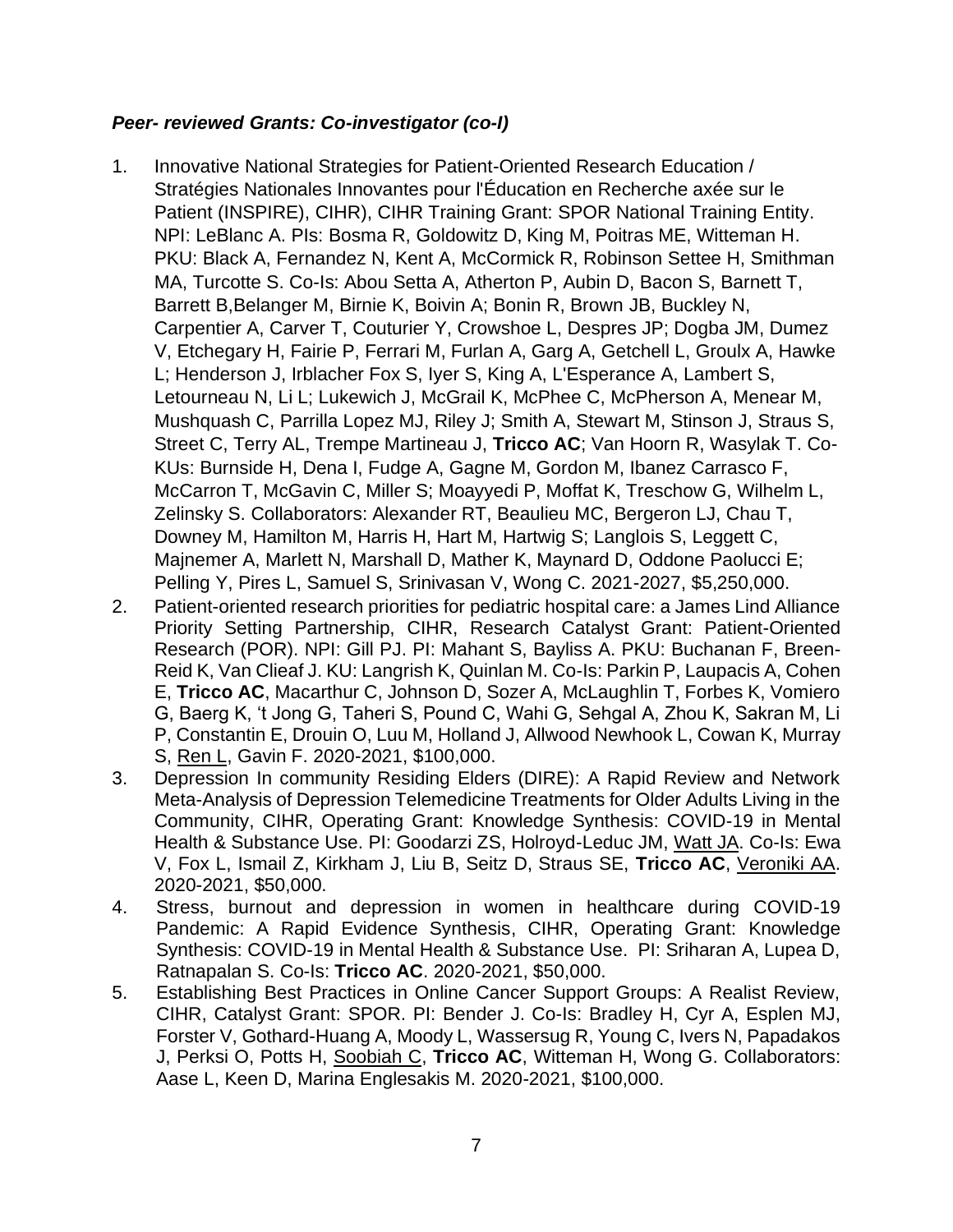- 6. Advancing the Science of Knowledge Translation: Measuring Context, CIHR, Project Grant. NPI: Squires JE. Co-PI: Fairclough L, Hutchinson AM. Co-Is: Backman C, Bergstrom A, Brehaut J, Brouwers M, Burton C, Cassidy C, Chalmers E, Chapman A, Colquhoun H, Curran J, Demery Varin M, Doering P, Elliott Rose A, Godfrey C, Graham I, Grinspun D, Harvey G, Hillmer M, Ivers N, Li S, Miller C, Noseworthy T, Robson M, Rycroft-Malone J, Stacey D, Straus S, **Tricco AC**, Wallin L. 2020-2022, \$371,025.
- 7. Canadian Sepsis Research Network: Improving Care Before, During and After Sepsis, CIHR, Team Grant: Sepsis Research Network. NPI: Fox-Robichaud AE. Co-PI: Caron C, Fowler RA, Hendrick K, Kissoon N, Liaw PC, Parolini A, Schachter R, Schwartz Brian, Ansermino JM, Cook CL, Fiest KM, Fontela PS, Garland A, Gill M, Kho ME, Kubes Paul, Lalu MM, Lamontagne F, Loubani O, Martin CM, McDonald BA, McIntyre LA, Parker MJ, Parsons Leigh JJ, Perry JJ, Rochwerg BN, Schwartz LJ, Sherifali DT, Smith OM, Wilcox ME, Yipp B. Co-Is: Burns KE, Chochinov A, Doig C, Segal E, Alhazzani W, Bagshaw SM, Barrett KA, Batt JAE, Blanchard I, Bourque S, Boyd JG, Campbell SG, Carli F, Carter A, Cepinskas G, Chasse M, Chevalier S, Choong K, Cook DJ, Curran J, Cuthbertson BH, Da Costa DM, Divangahi M, Djogovic D, Dodek PM, Dos Santos CC, Dumont GA, Elango R, Ellis CG, Ethier JF, Feng Q, Fraser DD, Gerstein HC, Gill SE, Görges M, Green RS, Haeryfar S.M.M, Haidar A, Hancock REW, Heckman GA, Herridge MS, Holsti L, Hussain SN, Janaudis-Ferreira T, Karvellas CJ, Kerfoot S, Khadaroo R, Kutsogiannis DJ, Lehmann C, Macala K, Machado FR, Marshall JC, Maslove D, McCormick JK, Mcgavin MJ, Mehta S, Mei SH, Mele T, Mendelson AA, Menon K, Murthy S, Myburgh JA, Nguyen D, Peng T, Petrof BJ, Poinar H, Prescott HC, Quan H, Qureshi ST, Rahme E, Reimer RA, Rosella LC, Rowan K, Sadarangani M, Sander BH, Scales DC, Schricker TPS, Selvaganapathy PR, Shah BR, Shahin J, Sligl WI, Stelfox HT, Surette MG, Tallon JM, Tan CHE, Thavorn K, Thompson GC, Travers AH, **Tricco AC**, Upshur RE, Veldhuizen RA, Vinh DC, Wallace CJ, Welsford M, Wing SS, Winston BW, Wong H, Wunsch H, Zarychanski R, Zhou J. 2019-2024, \$5,700,000.
- 8. Organizational Factors that Foster Engagement-Capable Environments: A Study of Health Research Networks, CIHR, Project Grant. PI: Banner-Lukaris DJ, L'Espérance A. Co-Is: Barnes SJ, Boivin A, Bryan S, Freeman SL, Graham ID, Hamilton C, Hartell D, Kandola D, Li LC, Macdonald GG, Michalak E, Oelke N, Runte M, **Tricco AC**. (421469). 2019-2022, \$328,950.
- 9. Evidence synthesis and translation of findings for national clinical guideline development addressing the needs and preference of guideline development groups, Health Research Board (HRB), Emerging Investigator Awards (EIA) 2019. PI: Clyne B. Co-PIs: Smith S, O'Neill M, Ryan M, Mahtani K, Condell S. Co-Is: Guyatt G, Devane D, **Tricco AC**, Humphries N, Huntly A, O'Neill S, Fahey T, Teljeur C, Farrell C, O'Connor L. 2019-2023, \$1,091,703.
- 10. The causal influence of sensitive parenting on academic school readiness: Four systematic reviews and meta-analyses, Social Sciences and Humanities Research Council of Canada, Insight Grant. PI: Prime H. Co-Is: **Tricco AC**, Bennett T, Gonzalez A, Janus M. 2019-2021, \$82,396.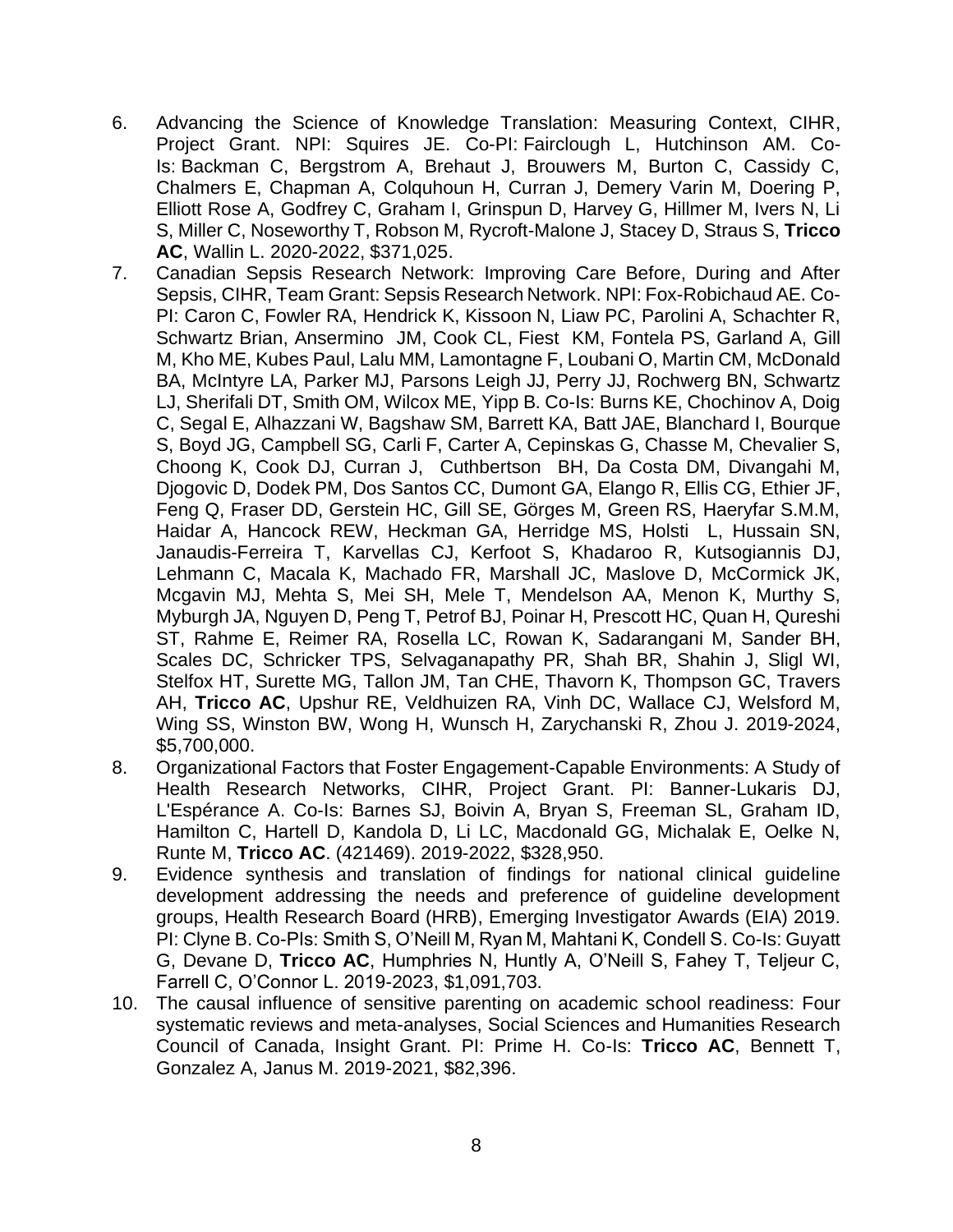- 11. Effective Primary Care Interventions and Strategies to Mitigate Overcrowding of Emergency Departments: A Knowledge Synthesis, CIHR, Operating Grant: SPOR PIHCI Network - Knowledge Synthesis Grants. NPI: Jeyaraman M. Co-PIs: Jeyaraman M, Beaudry T, Sevcik B, Tardif P, Abou-Setta AM, Berthelot S, Suss R, Villa-Roel C, Zarychanski R. Co-Is: Buchel T, Chochinov A, Hartwell M, Doupe MB, Mireault J, Rabbani R, Snider C, **Tricco AC.** 2018-2019, \$25,000.
- 12. Improving rectal cancer survivorship by reducing the incidence of parastomal hernias, Cancer Care Society (CCS), Knowledge to Action Grant. PI: Baxter N. Co-Is: **Tricco AC**, Kennedy E, Isaranuwatchai W, Acuna S. 2017-2019, \$99,977.
- 13. Sustaining Evidence-Based Health Care, CIHR, Foundation Grant. PI: Straus SE. Co-Is: Dolovich L, Glasziou P, Graham I, Hamid J, Hemmelgarn B, Isaranuwatchai W, Legare F, Majumdar S, Presseau J, Proctor E, Sale J, Sheppard S, Squires J, Stelfox T, Tonelli M, **Tricco AC**, van Weijden T, Veroniki AA. 2017-2024, \$3,075,577.
- 14. Drug Safety and Effectiveness Cross-Disciplinary Training (DSECT) Program, CIHR, Fall 2015 Competition - DSECT Training Grant. PI: Dolovich L. Co-PIs: Bernatsky S, Beyene J, Cadarette S, Carleton B, Dormuth C, Kim R, Levine M, Straus SE, Thabane L. Co-Is: Abrahamowicz M, Agarwal G, Alsabbagh W, Beazely M, Bjerre L, Brown E, Farrell B, Gagnon MA, Gamble JM, Ho C, Holbrook A, Kaczorowski J, Kowalec K, Mangin D, Oremus M, Papaioannou A, Platt R, Raina P, Rieder M, Sketris I, Slavcev R, Tarride JE, Thavorn K, **Tricco AC**. 2015-2020, \$1,373,522.
- 15. Getting knowledge now: are rapid reviews the way to go? CIHR, Health Services and Policy Research. PI: Moher D. Co-Is: Clifford T, Connell K, Hartling L, Shea B, Stewart L, Tovey D, **Tricco AC**, Walker P, Welch V. 2015-2017, \$231,146.
- 16. Systematic review of non-hormonal interventions for management of hot flashes in breast cancer and prostate cancer, CIHR, Knowledge Synthesis Grant: Fall 2014 Competition. PI: Hutton B. Co-Is: Clemons M, Bordeleau L, Brouwers M, Cameron C, Fergusson D, Salmaan K, Moher D, Morgan S, Straus S, **Tricco AC**. 2015-2016, \$100,000.
- 17. Enhancing uptake of systematic reviews, CIHR, Open Operating Grant. PI: Straus SE, Hemmelgarn BR. Co-Is: Hillmer M, Holroyd-Leduc JM, Chignell MH, Ellen ME, Graham ID, Hamid J, Holmes BJ, Hutton BE, Kastner M, Lavis JN, Moher D, Noseworthy TW, Ouimet M, Perrier L, Tonelli M, **Tricco AC**. 2014-2017, \$305,382.
- 18. Adding clarity to uncertainty in the study of drug safety, CIHR/DSEN, Operating Grant: bridge funding. PI: Hutton B. Co-Is: Moher D, Aaron SD, Clemons MJ, Fergusson DA, Joseph L, Kanji S, Knoll G, Straus SE, **Tricco AC**. 2013-2014, \$100,000.
- 19. Safety of 5-HT3 antagonists, CIHR, Rapid Funding for DSEN Targeted Research-Network Meta-Analysis. PI: Straus SE. Co-Is: Hemmelgarn B, Moher D, Hutton B, Beyene J, **Tricco AC**. 2012-2013, \$99, 863.
- 20. Antihypertensive pharmacotherapies and their effect on clinical outcomes: a systematic review, Rapid Funding for DSEN Targeted Research- Network Meta-Analysis. PI: Moher D. Co-Is: Mills EJ, Bjerre L, Fergusson D, Hutton B, Kanji S, Leenen FHH, Straus S, Thorlund K, **Tricco AC**. 2012-2013, \$100,000.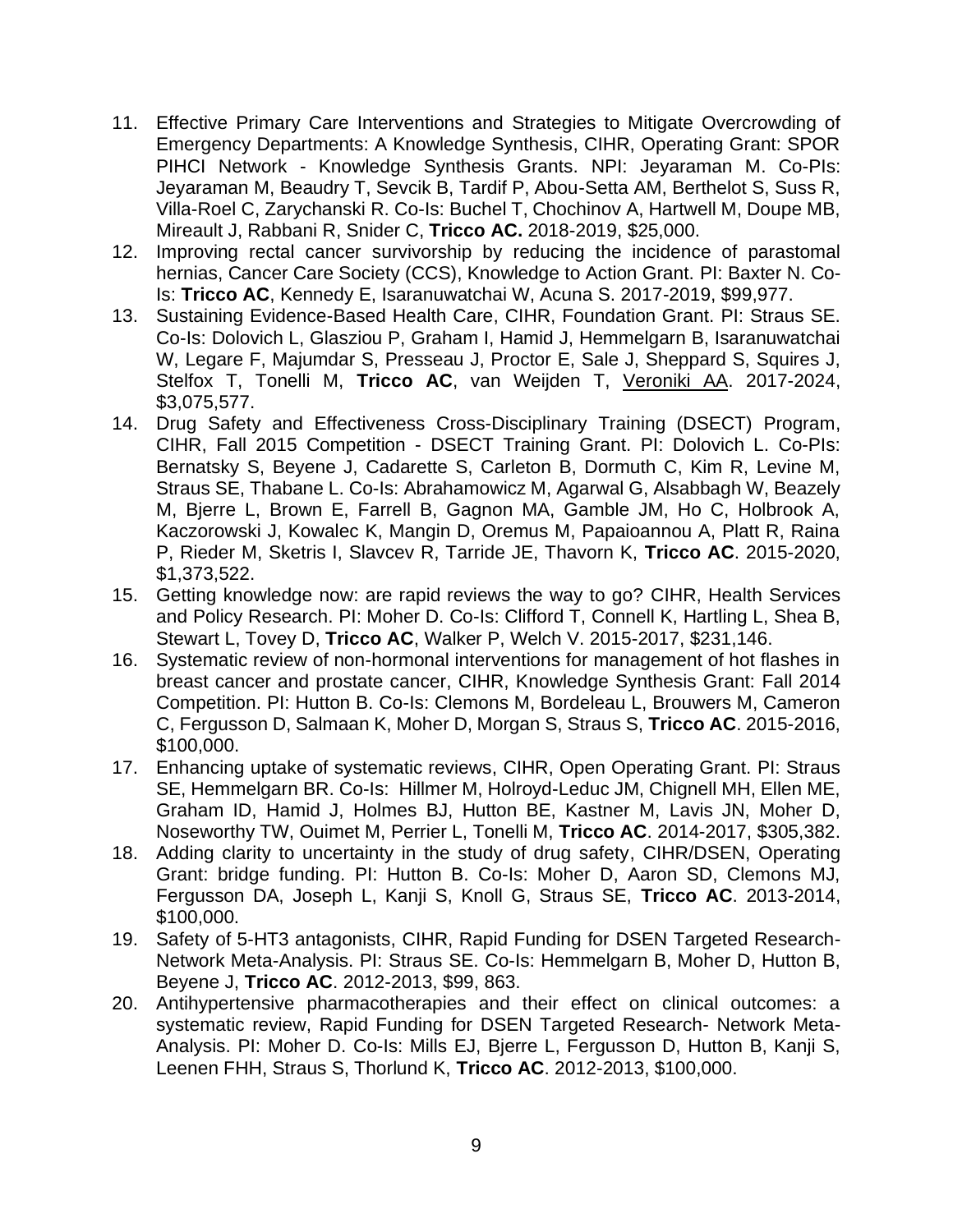- 21. Planning meeting: Creating a roadmap for researchers working with the obesity, diabetes, and nutrition strategic clinical network, CIHR, Translating evidence to improvements in care and outcomes for people with diabetes. PI: Manns B. Co-Is: Hemmelgarn B, Tonelli M, McBrien K, Johnson J, Grimshaw J, Straus SE, **Tricco AC**, Yu C, Ivers N. 2012-2013, \$24,995.
- 22. Association between antidepressant therapies and their impact on bone mineral density change, risk of bone fractures and falls: A systematic review, CIHR/DSEN. PI: Moher D. Co-Is: Bjerre L, Fergusson D, Kanji S, Rabheru K, Straus SE, **Tricco AC**. 2012-2013, \$99,460.
- 23. Seeing the forests and the trees -Innovative approaches to exploring heterogeneity in systematic reviews of complex knowledge translation interventions to enhance policy decision making, CIHR, Operating Grant. PI: Grimshaw JM. Co-Is: Paprica PA, Sargious P, Edwards AL, Ivers NM, Lavis JN, Manns BJ, Moher D, Ramsay TO, Shojania KG, Straus SE, Tonelli M, **Tricco AC**, Yu C. 2012-2015, \$456,447.
- 24. Network Meta-analysis Team Grant, CIHR/DSEN. PI: Straus SE. Co-Is: Beyene J, Goldsmith C, Hemmelgarn B, Juurlink D, Majumder M, Mamdani M, Perrier L, **Tricco AC**. Collaborators: Laupacis A, Grimshaw J, Moher D, Salanti G. September 2011-2014, \$950,000.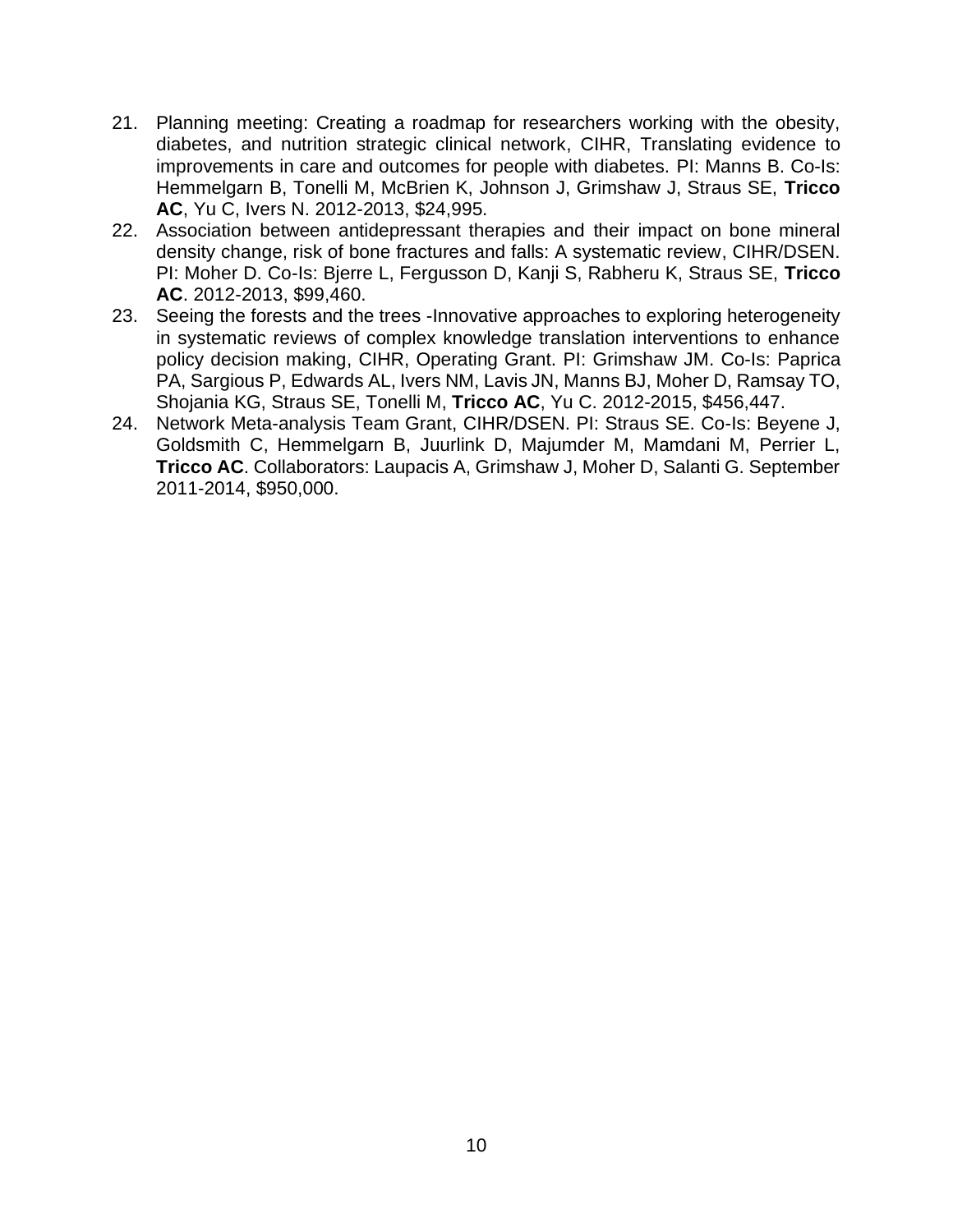# *Research Contracts: PI or Co-PI*

- 1. Preventing respiratory illness in older adults aged 60 years and above living in longterm care: A rapid overview of reviews and review of guidelines. Canadian Frailty Network (CFN). Pl: **Tricco AC**. 2020, \$25,000.
- 2. Preventing respiratory illness in older adults aged 60 years and above living in longterm care: A rapid overview of reviews and review of guidelines. WHO. Pl: **Tricco AC**. 2020, \$25,000.
- 3. Recreational Cannabis use with Diabetes: A rapid review. Diabetes Canada. PI: **Tricco AC**. 2019, \$50,000.
- 4. Interventions for the prevention and management of occupational stress illness and injury in first responders: an overview of reviews. Ontario Ministry of Community Safety and Correctional Services. PI: **Tricco AC**. 2019, \$50,000.
- 5. Exploring the prevalence of gaming disorder: A rapid scoping review. WHO. PI: **Tricco AC**. 2018-2019, \$32,825.
- 6. Technical Assistance Center for Embedding Rapid Reviews in Health Systems Decision-Making (ERA) – Technical Service Agreement. WHO. PI: **Tricco AC**. 2018-2019, \$129,000.
- 7. Alliance for Health Policy and Systems Research Technical Services Agreement. WHO. PI: **Tricco AC**. 2016-2017, \$129,500.
- 8. Knowledge Translation Theories, Framework, and Models: A Scoping Review. Canadian Partnership Against Cancer. PI: **Tricco AC**. 2016-2017, \$37,500.
- 9. Exploring the Gender Gap Amongst Health Research Scientists and Department of Medicine Members. PI: Straus SE, **Tricco AC** (Co-PI). 2016-2017, \$60,000.
- 10. Gender bias in peer review of research proposals: a rapid scoping review. Canadian Institute of Health Research. PI: Straus SE, **Tricco AC** (Co-PI). 2016-2017, \$10,000.
- 11. Summary of reviews comparing long-acting insulin analogue with intermediate acting insulin in type 1 diabetes. WHO. PI: **Tricco AC**. 2016, \$10,678.
- 12. Rapid Review on Ventilation to Compression Ratios for Cardiopulmonary Respiratory Resuscitation (CPR). American Heart Association. PI: **Tricco AC**. 2016- 2017, \$50,000.
- 13. Knowledge Synthesis Research Services. Canadian Agency for Drugs and Technologies in Health (CADTH). PI: **Tricco AC**, Straus SE (Co-PI). Co-Is: Cogo E, Hamid J, Hoch J, Isaranuwatchai W, McGowan J, Veroniki AA. 2015-2018, \$100,000.
- 14. Rapid scoping review on patient safety. WHO. PI: **Tricco AC**, Straus SE (Co-PI). 2015-2016, \$61,030.
- 15. Evidence Synthesis on Integrated Models of Care for Palliative, End-of-Life Care. Canadian Partnership Against Cancer. PI: **Tricco AC**, Straus SE (Co-PI). 2015- 2016, \$17,495.
- 16. Medical malpractice policies for obstetrics: A rapid scoping review. WHO. PI: **Tricco AC**, Straus SE (Co-PI). 2015-2016, \$36,069.
- 17. Cognitive enhancers for patients with Alzheimer's dementia. Ontario Drug Policy Research Network. PI: **Tricco AC**, Straus SE. 2015-2016, \$75,000.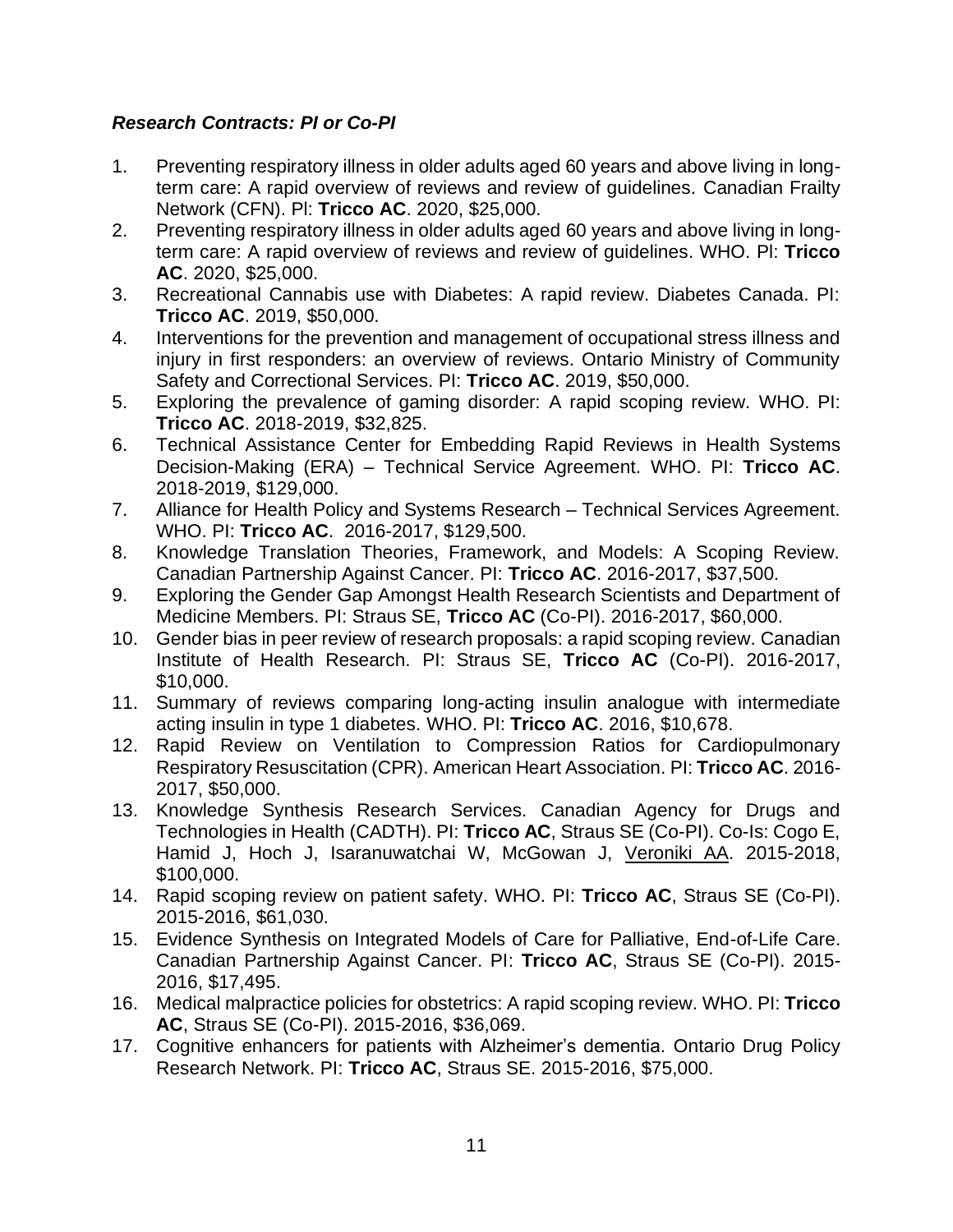- 18. Literature searches on cancer surgical indicators. Canadian Partnership Against Cancer. PI: **Tricco AC**, Straus SE (Co-PI). 2014-2015, \$27,800.
- 19. Knowledge Synthesis Services. **Tricco AC** (PI), Straus SE (Co-PI). Co-I: McGowan J. Canadian Partnership Against Cancer RFSQ for Knowledge Synthesis Team. 2014-2017, \$50,000.
- 20. Can we leverage systematic reviews to identify studies for inclusion in a network meta-analysis? CADTH in Health. PI: **Tricco AC**, Straus SE (Co-PI). 2014 – 2015, \$50,000.
- 21. Quality of reporting of scoping reviews. CADTH. PI: Straus SE, **Tricco AC** (Co-PI). 2014-2015, \$49,000.
- 22. Long-acting inhaled corticosteroid and long-acting beta-antagonists for chronic asthma. Ontario Drug Policy Research Network. PI: **Tricco AC**, Straus SE (Co-PI). 2014-2015, \$75,000.
- 23. Long-acting inhaled muscarinic agents for chronic obstructive pulmonary disease. Ontario Drug Policy Research Network. PI: **Tricco AC**, Straus SE (Co-PI). 2014- 2015, \$75,000.
- 24. Long-acting inhaled corticosteroid and long-acting beta-antagonists for chronic obstructive pulmonary disease. Ontario Drug Policy Research Network. PI: **Tricco AC**, Straus SE (Co-PI). 2014-2015, \$75,000.
- 25. Placebo attack rate for influenza virus. GlaxoSmithKline Inc. PI: **Tricco AC**. 2013- 2014, \$25,000.
- 26. Wound care interventions. Toronto Central LHIN. PI: **Tricco AC**, Straus SE (Co-PI). 2012-2013, \$60,000.
- 27. Quality indicators for delirium. Regional Geriatrics Program of Toronto. PI: Straus SE, **Tricco AC** (Co-PI). 2012-2013, \$21,000.
- 28. Quality indicators for mobility. Regional Geriatrics Program of Toronto. PI: Straus SE, **Tricco AC** (Co-PI). 2012-2013, \$21,600.
- 29. Cross-protection for influenza virus. GlaxoSmithKline Inc. PI: **Tricco AC**. 2011- 2013, \$69,000.
- 30. Frequent users of the healthcare system. BRIDGES initiative of the Ontario Ministry of Health. PI: Straus SE, **Tricco AC** (Co-PI). 2011-2012, \$50,138.
- 31. Burden of influenza pandemic. WHO. PI: Straus SE, **Tricco AC** (Co-PI). 2011-2012, \$9,000.
- 32. Over-active bladder. PIVINA. PI: Straus SE, **Tricco AC** (Co-PI). 2011- 2012, \$36,000.

# *Research Contracts: Co-I*

- 1. Adaptation and Implementation of Health Systems Guidelines (RAISE) Technical Support Center. WHO. PI: Fahim C, Straus SE. Co-I: **Tricco AC**, Puchalski-Ritchie L, Wiysonge CS, Pham B. 2019-2021, \$130,000.
- 2. Picturing ELSI+: A visual representation of ethical, legal, and social issues, and patient experiences in Health Technology Assessment. CADTH. PI: Krahn MD. Co-Is: Bremner KE, Almeida N, Clement F, de Oliveira C, Dendukuri N, Lorenzetti D, O'Campo P, Pechlivanoglou P, **Tricco AC** (Co-I). 2018, \$30,000.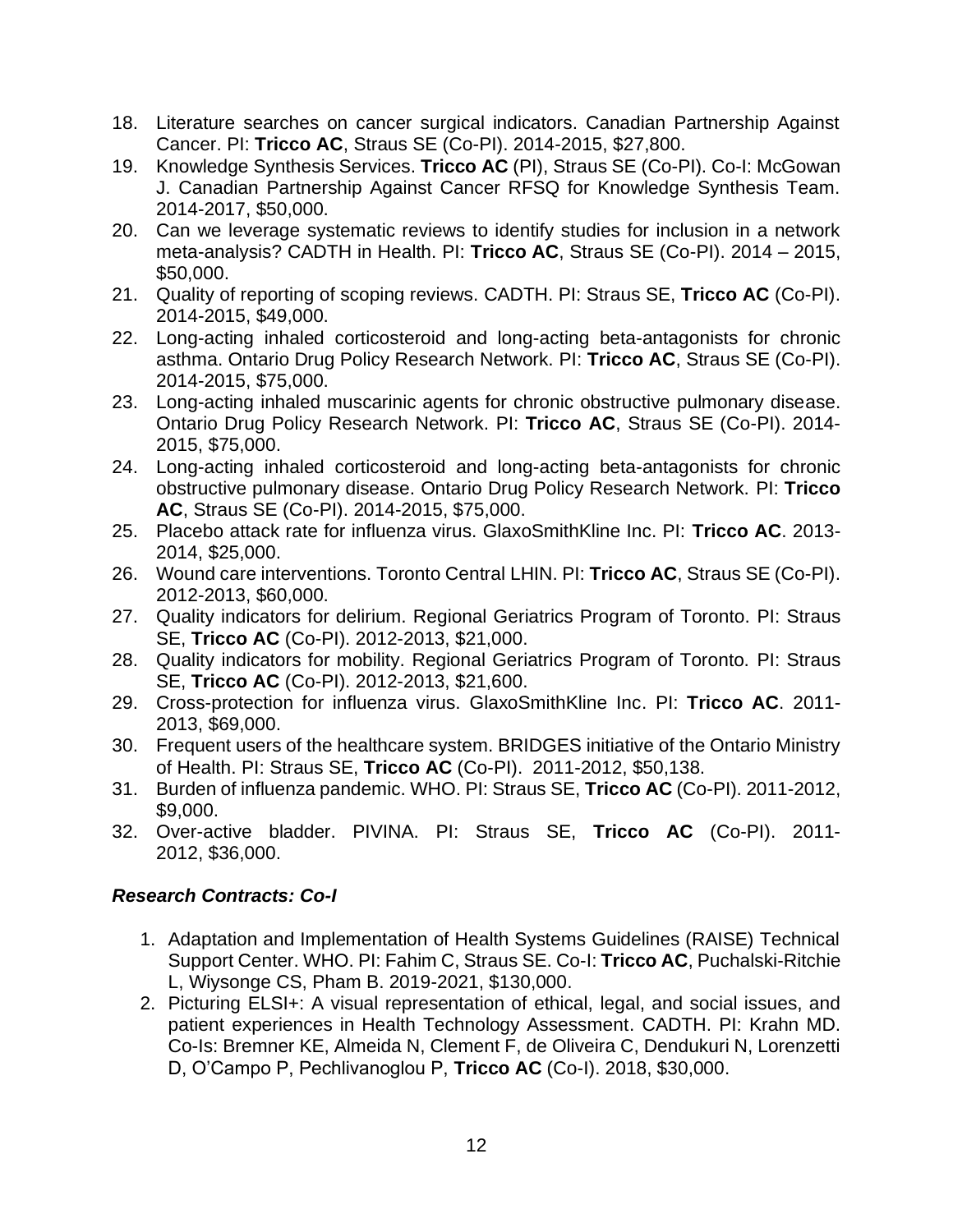# **Publications (total 238)**

# Students mentored are underlined

| 1. | Jeyaraman MM, Robson RC, Copstein L, Al-Yousif N, Pollock M, Xia J,           |
|----|-------------------------------------------------------------------------------|
|    | Balijepalli C, Hofer K, Mansour S, Fazeli MS, Ansari MT, Tricco AC,           |
|    | Rabbani R, Abou-Setta AM. Customized guidance/ training improved the          |
|    | psychometric properties of methodologically rigorous risk of bias instruments |
|    | for non-randomized studies. J Clin Epidemiol. Forthcoming                     |
|    | 2021. [collaborative author]                                                  |
| 2. | Page MJ, McKenzie JE, Bossuyt PM, Boutron I, Hoffmann TC, Mulrow CD,          |
|    | Shamseer L, Tetzlaff JM, Akl EA, Brennan SE, Chou R, Glanville J,             |
|    | Grimshaw JM, Hróbjartsson A, Lalu MM, Li T, Loder EW, Mayo-Wilson E,          |
|    | McDonald S, McGuinness LA, Stewart LA, Thomas J, Tricco AC, Welch VA,         |
|    | Whiting P, Moher D. The PRISMA 2020 statement: An updated guideline for       |
|    | reporting systematic reviews. Int J Surg. 2021 Mar 14:105906. doi:            |
|    | 10.1016/j.ijsu.2021.105906. [collaborative author]                            |
| 3. | Page MJ, McKenzie JE, Bossuyt PM, Boutron I, Hoffmann TC, Mulrow CD,          |
|    | Shamseer L, Tetzlaff JM, Akl EA, Brennan SE, Chou R, Glanville J,             |
|    | Grimshaw JM, Hróbjartsson A, Lalu MM, Li T, Loder EW, Mayo-Wilson E,          |
|    | McDonald S, McGuinness LA, Stewart LA, Thomas J, Tricco AC, Welch VA,         |
|    | Whiting P, Moher D. The PRISMA 2020 statement: An updated guideline for       |
|    | reporting systematic reviews. J Clin Epidemiol. 2021 Mar 17:S0895-            |
|    | 4356(21)00073-1. doi: 10.1016/j.jclinepi.2021.03.001. [collaborative author]  |
| 4. | Page MJ, McKenzie JE, Bossuyt PM, Boutron I, Hoffmann TC, Mulrow CD,          |
|    | Shamseer L, Tetzlaff JM, Akl EA, Brennan SE, Chou R, Glanville J,             |
|    | Grimshaw JM, Hróbjartsson A, Lalu MM, Li T, Loder EW, Mayo-Wilson E,          |
|    | McDonald S, McGuinness LA, Stewart LA, Thomas J, Tricco AC, Welch VA,         |
|    | Whiting P, Moher D. The PRISMA 2020 statement: an updated guideline for       |
|    | reporting systematic reviews. BMJ. 2021 Mar 29;372:n71. doi:                  |
|    | 10.1136/bmj.n71. [collaborative author]                                       |
| 5. | Page MJ, Moher D, Bossuyt PM, Boutron I, Hoffmann TC, Mulrow CD,              |
|    | Shamseer L, Tetzlaff JM, Akl EA, Brennan SE, Chou R, Glanville J,             |
|    | Grimshaw JM, Hróbjartsson A, Lalu MM, Li T, Loder EW, Mayo-Wilson E,          |
|    | McDonald S, McGuinness LA, Stewart LA, Thomas J, Tricco AC, Welch VA,         |
|    | Whiting P, McKenzie JE. PRISMA 2020 explanation and elaboration:              |
|    | updated guidance and exemplars for reporting systematic reviews. BMJ.         |
|    | 2021 Mar 29;372:n160. doi: 10.1136/bmj.n160. [collaborative author]           |
| 6. | Page MJ, McKenzie JE, Bossuyt PM, Boutron I, Hoffmann TC, Mulrow CD,          |
|    | Shamseer L, Tetzlaff JM, Akl EA, Brennan SE, Chou R, Glanville J,             |
|    | Grimshaw JM, Hróbjartsson A, Lalu MM, Li T, Loder EW, Mayo-Wilson E,          |
|    |                                                                               |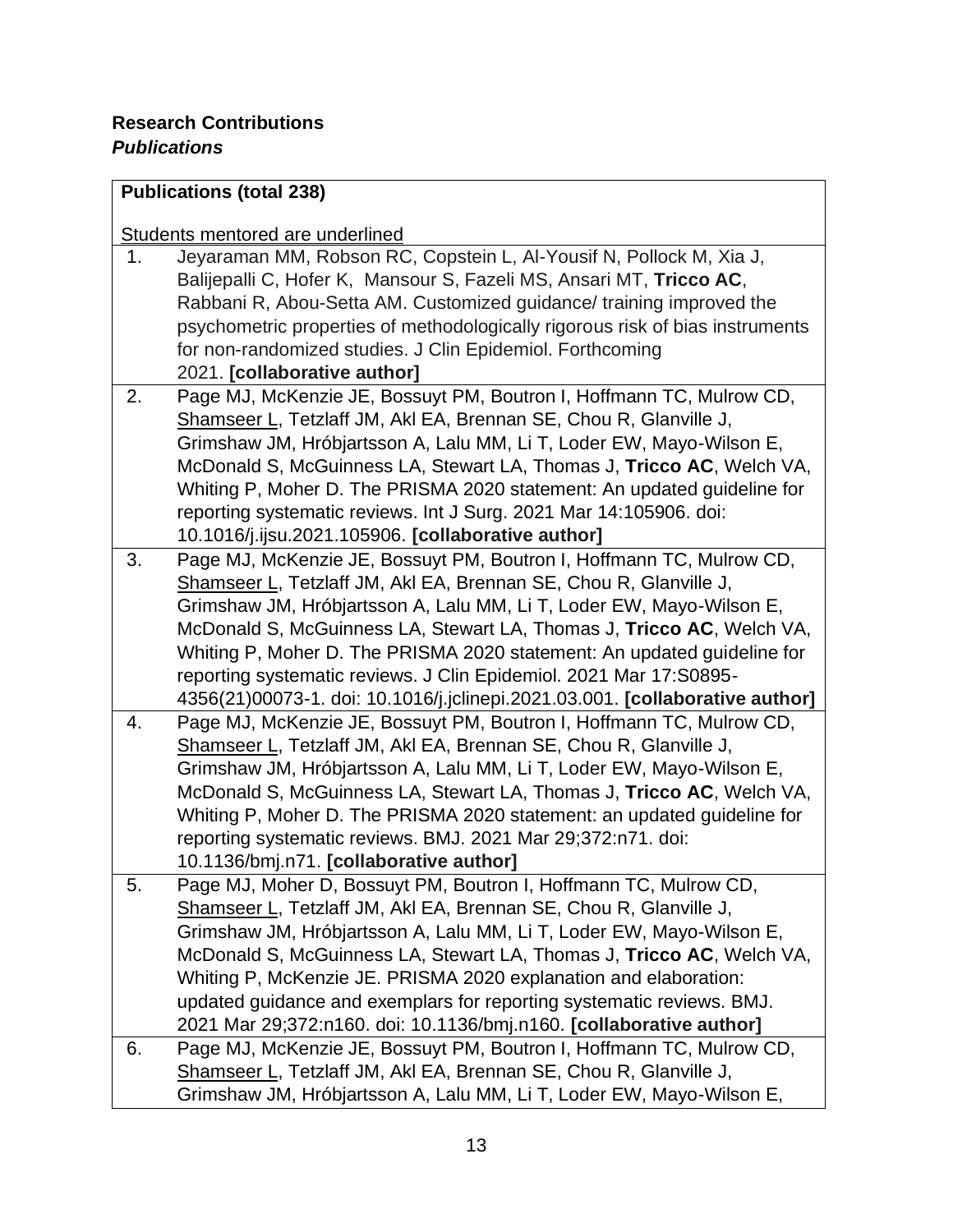|     | McDonald S, McGuinness LA, Stewart LA, Thomas J, Tricco AC, Welch VA,         |
|-----|-------------------------------------------------------------------------------|
|     | Whiting P, Moher D. The PRISMA 2020 statement: an updated guideline for       |
|     | reporting systematic reviews. Syst Rev. 2021 Mar 29;10(1):89. doi:            |
|     | 10.1186/s13643-021-01626-4. [collaborative author]                            |
| 7.  | Page MJ, McKenzie JE, Bossuyt PM, Boutron I, Hoffmann TC, Mulrow CD,          |
|     | Shamseer L, Tetzlaff JM, Akl EA, Brennan SE, Chou R, Glanville J,             |
|     | Grimshaw JM, Hróbjartsson A, Lalu MM, Li T, Loder EW, Mayo-Wilson E,          |
|     | McDonald S, McGuinness LA, Stewart LA, Thomas J, Tricco AC, Welch VA,         |
|     | Whiting P, Moher D. The PRISMA 2020 statement: An updated guideline for       |
|     | reporting systematic reviews. PLoS Med. 2021 Mar 29;18(3):e1003583. doi:      |
|     | 10.1371/journal.pmed.1003583. [collaborative author]                          |
| 8.  | Watt JA, Goodarzi Z, Veroniki AA, Nincic V, Khan PA, Ghassemi M, Lai Y,       |
|     | Treister V, Thompson Y, Schneider R, Tricco AC, Straus SE. Comparative        |
|     | efficacy of interventions for reducing symptoms of depression in people with  |
|     | dementia: systematic review and network meta-analysis. BMJ. 2021 Mar          |
|     | 24;372:n532. doi: 10.1136/bmj.n532. [collaborative author]                    |
| 9.  | Tricco AC, Ashoor HM, Antony J, Bouck Z, Rodrigues M, Pham B, Khan PA,        |
|     | Nincic V, Darvesh N, Yazdi F, Ghassemi M, Ivory JD, Veroniki AA, Yu CH,       |
|     | Moja L, Straus SE. Comparative Efficacy and Safety of Ultra-Long-Acting,      |
|     | Long-Acting, Intermediate-Acting, and Biosimilar Insulins for Type 1 Diabetes |
|     | Mellitus: a Systematic Review and Network Meta-Analysis. J Gen Intern Med.    |
|     | 2021 Mar 19. doi: 10.1007/s11606-021-06642-7. Epub ahead of print.            |
|     | [principal author]                                                            |
| 10. | Harris DA, Bouck Z, Tricco AC, Cadarette SM, Iaboni A, Bronskill SE. Str      |
|     | ategies for measuring prescription medication switching with pharmacy         |
|     | claims data: a scoping review protocol. JBI Evid Synth. 2021 Mar 11. doi:     |
|     | 10.11124/JBIES-20-00403. Epub ahead of print. [collaborative author]          |
| 11. | Shamseer L, Bourgeault I, Grunfeld E, Moore A, Peer N, Straus SE, Tricco      |
|     | AC. Will COVID-19 result in a giant step backwards for women in academic      |
|     | science? J Clin Epidemiol. 2021 Mar 6:S0895-4356(21)00076-7. doi:             |
|     | 10.1016/j.jclinepi.2021.03.004. Epub ahead of print. [senior author]          |
| 12. | Peters MDJ, Marnie C, Tricco AC, Pollock D, Munn Z, Alexander L,              |
|     | McInerney P, Godfrey CM, Khalil H. Updated methodological guidance for        |
|     | the conduct of scoping reviews. JBI Evid Implement. 2021 Mar;19(1):3-10.      |
|     | doi: 10.1097/XEB.0000000000000277. [collaborative author]                     |
| 13. | Watt JA, Veroniki AA, Tricco AC, Straus SE. Using a distribution-based        |
|     | approach and systematic review methods to derive minimum clinically           |
|     | important differences. BMC Med Res Methodol. 2021 Feb 26;21(1):41. doi:       |
|     | 10.1186/s12874-021-01228-7. [collaborative author]                            |
| 14. | Tricco AC, Bourgeault I, Moore A, Grunfeld E, Peer N, Straus SE. Advancing    |
|     | Gender<br>Equity<br>Medicine.<br>CMAJ.<br>Feb;193(7):E244-E250.<br>in<br>2021 |
|     | doi:10.1503/cmaj.200951. [principal author]                                   |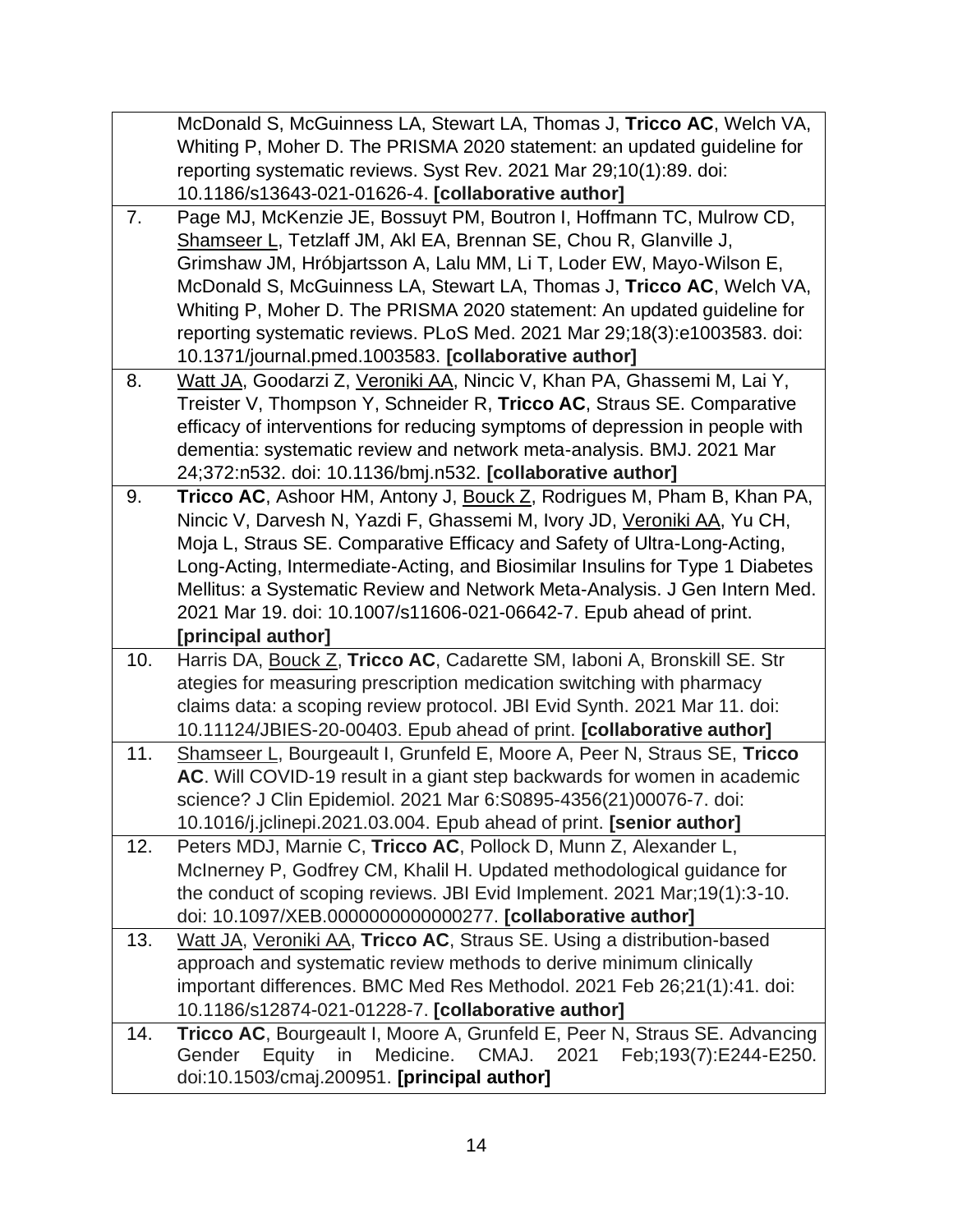| 15. | Pollock D, Davies EL, Peters MDJ, Tricco AC, Alexander L, McInerney P,<br>Godfrey CM, Khalil H, Munn Z. Undertaking a scoping review: A practical guide<br>for nursing and midwifery students, clinicians, researchers, and academics. J |
|-----|------------------------------------------------------------------------------------------------------------------------------------------------------------------------------------------------------------------------------------------|
|     | Adv Nurs. 2021 Feb 4. doi: 10.1111/jan.14743. Epub ahead of print.                                                                                                                                                                       |
|     | [collaborative author]                                                                                                                                                                                                                   |
| 16. | Wayant C, Manquen J, Wendelbo H, Kerr N, Crow M, Goodell J, Tricco AC,                                                                                                                                                                   |
|     | Mack JW, Hellman C, Vassar M. Identification of Evidence for Key Positive                                                                                                                                                                |
|     | Psychological Constructs in Pediatric and Adolescent/Young Adult Patients                                                                                                                                                                |
|     | with Cancer: A Scoping Review. J Adolesc Young Adult Oncol. 2021 Jan 18.                                                                                                                                                                 |
|     | doi: 10.1089/jayao.2020.0184. Epub ahead of print. [collaborative author]                                                                                                                                                                |
| 17. | Pillay J, Riva JJ, Tessier LA, Colquhoun H, Lang E, Moore AE, Thombs BD,<br>Wilson BJ, Tzenov A, Donnelly C, Emond M, Holroyd-Leduc J, Milligan J, Keto-                                                                                 |
|     | Lambert D, Rahman S, Vandermeer B, Tricco AC, Straus SE, Thomas SM,                                                                                                                                                                      |
|     | Mitchelmore BR, Rolland-Harris E, Hartling L. Fall prevention interventions for                                                                                                                                                          |
|     | older community-dwelling adults: systematic reviews on benefits, harms, and                                                                                                                                                              |
|     | patient values and preferences. Syst Rev. 2021 Jan 9;10(1):18. doi:                                                                                                                                                                      |
|     | 10.1186/s13643-020-01572-7. [collaborative author, protocol]                                                                                                                                                                             |
| 18. | Colquhoun HL, Jesus TS, O'Brien KK, Tricco AC, Chui A, Zarin W, Lillie E,<br>Hitzig SL, Seaton S, Engel L, Rotenberg S, Straus SE. Letter to the Editor-                                                                                 |
|     | Response. Arch Phys Med Rehabil. 2021 Feb;102(2):340-342. doi:                                                                                                                                                                           |
|     | 10.1016/j.apmr.2020.10.121. [collaborative author, non-peer-reviewed]                                                                                                                                                                    |
| 19. | Ashoor HM, McSharry J, Radhakrishnan A, Wilson R, Zitzelsberger L, Kaan                                                                                                                                                                  |
|     | D, Glandon L, Sears K, Medves J, Kircher C, Berta WB, Tricco AC, Godfrey                                                                                                                                                                 |
|     | C. Absorptive capacity in the adoption of innovations in health care: a scoping                                                                                                                                                          |
|     | review protocol. JBI Evid Synth. 2020 Dec 14. doi: 10.11124/JBIES-20-00218.                                                                                                                                                              |
|     | Epub ahead of print. [collaborative author, protocol]                                                                                                                                                                                    |
| 20. | Sibley KM, Thomas SM, Veroniki AA, Rodrigues M, Hamid JS, Lachance CC,<br>Cogo E, Khan PA, Riva Dc JJ, Thavorn K, MacDonald H, Holroyd-Leduc J,                                                                                          |
|     | Feldman F, Kerr GD, Jaglal SB, Straus SE, Tricco AC. Comparative                                                                                                                                                                         |
|     | effectiveness of exercise interventions for preventing falls in older adults: A                                                                                                                                                          |
|     | secondary analysis of a systematic review with network meta-analysis. Exp                                                                                                                                                                |
|     | Gerontol. 2021 Jan;143:111151. doi: 10.1016/j.exger.2020.111151. [senior                                                                                                                                                                 |
|     | author]                                                                                                                                                                                                                                  |
| 21. | Khalil H, Peters MD, Tricco AC, Pollock D, Alexander L, McInerney P, Godfrey<br>CM, Munn Z. Conducting high quality scoping reviews-challenges<br>and                                                                                    |
|     | Clin<br>Epidemiol.<br>solutions.<br>J<br>2021<br>Feb;130:156-160.<br>doi:                                                                                                                                                                |
|     | 10.1016/j.jclinepi.2020.10.009. [collaborative author]                                                                                                                                                                                   |
| 22. | Peters MDJ, Marnie C, Tricco AC, Pollock D, Munn Z, Alexander L, McInerney                                                                                                                                                               |
|     | P, Godfrey CM, Khalil H. Updated methodological guidance for the conduct of                                                                                                                                                              |
|     | scoping reviews. JBI Evid Synth. 2020 Oct;18(10):2119-2126.<br>doi:                                                                                                                                                                      |
| 23. | 10.11124/JBIES-20-00167. [collaborative author]<br>Jeyaraman MM, Rabbani R, Copstein L, Robson RC, Al-Yousif N, Pollock M,                                                                                                               |
|     | Xia J, Balijepalli C, Hofer K, Mansour S, Fazeli MS, Ansari MT, Tricco AC,                                                                                                                                                               |
|     | Abou-Setta AM. Methodologically rigorous risk of bias tools for nonrandomized                                                                                                                                                            |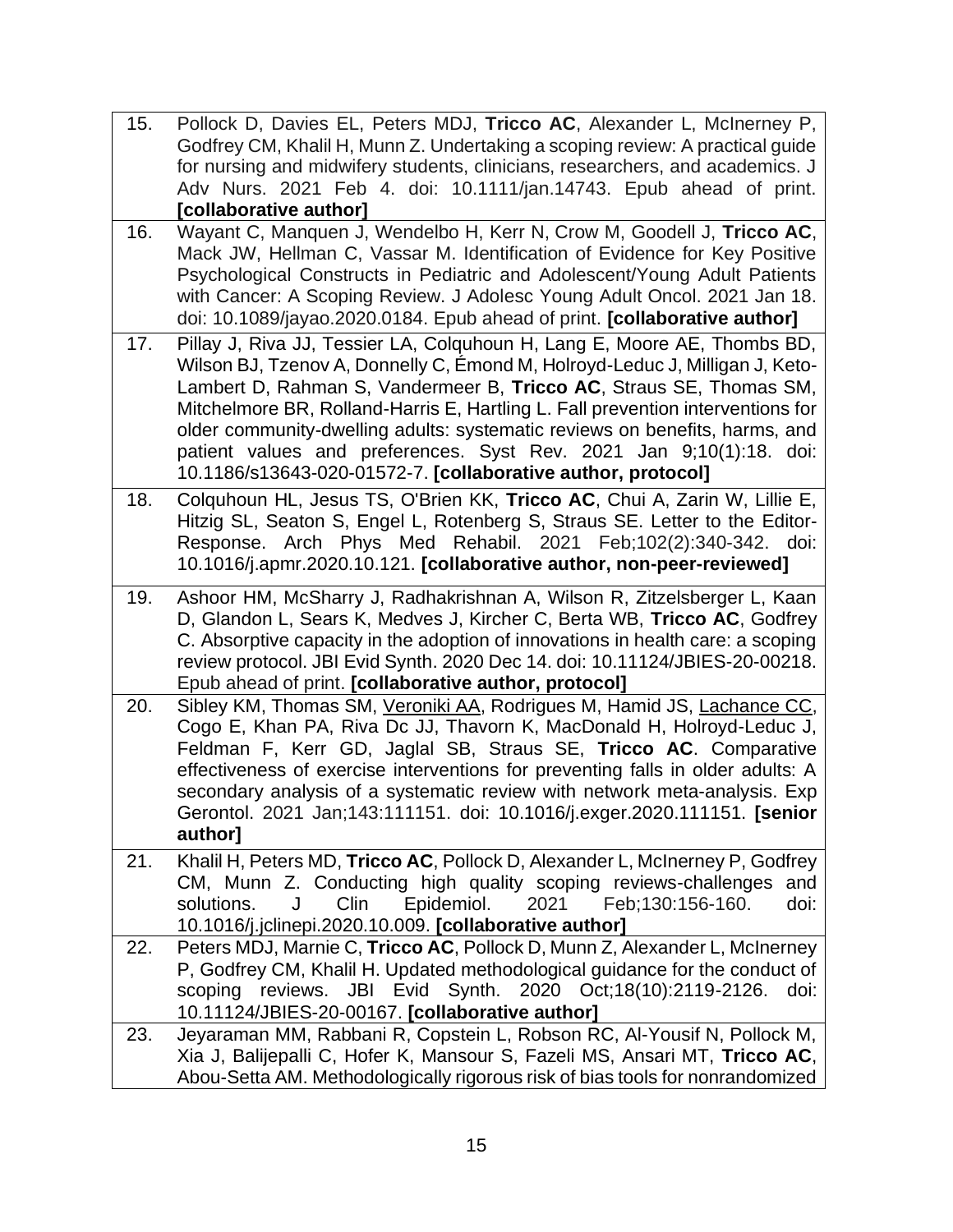|     | studies had low reliability and high evaluator burden. J Clin Epidemiol. 2020                                                                           |
|-----|---------------------------------------------------------------------------------------------------------------------------------------------------------|
|     | Dec;128:140-147. doi: 10.1016/j.jclinepi.2020.09.033. [collaborative author]                                                                            |
| 24. | Rios P, Radhakrishnan A, Williams C, Ramkissoon N, Pham B, Cormack GV,                                                                                  |
|     | Grossman MR, Muller MP, Straus SE, Tricco AC. Preventing the transmission                                                                               |
|     | of COVID-19 and other coronaviruses in older adults aged 60 years and above                                                                             |
|     | living in long-term care: a rapid review. Syst Rev. 2020 Sep 25;9(1):218. doi:                                                                          |
|     | 10.1186/s13643-020-01486-4. [senior author]                                                                                                             |
| 25. | Garritty C, Hersi M, Hamel C, Stevens A, Monfaredi Z, Butler C, Tricco AC,                                                                              |
|     | Hartling L, Stewart LA, Welch V, Thavorn K, Cheng W, Moher D. Assessing                                                                                 |
|     | the format and content of journal published and non-journal published rapid                                                                             |
|     | review reports: A comparative study. PLoS One. 2020 Aug 26;15(8):                                                                                       |
|     | e0238025. doi.org/10.1371/journal.pone.0238025. [collaborative author]                                                                                  |
| 26. | Wong JJ, Côté P, Tricco AC, Watson T, Rosella LC. Assessing the validity of                                                                             |
|     | health administrative data compared to population health survey data for the                                                                            |
|     | measurement of low back pain. Pain. 2021 Jan;162(1):219-226. doi:                                                                                       |
|     | 10.1097/j.pain.0000000000002003. [collaborative author]                                                                                                 |
| 27. | Tricco AC, Lachance CC, Rios P, Darvesh N, Antony J, Radhakrishnan A,                                                                                   |
|     | Anand SS, Baxter N, Burns KEA, Coyle D, Curran JA, Fiest K, Graham ID,                                                                                  |
|     | Hawker G, Légaré F, Watt J, Witteman HO, Clark JP, Bourgeault IL, Leigh JP,<br>Ahmed SB, Lawford K, Aiken A, Falk-Krzesinski HJ, Langlois EV, McCabe C, |
|     | Shepperd S, Skidmore B, Pattani R, Leon N, Lundine J, Adisso L, El-Adhami                                                                               |
|     | W, Straus SE. Global evidence of gender inequity in academic health                                                                                     |
|     | research: a living scoping review protocol. JBI Evid Synth.<br>2020                                                                                     |
|     | Oct;18(10):2181:2193. doi: 10.11124/JBIES-20-00078. [principal author,                                                                                  |
|     | protocol]                                                                                                                                               |
| 28. | Porr CJ, Rios P, Bajaj HS, Egan AM, Huot C, Batten R, Bishop L, Ryan D,                                                                                 |
|     | Davis E, Darvesh N, Rahman A, Asghari S, Acheampong L, Tricco AC. The                                                                                   |
|     | effects of recreational cannabis use on glycemic outcomes and self-                                                                                     |
|     | management behaviours in people with type 1 and type 2 diabetes: a rapid                                                                                |
|     | review. Syst Rev. 2020 Aug 17;9(1):187. doi: 10.1186/s13643-020-01411-9.                                                                                |
|     | [senior author]                                                                                                                                         |
| 29. | Tricco AC, Garritty CM, Boulos L, Lockwood C, Wilson M, McGowan J,                                                                                      |
|     | McCaul M, Hutton B, Clement F, Mittmann N, Devane D, Langlois EV, Abou-                                                                                 |
|     | Setta AM, Houghton C, Glenton C, Kelly SE, Welch VA, LeBlanc A, Wells GA,                                                                               |
|     | Pham B, Lewin S, Straus SE. Rapid review methods more challenging during                                                                                |
|     | COVID-19: Commentary with a focus on 8 knowledge synthesis steps. J Clin                                                                                |
|     | 2020<br>Oct;126:177-183. doi:10.1016/j.jclinepi.2020.06.029.<br>Epidemiol.                                                                              |
|     | [principal author, non-peer-reviewed]                                                                                                                   |
| 30. | Watt JA, Goodarzi Z, Veroniki AA, Nincic V, Khan PA, Ghassemi M, Thompson                                                                               |
|     | Y, Lai Y, Treister Y, Tricco AC, Straus SE. Safety of pharmacologic                                                                                     |
|     | interventions for neuropsychiatric symptoms in dementia: a systematic review<br>meta-analysis. BMC Geriatr. 2020 Jun<br>network<br>16:20(1):212.<br>and |
|     | doi:10.1186/s12877-020-01607-7. [collaborative author]                                                                                                  |
| 31. | Antony J, Brar R, Khan PA, Ghassemi M, Nincic V, Sharpe JP, Straus SE,                                                                                  |
|     |                                                                                                                                                         |
|     | <b>Tricco AC.</b> Interventions for the prevention and management of occupational                                                                       |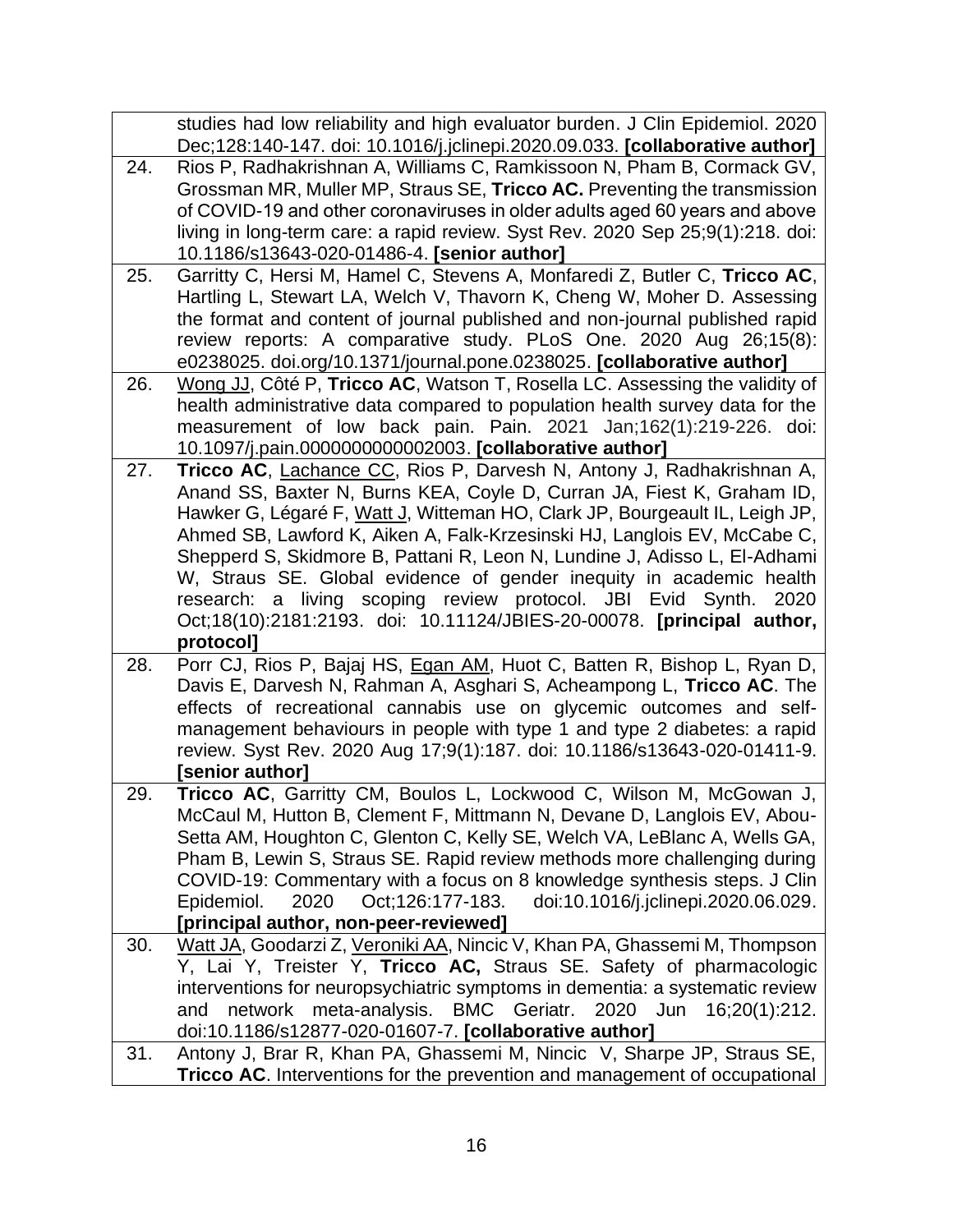|     | stress injury in first responders: a rapid overview of reviews. Syst Rev. 2020                                                                |
|-----|-----------------------------------------------------------------------------------------------------------------------------------------------|
|     | May 31;9(1):121. doi:10.1186/s13643-020-01367-w. [senior author]                                                                              |
| 32. | Arevalo-Rodriguez I, Steingart KR, Tricco AC, Nussbaumer-Streit B, Kaunelis                                                                   |
|     | D, Alonso- Coello P, Baxter S, Bossuyt PM, Emparanza JI, Zamora J. Current                                                                    |
|     | methods for development of rapid reviews about diagnostic tests: an                                                                           |
|     | international survey. BMC Med Res Methodol. 2020 May 13;20(1):115.                                                                            |
|     | doi:10.1186/s12874-020-01004-z. [collaborative author]                                                                                        |
| 33. | Pratt M, Wieland S, Ahmadzai N, Butler C, Wolfe D, Pussagoda K, Skidmore                                                                      |
|     | B, Veroniki AA, Rios P, Tricco AC, Hutton B. A scoping review of network                                                                      |
|     | meta-analyses assessing the efficacy and safety of complementary and                                                                          |
|     | alternative medicine interventions. Syst Rev. 2020 April 30;9(1):97. doi:                                                                     |
|     | 10.1186/s13643-020-01328-3. [collaborative author]                                                                                            |
| 34. | Colquhoun HL, Jesus TS, O'Brien KK, Tricco AC, Chui A, Zarin W, Lillie E,                                                                     |
|     | Hitzig SL, Seaton S, Engel L, Rotenberg S, Straus SE. Scoping review on                                                                       |
|     | Phys<br>Med<br>Rehabil.<br>rehabilitation<br>scoping reviews. Arch<br>2020                                                                    |
|     | Aug;101(8):1462-1469. doi: 10.1016/j.apmr.2020.03.015. [collaborative                                                                         |
| 35. | author]<br>Darvesh N, Radhakrishnan A, Lachance CC, Nincic V, Sharpe JP, Ghassemi                                                             |
|     | M, Straus SE, Tricco AC. Exploring the prevalence of gaming disorder and                                                                      |
|     | Internet gaming disorder: a rapid scoping review. Syst Rev. 2020 Apr                                                                          |
|     | 2;9(1):68. doi: 10.1186/s13643-020-01329-2. [senior author]                                                                                   |
| 36. | McGowan J, Straus S, Moher D, Langlois EV, O'Brien KK, Horsley T, Aldcroft                                                                    |
|     | A, Zarin W, Garitty CM, Hempel S, Lillie E, Tunçalp Ö, Tricco AC. Reporting                                                                   |
|     | scoping reviews - PRISMA ScR extension. J Clin Epidemiol. 2020 Jul;123:177-                                                                   |
|     | 179. doi: 10.1016/j.jclinepi.2020.03.016. [senior author, non-peer-reviewed]                                                                  |
| 37. | Zhang DDQ, Dossa F, Arora A, Cusimano MC, Speller B, Little T, Ladha K,                                                                       |
|     | Brar S, Urbach DR, Tricco AC, Wijeysundera DN, Clarke HA, Baxter NN.                                                                          |
|     | Recommendations for the Prescription of Opioids at Discharge After                                                                            |
|     | Abdominopelvic Surgery: A Systematic Review. JAMA Surg. 2020 Mar                                                                              |
|     | 1;155(5):420-429. doi: 10.1001/jamasurg.2019.5875. [collaborative author]                                                                     |
| 38. | Lockwood C, Tricco AC. Preparing scoping reviews for publication using                                                                        |
|     | methodological guides and reporting standards. Nurs Health Sci. 2020 Mar                                                                      |
|     | 1;22(1):1-4. doi: 10.1111/nhs.12673. [senior author, non-peer-reviewed]                                                                       |
| 39. | Jeyaraman MM, Al-Yousif N, Robson RC, Copstein L, Balijepalli C, Hofer K,                                                                     |
|     | Fazeli MS, Ansari MT, Tricco AC, Rabbani R, Abou-Setta AM. Inter-rater                                                                        |
|     | reliability and validity of risk of bias instrument for non-randomized studies of                                                             |
|     | study protocol.<br>Syst Rev.<br>2020<br>Feb<br>12;9(1):32.<br>exposures:<br>a                                                                 |
|     | doi:10.1186/s13643-020-01291-z. [collaborative author, protocol]                                                                              |
| 40. | Jeyaraman MM, Rabbani R, Al-Yousif N, Robson RC, Copstein L, Xia J,<br>Pollock M, Mansour S, Ansair MT, Tricco AC, Abou-Setta AM. Inter-rater |
|     | reliability and concurrent validity of ROBINS-I: protocol for a cross-sectional                                                               |
|     | study. Syst Rev. 2020 Jan 13;9(1):12. doi:10.1186/s13643-020-1271-6.                                                                          |
|     | [collaborative author, protocol]                                                                                                              |
| 41. | Pollock M, Fernades RM, Pieper D, Tricco AC, Gates M, Gates A, Hartling L.                                                                    |
|     | Preferred Reporting Items for Overviews of Reviews (PRIOR): a protocol for                                                                    |
|     | development of a reporting guideline for overviews of reviews of healthcare                                                                   |
|     |                                                                                                                                               |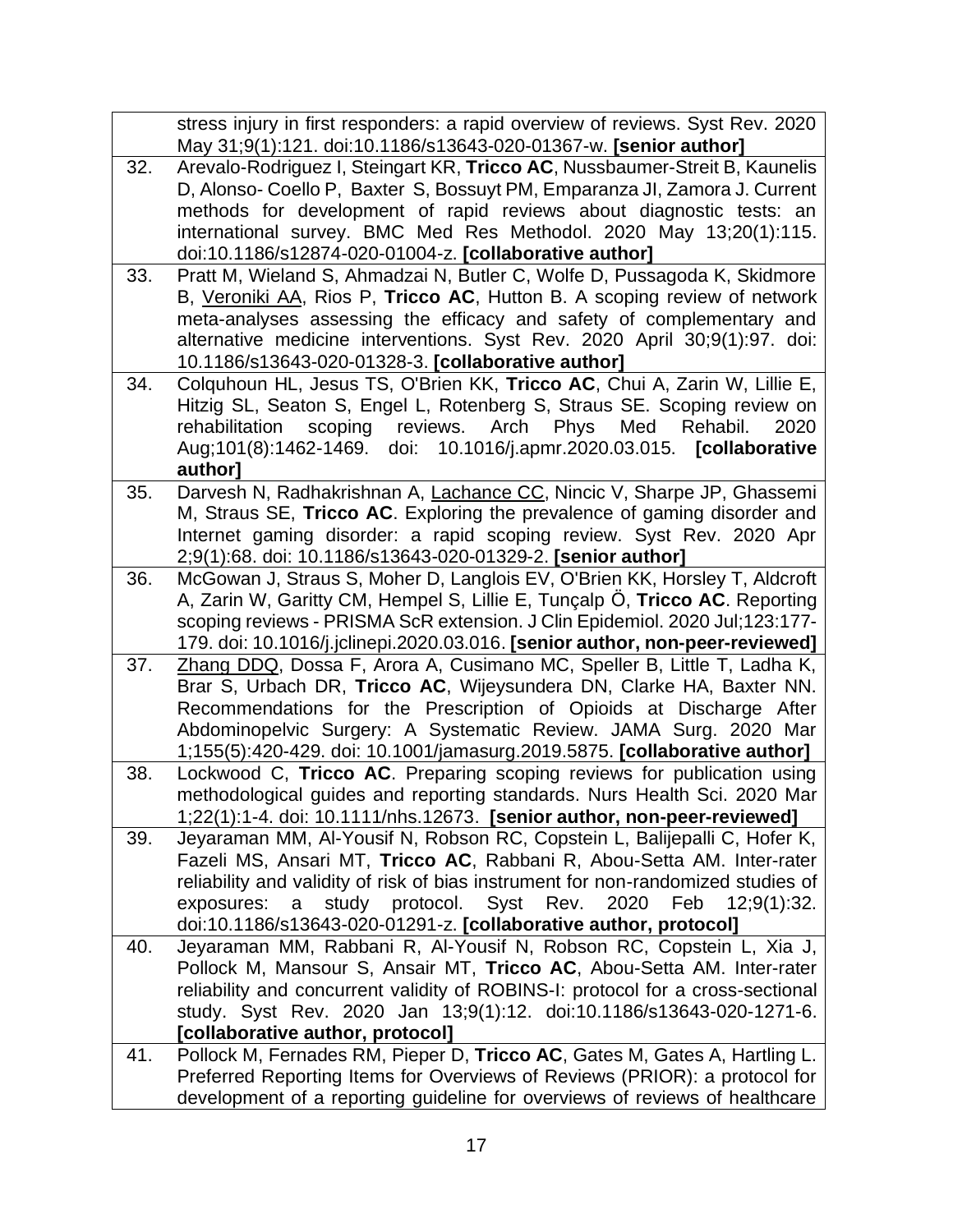|     | interventions. Syst Rev. 2019 Dec 23;8(1):335. doi: 10.1186/s13643-019-                                                    |
|-----|----------------------------------------------------------------------------------------------------------------------------|
|     | 1252-9. [collaborative author, protocol]                                                                                   |
| 42. | Filho VCB, Tricco AC. Scoping review: a relevant methodological approach                                                   |
|     | knowledge synthesis. Braz J Phys Ther. 2019;24:e0082.<br>for<br>doi:                                                       |
|     | 10.12820/rbafs.24e0082. [senior author, non-peer-reviewed]                                                                 |
| 43. | Hughes SL, Bolotin S, Khan S, Li Y, Johnson C, Friedman L, Tricco AC,                                                      |
|     | Hahné SJM, Heffernan JM, Dabbagh A, Durrheim DN, Orenstein WA, Moss                                                        |
|     | WJ, Jit M, Crowcroft NS. The effect of time since measles vaccination and age                                              |
|     | at first dose on measles vaccine effectiveness - A systematic review. Vaccine.                                             |
|     | doi:<br>10.1016/j.vaccine.2019.10.090.<br>Jan<br>16;38(3):460-469.<br>2020                                                 |
|     | [collaborative author]                                                                                                     |
| 44. | Rios P, Cardoso R, Morra D, Nincic V, Goodarzi Z, Farah B, Harricharan S,                                                  |
|     | Morin CM, Leech J, Straus SE, Tricco AC. Comparative effectiveness and                                                     |
|     | safety of pharmacological and non-pharmacological interventions for                                                        |
|     | insomnia: an overview of reviews. Syst Rev. 2019 Nov 15;8(1):281.                                                          |
| 45. | doi: 10.1186/s13643-019-1163-9. [senior author]<br>Krahn MD, Bielecki JM, Bremner KE, de Oliveira C, Almeida N, Clement F, |
|     | Lorenzetti DL, O'Campo P, Pechlivanoglou P, Tricco AC. Picturing ELSI+: a                                                  |
|     | visual representation of ethical, legal, and social issues, and patient                                                    |
|     | experiences in Health Technology Assessment in Canada. Int J Technol                                                       |
|     | Assess Health Care. 2020;36(1):40-49. doi: 10.1017/S0266462319000722.                                                      |
|     | [senior author]                                                                                                            |
| 46. | Wong JJ, Tricco AC, Côté P, Rosella LC. The association between depressive                                                 |
|     | symptoms or depression and health outcomes in adults with low back pain with                                               |
|     | or without radiculopathy: protocol of a systematic review. Syst Rev. 2019 Nov                                              |
|     | 10.1186/s13643-019-1192-4.<br>8(1):267.<br>doi:<br>8;                                                                      |
|     | [collaborative author, protocol]                                                                                           |
| 47. | Watt JA, Goodarzi Z, Veroniki AA, Nincic V, Khan PA, Ghassemi M, Thompson                                                  |
|     | Y, Tricco AC, Straus SE. Comparative Efficacy of Interventions for Aggressive                                              |
|     | and Agitated Behaviors in Dementia: A Systematic Review and Network Meta-                                                  |
|     | analysis. Ann Intern Med. 2019 Nov 5;171(9):633-642. doi: 10.7326/M19-                                                     |
|     | 0993. [collaborative author]                                                                                               |
| 48. | Wong JJ, Côté P, Tricco AC, Rosella LC. Examining the effects of low back                                                  |
|     | pain and mental health symptoms on healthcare utilization and costs: a                                                     |
|     | protocol for a population-based cohort study. BMJ Open. 2019 Sep<br>doi:                                                   |
|     | 10.1136/bmjopen-2019-031749.<br>27;9(9):e031749.<br>[collaborative author, protocol]                                       |
| 49. | Arevalo-Rodriguez I, Moreno-Nunez P, Nusbaummer-Streit B, Steingart K,                                                     |
|     | González Peña LDM, Buitrago-Garcia D, Kaunelis D, Emparanza JI, Alonso-                                                    |
|     | Coello P, Tricco AC, Zamora J. Rapid reviews of medical tests used many                                                    |
|     | similar methods to systematic reviews but key items were rarely reported: a                                                |
|     | Epidemiol. 2019 Dec;116:98-105.<br>review.<br>J Clin<br>scoping<br>doi:                                                    |
|     | 10.1016/j.jclinepi.2019.09.004. [collaborative author]                                                                     |
| 50. | Wong EK, Lachance CC, Page MJ, Watt J, Veroniki AA, Straus SE, Tricco                                                      |
|     | AC. Selective reporting bias in randomised controlled trials from two network                                              |
|     | meta-analyses: comparison of clinical trial registrations and their respective                                             |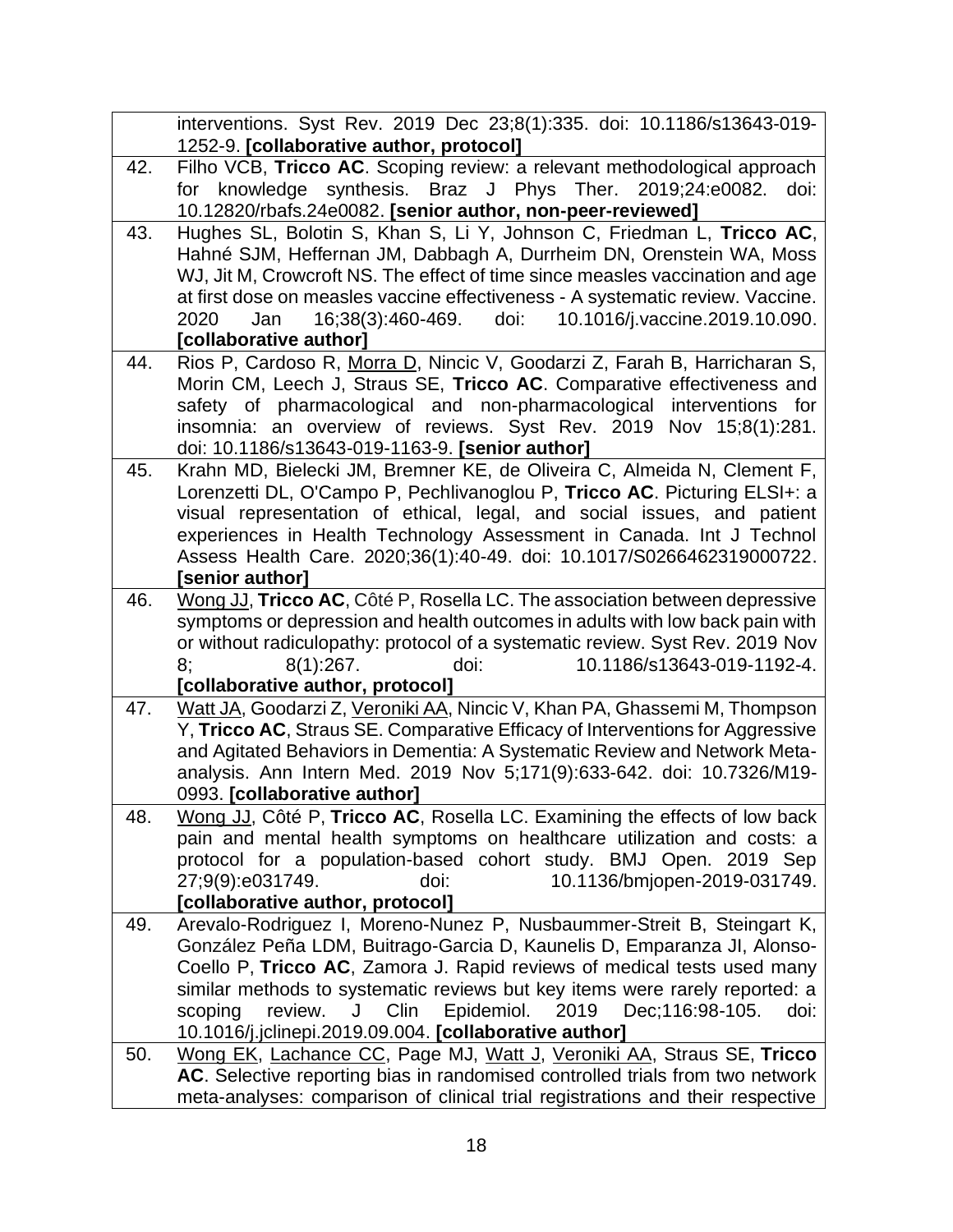|     | publications. BMJ Open. 2019 Sep 5;9(9):e031138. doi: 10.1136/bmjopen-                                                                          |
|-----|-------------------------------------------------------------------------------------------------------------------------------------------------|
|     | 2019-031138. [senior author]                                                                                                                    |
| 51. | Butcher NJ, Tricco AC, Offringa M, Moher D, Galica J. Training researchers                                                                      |
|     | in publication science: why, what, and how. J Clin Epidemiol. 2020                                                                              |
|     | Jan;117:165-167. doi: 10.1016/j.jclinepi.2019.08.007. [collaborative author,                                                                    |
|     | non-peer-reviewed]                                                                                                                              |
| 52. | Bajaj HS, Barnes T, Nagpal S, Tricco AC, Rios P, Porr C, Senior P, Huot C.                                                                      |
|     | Diabetes Canada Position Statement on Recreational Cannabis Use in Adults                                                                       |
|     | and Adolescents With Type 1 and Type 2 Diabetes. Can J Diabetes. 2019 Aug;                                                                      |
|     | 43(6):372-376. doi: 10.1016/j.jcjd.2019.05.010. [collaborative author]                                                                          |
| 53. | Zhang DDQ, Sussman J, Dossa F, Jivraj N, Ladha K, Brar S, Urbach D, Tricco                                                                      |
|     | AC, Wijeysundera DN, Clarke HA, Baxter NN. A Systematic Review of                                                                               |
|     | Behavioral Interventions to Decrease Opioid Prescribing After Surgery. Ann                                                                      |
|     | Surg. 2020 Feb;271(2):266-278. doi: 10.1097/SLA.0000000000003483.                                                                               |
|     | [collaborative author]                                                                                                                          |
| 54. | Veroniki AA, Ashoor HM, Le SPC, Rios P, Stewart LA, Clarke M, Mavridis D,                                                                       |
|     | Straus SE, Tricco AC. Retrieval of individual patient data depended on study                                                                    |
|     | characteristics: a randomized controlled trial. J Clin Epidemiol. 2019<br>Sep;113:176-188. doi: 10.1016/j.jclinepi.2019.05.031. [senior author] |
| 55. | Pham B, Thomas SM, Lillie E, Lee T, Hamid J, Richter T, Janoudi G, Agarwal                                                                      |
|     | A, Sharpe JP, Scott A, Warren R, Brahmbhatt R, Macdonald E, Straus SE,                                                                          |
|     | Tricco AC. Anti-vascular endothelial growth factor treatment for retinal                                                                        |
|     | conditions: a systematic review and meta-analysis. BMJ Open. 2019 May 28;                                                                       |
|     | 9(5):e022031. doi: 10.1136/bmjopen-2018-022031. [senior author]                                                                                 |
| 56. | Soobiah C, Straus SE, Manley G, Marr S, PausJenssen E, Teare S, Hamid J,                                                                        |
|     | Tricco AC, Moore A. Engaging knowledge users in a systematic review on the                                                                      |
|     | comparative effectiveness of geriatrician-led models of care is possible: A                                                                     |
|     | cross-sectional survey using the Patient Engagement Evaluation Tool. J Clin                                                                     |
|     | 2019 Sep;113:58-63. doi: 10.1016/j.jclinepi.2019.05.015.<br>Epidemiol.                                                                          |
|     | [collaborative author]                                                                                                                          |
| 57. | Tang GH, Dhir V, Scheer AS, Tricco AC, Sholzberg M, Brezden-Masley C.                                                                           |
|     | Intravenous iron versus oral iron or observation for gastrointestinal                                                                           |
|     | malignancies: a systematic review. Eur J Gastroenterol Hepatol. 2019 Jul;                                                                       |
|     | 10.1097/MEG.0000000000001433. [collaborative<br>31(7):799-808.<br>doi:                                                                          |
|     | author]                                                                                                                                         |
| 58. | Zhang K, Arora P, Sati N, Béliveau A, Troke N, Veroniki AA, Rodrigues M, Rios                                                                   |
|     | P, Zarin W, Tricco AC. Characteristics and methods of incorporating                                                                             |
|     | randomized and non-randomized evidence in network meta-analyses: a                                                                              |
|     | Epidemiol.<br>Clin<br>2019<br>Sep; 113:1-10.<br>scoping<br>review.<br>doi:<br>J                                                                 |
|     | 10.1016/j.jclinepi.2019.04.023. [senior author]                                                                                                 |
| 59. | Soobiah C, Tadrous M, Knowles S, Blondal E, Ashoor HM, Ghassemi M, Khan                                                                         |
|     | PA, Ho J, Tricco AC, Straus SE. Variability in the validity and reliability of                                                                  |
|     | outcome measures identified in a systematic review to assess treatment                                                                          |
|     | efficacy of cognitive enhancers for Alzheimer's Dementia. PLoS One. 2019 Apr                                                                    |
|     | 10.1371/journal.pone.0215225. [collaborative<br>18;14(4):e0215225.<br>doi:                                                                      |
|     | author]                                                                                                                                         |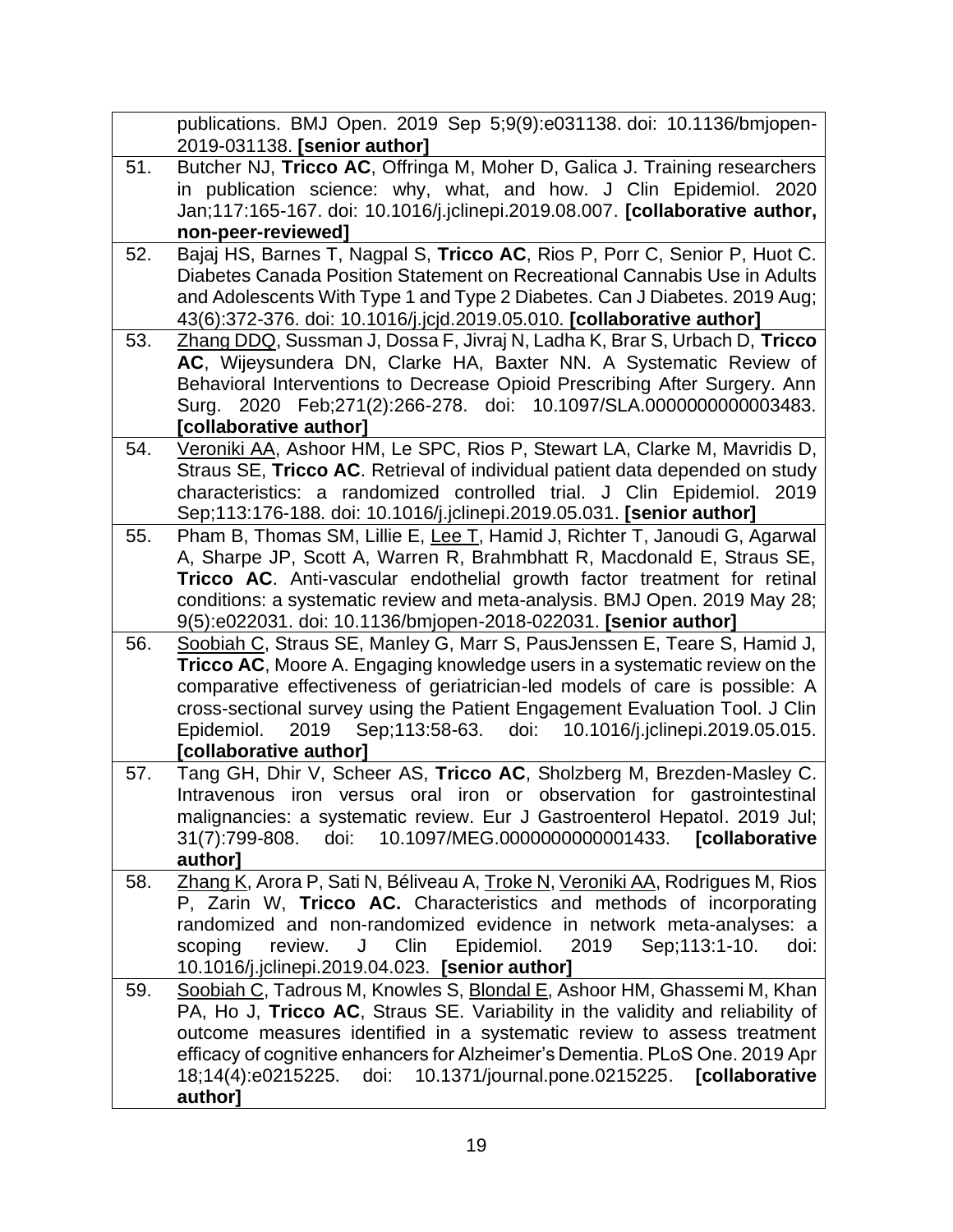| 60. | Arevalo-Rodriguez I, Tricco AC, Steingart KR, Nussbaumer-Streit B, Kaunelis                                                                            |
|-----|--------------------------------------------------------------------------------------------------------------------------------------------------------|
|     | D, Alonso-Coello P, Baxter S, Bossuyt PM, Zamora J. Challenges of rapid                                                                                |
|     | reviews for diagnostic test accuracy questions: a protocol for an international                                                                        |
|     | survey and expert consultation. DiagnProgn Res. 2019 Apr 4;3:7. doi:                                                                                   |
|     | 10.1186/s41512-019-0052-y. [collaborative author, protocol]                                                                                            |
| 61. | Runjic E, Behmen D, Pieper D, Mathes T, Tricco AC, Moher D, Puljak L.                                                                                  |
|     | Following Cochrane review protocols to completion 10 years later: a                                                                                    |
|     | retrospective cohort study and author survey. J Clin Epidemiol. 2019 Jul;                                                                              |
|     | 111:41-48. doi: 10.1016/j.jclinepi.2019.03.006. [collaborative author]                                                                                 |
| 62. | Veroniki AA, Bender R, Glasziou P, Straus SE, Tricco AC. The number                                                                                    |
|     | needed to treat in pairwise and network meta-analysis and its graphical                                                                                |
|     | J Clin<br>Epidemiol.<br>2019<br>111:11-22.<br>representation.<br>Jul;<br>doi:                                                                          |
|     | 10.1016/j.jclinepi.2019.03.007. [senior author]                                                                                                        |
| 63. | Langlois EV, Straus SE, Antony J, King VJ, Tricco AC. Using rapid reviews to                                                                           |
|     | strengthen health policy and systems and progress towards universal health                                                                             |
|     | coverage. BMJ Glob Health. 2019 Feb 5;4(1):e001178. doi: 10.1136/bmjgh-                                                                                |
|     | 2018-001178. [senior author]                                                                                                                           |
| 64. | Sarkis-Onofre R, Pereira-Cenci T, Tricco AC, Demarco FF, Moher D, Cenci                                                                                |
|     | MS. Systematic reviews in restorative dentistry: discussing relevant aspects. J                                                                        |
|     | Esthet Restor Dent. 2019 May;31(3)222-232. doi:10.1111/jerd.12463.                                                                                     |
|     | [collaborative author]                                                                                                                                 |
| 65. | Soobiah C, Manley G, Marr S, Moore A, PausJenssen E, Teare S, Hamid J,                                                                                 |
|     | Tricco AC, Straus SE. A modified Delphi and cross-sectional survey to<br>facilitate selection of optimal outcomes and measures for a systematic review |
|     | on geriatrician-led care models. J Clin Epidemiol. 2019 May;109:117-124. doi:                                                                          |
|     | 10.1016/j.jclinepi.2019.02.005. [collaborative author]                                                                                                 |
| 66. | Tashkandi M, Baarma D, Tricco AC, Boelman C, Alkhater R, Minassian BA.                                                                                 |
|     | EEG of asymptomatic first-degree relatives of patients with juvenile myoclonic,                                                                        |
|     | childhood absence and rolandic epilepsy: a systematic review and meta-                                                                                 |
|     | Discord.<br>analysis.<br>Epileptic<br>2019<br>$21(1):30-41.$<br>Feb<br>1:                                                                              |
|     | doi: 10.1684/epd.2019.1024. [collaborative author]                                                                                                     |
| 67. | Tricco AC, Thomas SM, Veroniki AA, Hamid JS, Cogo E, Strifler L, Khan PA,                                                                              |
|     | Sibley KM, Robson R, MacDonald H, Riva JJ, Thavorn K, Wilson C, Holroyd-                                                                               |
|     | Leduc J, Kerr GD, Feldman F, Majumdar SR, Jaglal SB, Hui W, Straus SE.                                                                                 |
|     | Quality improvement strategies to prevent falls in older adults: a systematic                                                                          |
|     | review and network meta-analysis. Age Ageing. 2019 May 1;48(3):337-346.                                                                                |
|     | doi:10.1093/ageing/afy2019. [principal author]                                                                                                         |
| 68. | Bassani R, Pereira GKR, Page MJ, Tricco AC, Moher D, Sarkis-Onofre R.                                                                                  |
|     | Systematic reviews in dentistry: Current status, epidemiological and reporting                                                                         |
|     | characteristics. J Dent. 2019 Mar; 82:71-84. doi: 10.1016/j.jdent.2019.01.014.                                                                         |
|     | [collaborative author]                                                                                                                                 |
| 69. | Nyanchoka L, Tudur-Smith C, Thu VN, Iversen V, Tricco AC, Porcher R. A                                                                                 |
|     | scoping review describes methods used to identify, prioritize and display gaps                                                                         |
|     | J Clin<br>Epidemiol.<br>2019<br>health<br>research.<br>May:109:99-110.<br>doi:<br>in                                                                   |
|     | 10.1016/j.jclinepi.2019.01.005. [collaborative author]                                                                                                 |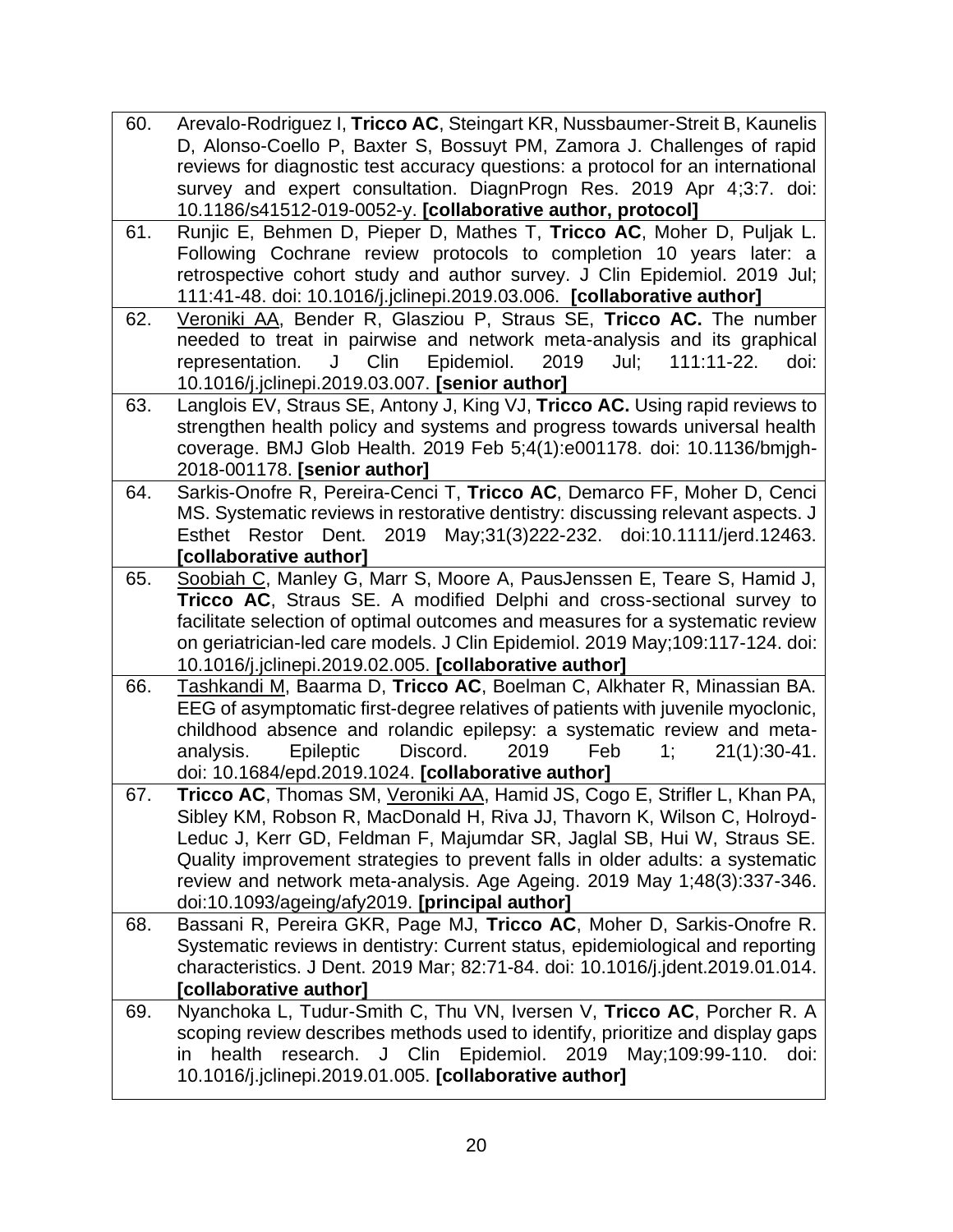- 70. Fitzpartick T, Perrier L, Shakik S, Cairncross Z, **Tricco AC**, Lix L, Zwarenstein M, Rosella L, Henry D. Assessment of Long-term Follow-up of Randomized Trial Participants by Linkage to Routinely Collected Data: A Scoping Review and Analysis. JAMA Netw Open. 2018 Dec 7;1(8):e186019. doi: 10.1001/jamanetworkopen.2018.6019. **[collaborative author]**
- 71. Watt J, **Tricco AC**, Straus SE, Veroniki AA, Naglie G, Drucker AM. Research Techniques Made Simple: Network Meta-Analysis. J Invest Dermatol. 2019 Jan; 139(1):4-12.e1. doi: 10.1016/j.jid.2018.10.028. **[collaborative author]**
- 72. **Tricco AC**, Zarin W, Cardoso R, Veroniki AA, Khan PA, Nincic V, Ghassemi M, Warren R, Sharpe JP, Page AV, Straus SE. Efficacy, effectiveness, and safety of herpes zoster vaccines in adults aged 50 and older: systematic review and network meta-analysis. BMJ. 2018 Oct 25;363:k4029. doi: 10.1136/bmj.k4029. **[principal author]**
- 73. Robson RC, Pham B, Hwee J, Thomas SM, Rios P, Page MJ, **Tricco AC.** Few studies exist examining methods for selecting studies, abstracting data, and appraising quality in a systematic review. J Clin Epidemiol. 2019 Feb; 106:121- 135. doi: 10.1016/j.jclinepi.2018.10.003. **[senior author]**
- 74. **Tricco AC**, Moore JE, Beben N, Brownson RC, Chambers DA, Dolovich LR, Edwards A, Fairclough L, Glasziou PP, Graham ID, Hemmelgarn BR, Holmes B, Isaranuwatchai W, Lachance CC, Legare F, McGowan J, Majumdar SR, Presseau J, Squires JE, Stelfox HT, Strifler L, Thompson K, Van der Weijden T, Veroniki AA, Straus SE. Sustaining knowledge translation interventions for chronic disease management in older adults: protocol for a systematic review and network meta-analysis. Syst Rev. 2018 Sept 15;7(1):140. doi: 10.1186/s13643-018-0808-4. **[principal author, protocol]**
- 75. **Tricco AC,** Lillie E, Zarin W, O'Brien KK, Colquhoun H, Levac D, Moher D, Peters MDJ, Horsley T, Weeks L, Hempel S, Akl EA, Chang C, McGowan J, Stewart L, Hartling L, Aldcroft A, Wilson MG, Garritty C, Lewin S, Godfrey CM, Macdonald MT, Langlois EV, Soares-Weiser K, Moriarty J, Clifford T, Tunçalp Ö, Straus SE. PRISMA Extension for Scoping Reviews (PRISMA-ScR): Checklist and Explanation. Ann Intern Med. 2018 Oct 2;169(7):467-473. doi: 10.7326/M18-0850. **[principal author]**
- 76. Galica J, Chee-A-Tow A, Gupta S, Jaiswal A, Monsour A, **Tricco AC**, Cobey KD, Butcher NJ. Learning best-practices in journalology: course description and attendee insights into the inaugural EQUATOR Canada Publication School. BMC Proc. 2018 Aug 23; 12(Suppl 10):18. doi: 10.1186/s12919-018- 0155-4. **[collaborative author, non-peer-reviewed]**
- 77. **Tricco AC,** Rios P, Zarin W, Cardoso R, Diaz S, Nincic V, Mascarenhas A, Jassemi S, Straus SE. Prevention and management of unprofessional behavior among adults in the workplace: A scoping review. PLoS One. 2018 Jul 26;13(7):e0201187. doi: 10.1371/journal.pone.0201187. **[principal author]**
- 78. Antony J, Zarin W, Pham B, Nincic V, Cardoso R, Ivory JD, Ghassemi M, Barber SL, Straus SE, **Tricco AC.** Patient safety initiatives in obstetrics: a rapid review. BMJ Open. 2018 Jul 6;8(7):e020170. doi: 10.1136/bmjopen-2017- 020170. **[senior author]**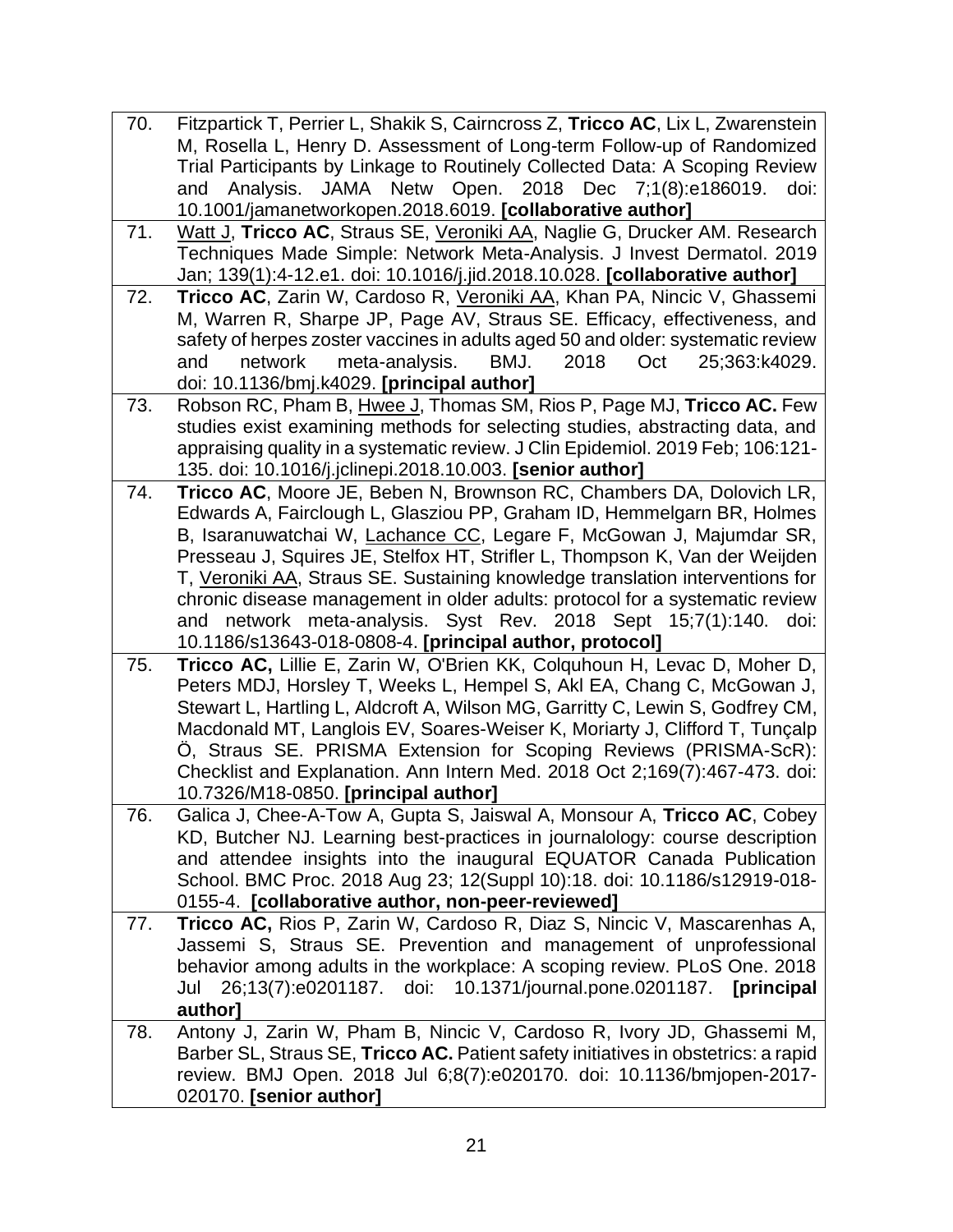| 79. | Pham B, Bagheri E, Rios P, Pourmasoumi A, Robson RC, Hwee J,                                                                                       |
|-----|----------------------------------------------------------------------------------------------------------------------------------------------------|
|     | Isaranuwatchai W, Darvesh N, Page MJ, Tricco AC. Improving the conduct of                                                                          |
|     | systematic reviews: a process mining perspective. J Clin Epidemiol. 2018 Nov;                                                                      |
|     | 103:101-111. doi: 10.1016/j.jclinepi.2018.06.011. [senior author]                                                                                  |
| 80. | Marquez C, Johnson AM, Jassemi S, Park J, Moore JE, Blaine C, Bourdon G,                                                                           |
|     | Chignell M, Ellen ME, Fortin J, Graham ID, Hayes A, Hamid J, Hemmelgarn B,                                                                         |
|     | Hillmer M, Holmes B, Holroyd-Leduc J, Hubert L, Hutton B, Kastner M, Lavis                                                                         |
|     | JN, Michell K, Moher D, Ouimet M, Perrier L, Proctor A, Noseworthy T,                                                                              |
|     | Schuckel V, Stayberg S, Tonelli M, Tricco AC, Straus SE. Enhancing the                                                                             |
|     | uptake of systematic reviews of effects: what is the best format for health care                                                                   |
|     | managers and policy-makers? A mixed-methods study. Implement Sci. 2018                                                                             |
|     | Jun 22;13(1):84. doi: 10.1186/s13012-018-0779-9. [collaborative author]                                                                            |
| 81. | Veroniki AA, Antony J, Straus SE, Ashoor HM, Finkelstein Y, Khan PA,                                                                               |
|     | Ghassemi M, Blondal E, Ivory JD, Hutton B, Gough K, Hemmelgarn BR, Lillie                                                                          |
|     | E, Vafaei A, Tricco AC. Comparative safety and effectiveness of perinatal                                                                          |
|     | antiretroviral therapies for HIV-infected women and their children: Systematic                                                                     |
|     | review and network meta-analysis including different study designs. PLoS                                                                           |
|     | One. 2018 Jun 18;13(6):e0198447. doi: 10.1371/journal.pone.0198447.                                                                                |
|     | [senior author]                                                                                                                                    |
| 82. | Tricco AC, Zarin W, Lillie E, Jeblee S, Warren R, Khan PA, Robson R, Pham                                                                          |
|     | B, Hirst G, Straus SE. Utility of social media and crowd-intelligence data for                                                                     |
|     | pharmacovigilance: a scoping review. BMC Med Inform Decis Mak. 2018 Jun                                                                            |
|     | 14;18(1):38. doi: 10.1186/s12911-018-0621-y. [principal author]                                                                                    |
| 83. | Tugwell P, Knottnerus JA, McGowan J, Tricco AC. Systematic Review                                                                                  |
|     | Qualitative Methods Series reflect the increasing maturity in qualitative                                                                          |
|     | methods.<br>Clin<br>Epidemiol.<br>2018<br>May:97:vii-viii.<br>J                                                                                    |
|     | doi: 10.1016/j.jclinepi.2018.03.006. [senior author, non-peer-reviewed]                                                                            |
| 84. | Strifler L, Cardoso R, McGowan J, Cogo E, Nincic V, Khan PA, Scott A,                                                                              |
|     | Ghassemi M, MacDonald H, Lai Y, Treister V, Tricco AC, Straus SE. Scoping                                                                          |
|     | review identifies significant number of knowledge translation theories, models                                                                     |
|     | and frameworks with limited use. J Clin Epidemiol. 2018 Aug;100:92-102. doi:                                                                       |
|     | 10.1016/j.jclinepi.2018.04.008. [collaborative author]                                                                                             |
| 85. | <b>Tricco AC</b> , Thomas SM, <u>Veroniki AA</u> . Interventions to Prevent Falls in Older                                                         |
|     | Adults-Reply.<br>JAMA.<br>2018<br>3;319(13):1382-1383.<br>Apr                                                                                      |
|     | doi: 10.1001/jama.2018.0224. [principal author, non-peer-reviewed]                                                                                 |
| 86. | Nikolakopoulou A, Mavridis D, Furukawa TA, Cipriani A, Tricco AC, Straus                                                                           |
|     | SE, Siontis GCM, Egger M, Salanti G. Living network meta-analysis compared                                                                         |
|     | with pairwise meta-analysis in comparative effectiveness research: empirical                                                                       |
|     | study. BMJ. 2018 Feb 28;360:k585. doi: 10.1136/bmj.k585. [collaborative                                                                            |
|     | author]                                                                                                                                            |
| 87. | Page MJ, Shamseer L, Tricco AC. Registration of systematic reviews in                                                                              |
|     |                                                                                                                                                    |
|     | PROSPERO: 30,000 records and counting. Syst Rev. 2018 Feb 20;7(1):32.                                                                              |
|     | doi: 10.1186/s13643-018-0699-4. [senior author]                                                                                                    |
| 88. | <b>Tricco AC, Zarin W, Rios P, Nincic V, Khan P, Ghassemi M, Diaz S, Pham B,</b>                                                                   |
|     | Straus SE, Langlois E. Engaging policy-makers, health system managers and<br>policy analysts in the knowledge synthesis process: a scoping review. |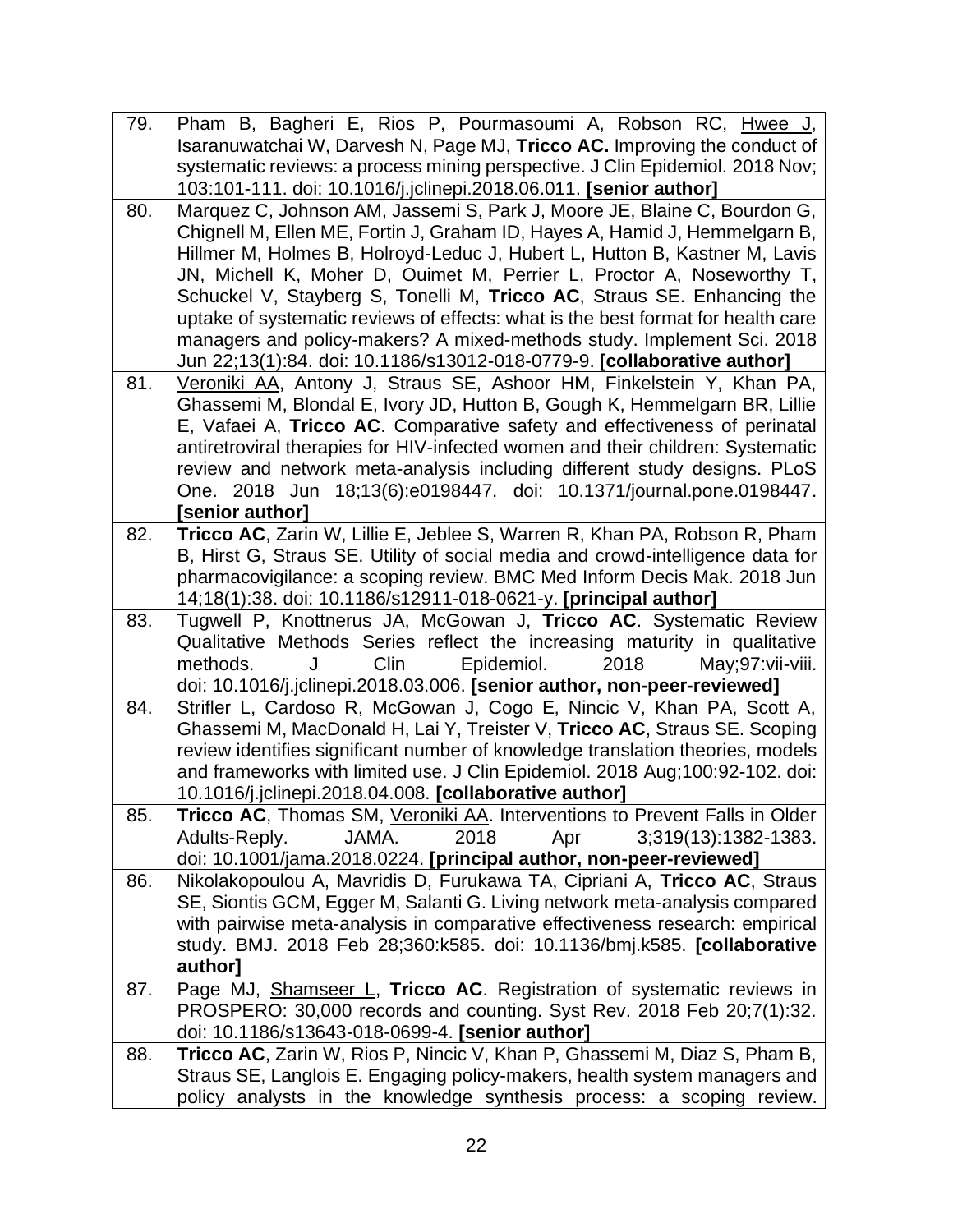|     | Implement Sci. 2018 Feb 12;13(1):31. doi: 10.1186/s13012-018-0717-x.                                                                                   |
|-----|--------------------------------------------------------------------------------------------------------------------------------------------------------|
|     | [principal author]                                                                                                                                     |
| 89. | Veroniki AA, Straus SE, Rücker G, Tricco AC. Is providing uncertainty                                                                                  |
|     | intervals in treatment ranking helpful in a network meta-analysis? J Clin                                                                              |
|     | Aug;100:122-129. doi: 10.1016/j.jclinepi.2018.02.009.<br>2018<br>Epidemiol.                                                                            |
|     | senior author]                                                                                                                                         |
| 90. | Watt J, Tricco AC, Talbot-Hamon C, Pham B, Rios P, Grudniewicz A, Wong                                                                                 |
|     | C, Sinclair D, Straus SE. Identifying older adults at risk of delirium following                                                                       |
|     | elective surgery: a systematic review and meta-analysis. J Gen Intern Med.                                                                             |
|     | 2018 Apr;33(4):500-509. doi: 10.1007/s11606-017-4204-x. [collaborative                                                                                 |
|     | author]                                                                                                                                                |
| 91. | Watt J, Tricco AC, Talbot-Hamon C, Pham B, Rios P, Grudniewicz A, Wong<br>C, Sinclair D, Straus SE. Identifying older adults at risk of harm following |
|     | elective surgery: a systematic review and meta-analysis. BMC Med. 2018 Jan                                                                             |
|     | 12;16(1):2. doi: 10.1186/s12916-017-0986-2. [collaborative author]                                                                                     |
| 92. | Knottnerus JA, Tugwell P, Tricco AC, McGowan J. From testing to diagnostic                                                                             |
|     | strategies and dia-prognostic research. J Clin Epidemiol. 2017 Dec;92:1-3. doi:                                                                        |
|     | 10.1016/j.jclinepi.2017.11.010. [collaborative author, non-peer-reviewed]                                                                              |
| 93. | Yanagawa B, Tam DY, Mazine A, Tricco AC. Systematic review and meta-                                                                                   |
|     | analysis in cardiac surgery: a primer. Curr Opin Cardiol. 2018 Mar;33(2):184-                                                                          |
|     | 189. doi: 10.1097/HCO.0000000000000496. [senior author]                                                                                                |
| 94. | Reynen E, Robson R, Ivory J, Hwee J, Straus SE, Pham B, Tricco AC. A                                                                                   |
|     | retrospective comparison of systematic reviews with same-topic rapid reviews.                                                                          |
|     | J Clin Epidemiol. 2017 Dec 16; pii: S0895-4356(17)30547-4. doi:                                                                                        |
|     | 10.1016/j.jclinepi.2017.12.001. [senior author]                                                                                                        |
| 95. | Page MJ, Altman DG, McKenzie JE, Shamseer L, Ahmadzai N, Wolfe D, Yazdi                                                                                |
|     | F, Catala-Lopez F, Tricco AC, Moher D. Flaws in the application and                                                                                    |
|     | interpretation of statistical analyses in systematic reviews of therapeutic                                                                            |
|     | interventions were common: a cross-sectional analysis. J Clin. Epidemiol.                                                                              |
|     | 2018 Mar;95:7-18. doi: 10.1016/j.jclinepi.2017.11.022. [collaborative author]                                                                          |
| 96. | Tricco AC, Zarin W, Ghassemi M, Nincic V, Lillie E, Page MJ, Shamseer L,<br>Antony J, Rios P, Hwee J, Veroniki AA, Moher D, Hartling L, Pham B, Straus |
|     | SE. Same family, different species: Methodological conduct and quality varies                                                                          |
|     | according to purpose for five types of knowledge synthesis. J Clin Epidemiol.                                                                          |
|     | 2018 Apr;96:133-142. doi: 10.1016/j.jclinepi.2017.10.014. [principal author]                                                                           |
| 97. | Tricco AC, Thomas SM, Veroniki AA, Hamid JS, Cogo E, Strifler L, Khan PA,                                                                              |
|     | Robson R, Sibley KM, MacDonald H, Riva JJ, Thavorn K, Wilson C, Holroyd-                                                                               |
|     | Leduc J, Kerr GD, Feldman F, Majumdar SR, Jaglal SB, Hui W, Straus SE.                                                                                 |
|     | Comparisons of Interventions for Preventing Falls in Older Adults: A                                                                                   |
|     | Systematic Review and Meta-analysis. JAMA. 2017 Nov 7; 318(17):1687-                                                                                   |
|     | 1699. doi: 10.1001/jama.2017.15006. [principal author]                                                                                                 |
| 98. | Page MJ, Altman DG, Shamseer L, McKenzie JE, Ahmadzai N, Wolfe D, Yazdi                                                                                |
|     | F, Catalá-López F, Tricco AC, Moher D. Reproducible research practices are                                                                             |
|     | underused in systematic reviews of biomedical interventions. J Clin Epidemiol.                                                                         |
|     | 2018 Feb; 94: 8-18. doi: 10.1016/j.jclinepi.2017.10.017. [collaborative author]                                                                        |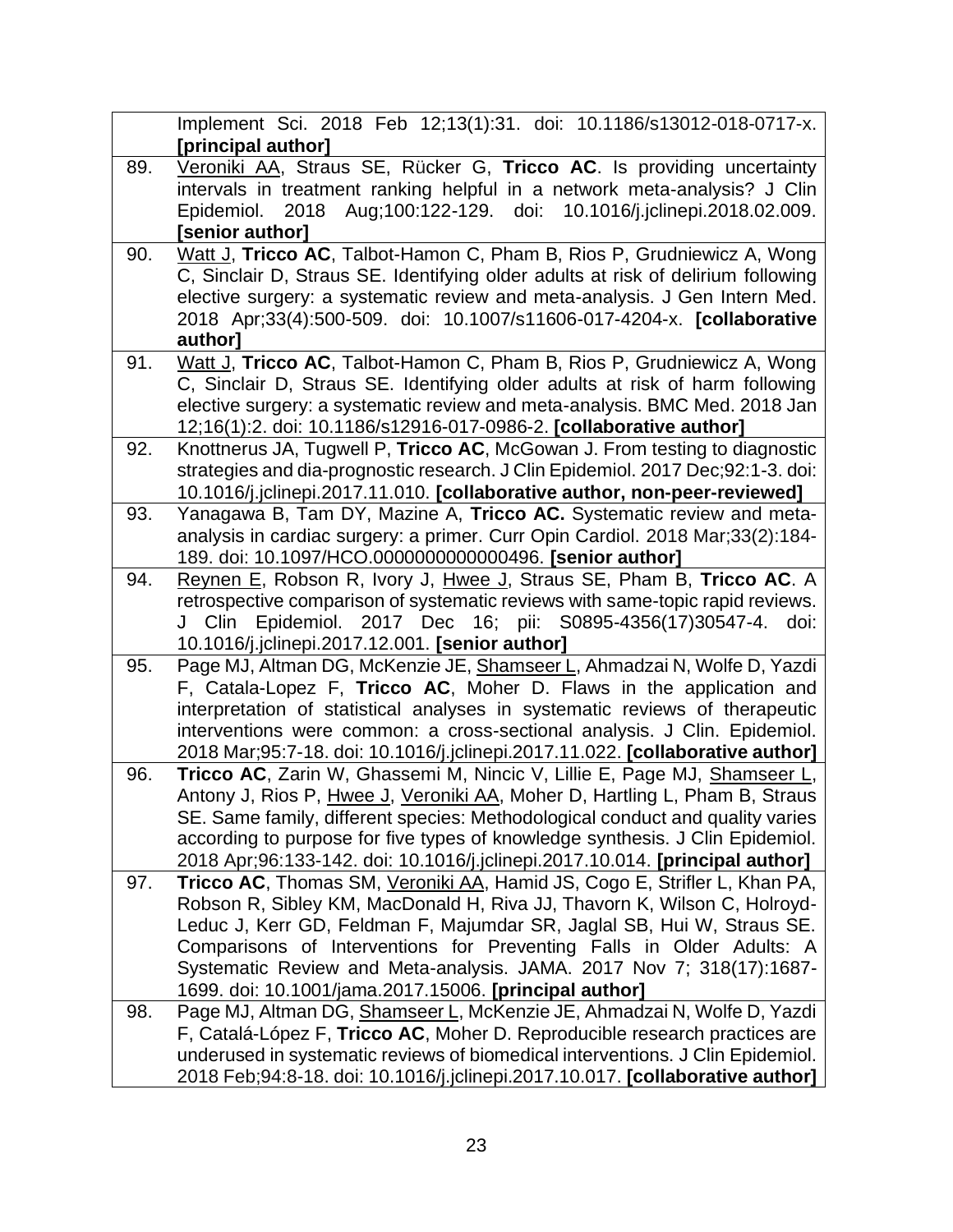| 99.  | Tugwell P, Knottnerus JA, McGowan J, Tricco AC. Big-5 Quasi-Experiemental                                                        |
|------|----------------------------------------------------------------------------------------------------------------------------------|
|      | Epidemiol.<br>2017<br>Clin<br>Sept:<br>$89:1 - 3.$<br>J<br>designs.<br>doi:                                                      |
|      | 10.1016/j.jclinepi.2017.09.010. [senior author, non-peer-reviewed]                                                               |
| 100. | Tricco AC, Ashoor HM, Soobiah C, Rios P, Veroniki AA, Hamid JS, Ivory JD,                                                        |
|      | Khan PA, Yazdi F, Ghassemi M, Blondal E, Ho JM, Ng CH, Hemmelgarn B,                                                             |
|      | Majumdar SR, Perrier L, Straus SE. Comparative Effectiveness and Safety of                                                       |
|      | Cognitive Enhancers for Treating Alzheimer's Disease: Systematic Review                                                          |
|      | and Network Metaanalysis. J Am Geriatr Soc. 2018 Jan;66(1):170-178. doi:                                                         |
|      | 10.1111/jgs.15069. [principal author]                                                                                            |
| 101. | Watt J, Goordazi Z, Tricco AC, Veroniki AA, Straus SE. Comparative safety                                                        |
|      | and efficacy of pharmacological and non-pharmacological interventions for the                                                    |
|      | behavioral and psychological symptoms of dementia: protocol for a systematic                                                     |
|      | review and network meta-analysis. Syst Rev. 2017 Sept 7;6(1):182. doi:                                                           |
|      | 10.1186/s13643-017-0572-x. [collaborative author, protocol]                                                                      |
| 102. | Cardoso R, Zarin W, Nincic V, Barber SL, Gulmezoglu AM, Wilson C, Wilson                                                         |
|      | K, McDonald H, Kenny M, Warren R, Straus SE, Tricco AC. Evaluative reports                                                       |
|      | on medical malpractice policies in obstetrics: a rapid scoping review. Syst Rev.                                                 |
|      | 2017 Sept 6;6(1):181. doi: 10.1186/s13643-017-0569-5. [senior author]                                                            |
| 103. | Chen XX, Trivedi V, AlSaflan AA, Todd SC, Tricco AC, McCartney CJL, Boet                                                         |
|      | S. Ultrasound-Guided Regional Anesthesia Simulation Training: A Systematic                                                       |
|      | Reg Anesth Pain Med. 2017 Nov/Dec; 42(6): 741-750.<br>Review.<br>doi:                                                            |
| 104. | 10.1097/AAP.0000000000000639. [collaborative author]<br>Garbens A, Goldenberg M, Wallis CJD, Tricco AC, Grantcharov TP. The cost |
|      | of intraoperative adverse events in abdominal and pelvic surgery: A systematic                                                   |
|      | 2018<br>Surg.<br>Jan; 215(1): 163-170.<br>doi:<br>review.<br>Am<br>J                                                             |
|      | 10.1016/j.amjsurg.2017.06.025. [collaborative author]                                                                            |
| 105. | Jackson D, Veroniki AA, Law M, Tricco AC, Baker R. Paule-Mandel estimators                                                       |
|      | for network meta-analysis with random inconsistency effects. Res Synth                                                           |
|      | 10.1002/jrsm.1244.<br>Methods.<br>2017<br>Dec;<br>8(4):416-434.<br>doi:                                                          |
|      | [collaborative author]                                                                                                           |
| 106. | Ashoor HM, Lillie E, Zarin W, Pham B, Khan PA, Nincic V, Yazdi F, Ghassemi                                                       |
|      | M, Ivory J, Cardoso R, Perkins GD, de Caen AR, Tricco AC, ILCOR Basic Life                                                       |
|      | Support Task Force. Effectiveness of different compression-to-ventilation                                                        |
|      | for<br>cardiopulmonary resuscitation: A systematic<br>methods<br>review.                                                         |
|      | Resuscitation.<br>Sep; 118: 112-125.<br>doi:<br>2017                                                                             |
|      | 10.1016/j.resuscitation.2017.05.032. [senior author]                                                                             |
| 107. | Veroniki AA, Rios P, Cogo E, Straus SE, Finkelstein Y, Kealey R, Reynen E,                                                       |
|      | Soobiah C, Thavorn K, Hutton B, Hemmelgarn BR, Yazdi F, D'Souza J,                                                               |
|      | MacDonald H, Tricco AC. Comparative safety of anti-epileptic drugs for                                                           |
|      | neurological development in children exposed during pregnancy and                                                                |
|      | breastfeeding: a systematic review and network meta-analysis. BMJ Open.                                                          |
|      | 2017 June 20;7(7):e017248. doi: 10.1136/bmjopen-2017-017248. [senior                                                             |
|      | author]                                                                                                                          |
| 108. | Veroniki AA, Cogo E, Rios P, Straus SE, Finkelstein Y, Kealey R, Reynen E,                                                       |
|      | Soobiah C, Thavorn K, Hutton B, Hemmelgarn B, Yazdi F, D'Souza J,                                                                |
|      | MacDonald H, Tricco AC. Comparative safety of anti-epileptic drugs during                                                        |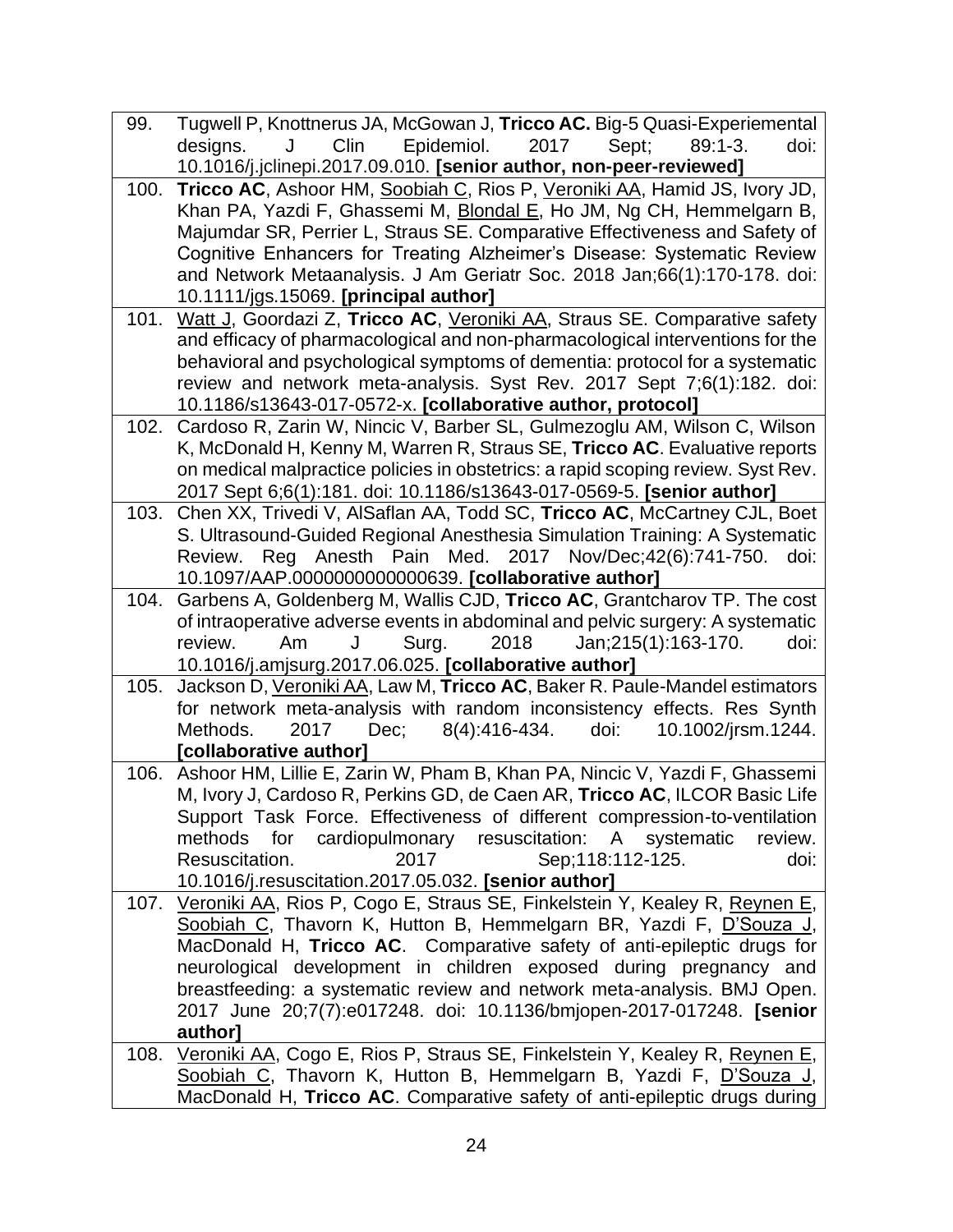|      | pregnancy: a systematic review and network meta-analysis of congenital                                                                     |
|------|--------------------------------------------------------------------------------------------------------------------------------------------|
|      | malformations and prenatal outcomes. BMC Med. 2017 May 5;15(1):95. doi:                                                                    |
|      | 10.1186/s12916-017-0845-1. [senior author]                                                                                                 |
|      | 109. Chesney TR, Yin JX, Rajaee N, Tricco AC, Fyles AW, Acuna SA, Scheer AS.                                                               |
|      | Tamoxifen with radiotherapy compared with Tamoxifen alone in elderly women                                                                 |
|      | with early-stage breast cancer treated with breast conserving surgery: A                                                                   |
|      | systematic review and meta-analysis. Radiother Oncol. 2017 Apr;123(1):1-9.                                                                 |
|      | doi: 10.1016/j.radonc.2017.02.019. [collaborative author]                                                                                  |
| 110. | Soobiah C, Daly C, Blondal E, Ewusie J, Ho J, Elliott MJ, Yue R, Holroyd-                                                                  |
|      | Leduc J, Liu B, Marr S, Basran J, Tricco AC, Hamid J, Straus SE. An                                                                        |
|      | evaluation of the comparative effectiveness of geriatrician-led comprehensive                                                              |
|      | geriatric assessment for improving patient and healthcare system outcomes                                                                  |
|      | for older adults: a protocol for a systematic review and network meta-analysis.                                                            |
|      | Syst Rev. 2017 Mar 24;6(1):65. doi:<br>10.1186/s13643-017-0460-4.                                                                          |
|      | [collaborative author, protocol]<br>Khoushhal Z, Hussain MA, Greco E, Mamdani M, Verma S, Rotstein O, Tricco                               |
| 111. | AC, Al-Omran M. Prevalence and Causes of Attrition Among Surgical                                                                          |
|      | Residents: A Systematic Review and Meta-analysis. JAMA Surg. 2017 Mar                                                                      |
|      | 1;152(3)265-272. doi: 10.1001/jamasurg.2016.4086. [collaborative author]                                                                   |
| 112. | Mascarenhas A, Moore JE, Tricco AC, Hamid J, Daly C, Bain J, Jassemi S,                                                                    |
|      | Kiran T, Baxter N, Straus SE. Perceptions and experiences of a gender gap at                                                               |
|      | a Canadian research institute and potential strategies to mitigate this gap: a                                                             |
|      | sequential mixed-methods study. CMAJ Open. 2017 Feb 23;5(1):E144-E151.                                                                     |
|      | doi: 10.9778/cmajo.20160114. [collaborative author]                                                                                        |
| 113. | Watt J, Tricco AC, Vyas M, Kohli K, Soin S, Abaeian M, Watt S, Straus SE.                                                                  |
|      | Outcomes associated with prescribed medications in older adults with                                                                       |
|      | multimorbidity: protocol for a scoping review. BMJ Open. 2017 Feb                                                                          |
|      | 23;7(2):e014529. doi: 10.1136/bmjopen-2016-014529. [collaborative author,                                                                  |
|      | protocol]                                                                                                                                  |
| 114. | Fitzpatrick T, Perrier L, Tricco AC, Straus SE, Juni P, Zwarenstein M, Lix LM,                                                             |
|      | Smith M, Rosella LC, Henry DA. Protocol for a scoping review of post-trial                                                                 |
|      | extensions of randomised controlled trials using individually linked                                                                       |
|      | administrative and registry data. BMJ Open. 2017 Feb 17;7(2):e013770. doi:                                                                 |
|      | 10.1136/bmjopen-2016-013770. [collaborative author, protocol]<br>Colquhoun HL, Jesus TS, O'Brien KK, Tricco AC, Chui A, Zarin W, Lillie E, |
| 115. | Hitzig SL, Straus SE. Study protocol for a scoping review on rehabilitation                                                                |
|      | Clin<br>Rehabil.<br>2017<br>Sep; 31(9): 1249-1256.<br>scoping<br>reviews.                                                                  |
|      | doi: 10.1177/0269215516688514. [collaborative author, protocol]                                                                            |
| 116. | Tricco AC, Zarin W, Lillie E, Pham B, Straus SE. Utility of social media and                                                               |
|      | crowd-sourced data for pharmacovigilance: A scoping review protocol. BMJ                                                                   |
|      | 2017 Jan 19;7(1):e013474. doi: 10.1136/bmjopen-2016-013474.<br>Open.                                                                       |
|      | [principal author, protocol]                                                                                                               |
| 117. | Tricco AC, Thomas SM, Antony J, Rios P, Robson R, Pattani R, Ghassemi M,                                                                   |
|      | Sullivan S, Selvaratnam I, Tannenbaum C, Straus SE. Strategies to Prevent                                                                  |
|      | or Reduce Gender Bias in Peer Review of Research Grants: A rapid scoping                                                                   |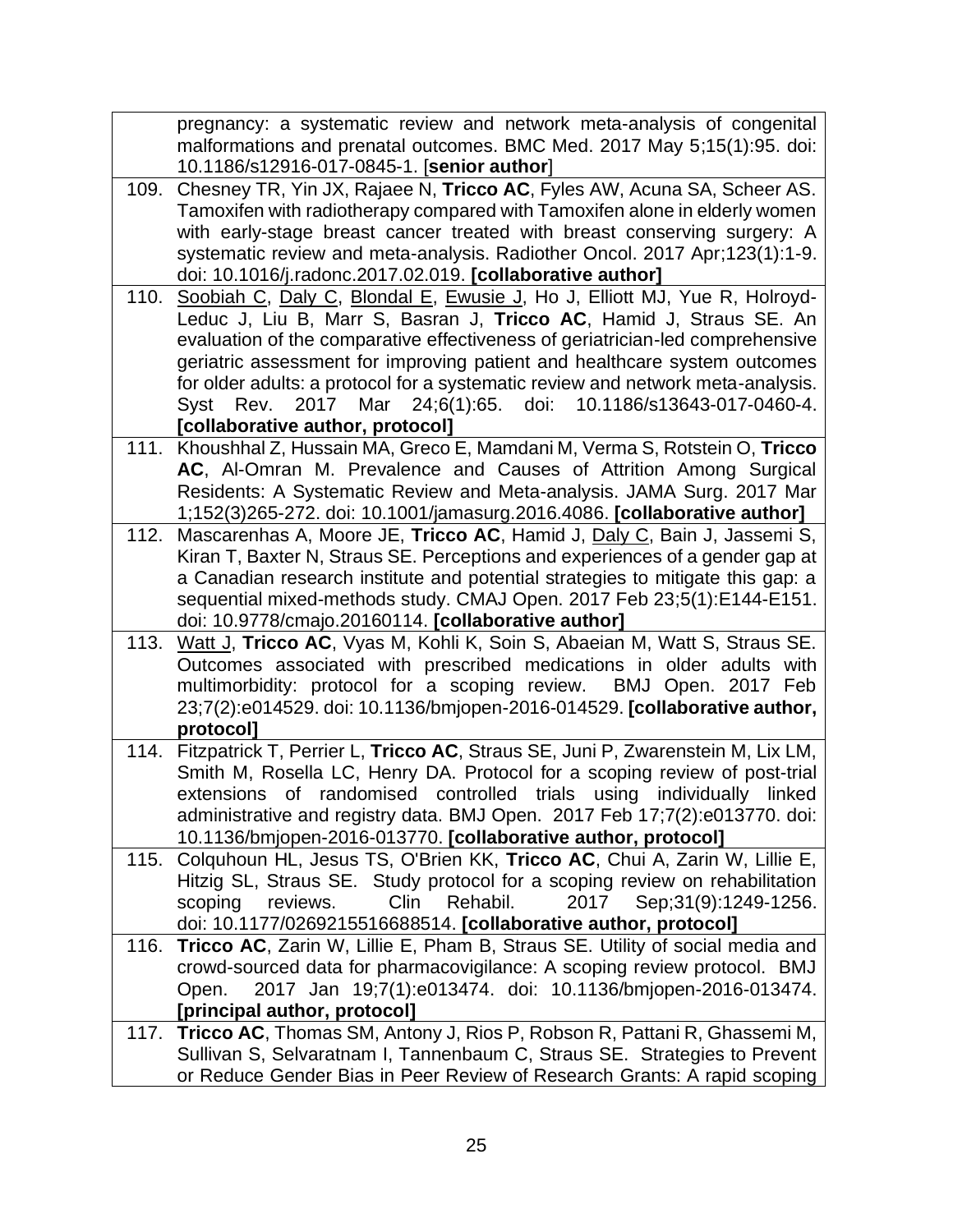|      | PLoS<br>2017<br>Jan<br>6:12(1):e013474.<br>Review.<br>One.<br>doi:                                                                                       |
|------|----------------------------------------------------------------------------------------------------------------------------------------------------------|
|      | 10.1371/journal.pone.0169718. [principal author]                                                                                                         |
| 118. | Zarin W, Veroniki AA, Nincic V, Vafaei A, Reynen E, Motiwala SS, Antony J,                                                                               |
|      | Sullivan SM, Rios P, Daly C, Ewusie J, Petropoulou M, Nikolakopoulou A,                                                                                  |
|      | Chaimani A, Salanti G, Straus SE, Tricco AC. Characteristics and knowledge                                                                               |
|      | synthesis approach for 456 network meta-analyses: a scoping review. BMC                                                                                  |
|      | Med. 2017 Jan 5;15(1):3. doi: 10.1186/s12916-016-0764-6. [senior author]                                                                                 |
| 119. | Petropoulou M, Nikolakopoulou A, Veroniki AA, Rios P, Vafaei A, Zarin W,                                                                                 |
|      | Giannatsi M, Sullivan S, Tricco AC, Chaimani A, Egger M, Salanti G.                                                                                      |
|      | Bibliographic study showed improving statistical methodology of network                                                                                  |
|      | meta-analyses published between 1999 and 2015. J Clin Epidemiol. 2017 Feb;                                                                               |
|      | 82:20-28. doi: 10.1016/j.jclinepi.2016.11.002. [collaborative author]                                                                                    |
| 120. | Tricco AC, Blondal E, Veroniki AA, Soobiah C, Vafaei A, Ivory J, Strifler L,                                                                             |
|      | Cardoso R, Reynen E, Nincic V, Ashoor H, Ho J, Ng C, Johnson C, Lillie E,                                                                                |
|      | Antony J, Roberts DJ, Hemmelgarn BR, Straus SE. Comparative safety and                                                                                   |
|      | effectiveness of serotonin receptor antagonists in patients undergoing                                                                                   |
|      | chemotherapy: a systematic review and network meta-analysis. BMC Med.                                                                                    |
|      | 2016 Dec 23;14(1):216. doi: 10.1186/s12916-016-0761-9. [principal author]                                                                                |
| 121. | Tricco AC, Zarin W, Rios P, Pham B, Straus SE, Langlois E. Barriers,                                                                                     |
|      | facilitators, strategies and outcomes to engaging policy-makers, healthcare                                                                              |
|      | managers, and policy analysts in knowledge synthesis: A scoping review                                                                                   |
|      | protocol. BMJ Open. 2016 Dec 23;6(12):e013929. doi: 10.1136/bmjopen-                                                                                     |
|      | 2016-013929. [principal author, protocol]                                                                                                                |
| 122. | Liang S, Hallet J, Simpson JS, Tricco AC, Scheer AS. Omission of axillary<br>staging in elderly patients with early stage breast cancer impacts regional |
|      | control but not survival: A systematic review and meta – analysis. Journal of                                                                            |
|      | Geriatr Oncol. 2016 Dec 13; 8(2):140-147. doi: 10.1016/j.jgo.2016.12.003.                                                                                |
|      | [collaborative author]                                                                                                                                   |
| 123. | Knottnerus JA, Tugwell P, Tricco AC. Individual patients are the primary                                                                                 |
|      | source and the target of clinical research. J Clin Epidemiol. 2016 Aug; 76: 1-3.                                                                         |
|      | doi: 10.1016/j.jclinepi.2016.07.005. [senior author, non-peer-reviewed]                                                                                  |
|      | 124. O'Brien KK, Colquhoun H, Levac D, Baxter L, Tricco AC, Straus S, Wickerson                                                                          |
|      | L, Nayar A, Moher D, O'Malley L. Advancing scoping study methodology: a                                                                                  |
|      | web-based survey and consultation of perceptions on terminology, definition                                                                              |
|      | and methodological steps. BMC Health Serv Res. 2016 Jul 26;16(1):305. doi:                                                                               |
|      | 10.1186/s12913-016-1579-z. [collaborative author]                                                                                                        |
| 125. | Welch VA, Tricco AC. Reporting guidelines for realist evaluations seek to                                                                                |
|      | improve clarity and transparency. BMC Med. 2016 Jul 21;14(1):109.                                                                                        |
|      | doi: 10.1186/s12916-016-0658-7. [senior author, non-peer-reviewed]                                                                                       |
| 126. | Tricco AC, Antony J, Soobiah C, Kastner M, MacDonald H, Cogo E, Lillie E,                                                                                |
|      | Tran J, Straus SE. Knowledge synthesis methods for integrating qualitative                                                                               |
|      | and quantitative data: A scoping review reveals poor operationalization of the                                                                           |
|      | methodological steps. J Clin Epidemiol. 2016 May 31;73:29-35. doi:                                                                                       |
|      | 10.1016/j.jclinepi.2015.12.011. [principal author, guest editor]                                                                                         |
|      | 127. Straus SE, Kastner M, Soobiah C, Antony J, Tricco AC. Introduction:                                                                                 |
|      | Engaging researchers on developing, using, and improving knowledge                                                                                       |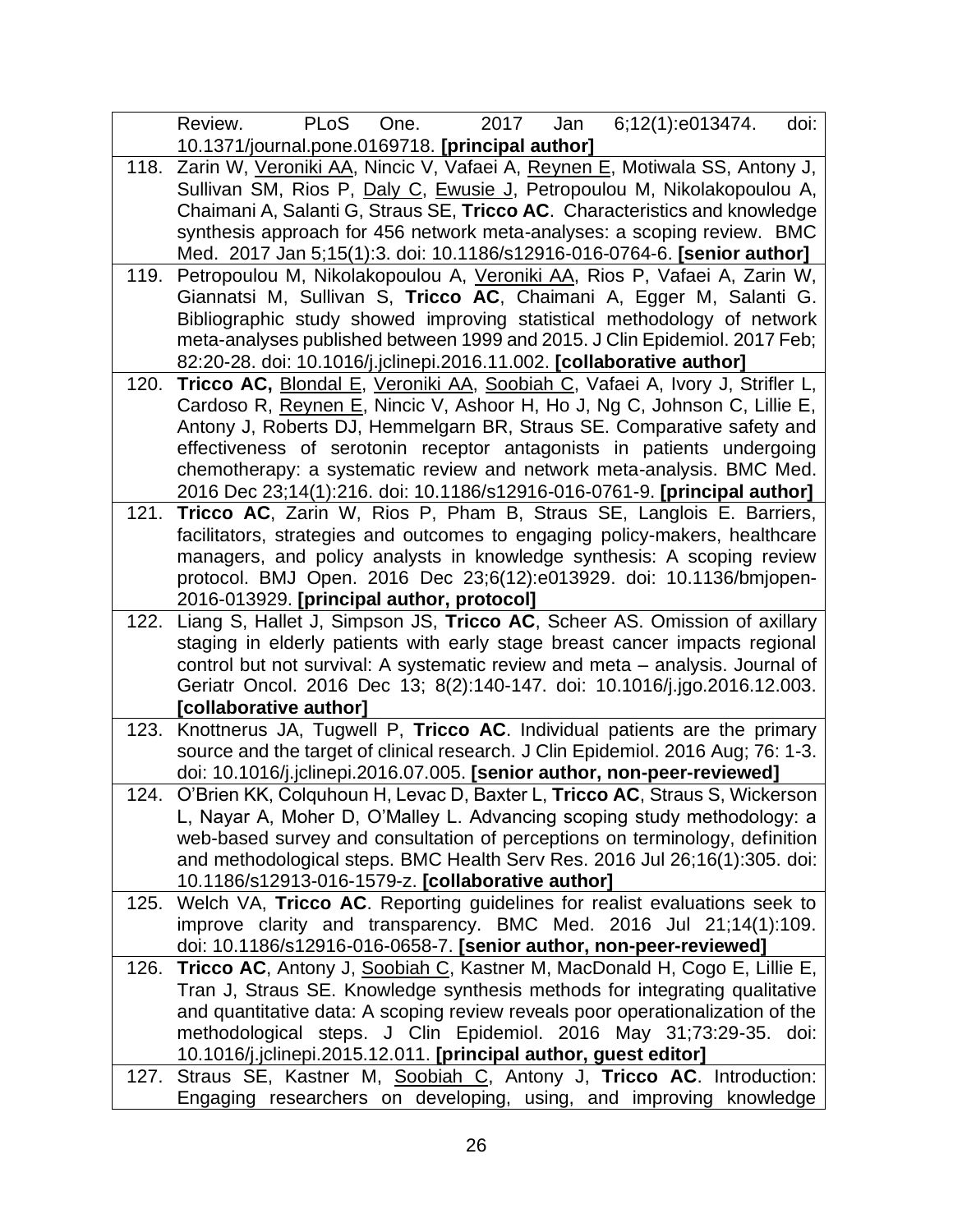|              | synthesis methods: a series of articles describing the results of a scoping                                                                                                                                                                                                                                                                                                                                                                                                                                                                                                                                                                                                                                                                                                                                                                                                                                                                     |
|--------------|-------------------------------------------------------------------------------------------------------------------------------------------------------------------------------------------------------------------------------------------------------------------------------------------------------------------------------------------------------------------------------------------------------------------------------------------------------------------------------------------------------------------------------------------------------------------------------------------------------------------------------------------------------------------------------------------------------------------------------------------------------------------------------------------------------------------------------------------------------------------------------------------------------------------------------------------------|
|              | review on emerging knowledge synthesis methods. J Clin Epidemiol. 2016                                                                                                                                                                                                                                                                                                                                                                                                                                                                                                                                                                                                                                                                                                                                                                                                                                                                          |
|              | May;73: 15-18. doi: 10.1016/j.jclinepi.2016.01.031. [senior author, guest                                                                                                                                                                                                                                                                                                                                                                                                                                                                                                                                                                                                                                                                                                                                                                                                                                                                       |
|              | editor]                                                                                                                                                                                                                                                                                                                                                                                                                                                                                                                                                                                                                                                                                                                                                                                                                                                                                                                                         |
| 128.         | Kastner M, Antony J, Soobiah C, Straus SE, Tricco AC. Conceptual                                                                                                                                                                                                                                                                                                                                                                                                                                                                                                                                                                                                                                                                                                                                                                                                                                                                                |
|              | recommendations for selecting the most appropriate knowledge synthesis                                                                                                                                                                                                                                                                                                                                                                                                                                                                                                                                                                                                                                                                                                                                                                                                                                                                          |
|              | method to answer research questions of complex evidence. J Clin Epidemiol.                                                                                                                                                                                                                                                                                                                                                                                                                                                                                                                                                                                                                                                                                                                                                                                                                                                                      |
|              | 2016 May 31;73:43-9. doi: 10.1016/j.jclinepi.2015.11.022. [senior author,                                                                                                                                                                                                                                                                                                                                                                                                                                                                                                                                                                                                                                                                                                                                                                                                                                                                       |
|              | guest editor]                                                                                                                                                                                                                                                                                                                                                                                                                                                                                                                                                                                                                                                                                                                                                                                                                                                                                                                                   |
| 129.         | Perrier L, Lightfoot D, Kealey MR, Straus SE, Tricco AC. Knowledge synthesis                                                                                                                                                                                                                                                                                                                                                                                                                                                                                                                                                                                                                                                                                                                                                                                                                                                                    |
|              | research: a bibliometric analysis. J Clin Epidemiol. 2016 May;73:50-7. doi:                                                                                                                                                                                                                                                                                                                                                                                                                                                                                                                                                                                                                                                                                                                                                                                                                                                                     |
|              | 10.1016/j.jclinepi.2015.02.019. [senior author, guest editor]                                                                                                                                                                                                                                                                                                                                                                                                                                                                                                                                                                                                                                                                                                                                                                                                                                                                                   |
| 130.         | Tricco AC, Antony J, Soobiah C, Kastner M, Cogo E, MacDonald H, D'Souza                                                                                                                                                                                                                                                                                                                                                                                                                                                                                                                                                                                                                                                                                                                                                                                                                                                                         |
|              | J, Hui W, Straus SE. Knowledge synthesis methods for generating or refining                                                                                                                                                                                                                                                                                                                                                                                                                                                                                                                                                                                                                                                                                                                                                                                                                                                                     |
|              | theory: A scoping review reveals little guidance on how to conduct the                                                                                                                                                                                                                                                                                                                                                                                                                                                                                                                                                                                                                                                                                                                                                                                                                                                                          |
|              | Clin<br>Epidemiol.<br>2016<br>methods.<br>May; 73: 36-42.<br>doi:                                                                                                                                                                                                                                                                                                                                                                                                                                                                                                                                                                                                                                                                                                                                                                                                                                                                               |
|              | 10.1016/j.jclinepi.2015.11.021. [principal author, guest editor]                                                                                                                                                                                                                                                                                                                                                                                                                                                                                                                                                                                                                                                                                                                                                                                                                                                                                |
| 131.         | Tricco AC, Soobiah C, Antony J, Cogo E, MacDonald H, Lillie E, Tran J,                                                                                                                                                                                                                                                                                                                                                                                                                                                                                                                                                                                                                                                                                                                                                                                                                                                                          |
|              | D'Souza J, Hui W, Perrier L, Welch V, Horsley T, Straus SE, Kastner M. A                                                                                                                                                                                                                                                                                                                                                                                                                                                                                                                                                                                                                                                                                                                                                                                                                                                                        |
|              | scoping review identified multiple emerging knowledge syntheses methods,                                                                                                                                                                                                                                                                                                                                                                                                                                                                                                                                                                                                                                                                                                                                                                                                                                                                        |
|              | but few studies operationalize the method. J Clin Epidemiol. 2016 May;73:19-                                                                                                                                                                                                                                                                                                                                                                                                                                                                                                                                                                                                                                                                                                                                                                                                                                                                    |
|              | 28. doi: 10.1016/j.jclinepi.2015.08.030. [principal author, guest editor]                                                                                                                                                                                                                                                                                                                                                                                                                                                                                                                                                                                                                                                                                                                                                                                                                                                                       |
| 132.         | Page MJ, Shamseer L, Altman DG, Tetzlaff JM, Sampson M, Tricco AC,                                                                                                                                                                                                                                                                                                                                                                                                                                                                                                                                                                                                                                                                                                                                                                                                                                                                              |
|              | Catalá-López F, Li L, Reid EK, Sarkis-Onofre R, Moher D. Epidemiology and                                                                                                                                                                                                                                                                                                                                                                                                                                                                                                                                                                                                                                                                                                                                                                                                                                                                       |
|              | reporting characteristics of systematic reviews of Biomedical Research: A                                                                                                                                                                                                                                                                                                                                                                                                                                                                                                                                                                                                                                                                                                                                                                                                                                                                       |
|              | Cross-Sectional Study. PLoS Medicine. 2016 May 24; 13(5):e1002028.                                                                                                                                                                                                                                                                                                                                                                                                                                                                                                                                                                                                                                                                                                                                                                                                                                                                              |
|              | [collaborative author]                                                                                                                                                                                                                                                                                                                                                                                                                                                                                                                                                                                                                                                                                                                                                                                                                                                                                                                          |
| 133.         | Veroniki AA, Straus SE, Soobiah C, Elliott MJ, Tricco AC. A scoping review of                                                                                                                                                                                                                                                                                                                                                                                                                                                                                                                                                                                                                                                                                                                                                                                                                                                                   |
|              | indirect comparison methods and applications using individual patient data.                                                                                                                                                                                                                                                                                                                                                                                                                                                                                                                                                                                                                                                                                                                                                                                                                                                                     |
|              | BMC Med Res Methodol. 2016 Apr 27;16:47. doi: 10.1186/s12874-016-0146-                                                                                                                                                                                                                                                                                                                                                                                                                                                                                                                                                                                                                                                                                                                                                                                                                                                                          |
|              | y. [senior author]                                                                                                                                                                                                                                                                                                                                                                                                                                                                                                                                                                                                                                                                                                                                                                                                                                                                                                                              |
|              |                                                                                                                                                                                                                                                                                                                                                                                                                                                                                                                                                                                                                                                                                                                                                                                                                                                                                                                                                 |
|              |                                                                                                                                                                                                                                                                                                                                                                                                                                                                                                                                                                                                                                                                                                                                                                                                                                                                                                                                                 |
|              |                                                                                                                                                                                                                                                                                                                                                                                                                                                                                                                                                                                                                                                                                                                                                                                                                                                                                                                                                 |
|              |                                                                                                                                                                                                                                                                                                                                                                                                                                                                                                                                                                                                                                                                                                                                                                                                                                                                                                                                                 |
|              |                                                                                                                                                                                                                                                                                                                                                                                                                                                                                                                                                                                                                                                                                                                                                                                                                                                                                                                                                 |
|              |                                                                                                                                                                                                                                                                                                                                                                                                                                                                                                                                                                                                                                                                                                                                                                                                                                                                                                                                                 |
|              |                                                                                                                                                                                                                                                                                                                                                                                                                                                                                                                                                                                                                                                                                                                                                                                                                                                                                                                                                 |
|              |                                                                                                                                                                                                                                                                                                                                                                                                                                                                                                                                                                                                                                                                                                                                                                                                                                                                                                                                                 |
|              |                                                                                                                                                                                                                                                                                                                                                                                                                                                                                                                                                                                                                                                                                                                                                                                                                                                                                                                                                 |
|              |                                                                                                                                                                                                                                                                                                                                                                                                                                                                                                                                                                                                                                                                                                                                                                                                                                                                                                                                                 |
|              |                                                                                                                                                                                                                                                                                                                                                                                                                                                                                                                                                                                                                                                                                                                                                                                                                                                                                                                                                 |
|              |                                                                                                                                                                                                                                                                                                                                                                                                                                                                                                                                                                                                                                                                                                                                                                                                                                                                                                                                                 |
|              |                                                                                                                                                                                                                                                                                                                                                                                                                                                                                                                                                                                                                                                                                                                                                                                                                                                                                                                                                 |
| 135.<br>136. | 134. Tricco AC, Ashoor H, Cardoso R, MacDonald H, Cogo E, Kastner M, Perrier<br>L, McKibbon A, Grimshaw JM, Straus SE. Sustainability of knowledge<br>translation interventions in healthcare decision-making: A scoping review.<br>Implement Sci. 2016 April 21;11:55. doi: 10.1186/s13012-016-0421-7.<br>[principal author]<br>Tricco AC, Cogo E, Page M, Polisena J, Booth A, Dwan K, MacDonald H,<br>Clifford TJ, Stewart LA, Straus SE, Moher D. A third of systematic reviews<br>changed or did not specify the primary outcome: a PROSPERO register study.<br>J Clin Epidemiol. 2016 Nov;79:46-54. doi: 10.1016/j.jclinepi.2016.03.025.<br>[principal author]<br>Veroniki AA, Straus SE, Ashoor H, Stewart LA, Clarke M, Tricco AC.<br>Contacting authors to retrieve individual patient data: Protocol for a<br>randomized controlled trial. Trials. 2016 Mar 15;17(1):1. doi: 10.1186/s13063-<br>016-1238-z. [senior author, protocol] |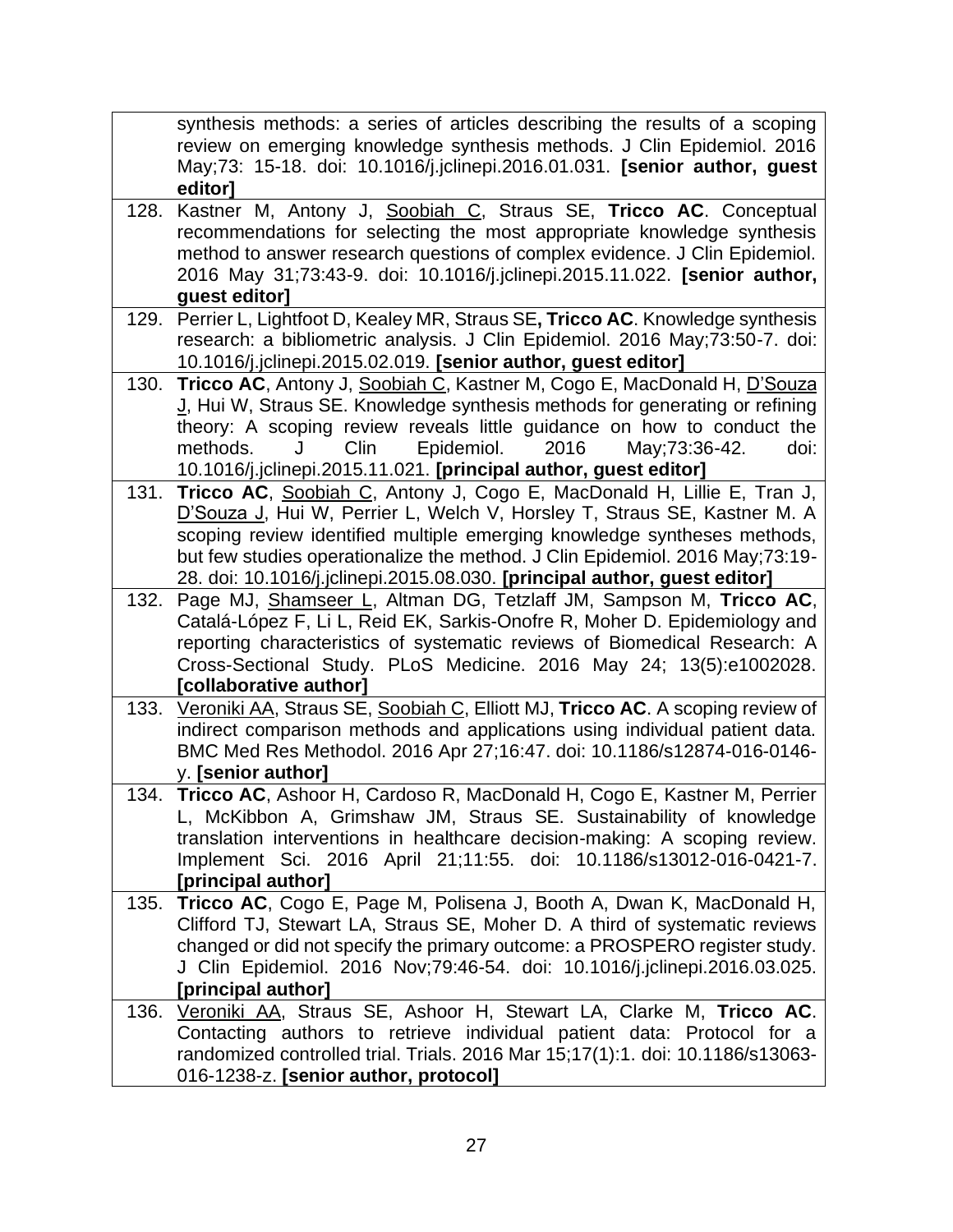137. **Tricco AC,** Zarin W, Antony J, Hutton B, Moher D, Sherifali D, Straus SE. An international survey and modified Delphi approach reveals numerous rapid review methods. J Clin Epidemiol. 2016 Feb 29;70:61-7. doi: 10.1016/j.jclinepi.2015.08.012. **[principal author]** 138. Veroniki AA, Straus SE, Fyraridis A, **Tricco AC**. The rank-heat plot is a novel way to present the results from a network meta-analysis including multiple outcomes. J Clin Epidemiol. 2016 Aug;76:193-9. doi: 10.1016/j.jclinepi.2016.02.016 **[senior author]** 139. **Tricco AC**, Lillie E, Zarin W, O'Brien K, Colquhoun H, Kastner M, Levac D, Ng C, Sharpe JP, Wilson K, Kenny M, Warren R, Wilson C, Stelfox HT, Straus SE. A scoping review on the conduct and reporting of scoping reviews. BMC Med Res Methodol. 2016 Feb 9;16(1):15. doi: 10.1186/s12874-016-0116-4. **[principal author]** 140. Veroniki AA, Straus SE, Ashoor H, Hamid J, Hemmelgarn B, Holroyd-Leduc J, Majumdar S, McAuley G, **Tricco AC.** Comparative safety and effectiveness of cognitive enhancers for Alzheimer's dementia: protocol for a systematic review and individual patient data network meta-analysis. BMJ Open. 2016 Jan 13; 6(1):e010251. doi: 10.1136/bmjopen-2015-010251. **[senior author, protocol]** 141. **Tricco AC**, Cardoso R, Thomas SM, Motiwala S, Sullivan S, Kealey MR, Hemmelgarn B, Ouimet M, Hillmer MP, Perrier L, Shepperd S, Straus SE. Barriers and facilitators to uptake of systematic reviews by policy makers and health care managers: a scoping review. Implement Sci. 2016 Jan 12;11(1):4. doi: 10.1186/s13012-016-0370-1. **[principal author]** 142. Veroniki AA, Straus SE, Ashoor HM, Hamid JS, Yu C, **Tricco AC**. Safety and effectiveness of long-acting versus intermediate-acting insulin for patients with type 1 diabetes: protocol for a systematic review and individual patient data network meta-analysis. BMJ Open. 2015 Dec 30;5(12):e010160. doi: 10.1136/bmjopen-2015-010160. **[senior author, protocol]** 143. **Tricco AC**, Strifler L, Veroniki AA, Yazdi F, Khan PA, Scott A, Ng C, Antony J, Mrklas K, D'Souza J, Cardoso R, Straus SE. Comparative safety and effectiveness of long-acting inhaled agents for treating chronic obstructive pulmonary disease: A systematic review and network meta-analysis. BMJ Open. 2015 Oct 26;5(10):e009183. doi: 10.1136/bmjopen-2015-009183. **[principal author]** 144. **Tricco AC,** Antony J, Zarin W, Strifler L, Ghassemi M, Ivory J, Perrier L, Hutton B, Moher D, Straus SE. A scoping review of rapid review methods. BMC Medicine. 2015 Sep 16;13(224):1-15. doi: 10.1186/s12916-015-0465-6. **[principal author]** 145. **Tricco AC**, Tugwell P, Knottnerus JA. The International Clinical Epidemiology Network increases capacity for clinical epidemiology research in Jamaica. J Clin Epidemiol. 2015 Sep;68(9):967-969. doi: 10.1016/j.jclinepi.2015.07.008. **[principal author, non-peer-reviewed]** 146. Hutton B, Yazdi F, Bordeleau L, Morgan S, Cameron C, Kanji S, Fergusson D, **Tricco AC**, Straus SE, Skidmore B, Hersi M, Pratt M, Mazzarello S, Brouwers M, Moher D, Clemons M. Comparison of physical interventions, behavioral interventions, natural health products, and pharmacologics to manage hot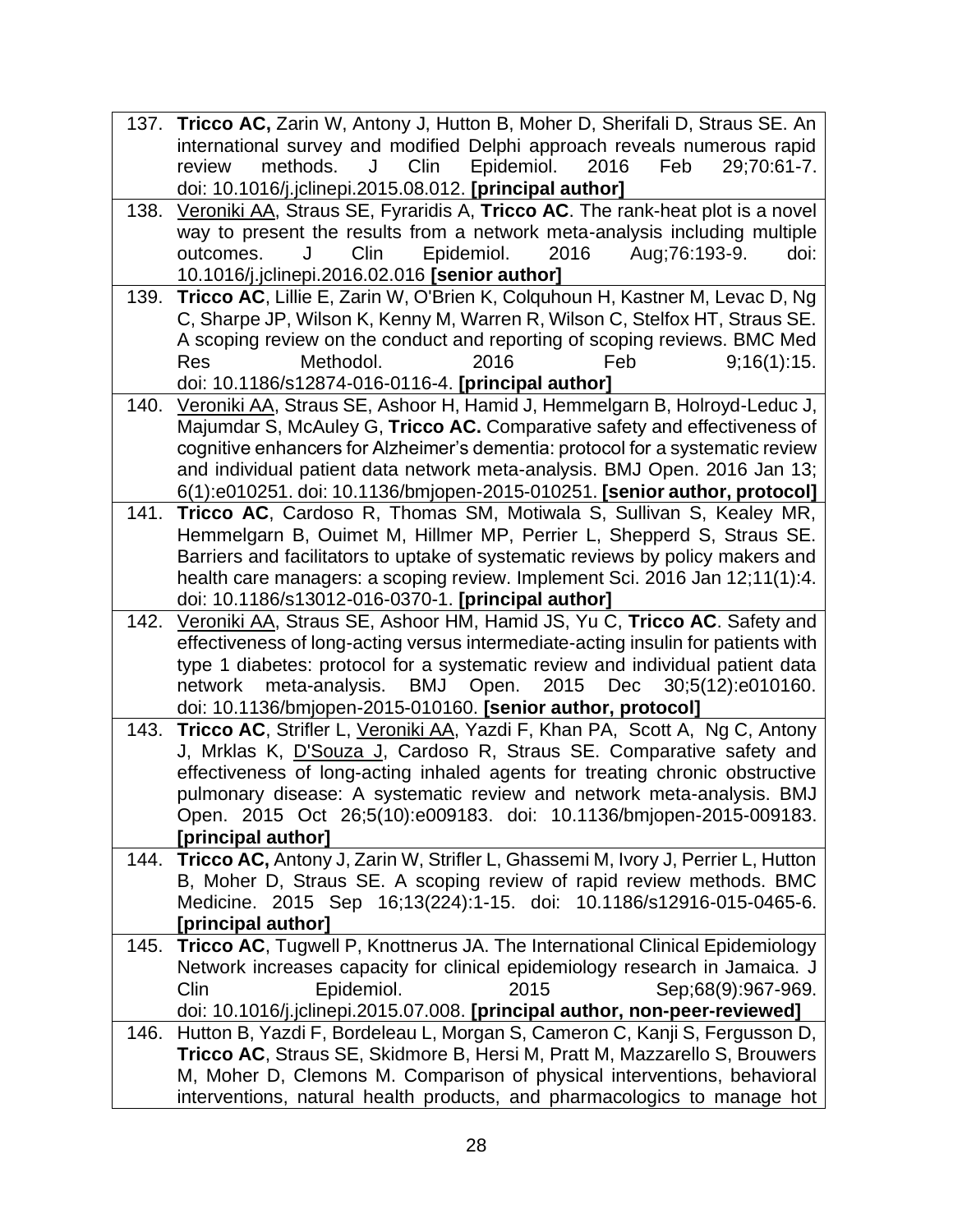|      | flashes in patients with breast or prostate cancer: protocol for a systematic                                                                       |
|------|-----------------------------------------------------------------------------------------------------------------------------------------------------|
|      | review incorporating network meta-analyses. Syst Rev. 2015 Aug; 4(1):114.                                                                           |
|      | doi: 10.1186/s13643-015-0099-y. [collaborative author, protocol]                                                                                    |
| 147. | Fung L, Boet S, Bould MD, Qosa H, Perrier L, Tricco AC, Tavares W, Reeves                                                                           |
|      | S. Impact of crisis resource management stimulation-based training for                                                                              |
|      | interprofessional and interdisciplinary teams: A systematic review. J Interprof                                                                     |
|      | Care. 2015 Aug 28;29(5):433-44. doi: 10.3109/13561820.2015.1017555.<br>[collaborative author]                                                       |
| 148. | Fnais N, Soobiah C, AL-Qahtani K, Hamid JS, Perrier L, Straus SE, Tricco                                                                            |
|      | AC. Diagnostic value of fine needle aspiration BRAF (V600E) mutation                                                                                |
|      | analysis in papillary thyroid cancer: A systematic review and meta-analysis.                                                                        |
|      | Hum Pathol. 2015 Oct;46(10):1443-54. doi: 10.1016/j.humpath.2015.06.001.                                                                            |
|      | [senior author]                                                                                                                                     |
| 149. | Tricco AC, Soobiah C, Blondal E, Veroniki AA, Khan PA, Vafaei A, Ivory JD,                                                                          |
|      | Strifler L, Ashoor H, MacDonald H, Reynen E, Robson R, Ho J, Ng C, Antony                                                                           |
|      | J, Mrklas K, Hutton B, Hemmelgarn B, Moher D, Straus SE. Comparative                                                                                |
|      | efficacy of serotonin (5-HT <sup>3</sup> ) receptor antagonists in patients undergoing                                                              |
|      | surgery: A systematic review and network meta-analysis. BMC Med. 2015                                                                               |
|      | June 18;13:136. doi: 10.1186/s12916-015-0371-y. [principal author]                                                                                  |
| 150. | Tricco AC, Soobiah C, Blondal E, Veroniki AA, Khan PA, Vafaei A, Ivory JD,                                                                          |
|      | Strifler L, Ashoor H, MacDonald H, Reynen E, Robson R, Ho J, Ng C, Antony                                                                           |
|      | J, Mrklas K, Hutton B, Hemmelgarn B, Moher D, Straus SE. Comparative<br>safety of serotonin (5-HT3) receptor antagonists in patients undergoing     |
|      | surgery: a systematic review and network meta-analysis. BMC Med. 2015                                                                               |
|      | June 18;13:142. doi: 10.1186/s12916-015-0379-3. [principal author]                                                                                  |
| 151. | Bhogal SK, Reddigan JI, Rotstein OD, Cohen A, Glockler D, Tricco AC,                                                                                |
|      | Smylie JK, Glazer S, Pennington J, Conn LG, Jackson TD. Inequity to the                                                                             |
|      | utilization of bariatric surgery: A systematic review and meta-analysis. Obes                                                                       |
|      | May; 25:5(888-99).<br>10.1007/s11695-015-1595-9.<br>Surg.<br>2015<br>doi:                                                                           |
|      | [collaborative author]                                                                                                                              |
| 152. | Tricco AC, Antony J, Vafaei A, Khan PA, Harrington A, Cogo E, Wilson C,                                                                             |
|      | Perrier L, Hui W, Straus SE. Seeking effective interventions to treat complex                                                                       |
|      | wounds: an overview of systematic reviews. BMC Med. 2015 April 22; 13:89.                                                                           |
|      | doi: 10.1186/s12916-015-0288-5. [principal author]                                                                                                  |
| 153. | Tricco AC, Cogo E, Isaranuwatchai W, Khan PA, Sanmugalingham G, Antony<br>J, Hoch JS, Straus SE. A Systematic Review of Cost-Effectiveness Analyses |
|      | of Complex Wound Interventions Reveals Optimal Treatments for Specific                                                                              |
|      | <b>BMC</b><br>Wound<br>Med.<br>2015<br>April<br>22;13:90.<br>Types.                                                                                 |
|      | doi: 10.1186/s12916-015-0326-3. [principal author]                                                                                                  |
| 154. | Veroniki AA, Soobiah C, Tricco AC, Elliott MJ, Straus SE. Methods and                                                                               |
|      | characteristics of published network meta-analyses using individual patient                                                                         |
|      | data: protocol for a scoping review. BMJ Open. 2015 April 29;5(4):e007103.                                                                          |
|      | doi: 10.1136/bmjopen-2014-007103. [collaborating author, protocol]                                                                                  |
| 155. | Kastner M, Perrier L, Hamid J, Tricco AC, Cardoso R, Ivers NM, Liu B, Marr                                                                          |
|      | S, Holroyd-Leduc J, Wong G, Graves L, Straus SE. Effectiveness of                                                                                   |
|      | knowledge translation tools addressing multiple high-burden chronic diseases                                                                        |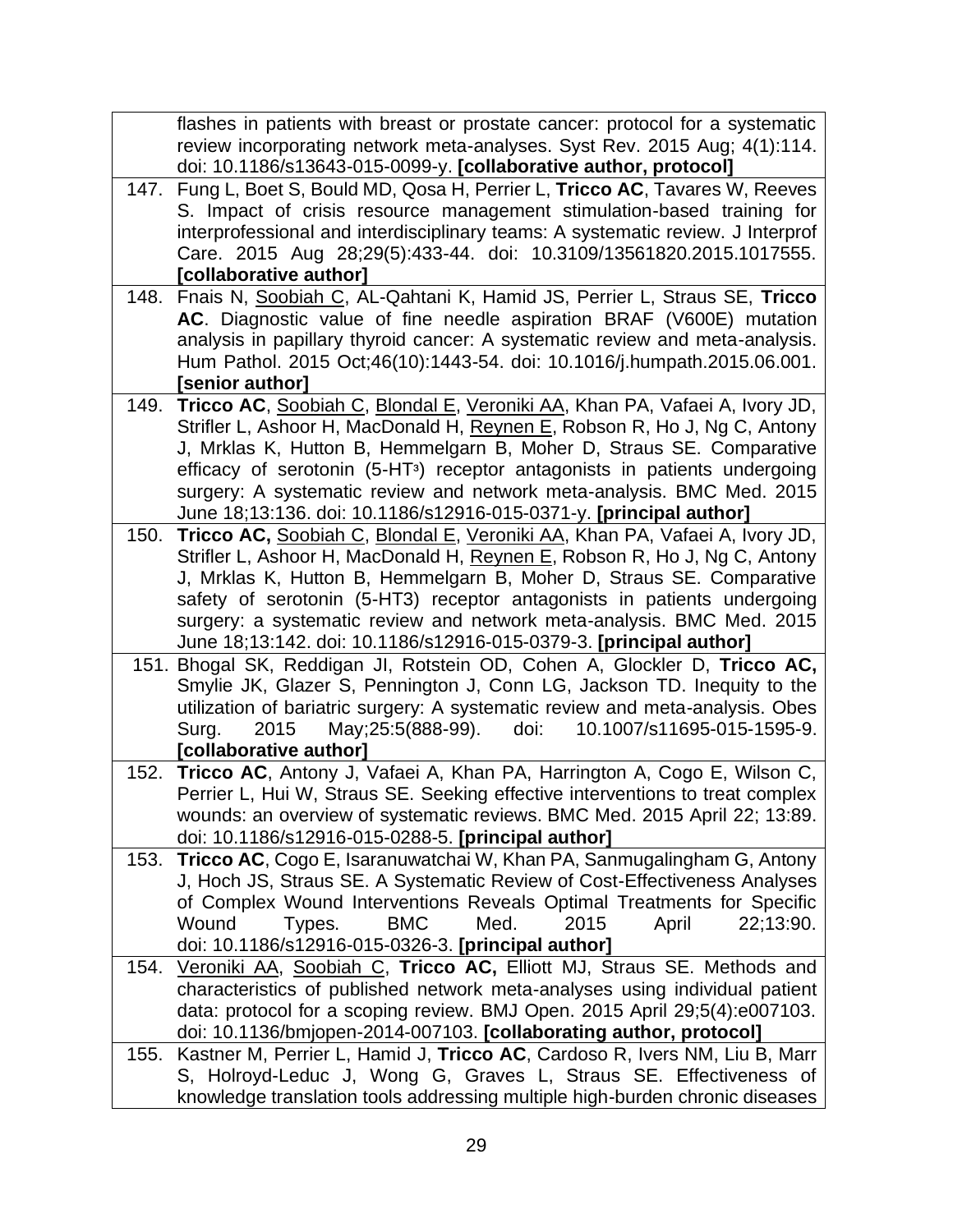|      | affecting older adults: protocol for a systematic review alongside a realist                                                                    |
|------|-------------------------------------------------------------------------------------------------------------------------------------------------|
|      | review. BMJ Open. 2015 Feb 3;5(2):e007640. doi: 10.1136/bmjopen-2015-                                                                           |
|      | 007640. [collaborative author, protocol]                                                                                                        |
| 156. | Tricco AC, Soobiah C, Hui W, Antony J, Struchkov V, Hutton B, Hemmelgarn                                                                        |
|      | B, Moher D, Straus SE. Interventions to decrease the risk of adverse cardiac                                                                    |
|      | events for patients receiving chemotherapy and serotonin (5-HT3) receptor                                                                       |
|      | antagonists: a systematic review. BMC Pharmacol Toxicol. 2015 Jan 26; 16:1.                                                                     |
| 157. | doi: 10.1186/2050-6511-16-1. [principal author]<br>Sapir-Pichhadze R, Curran SP, John R, Tricco AC, Uleryk E, Laupacis A,                       |
|      | Tinckam K, Sis B, Beyene J, Logan AG, Kim SJ. A systematic review of the                                                                        |
|      | role of C4d in the diagnosis of acute antibody-mediated rejection. Kidney Int.                                                                  |
|      | 2015 Jan;87(1):182-94. doi: 10.1038/ki.2014.166. [collaborative author]                                                                         |
| 158. | Tricco AC, Antony J, Khan PA, Ghassemi M, Hamid JS, Ashoor HM, Blondal                                                                          |
|      | E, Soobiah C, Yu C, Hutton B, Hemmelgarn B, Moher D, Majumdar SR, Straus                                                                        |
|      | SE. Safety and effectiveness of dipeptidyl peptidase-4 inhibitors versus                                                                        |
|      | intermediate-acting insulin for patients with type 2 diabetes failing two oral                                                                  |
|      | antihyperglycemic agents: A systematic review and network meta-analysis.                                                                        |
|      | BMJ Open. 2014 Dec 23;4(12):e005752. doi: 10.1136/bmjopen-2014-005752.                                                                          |
|      | [principal author]                                                                                                                              |
| 159. | Jayasundara K, Soobiah C, Thommes E, Tricco AC, Chit A. Natural attack                                                                          |
|      | rate of influenza in unvaccinated children and adults: a meta-regression                                                                        |
|      | analysis. BMC Infect Dis. 2014 Dec 11;14:670. doi: 10.1186/s12879-014-                                                                          |
| 160. | 0670-5. [collaborative author]<br>Colquhoun HL, Levac D, O'Brien KK, Straus S, Tricco AC, Perrier L, Kastner                                    |
|      | M, Moher D. Scoping reviews: time for clarity in definition, methods, and                                                                       |
|      | Epidemiol.<br>2014<br>Clin<br>Dec; 67(12): 1291-4.<br>reporting.<br>J                                                                           |
|      | doi: 10.1016/j.jclinepi.2014.03.013. [collaborative author]                                                                                     |
| 161. | Tricco AC, Ashoor HM, Antony J, Beyene J, Veroniki AA, Isaranuwatchai W,                                                                        |
|      | Harrington A, Wilson C, Tsouros S, Soobiah C, Yu CH, Hutton B, Hoch JS,                                                                         |
|      | Hemmelgarn BR, Moher D, Majumdar SR, Straus SE. Safety, effectiveness,                                                                          |
|      | and cost effectiveness of long acting versus intermediate acting insulin for                                                                    |
|      | patients with type 1 diabetes: systematic review and network meta-analysis.                                                                     |
|      | BMJ. 2014 Oct 1;349:g5459. doi: 10.1136/bmj.g5459. [principal author]                                                                           |
| 162. | Tricco AC, Antony J, Ivers NM, Ashoor HM, Khan PA, Blondal E, Ghassemi<br>M, MacDonald H, Chen MH, Ezer LK, Straus SE. Effectiveness of quality |
|      | improvement strategies for coordination of care to reduce use of health care                                                                    |
|      | services: a systematic review and meta-analysis. CMAJ. 2014 Oct                                                                                 |
|      | 21;186(15):E5688-78. doi: 10.1503/cmaj.140289. [principal author]                                                                               |
| 163. | Ivers N, Tricco AC, Trikalinos TA, Dahabreh IJ, Danko KJ, Moher D, Straus                                                                       |
|      | SE, Lavis JN, Yu CH, Shojania K, Manns B, Tonelli M, Ramsay T, Edwards A,                                                                       |
|      | Sargious P, Paprica A, Hillmer M, Grimshaw JM. Seeing the forests and the                                                                       |
|      | trees-innovative approaches to exploring heterogeneity in systematic reviews                                                                    |
|      | of complex interventions to enhance health system decision-making: a                                                                            |
|      | protocol. Syst Rev. 2014 Aug 12;3:88. doi: 10.1186/2046-4053-3-88.                                                                              |
|      | [collaborative author, protocol]                                                                                                                |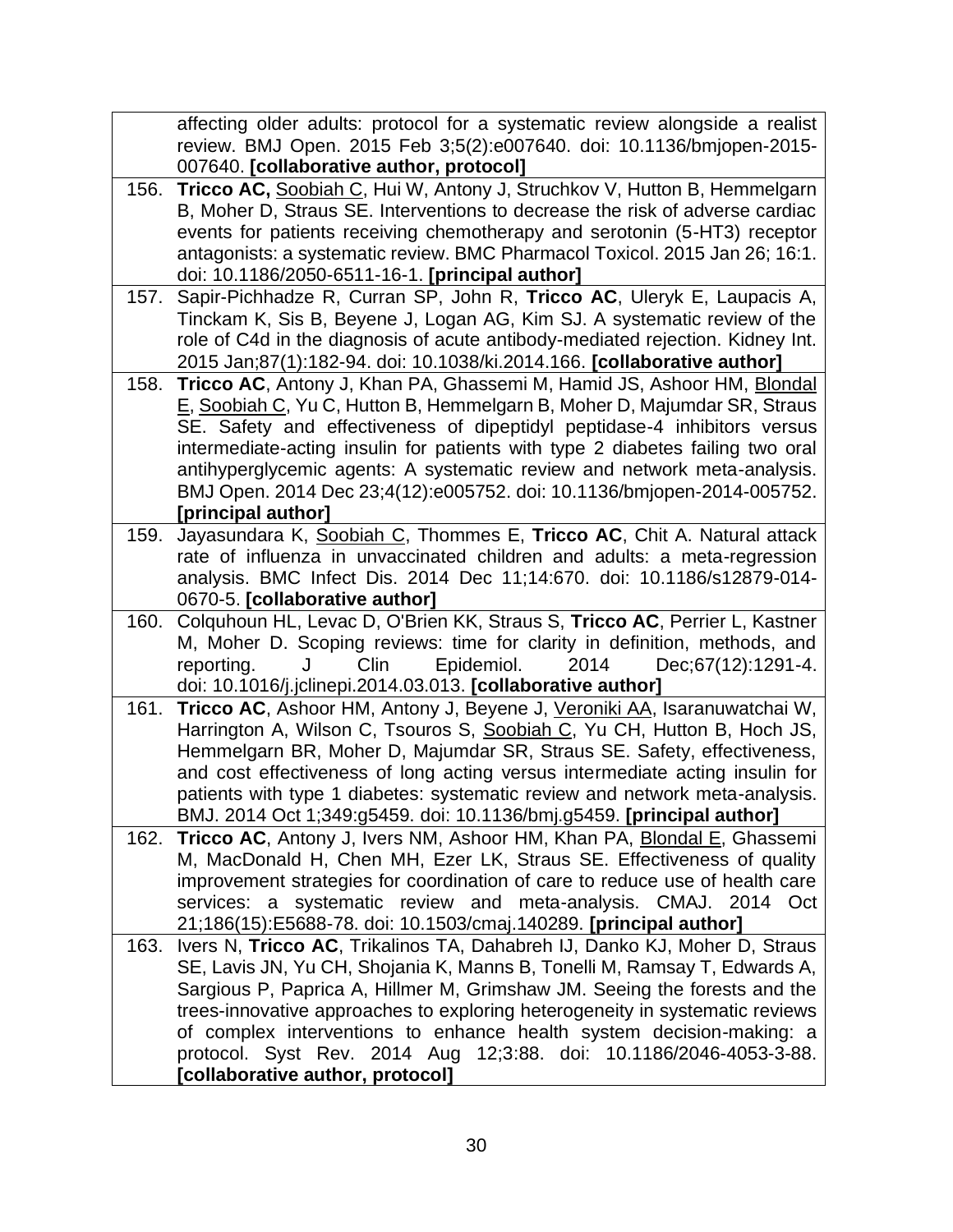164. Pham B, Tu HA, Han D, Pechlivanoglou P, Miller F, Rac V, Chin W, **Tricco AC**, Paulden M, Bilecki J, Krahn M. Early economic evaluation of emerging health technologies: protocol of a systematic review. Syst Rev. 2014 Jul 23;3:81. doi: 10.1186/2046-4053-3-81. **[collaborative author, protocol]** 165. Wilcox ME, Chong CA, Stanbrook MB, **Tricco AC**, Wong C, Straus SE. Does this patient have an exudative pleural effusion? The rational clinical examination systematic review. JAMA. 2014 Jun 18;311(23):2422-31**.**  doi: 10.1001/jama.2014.5552. **[collaborative author]** 166. **Tricco AC**, Cogo E, Veroniki AA, Soobiah C, Hutton B, Hemmelgarn BR, Moher D, Finkelstein Y, Straus SE. Comparative safety of anti-epileptic drugs among infants and children exposed in utero or during breastfeeding: Protocol for a systematic review and network meta-analysis. Syst Rev. 2014 Jun 25; 3:68. doi: 10.1186/2046-4053-3-68. **[principal author, protocol]** 167. Boet S, Bould MD, Fung L, Qosa H, Perrier L, Tavares W, Reeves S, **Tricco AC**. Transfer of learning and patient outcome in simulated crisis resource management: A systematic review. Can J Anaesth. 2014 Jun;61(6):571-582. doi: 10.1007/s12630-014-0143-8. **[senior author]** 168. Fnais N, Soobiah C, Chen MH, Lillie E, Perrier L, Tashkhandi M, Straus SE, Mamdani M, Al-Omran M, **Tricco AC**. Harassment and discrimination in medical training: A systematic review and meta-analysis. Acad Med. 2014 May;89(5):817-27. doi: 10.1097/ACM.0000000000000200. **[senior author]** 169. **Tricco AC**, Antony J, Veroniki AA, Ashoor H, Hutton B, Hemmelgarn BR, Moher D, Finkelstein Y, Gough K, Straus SE. Safety and effectiveness of antiretroviral therapies for HIV-infected women and their infants and children: Protocol for a systematic review and network meta-analysis. Syst Rev. 2014 May 25;3:51. doi: 10.1186/2046-4053-3-51. **[principal author, protocol]** 170. Hutton B, Joseph L, Yazdi F, Tetzlaff J, Hersi M, Kokolo M, Fergusson N, Bennett A, Buenaventura C, Fergusson D, **Tricco AC**, Straus SE, Moher D, Knoll G. Checking whether there is an increased risk of post-transplant lymphoproliferative disorder and other cancers with specific modern immunosuppression regimens in renal transplantation: protocol for a network meta-analysis of randomized and observational studies. Syst Rev. 2014 Feb 22;3:16. doi: 10.1186/2046-4053-3-16. **[collaborative author, protocol]** 171. Rambout L, Tashkandi M, Hopkins L, **Tricco AC**. Self-reported barriers and facilitators to preventive human papillomavirus vaccination among adolescent girls and young women: A systematic review. Prev Med. 2014 Jan;58:22-32. doi: 10.1016/j.ypmed.2013.10.009. **[senior author]** 172. Al-Ansary LA, **Tricco AC**, Adi Y, Bawazeer G, Perrier L, Al-Ghonaim M, AlYousefi N, Tashkandi M, Straus SE. A systematic review of recent clinical practice guidelines on the diagnosis, assessment and management of hypertension. PLoS One. 2013:8(1):e53744. doi: 10.1371/journal.pone.0053744. **[collaborative author]** 173. Manns B, Braun T, Edwards A, Grimshaw J, Hemmelgarn B, Husereau D, Ivers N, Johnson J, Long S, McBrien K, Naugler C, Sargious P, Straus S, Tonelli M, **Tricco AC**, Yu C; Alberta Innovates; Health Solutions Interdisciplinary Chronic Disease Collaboration. Identifying strategies to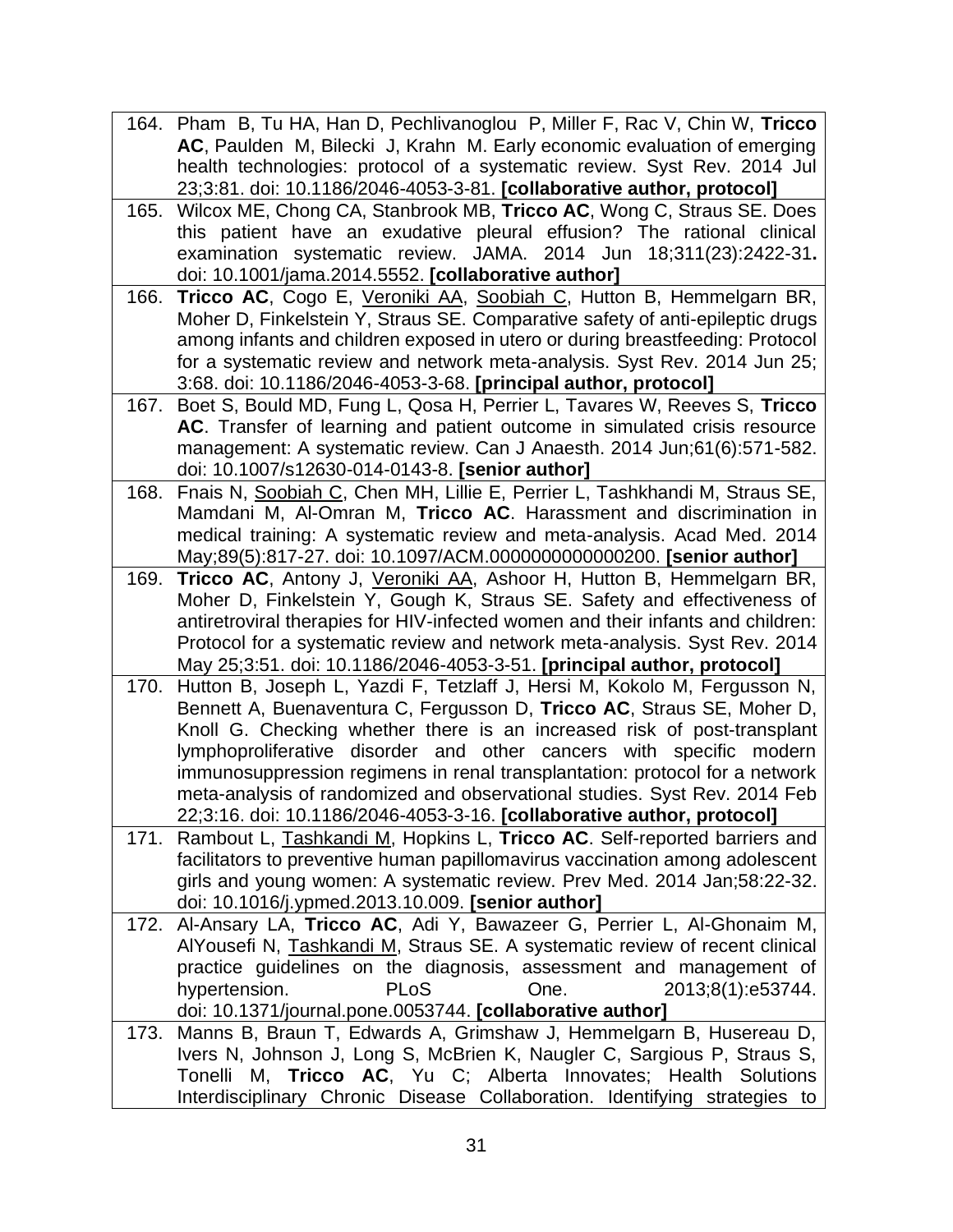|      | improve diabetes care in Alberta, Canada, using the knowledge-to-action                                               |
|------|-----------------------------------------------------------------------------------------------------------------------|
|      | 2013<br><b>CMAJ</b><br>Open.<br><b>Nov</b><br>20;1(4):E142-50.<br>cycle.                                              |
|      | doi: 10.9778/cmajo.20130024. [collaborative author]                                                                   |
|      | 174. Tricco AC, Soobiah C, Berliner S, Ho JM, Ng CH, Ashoor HM, Chen MH,                                              |
|      | Hemmelgarn B, Straus SE. Efficacy and safety of cognitive enhancers for                                               |
|      | patients with mild cognitive impairment: a systematic review and meta-                                                |
|      | analysis. CMAJ. 2013 Nov 5;185(16):1393-401. doi: 10.1503/cmaj.130451.                                                |
|      | [principal author]                                                                                                    |
|      | 175. Levinson W, Hudak P, Tricco AC. A systematic review of surgeon-patient                                           |
|      | communication: strengths and opportunities for improvement. Patient Educ                                              |
|      | Couns. 2013 Oct;93(1):3-17. doi: 10.1016/j.pec.2013.03.023. [senior author]                                           |
| 176. | Tricco AC, Ashoor HM, Soobiah C, Hemmelgarn B, Moher D, Hutton B, Yu                                                  |
|      | CH, Majumdar SR, Straus SE. Safety, effectiveness, and cost of long-acting                                            |
|      | versus intermediate-acting insulin for type 1 diabetes: protocol for a systematic                                     |
|      | review and network meta-analysis. Syst Rev. 2013 Sep 10;2:73. doi:                                                    |
|      | 10.1186/2046-4053-2-73. [principal author, protocol]                                                                  |
|      | 177. Tricco AC, Lillie E, Soobiah C, Perrier L, Straus SE. Impact of H1N1 on                                          |
|      | socially disadvantaged populations: summary of a systematic review.                                                   |
|      | Influenza Other Respir Viruses. 2013 Sep;7 Suppl 2(Suppl 2)::54-8.                                                    |
| 178. | doi: 10.1111/irv.12082. [principal author]<br>Anonychuk A, Woo G, Vyse A, Demarteau N, Tricco AC. The cost and public |
|      | health burden of invasive meningococcal disease outbreaks: a systematic                                               |
|      | Pharmacoeconomics.<br>Jul; 31(7): 563-76.<br>2013<br>review.                                                          |
|      | doi: 10.1007/s40273-013-0057-2. [senior author]                                                                       |
| 179. | Hutton B, Tetzlaff J, Yazdi F, Thielman J, Kanji S, Fergusson D, Bjerre L, Mills                                      |
|      | E, Thorlund K, Tricco AC, Straus S, Moher D, Leenen FH. Comparative                                                   |
|      | effectiveness of monotherapies and combination therapies for patients with                                            |
|      | hypertension: Protocol for a systematic review with network meta-analyses.                                            |
|      | Syst Rev. 2013 Jun 28;2:44. doi: 10.1186/2046-4053-2-44. [collaborative                                               |
|      | author, protocol]                                                                                                     |
| 180. | Tricco AC, Antony J, Soobiah C, Hemmelgarn B, Moher D, Hutton B, Yu CH,                                               |
|      | Majumdar SR, Straus SE. Safety, effectiveness, and cost of dipeptidyl                                                 |
|      | peptidase-4 inhibitors versus intermediate acting insulin for type 2 diabetes:                                        |
|      | protocol for a systematic review and network meta-analysis. Syst Rev. 2013                                            |
|      | Jun 28;2:47. doi: 10.1186/2046-4053-2-47. [principal author, protocol]                                                |
| 181. | Tricco AC, Soobiah C, Antony J, Hemmelgarn B, Moher D, Hutton B, Straus                                               |
|      | SE. Interventions to decrease the risk of adverse cardiac events for post-                                            |
|      | surgery or chemotherapy patients taking serotonin (5-HT3) receptor                                                    |
|      | antagonists: Protocol for a systematic review and network meta-analysis. Syst                                         |
|      | Rev. 2013 Jun 28;2:45. doi: 10.1186/2046-4053-2-45. [principal author,                                                |
|      | protocol]                                                                                                             |
| 182. | Tricco AC, Soobiah C, Antony J, Hemmelgarn B, Moher D, Hutton B, Straus                                               |
|      | SE. Safety of serotonin (5-HT3) receptor antagonists in patients undergoing                                           |
|      | surgery and chemotherapy: Protocol for a systematic review and network                                                |
|      | meta-analysis. Sys Rev. 2013 Jun 28;2:46. doi: 10.1186/2046-4053-2-46.                                                |
|      | [principal author, protocol]                                                                                          |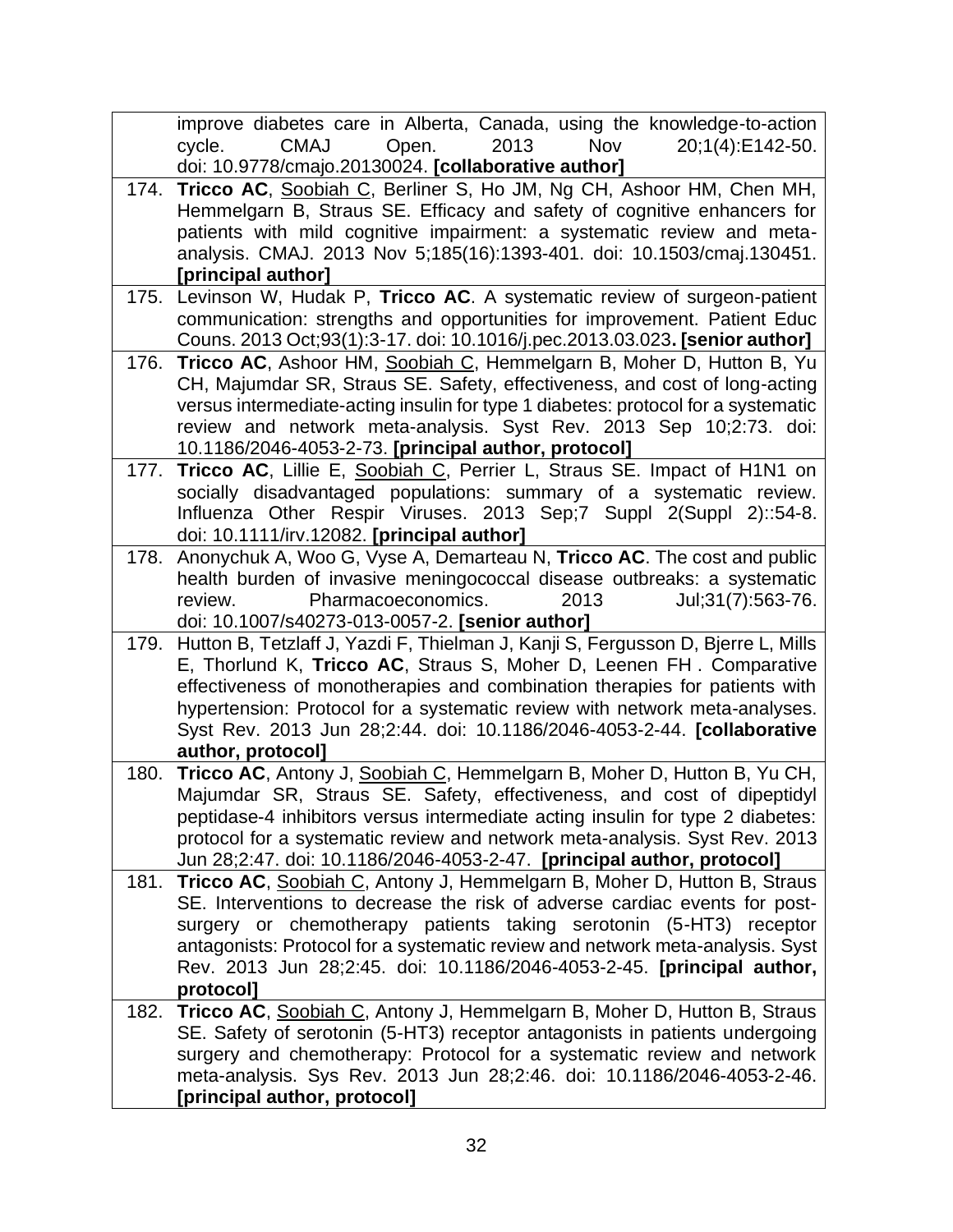| 183. | Tricco AC, Chit A, Soobiah C, Hallet D, Meier G, Chen MH, Tashkandi M,             |
|------|------------------------------------------------------------------------------------|
|      | Bauch CT, Loeb M. Comparing influenza vaccine efficacy against mismatched          |
|      | and matched strains: A systematic review and meta-analysis. BMC Med. 2013          |
|      | Jun 25;11:153. doi: 10.1186/1741-7015-11-153. [principal author]                   |
| 184. | Tricco AC, Cogo E, Holroyd-Leduc J, Sibley KM, Feldman F, Kerr G,                  |
|      | Majumdar SR, Jaglal S, Straus SE. Efficacy of falls prevention interventions:      |
|      | Protocol for a systematic review and network meta-analysis. Syst Rev. 2013         |
|      | Jun 6;2:38. doi: 10.1186/2046-4053-2-38. [principal author, protocol]              |
| 185. | Tricco AC, Cogo E, Ashoor H, Perrier L, McKibbon KA, Grimshaw JM, Straus           |
|      | SE. Sustainability of knowledge translation interventions in healthcare            |
|      | decision-making: protocol for a scoping review. BMJ Open. 2013 May 14; 3(5)        |
|      | :e002970. doi: 10.1136/bmjopen-2013-002970. [principal author, protocol]           |
| 186. | Ho JM, Tricco AC, Perrier L, Chen M, Juurlink DN, Straus SE. Risk of heart         |
|      | failure and edema associated with the use of pregabalin: a systematic review.      |
|      | Syst Rev. 2013 May 4;2:25. doi: 10.1186/2046-4053-2-25. [collaborative             |
|      | author]                                                                            |
| 187. | Ivers NM, Tricco AC, Taljaard M, Halperin I, Turner L, Moher D, Grimshaw           |
|      | JM. Quality improvement needed in quality improvement randomised trials:           |
|      | systematic review of interventions to improve care in diabetes. BMJ Open.          |
|      | Apr<br>$9,3(4):e002727.$ doi:<br>10.1136/bmjopen-2013-002727.<br>2013              |
|      | [collaborative author]                                                             |
| 188. | Munce SE, Perrier L, Tricco AC, Straus SE, Fehlings MG, Kastner M, Jang E,         |
|      | Webster F, Jaglal SB. Impact of quality improvement strategies on the quality      |
|      | of life and well-being of individuals with spinal cord injury: a systematic review |
|      | protocol. Syst Rev. 2013 Feb 22;2:14. doi: 10.1186/2046-4053-2-14.                 |
|      | [collaborative author, protocol]                                                   |
| 189. | Gotlib Conn L, Rotstein OD, Greco E, Tricco AC, Perrier L, Soobiah C,              |
|      | Moloney T. Enhanced recovery after vascular surgery: protocol for a                |
|      | systematic review. Syst Rev. 2012 Nov 2;1:52. doi: 10.1186/2046-4053-1-52.         |
|      | [collaborative author, protocol]                                                   |
| 190. | Tashkandi MF, Tricco AC, Mamdani M, Jawadi A, Straus SE. Ponseti method            |
|      | for idiopathic congenital clubfoot in children. Cochrane Database of Systematic    |
|      | Reviews, 2012 Oct 17; Issue 10. Art. No.: CD010161.<br>doi:                        |
|      | 10.1002/14651858.CD010161. [collaborative author]                                  |
| 191. | Tetzlaff JM, Chan AW, Kitchen J, Sampson M, Tricco AC, Moher D.                    |
|      | Guidelines for randomized clinical trial protocol content: a systematic review.    |
|      | Syst Rev. 2012 Sep 24;1:43. doi: 10.1186/2046-4053-1-43. [collaborative            |
|      | authorl                                                                            |
| 192. | Tricco AC, Alateeq A, Tashkandi M, Mamdani M, Al-Omran M, Straus SE.               |
|      | Histamine H2 receptor antagonists for decreasing gastrointestinal harms in         |
|      | adults using acetylsalicylic acid: systematic review and meta-analysis. Open       |
|      | Med. 2012 Aug 21;6(3):e109-17. [principal author]                                  |
| 193. | Alshaikh MK, Tricco AC, Tashkandi M, Mamdani M, Straus SE, BaHammam                |
|      | AS. Sodium oxybate for narcolepsy with cataplexy: systematic review and            |
|      | Clin<br>Sleep<br>meta-analysis.<br>Med.<br>2012<br>$15;8(4):451-8.$<br>J<br>Aug    |
|      | doi: 10.5664/jcsm.2048. [collaborative author]                                     |
|      |                                                                                    |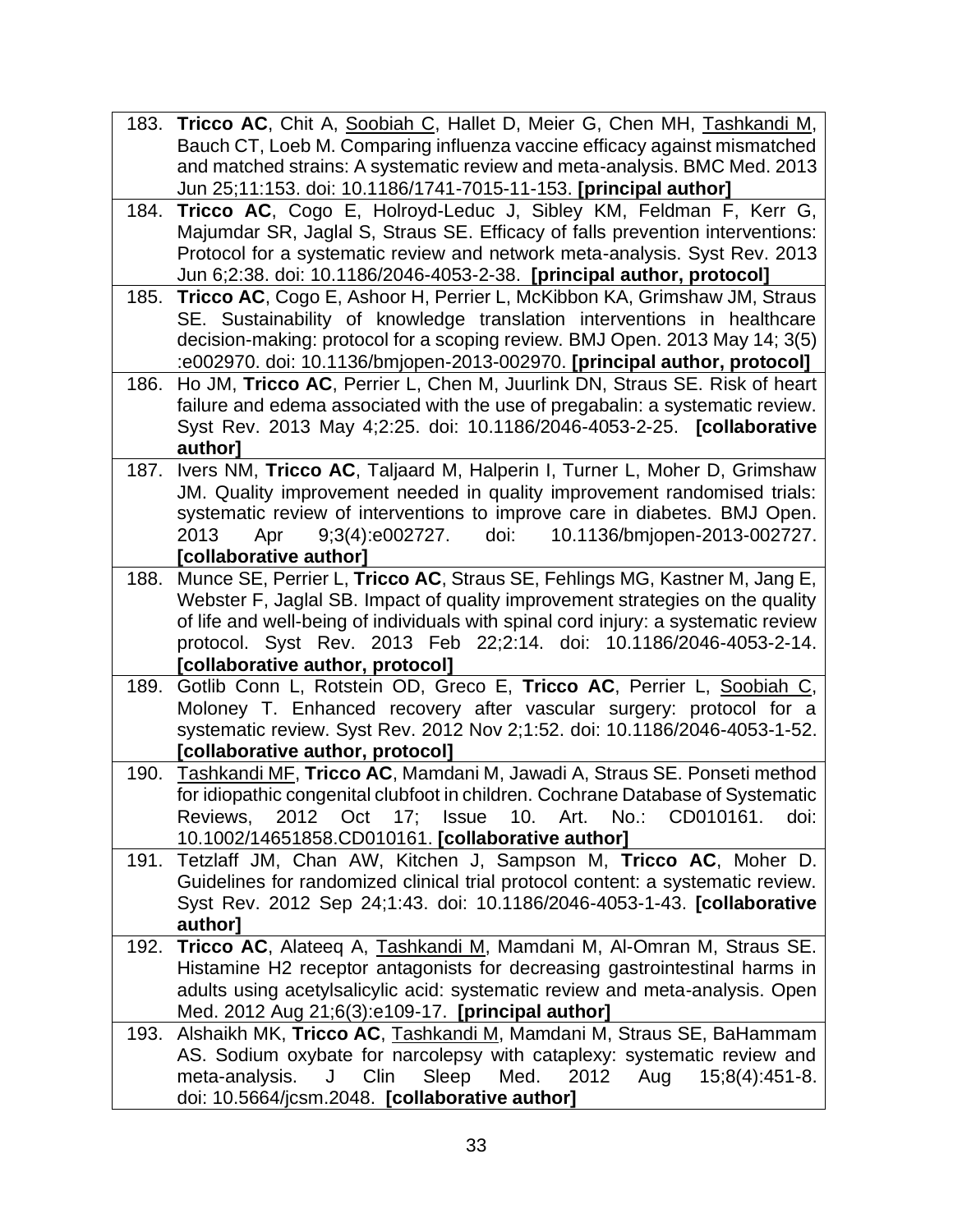|      | 194. Kastner M, Tricco AC, Soobiah C, Lillie E, Perrier L, Horsley T, Welch V, Cogo                                                                      |
|------|----------------------------------------------------------------------------------------------------------------------------------------------------------|
|      | E, Antony J, Straus SE. What is the most appropriate knowledge synthesis                                                                                 |
|      | method to conduct a review? Protocol for a scoping review. BMC Med Res                                                                                   |
|      | 3;12:114.<br>doi:<br>10.1186/1471-2288-12-114.<br>2012 Aug<br>Methodol.                                                                                  |
|      | [collaborative author, protocol]                                                                                                                         |
| 195. | Tricco AC, Chit A, Hallet D, Soobiah C, Meier G, Chen M, Tashkandi M, Bauch                                                                              |
|      | C, Loeb M. Effect of influenza vaccines against mismatched strains: a                                                                                    |
|      | systematic review protocol. Syst Rev. 2012 Jul 30;1:35. doi: 10.1186/2046-                                                                               |
|      | 4053-1-35. [principal author, protocol]                                                                                                                  |
| 196. | Tricco AC, Vandervaart S, Soobiah C, Lillie E, Perrier L, Chen MH,                                                                                       |
|      | Hemmelgarn B, Majumdar SR, Straus SE. Efficacy of cognitive enhancers for                                                                                |
|      | Alzheimer's disease: protocol for a systematic review and network meta-                                                                                  |
|      | analysis. Syst Rev. 2012 Jun 28;1:31. doi: 10.1186/2046-4053-1-31.                                                                                       |
|      | [principal author, protocol]                                                                                                                             |
| 197. | Tricco AC, Lillie E, Soobiah C, Perrier L, Straus SE. Impact of H1N1 on                                                                                  |
|      | socially disadvantaged populations: systematic review. PLoS One. 2012;                                                                                   |
|      | 7(6):e39437. doi: 10.1371/journal.pone.0039437. [principal author]                                                                                       |
| 198. | Tricco AC, Ivers NM, Grimshaw JM, Moher D, Turner L, Galipeau J, Halperin                                                                                |
|      | I, Vachon B, Ramsay T, Manns B, Tonelli M, Shojania K. Effectiveness of                                                                                  |
|      | quality improvement strategies on the management of diabetes: a systematic                                                                               |
|      | review and meta-analysis. Lancet. 2012 Jun 16;379(9833):2252-61. doi:                                                                                    |
|      | 10.1016/S0140-6736(12)60480-2. [principal author]                                                                                                        |
| 199. | Kanji S, Seely D, Yazdi F, Tetzlaff J, Singh K, Tsertsvadze A, Tricco AC,                                                                                |
|      | Sears ME, Ooi TC, Turek MA, Skidmore B, Ansari MT. Interactions of                                                                                       |
|      | commonly used dietary supplements with cardiovascular drugs: a systematic                                                                                |
|      | review. Syst Rev. 2012 May 31;1:26. doi: 10.1186/2046-4053-1-26.                                                                                         |
|      | [collaborative author]                                                                                                                                   |
| 200. | Tricco AC, Soobiah C, Lillie E, Perrier L, Chen MH, Hemmelgarn B, Majumdar                                                                               |
|      | SR, Straus SE. Use of cognitive enhancers for mild cognitive impairment:                                                                                 |
|      | protocol for a systematic review and network meta-analysis. Syst Rev. 2012                                                                               |
|      | May 30;1:25. doi: 10.1186/2046-4053-1-25. [principal author, protocol]                                                                                   |
| 201. | Seely D, Kanji S, Yazdi F, Tetzlaff J, Singh K, Tsertsvadze A, Sears ME,                                                                                 |
|      | <b>Tricco AC</b> , Ooi TC, Turek M, Tsouros S, Skidmore B, Daniel R, Ansari MT.<br>Dietary Supplements in Adults Taking Cardiovascular Drugs [Internet]. |
|      | Rockville (MD): Agency for Healthcare Research and Quality (US); 2012 Apr.                                                                               |
|      | Report No.: 12-EHC021-EF. [collaborative author]                                                                                                         |
| 202. | Hui C, Neto G, Tsertsvadze A, Yazdi F, Tricco AC, Tsouros S, Skidmore B,                                                                                 |
|      | Daniel R. Diagnosis and management of febrile infants (0-3 months). Evid Rep                                                                             |
|      | Technol Assess (Full Rep). 2012 Mar;(205):1-297. [collaborative author]                                                                                  |
| 203. | Pham B, Chen MH, Tricco AC, Anonychuk A, Krahn M, Bauch CT. Use of a                                                                                     |
|      | catalytic model to estimate hepatitis A incidence in a low-endemicity country:                                                                           |
|      | implications for modeling immunization policies. Med Decis Making. 2012 Jan-                                                                             |
|      | Feb;32(1):167-75. doi: 10.1177/0272989X11398489. [collaborative author]                                                                                  |
| 204. | Morissette K, Tricco AC, Horsley T, Chen MH, Moher D. Blinded versus                                                                                     |
|      | unblinded assessments of risk of bias in studies included in a systematic                                                                                |
|      |                                                                                                                                                          |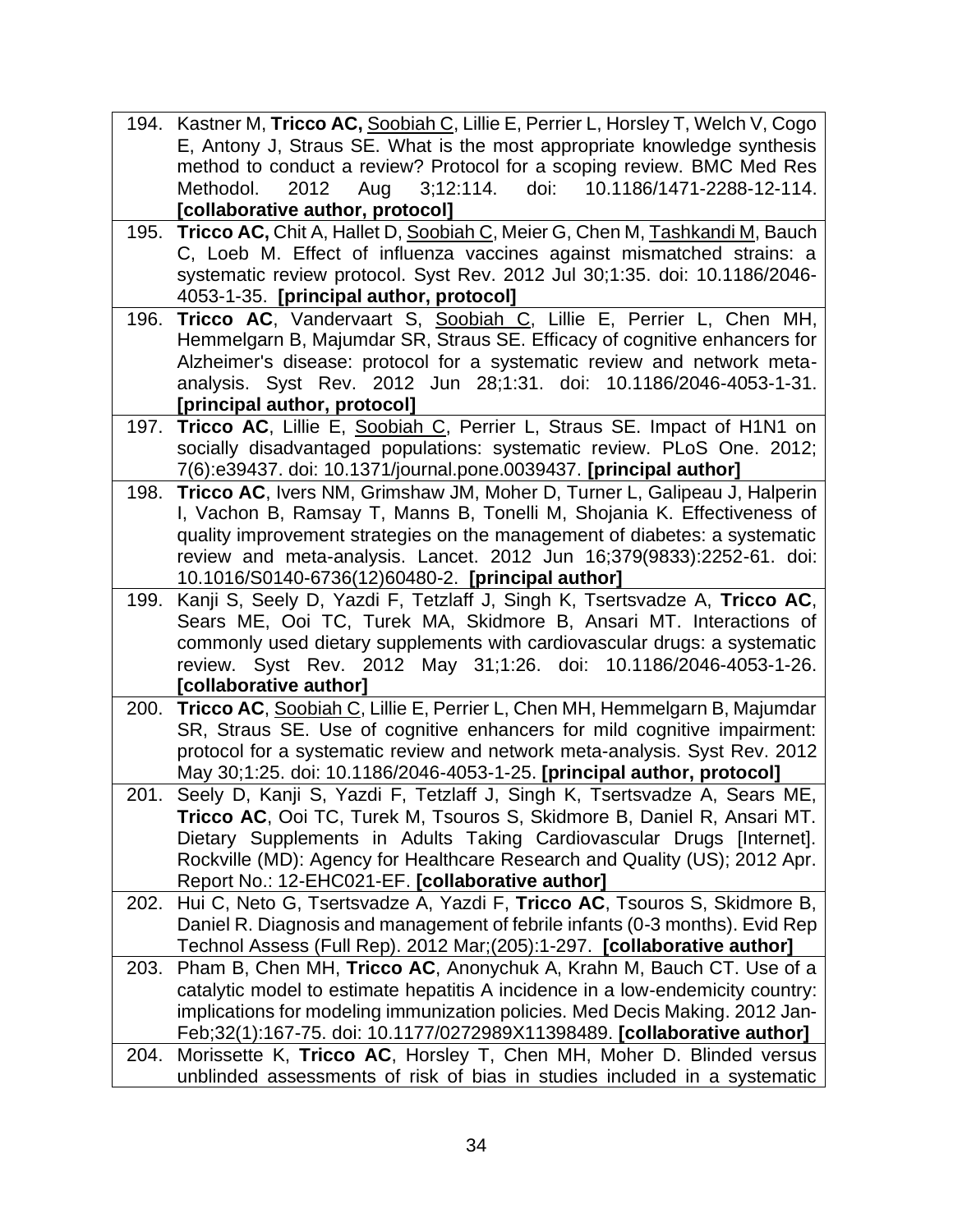|      | review. Cochrane Database Syst Rev. 2011 Sep 7;2011(9):MR000025.                                    |
|------|-----------------------------------------------------------------------------------------------------|
|      | doi: 10.1002/14651858.MR000025.pub2. [collaborative author]                                         |
| 205. | Tricco AC, Ng CH, Gilca V, Anonychuk A, Pham B, Berliner S. Canadian                                |
|      | oncogenic human papillomavirus cervical infection prevalence: systematic                            |
|      | and meta-analysis. BMC Infect Dis. 2011 Sep<br>review<br>$5:11:235$ .                               |
|      | doi: 10.1186/1471-2334-11-235. [principal author]                                                   |
| 206. | Loit E, Tricco AC, Tsouros S, Sears M, Ansari MT, Booth RA. Pre-analytic                            |
|      | and analytic sources of variations in thiopurine methyltransferase activity                         |
|      | measurement in patients prescribed thiopurine-based drugs: A systematic                             |
|      | Biochem.<br>2011<br>Jul;44(10-11):751-7.<br>Clin<br>doi:<br>review.                                 |
|      | 10.1016/j.clinbiochem.2011.03.022. [collaborative author]                                           |
| 207. | Booth RA, Ansari MT, Loit E, Tricco AC, Weeks L, Doucette S, Skidmore B,                            |
|      | Sears M, Sy R, Karsh J. Assessment of thiopurine S-methyltransferase activity                       |
|      | in patients prescribed thiopurines: a systematic review. Ann Intern Med. 2011                       |
|      | 21;154(12):814-23, W-295-8.<br>doi:<br>10.7326/0003-4819-154-12-<br>Jun                             |
|      | 201106210-00009. [collaborative author]                                                             |
| 208. | Tricco AC, Straus SE, Moher D. How can we improve the interpretation of                             |
|      | systematic reviews? BMC Med. 2011 Mar 30;9:31. doi: 10.1186/1741-7015-9-                            |
|      | 31. [principal author, non-peer-reviewed article]                                                   |
| 209. | Tricco AC, Tetzlaff J, Moher D. The art and science of knowledge synthesis.                         |
|      | J Clin Epidemiol. 2011 Jan;64(1):11-20. doi: 10.1016/j.jclinepi.2009.11.007.                        |
|      | [principal author]<br>210. Booth RA, Ansari MT, Tricco AC, Loit E, Weeks L, Doucette S, Skidmore B, |
|      | Hoch JS, Tsouros S, Sears M, Sy R, Karsh J, Mani S, Galipeau J, Yurkiewich                          |
|      | A, Daniel R, Tsertsvadze A, Yazdi F. Assessment of thiopurine                                       |
|      | methyltransferase activity in patients prescribed azathioprine or other                             |
|      | thiopurine-based drugs. Evid Rep Technol Assess (Full Rep). 2010 Dec;                               |
|      | (196):1-282. [collaborative author]                                                                 |
| 211. | Dagenais S, Gay RE, Tricco AC, Freeman MD, Mayer JM. NASS                                           |
|      | Contemporary Concepts in Spine Care: spinal manipulation therapy for acute                          |
|      | J. $2010$ Oct; $10(10)$ : $918-40$ .<br>back<br>pain.<br>Spine<br>doi:<br>low                       |
|      | 10.1016/j.spinee.2010.07.389. [collaborative author]                                                |
|      | 212. Dagenais S, Tricco AC, Haldeman S. Synthesis of recommendations for the                        |
|      | assessment and management of low back pain from recent clinical practice                            |
|      | Spine<br>2010<br>Jun:10(6):514-29.<br>guidelines.<br>J.<br>doi:                                     |
|      | 10.1016/j.spinee.2010.03.032. [collaborative author]                                                |
| 213. | Tremblay MS, Kho ME, Tricco AC, Duggan M. Process description and                                   |
|      | evaluation of Canadian Physical Activity Guidelines development. Int J Behav                        |
|      | Nutr Phys Act. 2010 May 11;7:42. doi:<br>10.1186/1479-5868-7-42.                                    |
|      | [collaborative author]                                                                              |
| 214. | Garritty C, Tsertsvadze A, Tricco AC, Sampson M, Moher D. Updating                                  |
|      | systematic reviews: an international survey. PLoS One.<br>2010 Apr                                  |
|      | 1;5(4):e9914. doi: 10.1371/journal.pone.0009914. [collaborative author]                             |
| 215. | Mayer JM, Haldeman S, Tricco AC, Dagenais S. Management of chronic low                              |
|      | back pain in active individuals. Curr Sports Med Rep. 2010 Jan-Feb;9(1):60-6.                       |
|      | doi: 10.1249/JSR.0b013e3181caa9b6. [collaborative author]                                           |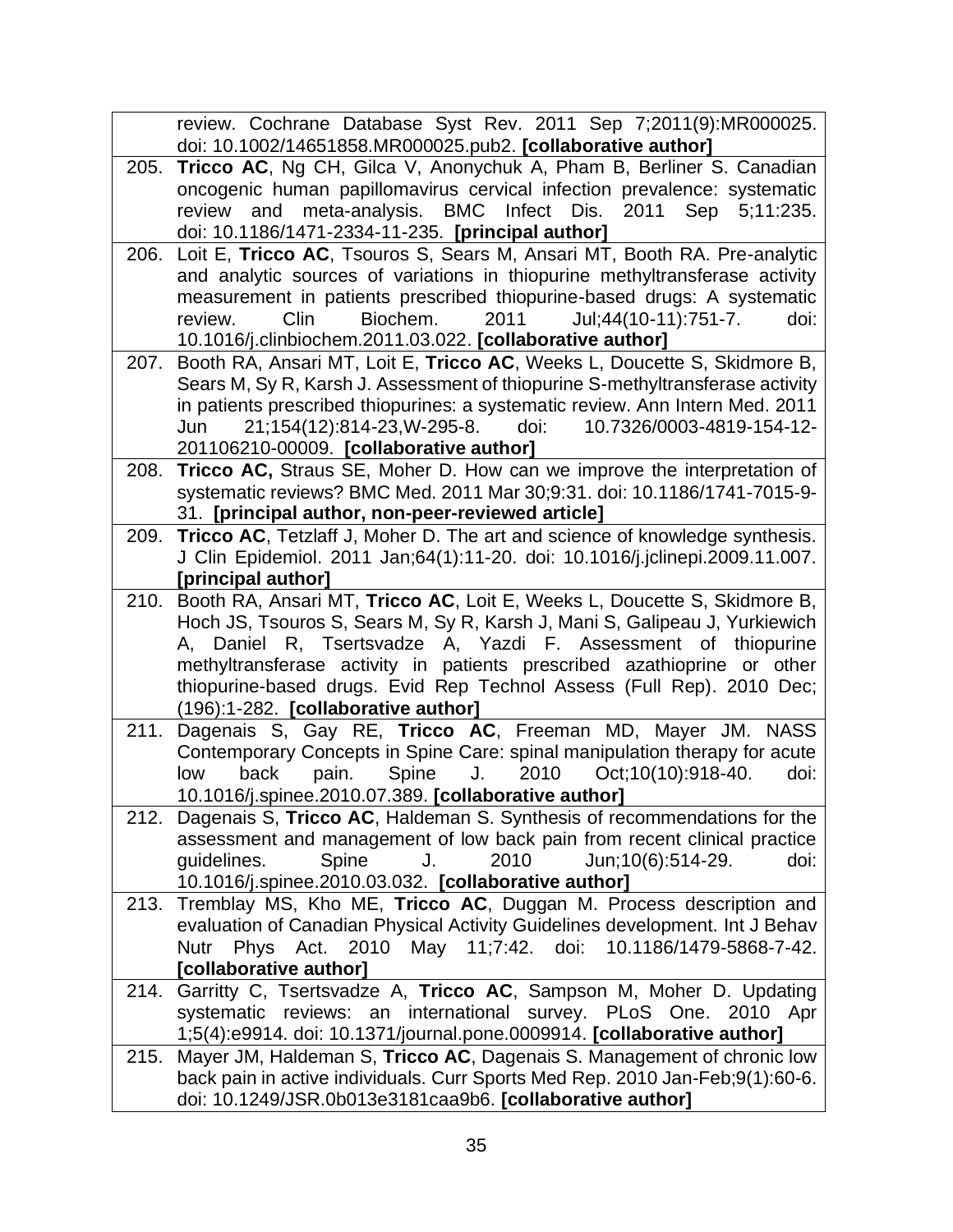|      | 216. Adamo KB, Prince SA, Tricco AC, Connor-Gorber S, Tremblay M. A<br>comparison of indirect versus direct measures for assessing physical activity<br>in the pediatric population: a systematic review. Int J Pediatr Obes.<br>2009;4(1):2-27. doi: 10.1080/17477160802315010. [collaborative author]                                                                                             |
|------|-----------------------------------------------------------------------------------------------------------------------------------------------------------------------------------------------------------------------------------------------------------------------------------------------------------------------------------------------------------------------------------------------------|
| 217. | Tricco AC, Moher D, Chen MH, Daniel R. Factors predicting completion and<br>time to publication of Cochrane reviews. Open Med. 2009 Nov;3(4):e210-4.<br>[principal author]                                                                                                                                                                                                                          |
| 218. | Ahmet A, Lawson ML, Babyn P, Tricco AC. Hypothyroidism in neonates post-<br>iodinated contrast media: a systematic review. Acta Paediatr. 2009<br>10.1111/j.1651-2227.2009.01412.x. [senior<br>Oct;98(10):1568-74.<br>doi:<br>author]                                                                                                                                                               |
| 219. | Tricco AC, Pham B, Brehaut J, Tetroe J, Cappelli M, Hopewell S, Lavis JN,<br>Berlin JA, Moher D. An international survey indicated that unpublished<br>systematic reviews exist. J Clin Epidemiol. 2009 Jun;62(6):617-623.e5.<br>doi: 10.1016/j.jclinepi.2008.09.014. [principal author]                                                                                                            |
| 220. | Tricco AC, Tetzlaff J, Pham B, Brehaut J, Moher D. Non-Cochrane vs.<br>Cochrane reviews were twice as likely to have positive conclusion statements:<br>cross-sectional study. J Clin Epidemiol. 2009 Apr;62(4):380-386.e1. doi:<br>10.1016/j.jclinepi.2008.08.008. [principal author]                                                                                                              |
| 221. | Anonychuk AM, Tricco AC, Bauch CT, Pham B, Gilca V, Duval B, John-<br>Baptiste A, Woo G, Krahn M. Cost-effectiveness analyses of hepatitis A<br>vaccine: a systematic review to explore the effect of methodological quality on<br>the economic attractiveness of vaccination strategies. Pharmacoeconomics.<br>2008; 26(1):17-32. doi: 10.2165/00019053-200826010-00003. [collaborative<br>authorl |
| 222. | Tricco AC, Brehaut J, Chen MH, Moher D. Following 411 Cochrane protocols<br>to completion: a retrospective cohort study. PLoS One. 2008;3(11):e3684. doi:<br>10.1371/journal.pone.0003684. [principal author]                                                                                                                                                                                       |
| 223. | <b>Tricco AC, Runnels V, Sampson M, Bouchard L. Shifts in the use of population</b><br>health, health promotion, and public health: a bibliometric analysis. Can J<br>Public Health. 2008 Nov-Dec;99(6):466-71. doi: 10.1007/BF03403777.<br>[principal author]                                                                                                                                      |
| 224. | Moher D, Tricco AC. Issues related to the conduct of systematic reviews: a<br>focus on the nutrition field. Am J Clin Nutr. 2008 Nov;88(5):1191-9. doi:<br>10.3945/ajcn.2008.26255. [senior author, non-peer-reviewed]                                                                                                                                                                              |
| 225. | Tricco AC, Tetzlaff J, Sampson M, Fergusson D, Cogo E, Horsley T, Moher<br>D. Few systematic reviews exist documenting the extent of bias: a systematic<br>Epidemiol.<br>Clin<br>May; 61(5): 422-34.<br>2008<br>review.<br>J<br>doi: 10.1016/j.jclinepi.2007.10.017. [principal author]                                                                                                             |
| 226. | Tricco AC, Pham B, Rawson NS. Manitoba and Saskatchewan administrative<br>health care utilization databases are used differently to answer epidemiologic<br>research questions. J Clin Epidemiol. 2008 Feb;61(2):192-197.<br>doi:<br>10.1016/j.jclinepi.2007.03.009. [principal author]                                                                                                             |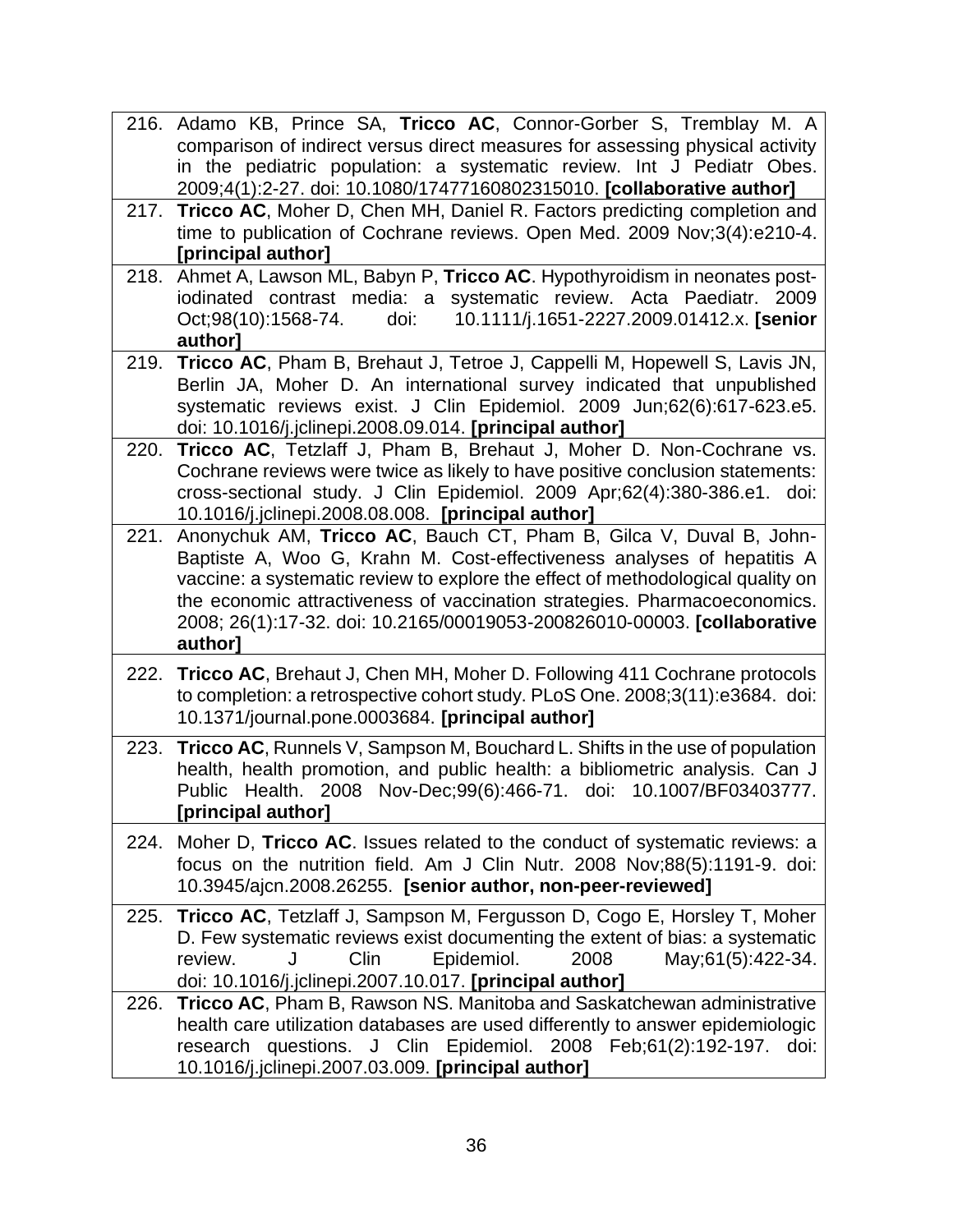|      | 227. Moher D, Tsertsvadze A, Tricco AC, Eccles M, Grimshaw J, Sampson M,<br>Barrowman N. When and how to update systematic reviews. Cochrane<br>2008<br>Syst<br>Rev.<br>Jan<br>23;(1):MR000023.<br>Database<br>doi: 10.1002/14651858.MR000023.pub3. [collaborative author]                                                   |
|------|------------------------------------------------------------------------------------------------------------------------------------------------------------------------------------------------------------------------------------------------------------------------------------------------------------------------------|
| 228. | Katzman MA, Tricco AC, McIntosh D, Filteau MJ, Bleau P, Chokka PR,<br>Kjernisted KD, Mok H, Pham B. Paroxetine versus placebo and other agents<br>for depressive disorders: a systematic review and meta-analysis. J Clin<br>2007 Dec;68(12):1845-59. doi:<br>Psychiatry.<br>10.4088/jcp.v68n1204.<br>[collaborative author] |
| 229. | Moher D, Tsertsvadze A, Tricco AC, Eccles M, Grimshaw J, Sampson M,<br>Barrowman N. A systematic review identified few methods and strategies<br>describing when and how to update systematic reviews. J Clin Epidemiol. 2007<br>Nov;60(11):1095-1104. doi: 10.1016/j.jclinepi.2007.03.008. [collaborative<br>author]        |
| 230. | Ward L, Tricco AC, Phuong P, Cranney A, Barrowman N, Gaboury I, Rauch<br>F, Tugwell P, Moher D. Bisphosphonate therapy for children and adolescents<br>with secondary osteoporosis. Cochrane Database Syst Rev. 2007 Oct<br>17;(4):CD005324. doi: 10.1002/14651858.CD005324.pub2. [collaborative<br>author]                  |
| 231. | Moher D, Tetzlaff J, Tricco AC, Sampson M, Altman DG. Epidemiology and<br>reporting characteristics of systematic reviews. PLoS Med. 2007 Mar<br>27;4(3):e78. doi: 10.1371/journal.pmed.0040078. [collaborative author]                                                                                                      |
| 232. | Bauch CT, Rao AS, Pham B, Krahn M, Gilca V, Duval B, Chen MH, Tricco<br>AC. A dynamic model for assessing universal Hepatitis A vaccination in<br>Canada.<br>Vaccine.<br>2007<br>Feb<br>26;25(10):1719-26.<br>doi:<br>10.1016/j.vaccine.2006.11.020. [senior author]                                                         |
| 233. | Tricco AC, Pham B, Duval B, De Serres G, Gilca V, Vrbova L, Anonychuk A,<br>Krahn M, Moher D. A review of interventions triggered by hepatitis A infected<br>food-handlers in Canada. BMC Health Serv Res. 2006 Dec 8;6:157. doi:<br>10.1186/1472-6963-6-157. [principal author]                                             |
| 234. | Srinivasa Rao AS, Chen MH, Pham BZ, Tricco AC, Gilca V, Duval B, Krahn<br>MD, Bauch CT. Cohort effects in dynamic models and their impact on<br>vaccination programmes: an example from hepatitis A. BMC Infect Dis. 2006<br>Dec 5;6:174. doi: 10.1186/1471-2334-6-174. [collaborative author]                               |
| 235. | Dagenais S, Tricco AC, Bian ZX, Huang WH, Moher D. Critical appraisal of<br>clinical studies in Chinese herbal medicine. Zhong Xi Yi Jie He Xue Bao. 2006<br>Sep;4(5):455-66. doi: 10.3736/jcim20060504. [collaborative author]                                                                                              |
| 236. | Tricco AC, Colantonio A, Chipman M, Liss G, McLellan B. Work-related<br>deaths and trausmatic brain injury. Brain Inj. 2006 Jun;20(7):719-24. doi:<br>10.1080/02699050600664640. [principal author]                                                                                                                          |
| 237. | Comper P, Bisschop SM, Carnide N, Tricco AC. A systematic review of<br>treatments for mild traumatic brain injury. Brain Inj. 2005 Oct;19(11):863-80.<br>doi: 10.1080/02699050400025042. [senior author]                                                                                                                     |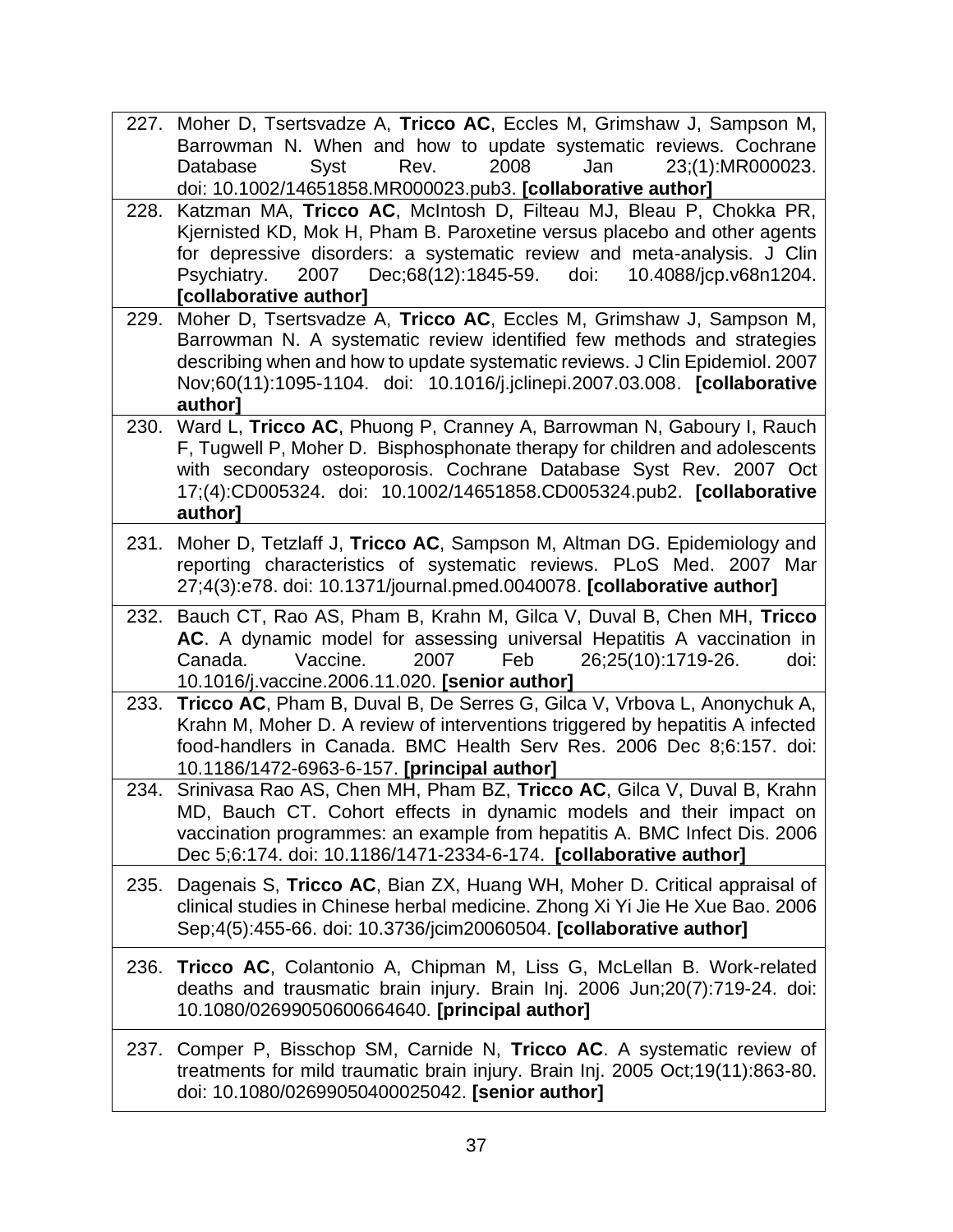238. Pham B, Duval B, De Serres G, Gilca V, **Tricco AC**, Ochnio J, Scheifele DW. Seroprevalence of hepatitis A infection in a low endemicity country: a systematic review. BMC Infect Dis. 2005 Jul 7;5:56. doi: 10.1186/1471-2334- 5-56. **[collaborative author]**

### **Book Chapters** (past 10 years)

- 1. Peters MDJ, Godfrey C, McInerney P, Munn Z, **Tricco AC**, Khalil, H. Chapter 11: Scoping Reviews (2020 version). In: Aromataris E. Editor: Munn Z. JBI Reviewer's Manual, JBI, 2020.
- 2. Welch VA, Pottie K, Pantoja T, **Tricco AC**, Tugwell P. Section 5: Epidemiological and biostatistical approaches, Chapter 5.11: Clinical Epidemiology. In: Oxford Textbook of Global Public Health: Volume 2 (6 ed.). Editors: Detels R, Gulliford M, Karim QA, Tan CC. Oxford University Press, Oxford, United Kingdom, 2015.
- 3. **Tricco AC**, Tetzlaff J, Moher D. Chapter 2.1 Knowledge Synthesis. In: Knowledge Translation in Health Care: Moving from Evidence to Practice (2 ed.). Editors: Straus SE, Tetroe J, Graham I. Blackwell Publishing Ltd., NJ, USA, 2013.
- 4. Dagenais S, **Tricco AC**, Haldeman S. Chapter 3: Assessment of low back pain. In: Evidence-based management of low back pain. Editors: Dagenais S, Haldeman S. Elsevier Inc., Maryland, USA, 2011.
- 5. Dagenais S, **Tricco AC**, Haldeman S. Chapter 4: Management of acute low back pain. In: Evidence-based management of low back pain. Editors: Dagenais S, Haldeman S. Elsevier Inc., Maryland, USA, 2011.
- 6. Wai EK, Roffey DM, **Tricco AC**, Dagenais S, Angus D, Carragee E. Chapter 30: Fusion surgery for low back pain. In: Evidence-based management of low back pain. Editors: Dagenais S, Haldeman S. Elsevier Inc., Maryland, USA, 2011.
- 7. Wai EK, Roffey DM, **Tricco AC**, Dagenais S. Chapter 29: Decompression surgery for low back pain. In: Evidence-based management of low back pain. Editors: Dagenais S, Haldeman S. Elsevier Inc., Maryland, USA, 2011.

### **Dissertation**

**Tricco, A. C.** (2009). Publication bias of systematic reviews. (Order No. NR64729, University of Ottawa (Canada)). ProQuest Dissertations and Theses, 79. Retrieved from http://search.proquest.com/docview/746494262?accountid=14771. (746494262).

### **Thesis**

**Tricco, A. C.** (2004). A pilot study examining acute occupational fatalities involving traumatic brain injury in Ontario between 1996 and 2000 using the files from the coroner's office of Ontario. (Order No. MQ95560, University of Toronto (Canada)). ProQuest Dissertations and Theses, 127-127 p. Retrieved from http://search.proquest.com/docview/305066436?accountid=14771. (305066436).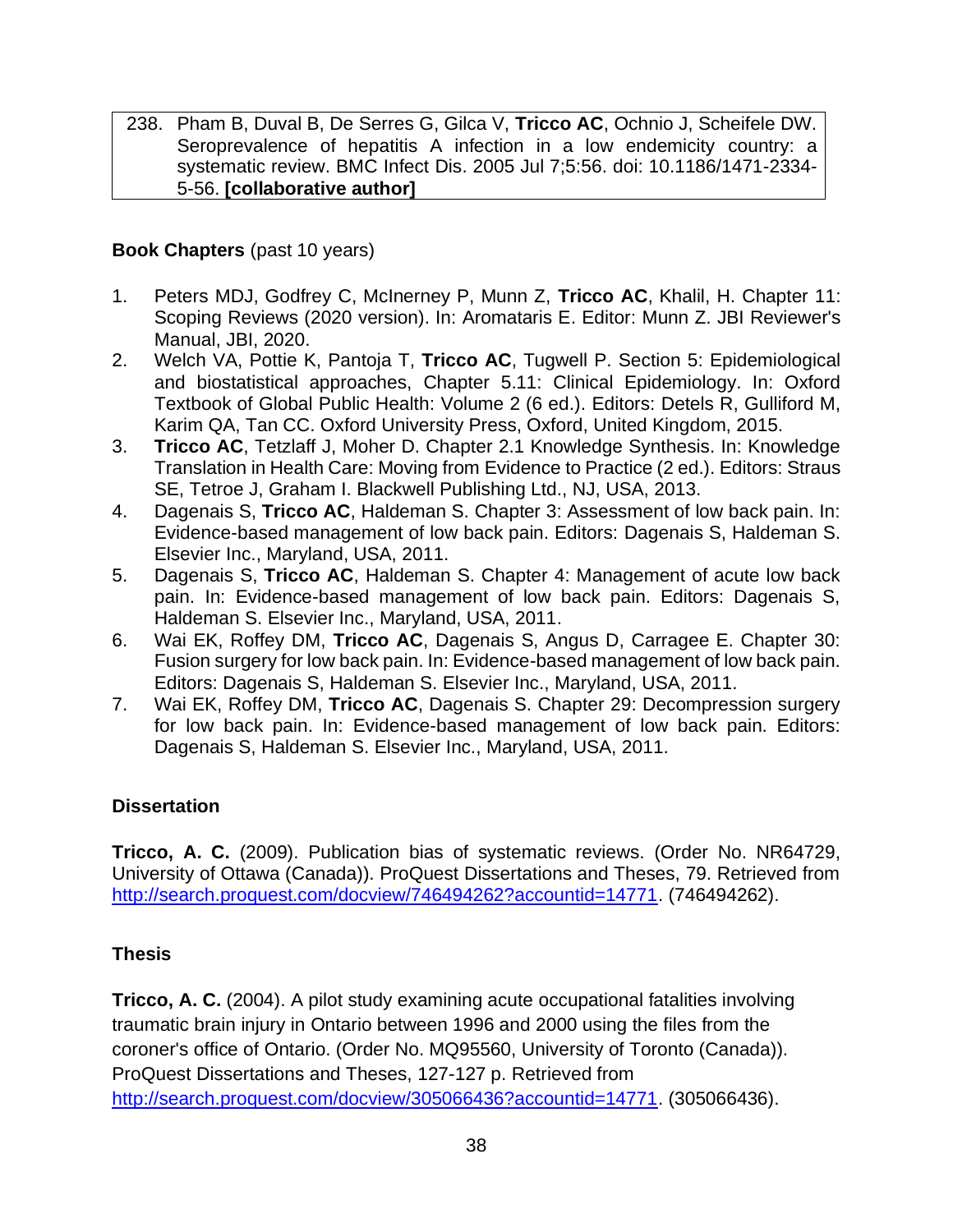### **Reports to Decision-making Organizations** (past 10 years)

- 1. **Tricco AC**, Thomas SM, Radhakrishnan A, Ramkissoon N, Mitchell G, Fortune J, Barker J, Watt J, Straus SE. Interventions for social isolation in older adults who have experienced a fall or are at risk of falling: A systematic review. Submitted to Public Health Agency of Canada in February, 2021.
- 2. Antony J, Rios P, Williams C, Ramkissoon N, Straus SE, **Tricco AC**. Report on a rapid scoping review of fractional dosing of the intramuscular influenza vaccine. MedRxiv. [https://www.medrxiv.org/content/10.1101/2020.07.31.20163717v1.](https://www.medrxiv.org/content/10.1101/2020.07.31.20163717v1) Submitted to Public Health Agency of Canada in July, 2020.
- 3. Abou-Setta AM, Okoli G, Lam O, Kasireddy V, Askin N, MacKenzie L, **Tricco AC.** Testing for Asymptomatic COVID-19: A rapid systematic review and jurisdictional/ healthcare organizational scan. Submitted to the Ontario Ministry of Health in July 2020.
- 4. Rios P, Radhakrishnan A, Darvesh N, Antony J, Williams C, Ramkissoon N, Pham B, Clark GV, Grossman M, Straus SE, **Tricco AC**. Effectiveness and safety of treatments for COVID-19 and other coronaviruses: A rapid scoping review. Submitted to Health Canada in May, 2020.
- 5. Rios P, Straus SE, **Tricco AC**. Preventing the transmission of Coronavirus (COVID-19) in older adults aged 65 years and above living in long term care. Submitted to CFN in April, 2020.
- 6. Rios P, Radhakrishnan A, Thomas SM, Darvesh N, Straus SE, **Tricco AC**. Preventing respiratory illness in older adults aged 60 years and above living in longterm care: A rapid overview of reviews. MedRxiv. [https://www.medrxiv.org/content/10.1101/2020.03.19.20039081v2.](https://www.medrxiv.org/content/10.1101/2020.03.19.20039081v2) Submitted to WHO in March, 2020.
- 7. Rios P, Radhakrishnan A, Thomas SM, Darvesh N, Straus SE, **Tricco AC**. Guidelines for preventing respiratory illness in older adults aged 60 years and above living in long-term care: A rapid review of clinical practice guidelines. MedRxiv. [https://www.medrxiv.org/content/10.1101/2020.03.19.20039180v2.](https://www.medrxiv.org/content/10.1101/2020.03.19.20039180v2) Submitted to WHO in March, 2020.
- 8. Rios P, Radhakrishnan A, Antony J, Thomas SM, Muller M, Straus SE, **Tricco AC**. Effectiveness and safety of antiviral or antibody treatments for coronavirus: A rapid review. MedRxiv. [https://www.medrxiv.org/content/10.1101/2020.03.19.20039008v2.](https://www.medrxiv.org/content/10.1101/2020.03.19.20039008v2) Submitted to

Public Health Agency of Canada in March, 2020. 9. Porr CJ, Rios P, Bajaj HS, Egan AM, Huot C, Batten R, Bishop L, Ryan D, Davis E, Darvesh N, Rahman A, Asghari S, Acheampong L, **Tricco AC**. The effects of recreational cannabis use on glycemic outcomes and self-management behaviours

- in people with type 1 and type 2 diabetes: a rapid review. Submitted to Diabetes Canada in August, 2019. 10. Thomas S, Antony J, Courvoisier M, Amog K, **Tricco AC**. Embedding RApid Reviews in Health Systems Decision-Making. Submitted to Alliance for Health Policy
- and Systems Research, WHO in June, 2019. 11. Abou-Setta AM, Lam O, Racovitan F, Askin N, Rieger K, Wood B, Lennon S, Rashiq S, **Tricco AC**. Pain management interventions for women of reproductive age with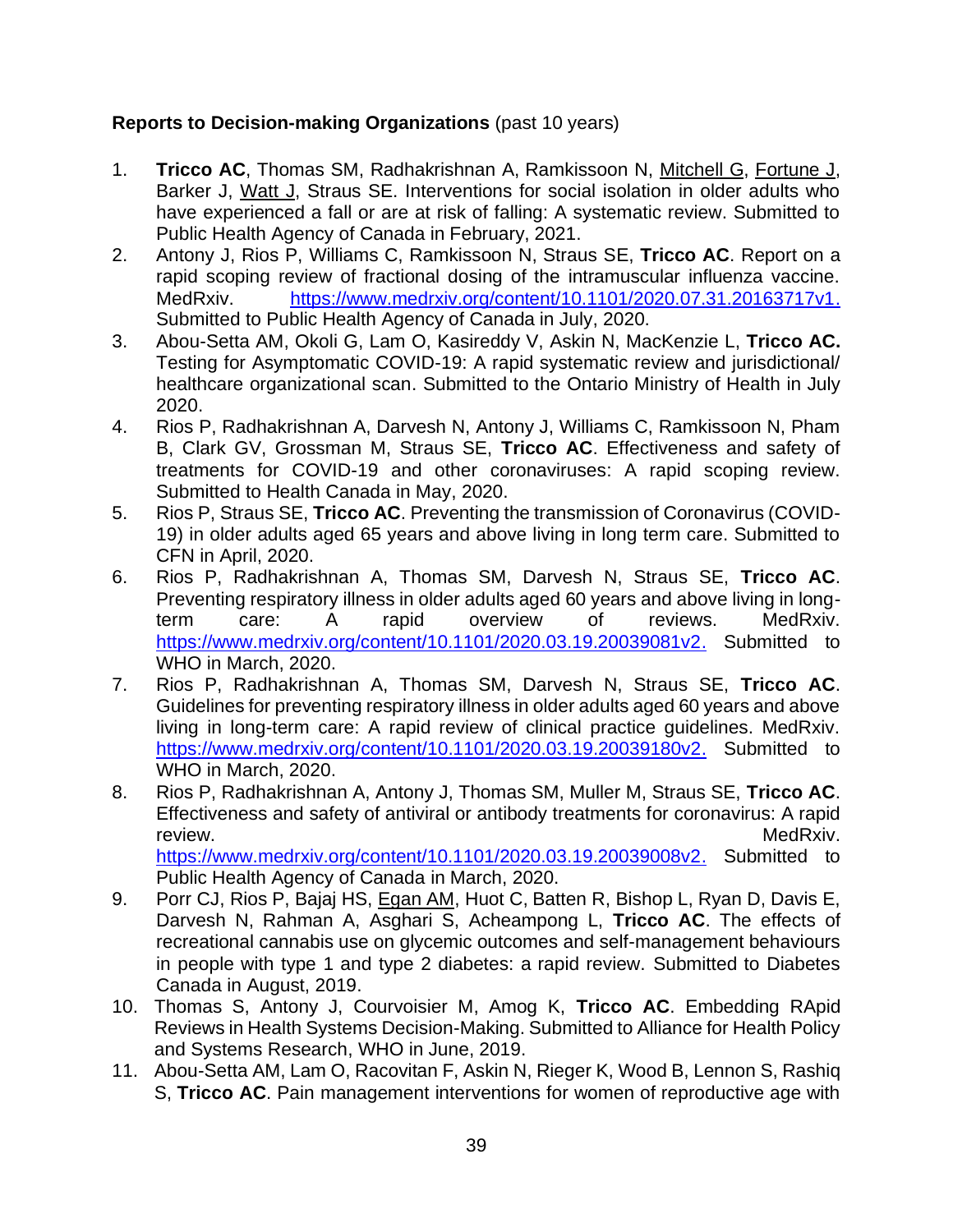chronic primary pain. Submitted to Society of Obstetricians and Gynaecologists of Canada in May, 2019.

- 12. Antony J, Brar R, Khan P, Ghassemi M, Nincic V, Sharpe JP, Straus SE, **Tricco AC**. Interventions for the prevention and management of occupational stress injury in first responders: a rapid overview of reviews. Submitted to the Ontario Ministry of Community Safety and Correctional Services in April, 2019.
- 13. Antony J, Brar R, Potrebny T, **Tricco AC**. Effect of intratympanic steroids compared to betahistine on vertigo outcomes in adult patients with Meniere's disease: Systematic Prospective Assessment of Rapid Knowledge Synthesis. Submitted to St. Michael's Hospital, Unity Health Toronto, February, 2019.
- 14. Darvesh N, Radhakrishnan A, Lachance CC, Lillie E, Cardoso R, Nincic V, Sharpe JP, Ghassemi M, Straus S, **Tricco AC**. Exploring the prevalence of gaming disorder and internet gaming disorder: a rapid scoping review. Submitted to WHO in March, 2019.
- 15. Antony J, Thomas S, Courvoisier M, Amog K, Mijumbi R, **Tricco AC**. ERA Progress report of capacity strengthening activities and policy/system influence and impact. Submitted to the WHO in January, 2019.
- 16. Antony J, Thomas S, Courvoisier M, Amog K, Mijumbi R, **Tricco AC**. ERA Progress report of technical assistance activities. Submitted to the WHO in August, 2018.
- 17. Ashoor HM, Antony J, Isaranuwatchai W, Veroniki AA, Straus SE, **Tricco AC**. WHO Essential Medicines: Insulin for type 1 diabetes - Summary results of a network meta-analysis. Submitted to WHO in December, 2018.
- 18. Pham B, Thomas SM, Lillie E, Lee T, Hamid J, Richter T, Janoudi G, Agarwal A, Sharpe JP, Scott A, Warren R, Brahmbhatt R, Macdonald E, Straus SE, **Tricco AC**. Anti-vascular endothelial growth factor treatment for retinal conditions: a systematic review and meta-analysis. Submitted to CADTH in May, 2018.
- 19. Krahn MD, Bremner KE, Almeida N, Clement F, de Oliveira C, Dendukuri N, Lorenzetti D, O'Campo P, Pechlivanoglou P, **Tricco AC**. Picture ELSI+ in HTA. Submitted to CADTH in April, 2018.
- 20. Rios P, Cardoso R, **Tricco AC**, Straus SE. Comparative effectiveness and safety of pharmacological and non-pharmacological interventions for insomnia: an overview of reviews. Submitted to CADTH in April, 2018.
- 21. Cardoso R, Lillie E, Ghassemi M, Lachance C, **Tricco AC**. Digital interventions for distraction during painful procedures among children:Systematic Prospective Assessment of Rapid Knowledge Synthesis,. Submitted to St. Michael's Hospital, Unity Health Toronto in February, 2018.
- 22. Ashoor HM, Klein G, Courvoisier M, Straus SE, **Tricco AC**. WHO Technical Assistance Center (TAC) Program and WHO Guide to Rapid Reviews in HPSR – Progress report on capacity strengthening activities and guide to rapid reviews. Submitted to WHO in November, 2017.
- 23. Rios P, Cardoso R, Straus SE, **Tricco AC**. Interventions for Insomnia Overview of Reviews: Charting results. Submitted to CADTH in October, 2017.
- 24. **Tricco AC**, Zarin W, Cardoso R, Veroniki AA, Khan PA, Nincic V, Ghassemi M, Warren R, Sharpe JP, Page AV, Straus SE. Efficacy, effectiveness, and safety of herpes zoster vaccines in adults aged 50 and older: systematic review and network meta-analysis. Submitted to PHAC in October, 2017.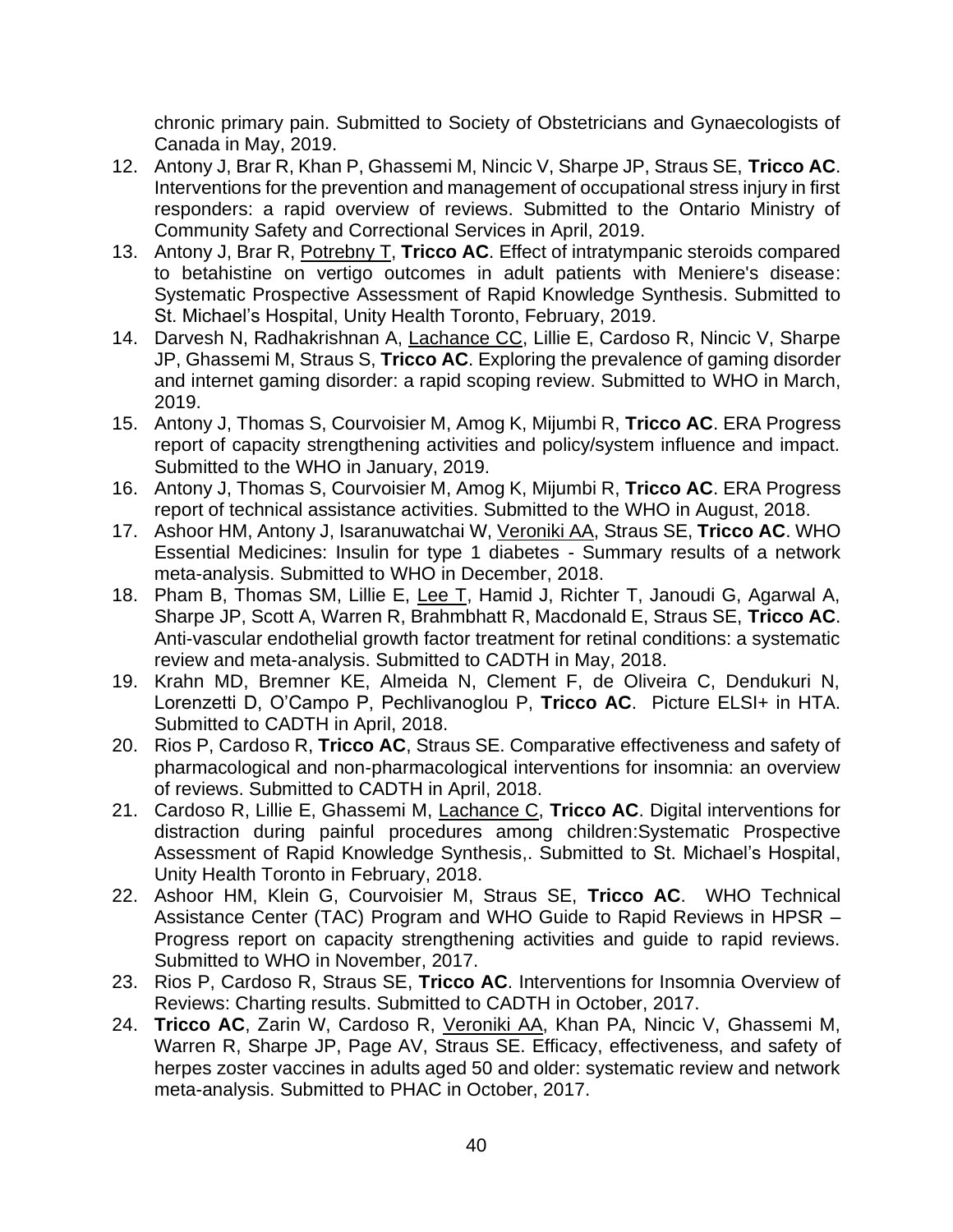- 25. **Tricco AC**, Rios P, Zarin W, Cardoso R, Diaz S, Nincic V, Mascarenhas A, Jassemi S, Straus SE. Prevention and management of unprofessional behavior among adults in the workplace: A rapid scoping review. Submitted to the Department of Medicine, University of Toronto in July, 2017.
- 26. Veroniki AA, Antony J, Straus SE, Ashoor HM, Finkelstein Y, Khan PA, Ghassemi M, Blondal E, Ivory JD, Hutton B, Gough K, Hemmelgarn BR, Lillie E, Vafaei A, **Tricco AC**. Comparative safety and effectiveness of perinatal antiretroviral therapies for HIV-infected women and their children: Systematic review and network metaanalysis including different study designs. Submitted to Health Canada in June, 2017.
- 27. Ashoor HM, Klein G, Courvoisier M, Straus SE, **Tricco AC**. WHO TAC Program and WHO Guide to Rapid Reviews in HPSR – Progress report on capacity strengthening activities and guide to rapid reviews. Submitted to WHO in April, 2017.
- 28. **Tricco AC**, Ashoor HM, Soobiah C, Rios P, Veroniki AA, Hamid JS, Ivory JD, Khan PA, Yazdi F, Ghassemi M, Blondal E, Ho JM, Ng CH, Hemmelgarn B, Majumdar SR, Perrier L, Straus SE. Comparative Effectiveness and Safety of Cognitive Enhancers for Treating Alzheimer's Disease: Systematic Review and Network Metaanalysis. Submitted to Health Canada in September, 2016.
- 29. Ashoor HM, Klein G, Courvoisier M, Straus SE, **Tricco AC**. WHO TAC Program and WHO Guide to Rapid Reviews in HPSR – Progress report on capacity strengthening activities and guide to rapid reviews. Submitted to WHO in December, 2016.
- 30. Ashoor HM, Antony J, Isaranuwatchai W, Veroniki AA, Straus SE, **Tricco AC**. WHO Essential Medicines: Insulin for type 1 diabetes - Summary results of a network meta-analysis. Submitted to the WHO in November, 2016.
- 31. Strifler L, Cogo E, McGowan J, Nincic V, Khan P, Cardoso R, Ivory J, Scott A, Ghassemi M, MacDonald H, Treister V, **Tricco AC**, Straus SE. Dissemination and Implementation Theories, Models and Frameworks - A rapid scoping review focused on the prevention and management of cancer and chronic disease. Submitted to the Canadian Partnership Against Cancer in November, 2016.
- 32. **Tricco AC**, Thomas SM, Antony J, Rios P, Robson R, Pattani R, Ghassemi M, Sullivan S, Selvaratnam I, Tannenbaum C, Straus SE. Gender bias in peer review of research proposals: a rapid scoping review. Submitted to CIHR in July, 2016.
- 33. Veroniki AA, Rios P, Cogo E, Straus SE, Finkelstein Y, Kealey R, Reynen E, Soobiah C, Thavorn K, Hutton B, Hemmelgarn BR, Yazdi F, D'Souza J, MacDonald H, **Tricco AC**. Comparative safety of anti-epileptic drugs for neurological development in children exposed during pregnancy and breastfeeding: a systematic review and network meta-analysis. Submitted to Health Canada in June, 2016.
- 34. Veroniki AA, Cogo E, Rios P, Straus SE, Finkelstein Y, Kealey R, Reynen E, Soobiah C, Thavorn K, Hutton B, Hemmelgarn B, Yazdi F, D'Souza J, MacDonald H, **Tricco AC**. Comparative safety of anti-epileptic drugs during pregnancy: a systematic review and network meta-analysis of congenital malformations and prenatal outcomes. Submitted to Health Canada in May, 2016.
- 35. Ashoor HM, Lillie E, Pham B, Khan P, Nincic V, Zarin W, Yazdi F, Ghassemi M, Ivory J, Lee T, Cardoso R. **Tricco AC**. Effectiveness of Cardiopulmonary Resuscitations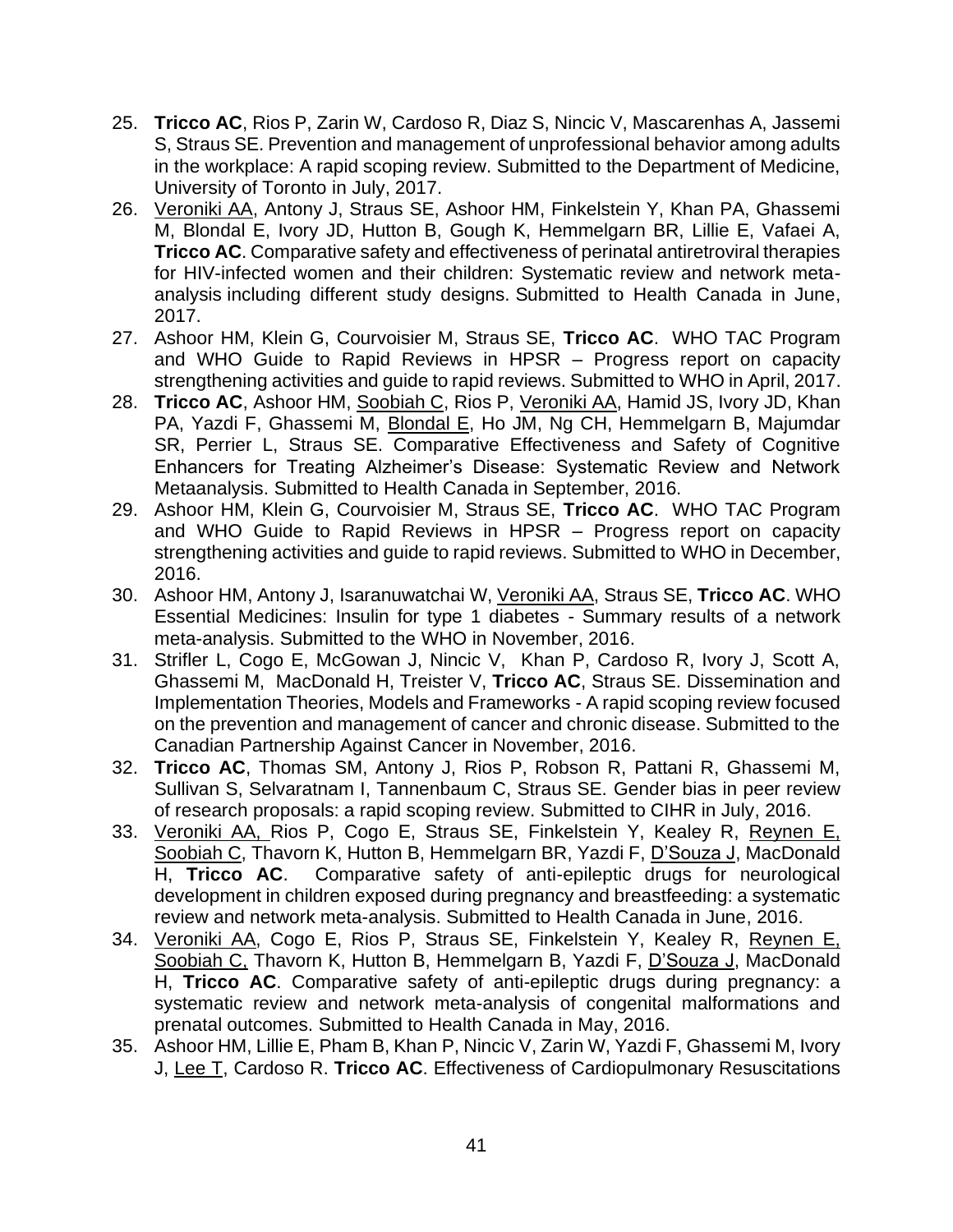Involving Manual Compressions: A Rapid Review. Preliminary report on findings. Submitted to the American Heart Association in February, 2016.

- 36. **Tricco AC**, Blondal E, Veroniki AA, Soobiah C, Vafaei A, Ivory J, Strifler L, Cardoso R, Reynen E, Nincic V, Ashoor H, Ho J, Ng C, Johnson C, Lillie E, Antony J, Roberts DJ, Hemmelgarn BR, Straus SE. Comparative safety and effectiveness of serotonin receptor antagonists in patients undergoing chemotherapy: a systematic review and network meta-analysis. Submitted to Health Canada in December, 2015.
- 37. Pham B, Rios P, Robson R. **Tricco AC**. Integration of palliative care with oncology care for patients with advanced cancer: Literature review. Submitted to Canadian Partnership Against Cancer in Sep, 2015.
- 38. Pham B, Thomas SM, Lee T, Hamid J, Lillie E, Richter T, Janoudi G, Adams J, Warren R, MacDonald E, Scott A, Sharpe JP, Agrawal A, Brahmbhatt R, Kenny M, Straus S, **Tricco AC.** CADTH Therapeutic Review: Anti-vascular endothelial growth factor (VEGF) drugs for the treatment of retinal conditions. Submitted to CADTH in October, 2015.
- 39. Antony J, Zarin W, Nincic V, Cardoso R, Ivory JD, Ghassemi M, Kenny M, Wilson C, Motiwala S, Warren R, Selvaratnam I, Straus SE, **Tricco AC**. Rapid review of randomized clinical trials of patient safety initiatives in obstetrics. Submitted to the WHO in October 2, 2015.
- 40. Zarin W, Nincic V, Antony J, Vafaei A, Reynen E, Motiwala S, Rios P, Sullivan S, Daly C, Ewusie J, Veroniki AA, Straus SE, **Tricco AC.** Frequency of rapid review approaches for network meta-analysis. Submitted to the CADTH in September 18, 2015.
- 41. Cardoso R, Nincic V, Zarin Z, Adams JA, Wilson C, Wilson K, McDonald H, Kenny M, Warren R, Straus SE, **Tricco AC.** Rapid scoping review of medical malpractice policies in obstetrics. Submitted to the WHO in July 19, 2015.
- 42. **Tricco AC**, Ashoor HM, Rios P, Yazdi F, Ivory JD, Khan P, Ghassemi M, Soobiah C, Ho J, Straus SE. Comparative safety and effectiveness of cognitive enhancers for the treatment of Alzheimer's disease: A rapidly updated systematic review and network meta-analysis. Submitted to the Ontario Drug Policy Research Network in April, 2015.
- 43. Rios P, Straus SE, **Tricco AC**. Literature searches on cancer surgical indicators. Submitted to the Canadian Partnership Against Cancer in January, 2015.
- 44. **Tricco AC**, Ashoor HM, Yazdi F, Lillie E, Hamid J, Zarin W, Thomas S, Kealey R, Ghassemi M, Loyman R, Straus SE. Comparative safety and effectiveness of inhaled corticosteroids and beta-agonists for chronic asthma: A rapid review and network meta-analysis. Submitted to the Ontario Drug Policy Research Network in October, 2014.
- 45. **Tricco AC**, Strifler L, Yazdi F, Kahn P, Ng C, Antony J, Mrklas K, Scott A, D'Souza J, Cardoso R, Straus SE. Comparative safety and effectiveness of inhaled longacting anti-muscarinic agents for chronic obstructive pulmonary disease (COPD): A rapid review and network meta-analysis. Submitted to the Ontario Drug Policy Research Network in June, 2014.
- 46. **Tricco AC**, Strifler L, Yazdi F, Kahn P, Ng C, Antony J, Mrklas K, Scott A, D'Souza J, Cardoso R, Straus SE. Comparative safety and effectiveness of inhaled longacting agents (corticosteroids, beta antagonists) for chronic obstructive pulmonary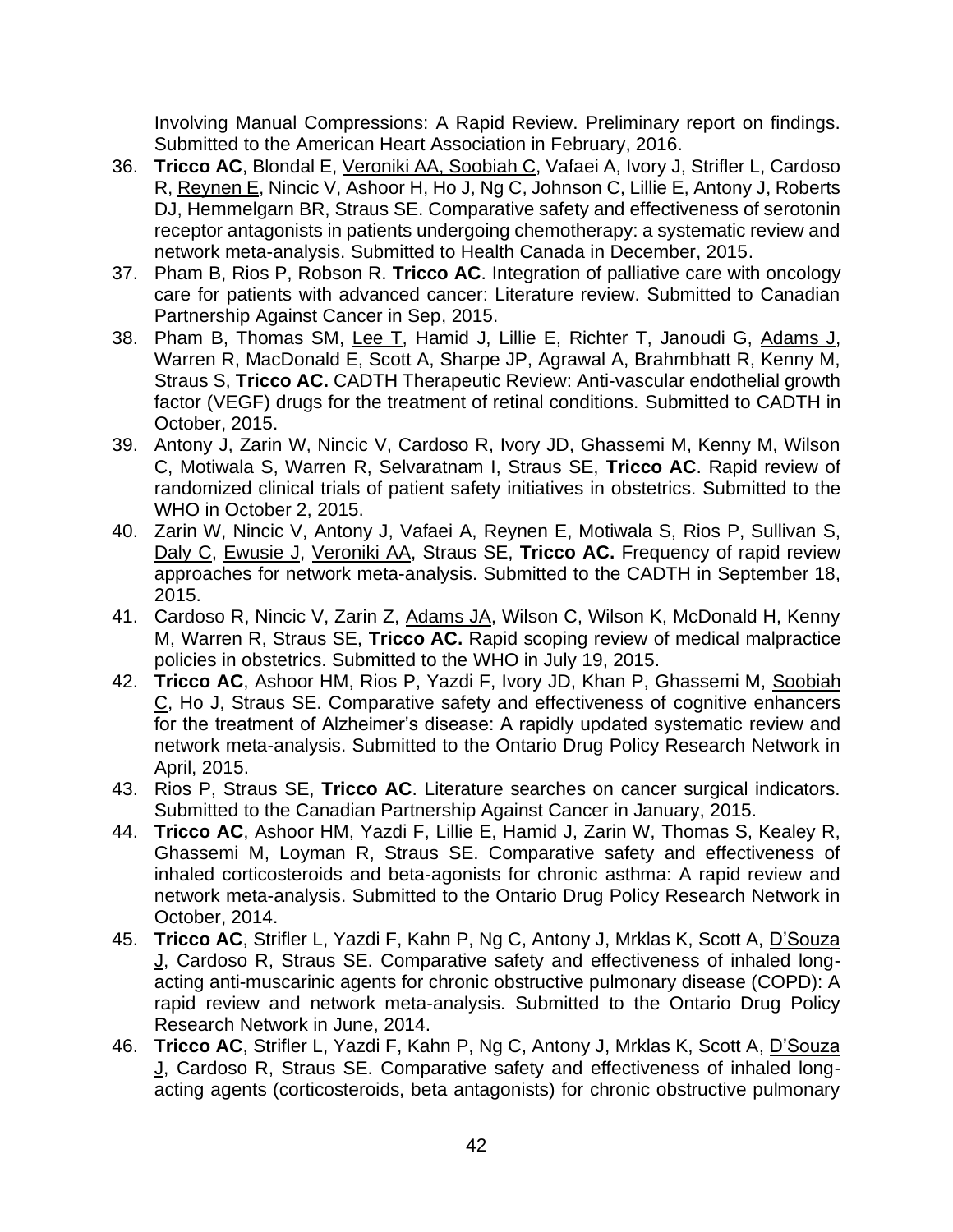disease (COPD): A rapid review and network meta-analysis. Submitted to the Ontario Drug Policy Research Network in March, 2014.

- 47. **Tricco AC**, Antony J, Cogo E, Kahn PA, Harrington A, Vafaei A, Sanmugalingham G, Wilson C, Ivory J, Perrier L, Straus SE. System-wide assessment of wound care interventions: A scoping review. Submitted to the Toronto Central LHIN in January, 2013.
- 48. **Tricco AC**, Kark Ezer L, Kahn PA, Antony J, MacDonald H, Ghassemi M, Blondal E, Ashoor H, Soobiah C, Tashkandi M, Lillie E, Straus SE. Quality improvement strategies for frequent users of the healthcare system: A scoping review. Submitted to the Ontario MOHLTC in July, 2012.
- 49. Seely D, Kanji S, Yazdi F, Tetzlaff J, Singh K, Tsertsvadze A, Sears ME, **Tricco AC**, Ooi TC, Turek M, Tsouros S, Skidmore B, Daniel R, Ansari MT. Dietary Supplements in Adults Taking Cardiovascular Drugs. Comparative Effectiveness Review No. 51. (Prepared by the University of Ottawa Evidence-based Practice Center under Contract No. HHSA 290-2007-10059-I.) AHRQ Publication No. 12-EHC021-EF. Rockville, MD: Agency for Healthcare Research and Quality. April, 2012.
- 50. Moher D, Hui C, Neto G, Tsertsvadze A, Yazdi F, **Tricco AC**, Tsouros S, Skidmore B, Daniel R., Diagnosis and Management of Febrile Infants (0–3 months). Evidence Report/Technology Assessment No. 205. Submitted to the Agency for Healthcare Research and Quality in March, 2012.
- 51. **Tricco AC**, Soobiah C, Lillie E, Berliner S, Ng C, vanderVaart S, Ashoor H, Tashkandi M, Straus SE. Senior-friendly quality indicators for delirium. Submitted to the Regional Geriatric Program of Toronto in March, 2012.
- 52. **Tricco AC**, Soobiah C, Lillie E, Berliner S, Ng C, vanderVaart S, Ashoor H, Tashkandi M, Straus SE. Senior-friendly quality indicators for mobilization. Submitted to the Regional Geriatric Program of Toronto in March, 2012.
- 53. **Tricco AC**, Lillie E, Soobiah C, Perrier L, Straus SE. Impact of H1N1 on socially disadvantaged populations: systematic review. Submitted to the WHO in August, 2011.

# **Activities**

### *Peer Review Committees*

#### *International*

- PhD Dissertation External Reviewer: Macquarie University, New South Wales, Australia, 2019
- PhD Dissertation External Reviewer: Monash University, Melbourne, Australia, 2018
- Peer Review Committee Member: WHO, Alliance Review Centres on Health Policy and Systems Research in Low- and Middle-Income Countries, 2016
- Peer Review Committee Member: Medical Research Council, 2016
- 22nd Cochrane Colloquium, Colloquium Abstracts Committee, 2014

### *National*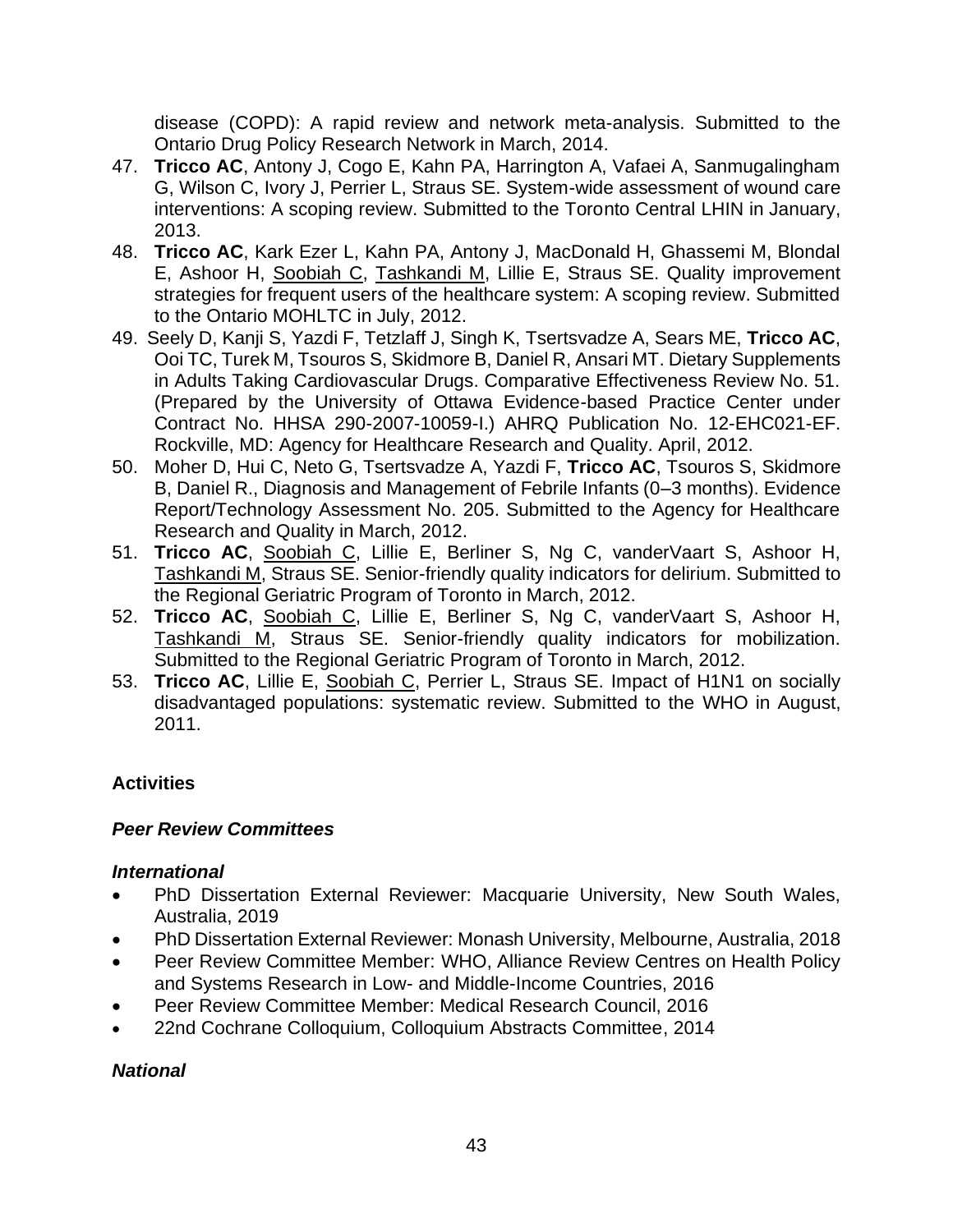- Peer Review Committee Member: CIHR, Health Services Evaluation & Interventions Research 3 (HS3), Fall 2020 and Spring 2021
- Peer Review Committee Member: CIHR, Methamphetamine and related psychostimulant use, 2020
- Peer Review Committee Member: CIHR, Knowledge Translation Research, 2019
- Peer Review Committee Member: CIHR, Operating Grant: Opioid Crisis Knowledge Synthesis, 2018
- Peer Review Committee Member: (CIHR, 2017-2018 Foundation Grant Competition Stage 1, 2017
- Peer Review Committee Member: CIHR, 2016-2017 Foundation Grant Competition Stage 1, 2016
- Peer Review Committee Member: CADTH Symposium, 2016
- Peer Review Committee Member: CIHR, Foundation Grant, 2016
- Peer Review Committee Member: CIHR, Knowledge to Action Operating Grant, 2015
- Cochrane Review of the Year Committee: Cochrane Canada's Annual Symposium, 2014
- CIHR Peer Review Committee Member: Knowledge Synthesis Grant, 2013

# *Provincial*

• Peer Review Committee Member: Michael Smith Foundation of Health Research (MSFHR), Convening & Collaborating (C2) Competition, 2017

# **Administrative Activities**

# *International*

- Member of the JBI Scientific Committee, North American Region Representative, 2019-2021
- Chair of the Scoping Review Methodology Group for the JBI, 2019 onward

# *National*

- SPOR Canadian Data Platform (CDP) Advisory Committee: Health Data Research Network Canada (HDRN Canada), 2020 onward
- Program Advisory Committee: CADTH Symposium, 2017
- Panel Member/Evaluator: DSECT Program, Objective Structured Knowledge Translation Experience (OSKTE), 2016

# *Local*

- 2020, PhD (Epidemiology) Admissions Committee Reviewer, Dalla Lana School of Public Health, University of Toronto
- 2020, MPH (Epidemiology) Admissions Committee Reviewer, Dalla Lana School of Public Health, University of Toronto
- 2018, PhD (Epidemiology) Admissions Committee Reviewer, Dalla Lana School of Public Health, University of Toronto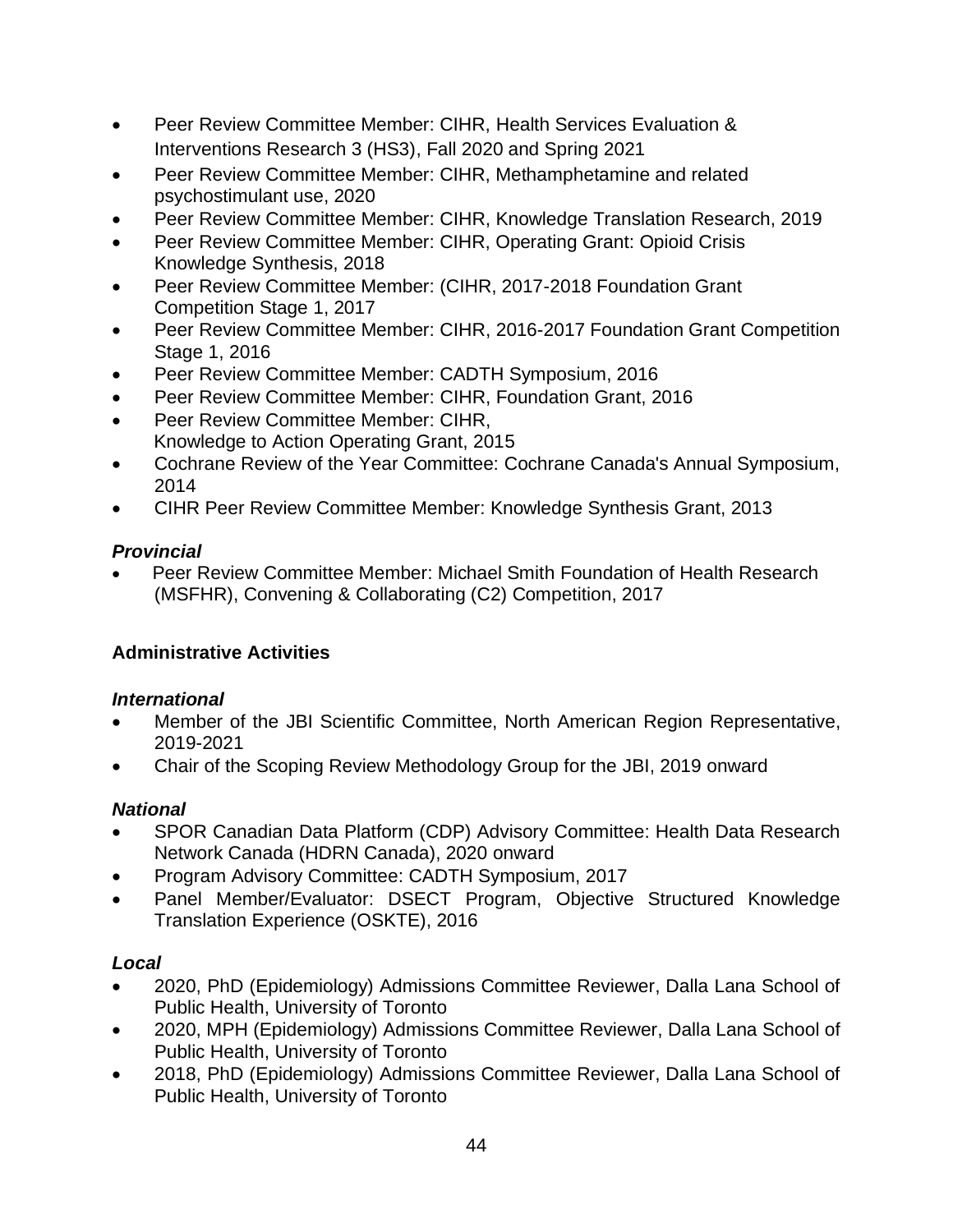- 2016, Judge, Undergraduate Science Case Competition, University of Toronto
- 2014, Judge, Retreat Poster Reviewer, Li Ka Shing Knowledge Institute of St. Michael's Hospital, Unity Health Toronto
- 2012, Judge, Student Research Day Poster Reviewer, Li Ka Shing Knowledge Institute of St. Michael's Hospital, Unity Health Toronto

#### *Journal Contributions*

- Member of Editorial Board. JBI Evidence Reviews. 2019-2023
- Associate Editor. Systematic Reviews. 2015-2021
- Member of Editorial Board. BMC Medicine. 2015-2021
- Associate Editor. Journal of Clinical Epidemiology. 2015-2021
- Associate Editor. BMC Medical Research Methodology. 2011-2020

### **Presentations – Presenting Author** (past 10 years) **Students mentored are underlined**

#### *International*

- 1. **Tricco AC**. Webinar on Rapid Reviews during COVID-19. National Health Service (NHS) England. Online Webinar. December 7, 2020. <https://www.youtube.com/watch?v=o3hU40K00D0>
- 2. **Tricco AC.** Lecturer and Panelist on Rapid reviews: 'hows to and its caveats'. Evidence in Heath IV: From Evidence to Implementation- Brazillian Ministry of Health. November 11, 2020.
- 3. **Tricco AC.** How to conduct and report your scoping review- latest guidance. JBI Live Webinar Series. Online Webinar. July 29, 2020. <https://www.youtube.com/watch?v=5Db5JILJDRQ>
- 4. **Tricco AC.** Updates on my Research. JCE Editorial Retreat. Online Webinar. July 24, 2020**.**
- 5. **Tricco AC.** Webinar on Rapid Reviews. Evidence Synthesis Ireland. Online Webinar. July 23, 2020. <https://evidencesynthesisireland.ie/training-2/>
- 6. **Tricco AC.** Rapid Review Methodological Challenges during COVID-19. COVID-END Synthesizing Group. Online Webinar. July 15, 2020.
- 7. **Tricco AC.** (2020, April 21-22). *Rapid Reviews "How to"* [Workshop session]. Keynote at Cochrane Ireland and Cochrane UK Symposium, Galway, Ireland. (Conference cancelled)
- 8. **Tricco AC.** (2020, April 21-22). *Rapid Reviews for Decision-Making* [Plenary session]. Cochrane Ireland and Cochrane UK Symposium, Galway, Ireland. (Conference cancelled)
- 9. **Tricco AC.** (2020, March 18-19). [Conference session]. JBI ISSNA Meeting. TX, United States. (Conference cancelled)
- 10. **Tricco AC.** Conducting Patient/Stakeholder-oriented Research. International Behavioural Trials Network (IBTN) Conference. Online Webinar. May 29, 2020.
- 11. **Tricco AC**, Darvesh N, Thomas SM, Fennelly O, Brar R, Straus SE. (2020, October 4-7). *Implementation of artificial intelligence in healthcare: a scoping review*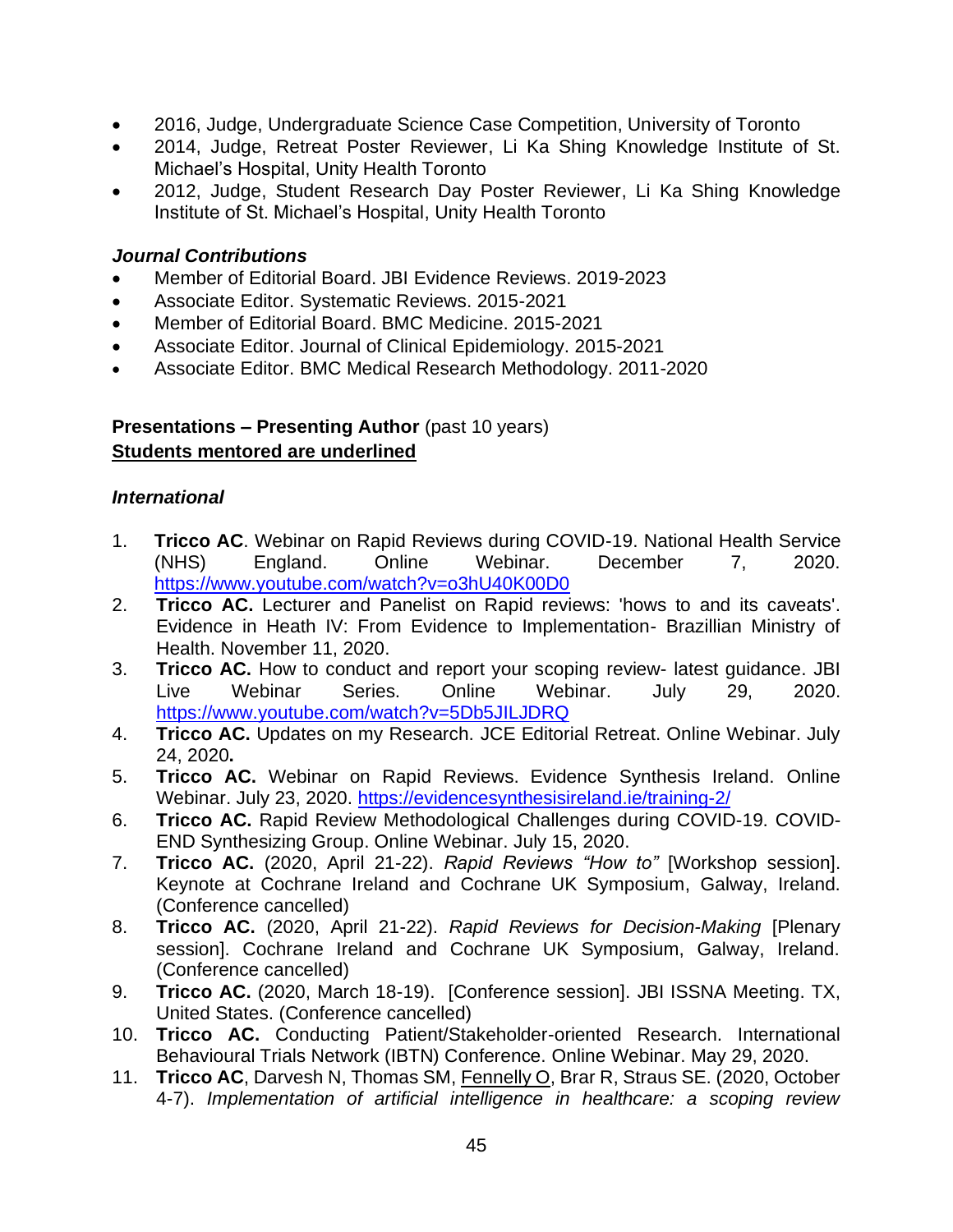[Conference presentation]. 27th Cochrane Colloquium Toronto, Canada. Abstract published in online supplement to the Cochrane Library – May 2020. <https://doi.org/10.1002/14651858.CD202001> (Conference cancelled)

- 12. **Tricco A**, Chaudhry S, Zarin W, Abou-Setta A, Curran J, Clement F, Holmes B, LeBlanc A, Rodin R, Downey M, Straus S. (2020, October 4-7). *A model for timely synthesis and sharing of evidence to meet health system decision-maker needs* [Conference presentation]. 27th Cochrane Colloquium Toronto, Canada. Abstract published in online supplement to the Cochrane Library. May 2020. <https://doi.org/10.1002/14651858.CD202001> (Conference cancelled)
- 13. **Tricco AC**, Bennet M, Godfrey C, Khalil H, McInerney P, Munn Z, Peters M. The PRISMA-ScR: Guideline development processes. G-I-N & JBI 2019, Adelaide, Australia. Oral Presentation November 2, 2019. [https://journals.lww.com/ijebh/Fulltext/2019/12000/Abstracts\\_for\\_the\\_GIN\\_and\\_JB](https://journals.lww.com/ijebh/Fulltext/2019/12000/Abstracts_for_the_GIN_and_JBI_Conference,_Adelaide.2.aspx)\_ [I\\_Conference,\\_Adelaide.2.aspx](https://journals.lww.com/ijebh/Fulltext/2019/12000/Abstracts_for_the_GIN_and_JBI_Conference,_Adelaide.2.aspx)
- 14. **Tricco AC**, Zarin W, Thomas S, Straus SE, Abou-Setta A, Giguère A, Godfrey C, Graham I, Keeping-Burke L, Lachance C, Macarthur C, Martin J, Morin S, Mrklas K, Porr C, Ross-White A, Woodgate R, Yamada J. A Canadian Model for Providing High Quality Evidence for Health Decision-Maker Needs (SPOR EA): Implementation science. G-I-N & JBI 2019, Adelaide, Australia. Oral Presentation. November 1, 2019. https://journals.lww.com/ijebh/Fulltext/2019/12000/Abstracts\_for\_the\_GIN\_and\_JB\_ I\_Conference, Adelaide.2.aspx
- 15. **Tricco AC.** Lewis S, Lunny C, Munn Z, Lizarondo L, Moranka S, Mintzes B, Luo X. Evolving Methods on Evidence Synthesis. G-I-N & JBI 2019, Adelaide, Australia. Workshop Presentation. November 1, 2019. [https://g-i-n.net/conference/past](https://g-i-n.net/conference/past-conferences/adelaide-conference-2019/2019-scientific-programme)[conferences/adelaide-conference-2019/2019-scientific-programme](https://g-i-n.net/conference/past-conferences/adelaide-conference-2019/2019-scientific-programme)
- 16. **Tricco AC,** Khalil H, Bennet M, Godfrey C, McInerney P, Munn Z, Peters M. Advancing the JBI scoping review methodology – a workshop to map the experience of conducting scoping reviews and to provide education on how these can be conducted: Systematic review methods advances. G-I-N & JBI 2019, Adelaide, Australia. Workshop Presentation. October 31, 2019. https://journals.lww.com/ijebh/Fulltext/2019/12000/Abstracts\_for\_the\_GIN\_and\_JB I\_Conference,\_Adelaide.2.aspx
- 17. **Tricco AC.** Workshop on Rapid Reviews. Epidemiology and Public Health Seminar Series, Madrid, Spain. Workshop. July 19, 2019. https://www.ciberesp.es/media/1216765/programacion-jornada-metodolo-gica.pdf
- 18. **Tricco AC.** Lecture on Rapid Reviews. Epidemiology and Public Health Seminar Series, Madrid, Spain. Oral Presentation. July 18, 2019.
- 19. **Tricco AC.** The SPOR EA. EBM Live 2019, Oxford, England. Open Planery Talk. July 15, 2019.
- 20. **Tricco AC.** Scoping Reviews. Cochrane South Africa. Systematic Review Methods Webinars. April 16, 2019.
- 21. **Tricco AC,** Bhaumik S, Lassi Z. Challenges for conducting rapid reviews for health policy and guideline development. 2018 Cochrane Colloquium, Edinburgh, Scotland. Workshop. September 16, 2018.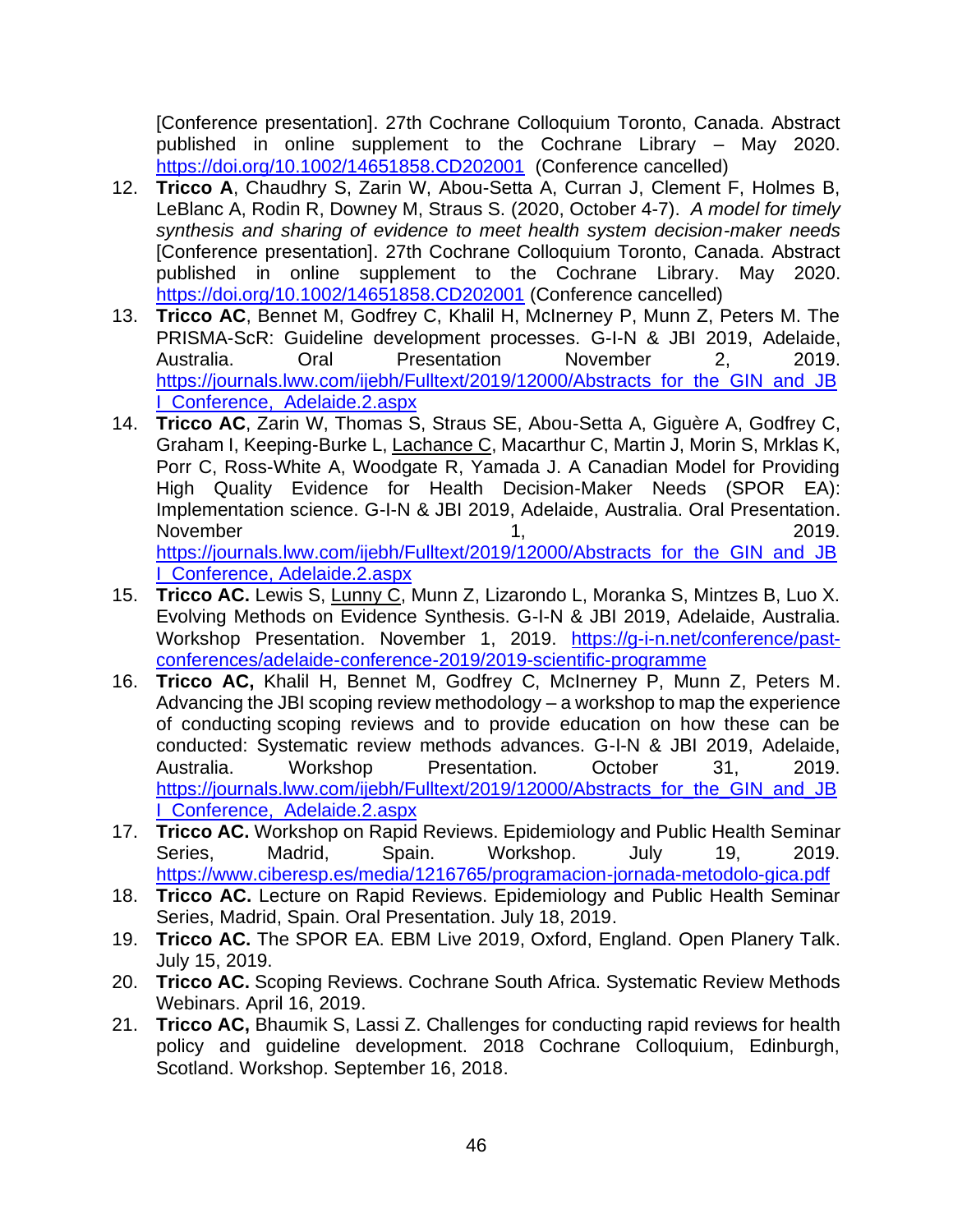- 22. **Tricco AC**. Engaging policy-makers, health system managers and policy analysts in the conduct of knowledge synthesis. 2018 Cochrane Colloquium, Edinburgh, Scotland. Workshop. September 16, 2018.
- 23. **Tricco AC**. Rapid reviews: ongoing research and next steps. David Moher Cochrane Methods Symposium: Bias and Beyond, 2018 Cochrane Colloquium Edinburgh, Scotland. Oral presentation. September 15, 2018.
- 24. **Tricco AC**. A research program on rapid reviews: where should we venture next? Cochrane Learning Live (CLL) Webinar Series. August 21, 2018.
- 25. **Tricco AC**, Thomas S. Introduction to rapid review methods and approaches. ERA Inception Workshop, Kuala Lumpur, Malaysia. July 18, 2018.
- 26. **Tricco AC**. Quality appraisal, evidence synthesis and dissemination. ERA Inception Workshop, Kuala Lumpur, Malaysia. July 17, 2018.
- 27. **Tricco AC**. Introduction to Rapid Reviews and Rapid Evidence Synthesis Products. ERA Inception Workshop, Kuala Lumpur, Malaysia. July 17, 2018.
- 28. **Tricco AC**. Engaging Policy-Makers, Health System Managers and Policy Analysts in the Conduct of Knowledge Synthesis. JBI Meeting, Belgium. Oral presentation. May 2, 2018.
- 29. **Tricco AC**. PRISMA-ScR. JBI Meeting, Belgium. Oral presentation. May 2, 2018.
- 30. **Tricco AC,** Langlois E. Launch of WHO Guide. WHO Meeting, Geneva, Switzerland. Oral presentation. December 18, 2017.
- 31. **Tricco AC.** Monthly Webinars: Rapid Reviews. CLL and Global Evidence Synthesis Initiative (GESI) webinar, Toronto, ON, Canada. November 28, 2017
- 32. **Tricco AC.** WHO Guide. CLL and GESI webinar, Toronto, ON, Canada. October 31, 2017
- 33. **Tricco AC**. PRISMA-ScR checklist workshop. Cochrane Global Evidence Summit, Cape Town, South Africa. September 16, 2017.
- 34. **Tricco AC**, Langlois E, Straus SE, King V, Oliver S, Daniels K, Mijumbi-Deve R, Morankar S. Rapid reviews to strengthen health policy and systems. Cochrane Global Evidence Summit, Cape Town, South Africa. Oral presentation. September 14, 2017.
- 35. **Tricco AC**. Scoping reviews: what they are and how you can do them. CLL and GESI webinar, Toronto, ON, Canada. August 30, 2017. [http://training.cochrane.org/scoping-reviews-what-they-are-and-how-you-can-do](http://training.cochrane.org/scoping-reviews-what-they-are-and-how-you-can-do-them)[them](http://training.cochrane.org/scoping-reviews-what-they-are-and-how-you-can-do-them)
- 36. **Tricco AC.** Knowledge Synthesis for KUs. CLL and GESI webinar, Toronto, ON, Canada. July 25, 2017. [http://training.cochrane.org/knowledge-synthesis](http://training.cochrane.org/knowledge-synthesis-knowledge-users)[knowledge-users](http://training.cochrane.org/knowledge-synthesis-knowledge-users)
- 37. **Tricco AC**. Building the question. WHO TAC Program Webinars, Toronto, ON, Canada. December 13, 2016.
- 38. **Tricco AC** and Straus SE. PRISMA-ScR. PRISMA-ScR meeting, Toronto, ON, Canada. Delphi meeting. November 29, 2016.
- 39. **Tricco AC.** Knowledge Synthesis for KUs. WHO TAC Program Webinars, Toronto, ON, Canada. September 27, 2016.
- 40. **Tricco AC**. Knowledge Synthesis for KUs. Technical Assistance Center webinar to systematic review centres in Lebanon, Ethiopia and South Africa. September 21, 2016.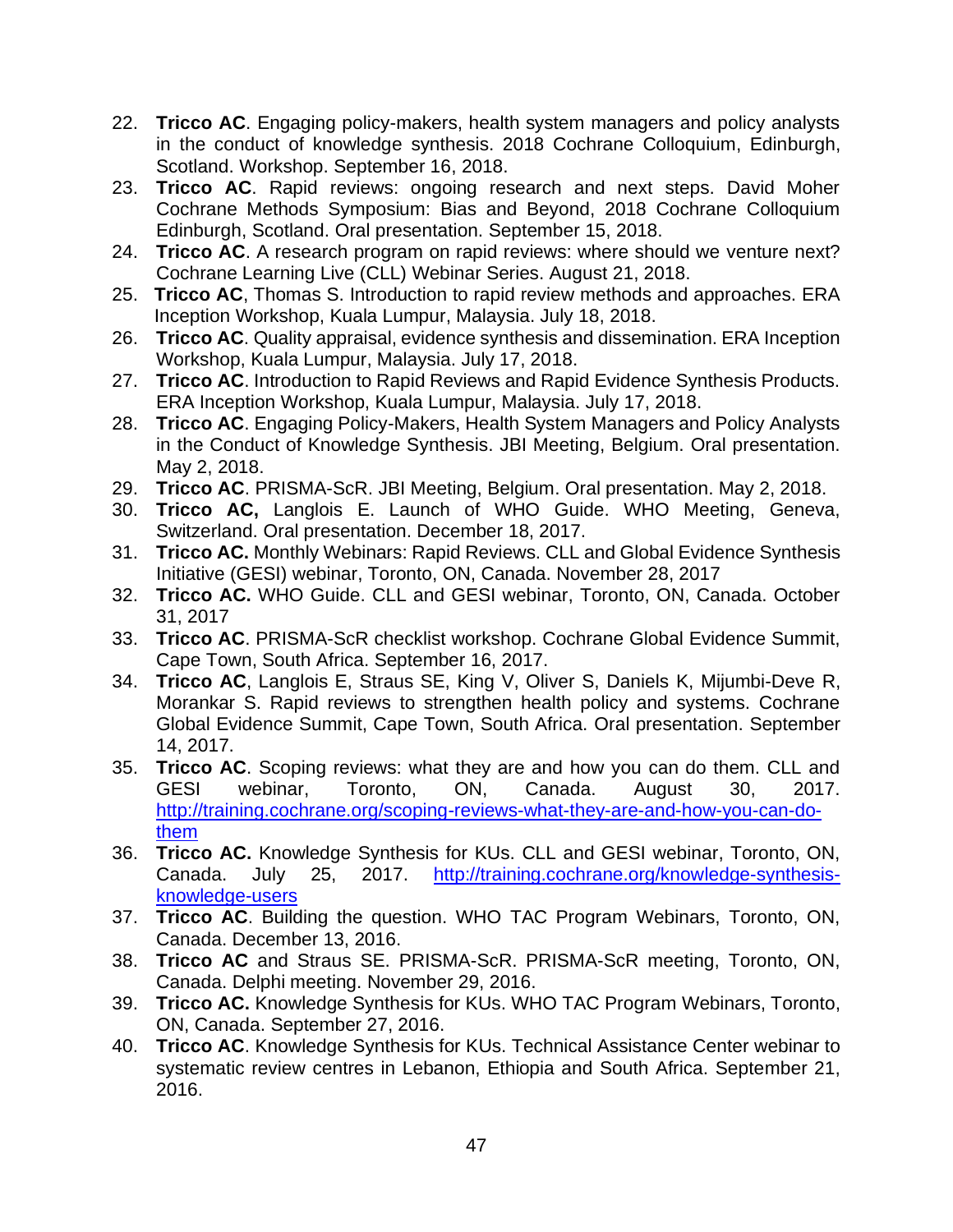- 41. **Tricco AC**. Building the Research Question. Technical Assistance Center webinar to systematic review centres in Lebanon, Ethiopia and South Africa. September 21, 2016.
- 42. **Tricco AC**, Kastner M. Sustainability of knowledge translation interventions in healthcare decision-making: a scoping review. Implementation Science Webinar Series, National Cancer Institute, United States. May 11, 2016.
- 43. **Tricco AC.** HTA Rapid Reviews: What are they? How to do it? How can they improve the uptake of evidence in decision making? HTAi 2016 Annual Meeting, Tokyo, Japan. Panel Presentation. May, 2016.
- 44. **Tricco AC.** Annual editorial board meeting. Journal of Clinical Epidemiology, Colorado, United States. Oral presentation. 2016.
- 45. **Tricco AC,** Ashoor H, Cardoso R, Macdonald H, Cogo E, Kastner M, Perrier L, McKibbon A, Grimshaw JM, Straus SE. Conducting systematic reviews quickly: How does it affect the result? Sustainability of dissemination and implementation interventions: A scoping review. Science of Dissemination and Implementation in Health Conference, Washington D.C., United States. Poster presentation. December, 2015.
- 46. **Tricco AC,** Langlois E, Rudge S, Quinn B. Rapid, Rigorous, and Efficient? A Global Perspective on Whether Systematic Reviews Can Be Responsive to Policymaker Needs Without Sacrificing Quality. Science of Dissemination and Implementation in Health Conference, Washington D.C, United States. Panel presentation. December, 2015.
- 47. **Tricco AC,** Lillie E, Zarin W, O'Brien K, Colquhoun H, Kastner M, Levac D, Ng C, Pearson Sharpe J, Wilson K, Kenny M, Warren R, Wilson C, Stelfox HT, Moher D, McGowan J, Clifford T, Straus SE. Which items should be included in a reporting guideline for scoping reviews? 2015 Cochrane Colloquium, Vienna, Austria. Oral presentation. October, 2015.
- 48. **Tricco AC**, Stevens A. Defining rapid reviews and their methods; methods research planned or in progress. Special session. 2015 Cochrane Colloquium, Vienna, Austria. Oral presentation. October, 2015.
- 49. **Tricco AC**, Kastner M, Soobiah C, Antony J, Cogo E, MacDonald H, Lillie E, Perrier L, Welch V, Horsley T, Straus S. What is the most appropriate knowledge synthesis method to conduct a review? A scoping review. 2013 Cochrane Colloquium, Quebec City, Quebec, Canada. Poster presentation. September 23, 2013. [http://abstracts.cochrane.org/2013-qu%C3%A9bec-city/what-most-appropriate](http://abstracts.cochrane.org/2013-qu%C3%A9bec-city/what-most-appropriate-knowledge-synthesismethod-conduct-review-scoping-review)[knowledge-synthesismethod-conduct-review-scoping-review](http://abstracts.cochrane.org/2013-qu%C3%A9bec-city/what-most-appropriate-knowledge-synthesismethod-conduct-review-scoping-review)
- 50. Ivers N, Trikalinos T, Dahabreh I, **Tricco AC**, Moher D, Ramsay T, Yu C, Straus S, Grimshaw J. Does hierarchical meta-regression provide key insights for exploring the effectiveness of complex quality improvement interventions in diabetes? 2013 Cochrane Colloquium, Quebec City, Quebec, Canada. Workshop. September 22, 2013. Presenter: Ivers N, **Tricco AC**, Lavis J, Yu C. [http://abstracts.cochrane.org/2013-qu%C3%A9bec-city/does-hierarchical-meta](http://abstracts.cochrane.org/2013-qu%C3%A9bec-city/does-hierarchical-meta-regression-provide-key-insights-exploring-effectiveness)[regression-provide-key-insights-exploring-effectiveness](http://abstracts.cochrane.org/2013-qu%C3%A9bec-city/does-hierarchical-meta-regression-provide-key-insights-exploring-effectiveness)
- 51. **Tricco AC**, Antony J, Hutton B, Moher D, Ciliska D, Straus S. What's more important-timeliness or accuracy of results in providing evidence? Preliminary results on a research program on rapid reviews. 2013 Cochrane Colloquium,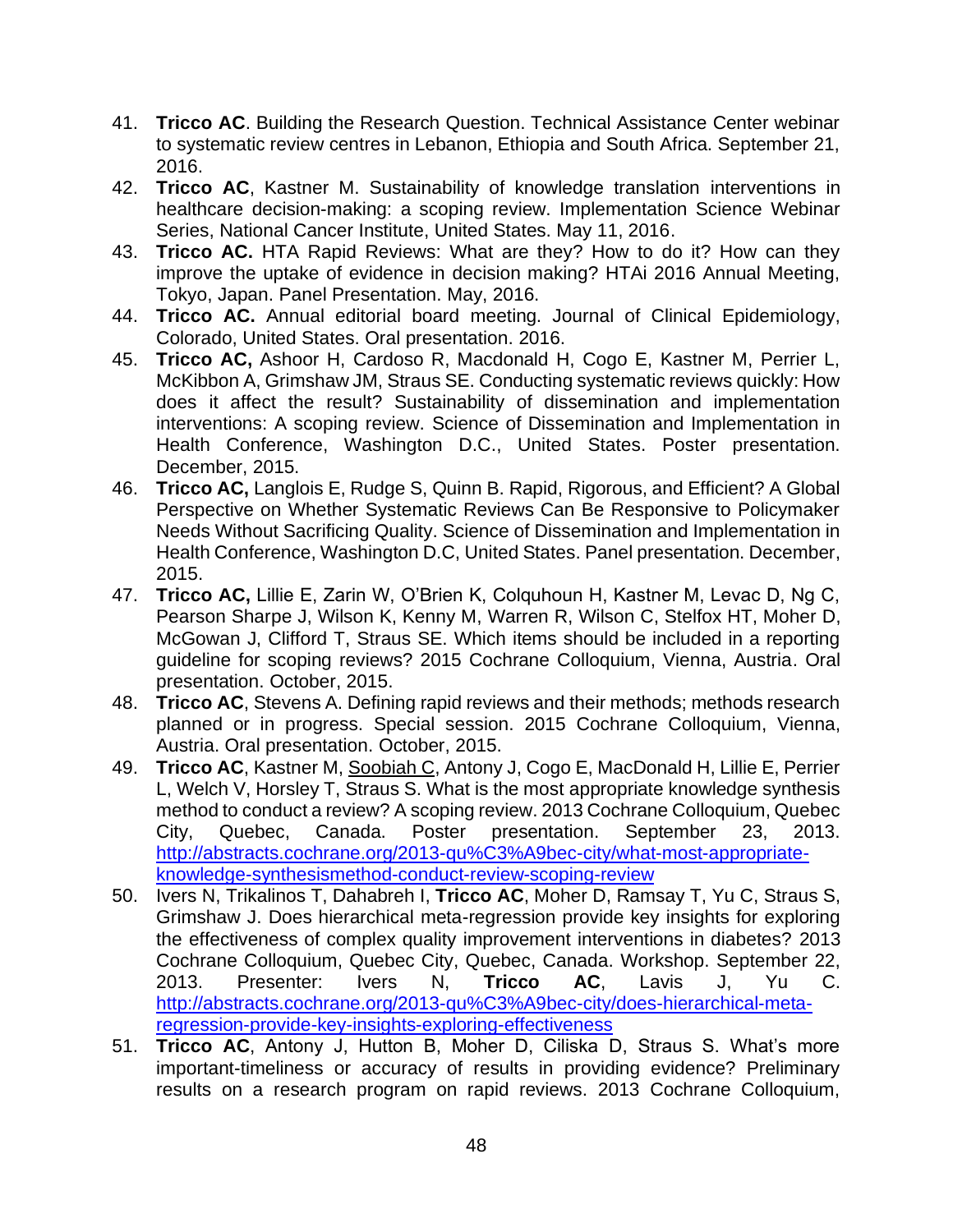Quebec City, Quebec, Canada. Poster presentation. September 22, 2013. [http://abstracts.cochrane.org/2013-qu%C3%A9bec-city/what%E2%80%99s-more](http://abstracts.cochrane.org/2013-qu%C3%A9bec-city/what%E2%80%99s-more-important-timeliness-or-accuracy-results-providing-evidence-preliminary)[important-timeliness-or-accuracy-results-providing-evidence-preliminary](http://abstracts.cochrane.org/2013-qu%C3%A9bec-city/what%E2%80%99s-more-important-timeliness-or-accuracy-results-providing-evidence-preliminary)

- 52. **Tricco AC**, Ivers N, Grimshaw J, Moher D, Turner L, Galipeau J, Halperin I, Vachon B, Ramsay T, Manns B, Tonelli M, Shojania K. Effectiveness of quality improvement strategies to improve the management of diabetes: Systematic review and metaanalysis. 72nd Scientific Sessions, American Diabetes Association meeting, Philadelphia, United States. Oral Presentation. June 9, 2012.
- 53. **Tricco AC**, Ivers N, Grimshaw J, Moher D, Turner L, Galipeau J, Halperin I, Vachon B, Ramsay T, Manns B, Tonelli M, Shojania K. Effectiveness of quality improvement strategies to improve the management of diabetes: Systematic review and metaanalysis. Cochrane 19th Cochrane Colloquium, Madrid, Spain. Poster Presentation. October 19, 2011. [http://abstracts.cochrane.org/2011-madrid/effectiveness-quality](http://abstracts.cochrane.org/2011-madrid/effectiveness-quality-improvement-strategies-improving-management-diabetes-systematic)[improvement-strategies-improving-management-diabetes-systematic](http://abstracts.cochrane.org/2011-madrid/effectiveness-quality-improvement-strategies-improving-management-diabetes-systematic)

# *National*

- 54. **Tricco AC,** Shamseer L. How to Advance Gender Equity. CADTH. Canada. Online Webinar. April 20, 2021.<https://www.youtube.com/watch?v=ftOAvwLGW54>
- 55. **Tricco AC**, Smith M, Gauvin FP. Navigating new waters together: patient/citizen engagement in COVID-19 evidence synthesis. COVID-END. ON, Canada. Online Webinar. February 23, 2021. <http://www.youtube.com/watch?v=8zVEbDojKhM&feature=youtu.be>
- 56. **Tricco AC**. Conducting Rapid Reviews for Health System Decision-Makers through COVID-END. COVID-END. ON, Canada. Online Webinar. February 16, 2021. [http://www.youtube.com/watch?v=a6J\\_wcxPZFQ&feature=youtu.be](http://www.youtube.com/watch?v=a6J_wcxPZFQ&feature=youtu.be)
- 57. **Tricco AC,** Kelly S, Hutton B. COVID-19 and Rapid Reviews. DSECT/ DSEN Monthly Seminar Series. Online Webinar. October 22, 2020. <https://play.library.utoronto.ca/play/08af355f8a3b98cb7ea767fd4784d83c>
- 58. **Tricco AC**, Bouck Z. Evolving methods of knowledge synthesis: How can we cocreate living evidence? Annual DSECT Symposium. Online Webinar. May 5, 2020.
- 59. **Tricco AC**. An Update on the SPOR EA. SPOR Participant Council Meeting. Ottawa, ON, Canada. Oral Presentation. February 12, 2020.
- 60. **Tricco AC**. Introduction to Network Meta-Analysis and the Falls Prevention NMA. Canadian Task Force on Preventive Health Care. Ottawa, ON, Canada. Oral presentation. February 10, 2020.
- 61. **Tricco AC**. A Canadian Model to Provide High Quality Evidence for Health System Decision-Maker Needs. SPOR SUPPORT Unit Council EA. Canada. Online Webinar. January 29, 2020.
- 62. **Tricco AC.** Advancing the science of knowledge synthesis for policy decisionmaking. 2020 DSEN Networking Meeting. Ottawa, ON, Canada. Oral presentation. January 21, 2020.
- 63. **Tricco AC.** Introduction/Closing Remarks. 2018 SPOR EA Annual General Meeting, Toronto, ON, Canada. Oral presentation. November 7, 2018.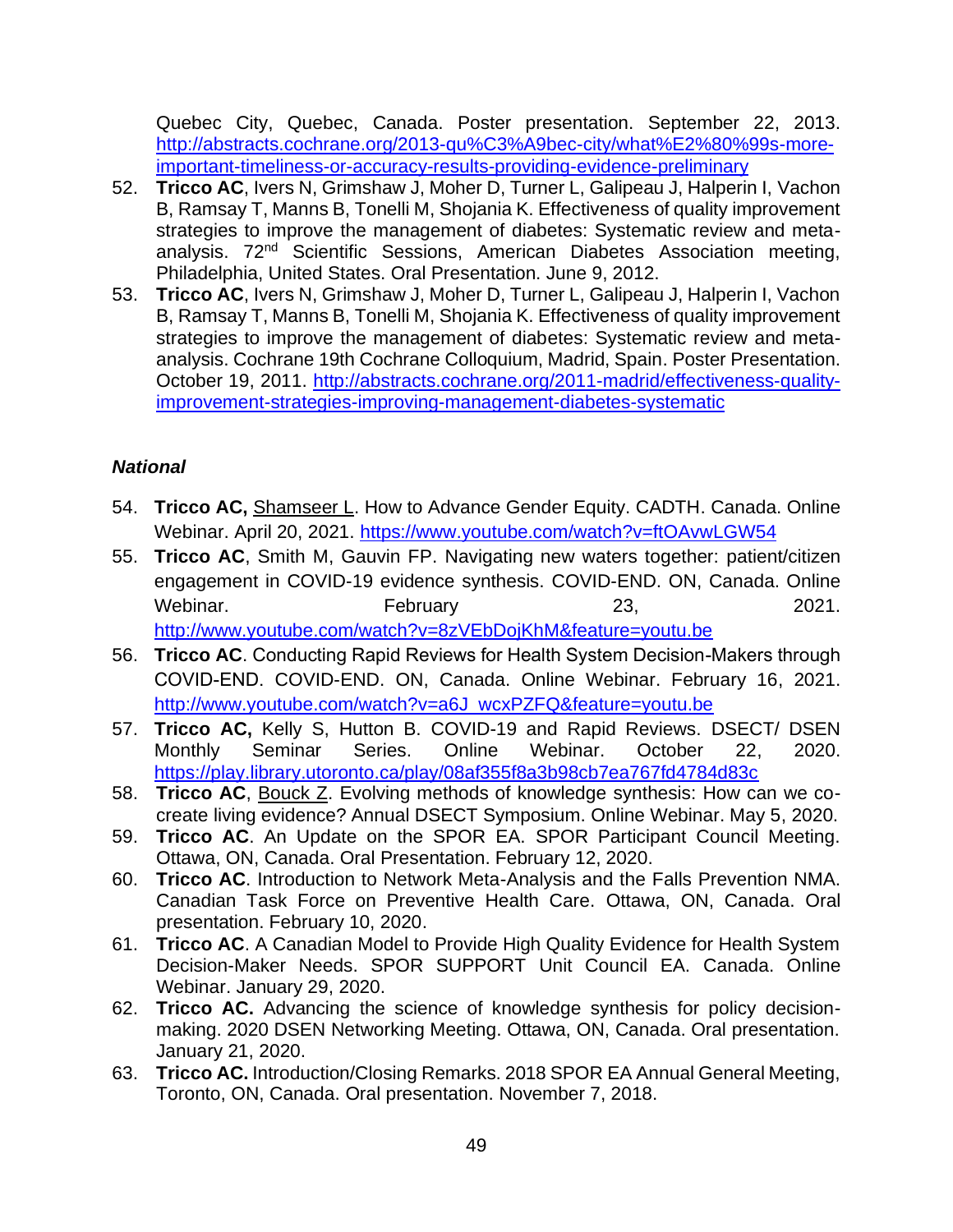- 64. **Tricco AC.** Integration of individual level patient data into network meta-analysis. 2018 CAPT Methods Session, Toronto, ON, Canada. Oral presentation. October 23, 2018.
- 65. **Tricco AC,** Watt J. Network Meta-Analysis. International Society for Pharmacoeconomics and Outcomes Research (ISPOR), Dalhousie University, Halifax, NS, Canada. Workshop. July 11, 2018.
- 66. **Tricco AC**, Laupacis A. The SPOR EA: Engaging Patients in Health Research. EQUATOR Canada Publication School. Toronto, ON, Canada. Oral presentation. April 30-May 1, 2018.
- 67. **Tricco AC**. The SPOR EA: Engaging Patients, Clinicians, and Decision Makers in Health Research. Keynote at 2nd National Knowledge Translation Conference in Rehabilitation: Seizing opportunities to engage patients, clinicians and decision makers in Knowledge Translation. Montreal, QC, Canada. Oral presentation. April 19, 2018.
- 68. **Tricco AC**. The SPOR EA: Engaging Patients, Clinicians, and Decision Makers in Health Research. Maritimes SPOR Support Unit - SPOR EA, Halifax, NS, Canada. Oral presentation. April 18, 2018.
- 69. **Tricco AC.** The SPOR EA: A Canada-wide alliance of researchers, patients, clinicians, and decision-makers. Saskatchewan and Alberta SPOR Support Unit – SPOR EA Webinar. Canada. July 30, 2018.
- 70. **Tricco AC.** The SPOR EA: A Canada-wide alliance of researchers, patients, clinicians, and decision-makers. Manitoba and Yukon SPOR SUPPORT Unit – SPOR EA Webinar. Canada. July 9, 2018.
- 71. **Tricco AC**, Li L. The SPOR EA: A Canada-wide alliance of researchers, patients, clinicians, and decision-makers. British Columbia SPOR Support Unit – SPOR EA. Vancouver, BC, Canada. Oral presentation. June 7, 2018.
- 72. **Tricco AC,** Leblanc A. The SPOR EA: A Canada-wide alliance of researchers, patients, clinicians, and decision-makers. Quebec SUPPORT Unit – SPOR EA Webinar. Canada. June 6, 2018.
- 73. **Tricco AC.** The SPOR EA: Engaging Patients, Clinicians, and Decision Makers in Health Research. Northwest Territories and Newfoundland and Labrador SPOR Support Unit – SPOR EA Webinar. Canada. June 4, 2018.
- 74. **Tricco AC.** The SPOR EA: Engaging Patients, Clinicians, and Decision Makers in Health Research. Ontario SPOR Support Unit – SPOR EA. Kingston, ON, Canada. Oral presentation. May 14, 2018.
- 75. **Tricco AC**, Watt J. How can policy-makers and clinicians trust the results of a network meta-analysis? A workshop on how to apply the ISPOR tool. CADTH Symposium, Halifax, NS, Canada. April 15-18, 2018.
- 76. **Tricco, AC**. Workshop on Rapid Reviews. Public Health Agency of Canada (PHAC)/National Advisory Committee on Immunizations (NACI) Webinar Meeting, Toronto, ON, Canada April 10, 2018.
- 77. **Tricco AC.** An Introduction to Network Meta-analyses for Decision Making. Canadian Society for Epidemiology & Statistics (CSEB) Webinar, Toronto, ON, Canada. February 16, 2018.
- 78. **Tricco AC.** How do biomedical journals operate? Research Operations Seminar Webinar, Toronto, ON, Canada. February 5, 2018.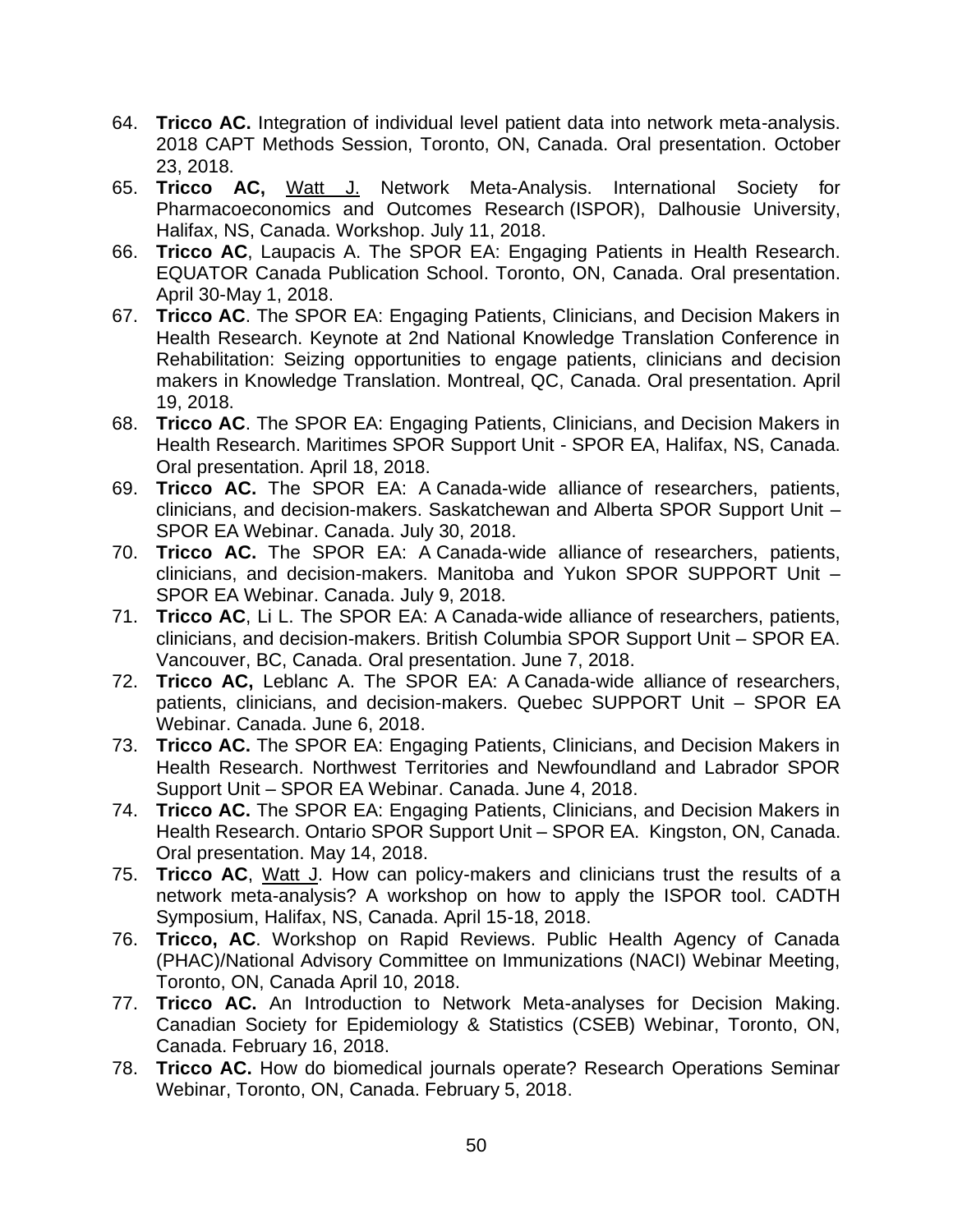- 79. **Tricco AC.** Herpes Zoster Vaccine Efficacy, Effectiveness & Safety. DSEN Webinar, Toronto, ON, Canada. January 12, 2018.
- 80. **Tricco AC**, Maybee A**.** How can patients and researchers be collaborative partners in patient-oriented research? Partners in Research (PiR) Webinar, Toronto, ON, Canada. November 7, 2017.
- 81. **Tricco AC.** Engaging patients and caregivers. EQUATOR Canada Publication School, Toronto, ON, Canada. Oral presentation. October 5-6, 2017.
- 82. **Tricco AC.** How do biomedical journals operate? EQUATOR Canada Publication School, Toronto, ON, Canada. Oral presentation. October 5-6, 2017.
- 83. **Tricco AC,** Cobey K**.** Scholarly Metrics. EQUATOR Canada Publication School. Toronto, ON, Canada. Oral presentation. October 5-6, 2017.
- 84. **Tricco AC**, Rios P. Interventions for Insomnia Overview of Reviews: Charting results discussion. CADTH Webinar, Toronto, ON, Canada. October 1, 2017.
- 85. **Tricco AC**, Thomas S, Straus SE. Quality Improvement (QI) strategies to prevent falls in the elderly. Patient Stakeholder Engagement Meeting, Toronto, ON, Canada. Webinar. July 31, 2017.
- 86. **Tricco AC**, McGavin C. How can patients and researchers be collaborative partners in POR? Partners in Research (PiR) Webinar, Toronto, ON, Canada. June 12, 2017.
- 87. **Tricco AC.** Biosimilars for type 1 diabetes webinar. DSEN, Ottawa, ON, Canada. May 2, 2017.
- 88. **Tricco AC,** Veroniki AA. How can policy-makers and clinicians trust the results of a network meta-analysis? A workshop on how to apply the ISPOR tool. 2017 CADTH Symposium: Measuring Value in Theory and the Real World, Ottawa, ON, Canada. April 23-25, 2017.
- 89. **Tricco AC**, Zarin W. Social Media for Pharmacovigilance: Final Results. DSEN, Toronto, ON, Canada. Webinar. February 17, 2017.
- 90. **Tricco AC**. What matters the most; timeliness or accuracy of results? CADTH Rounds on Rapid Reviews, Toronto, ON, Canada. Oral presentation. January 25, 2017.
- 91. **Tricco AC**, Straus SE, Oliver S. Engaging policymakers and conducting rapid reviews on health policy and systems research. Global Symposium on Health Systems Research, Vancouver, BC, Canada. Workshop. November 14, 2016.
- 92. Zarin W, Lillie E, **Tricco AC.** Social Media for Pharmacovigilance: Final Results. DSEN, Toronto, ON, Canada. Oral presentation. October 25, 2016.
- 93. **Tricco AC.** Mixed Methods Knowledge Synthesis. Knowledge Translation Summer Institute, Toronto, ON, Canada. Oral presentation. June 2016.
- 94. **Tricco AC**. Hot Topics Session on Rapid Reviews. 2016 DSECT Symposium, Toronto, ON, Canada. Oral presentation. Apr 27, 2016.
- 95. **Tricco AC**, Antony J, Zarin W, Hutton B, Moher D, Sherifali D, Straus SE. Does it matter: timeliness or accuracy of results? Results of a research program on rapid reviews. 2016 DSECT Symposium, Toronto, ON, Canada. Oral presentation. Apr 27, 2016.
- 96. **Tricco AC**, Veroniki AA, Straus SE. A Scoping Review of All Published Network Meta-Analyses Reveals Shortcuts in the Conduct of Systematic Reviews. 2016 CADTH Symposium, Ottawa, ON, Canada. Oral presentation, Apr 12, 2016.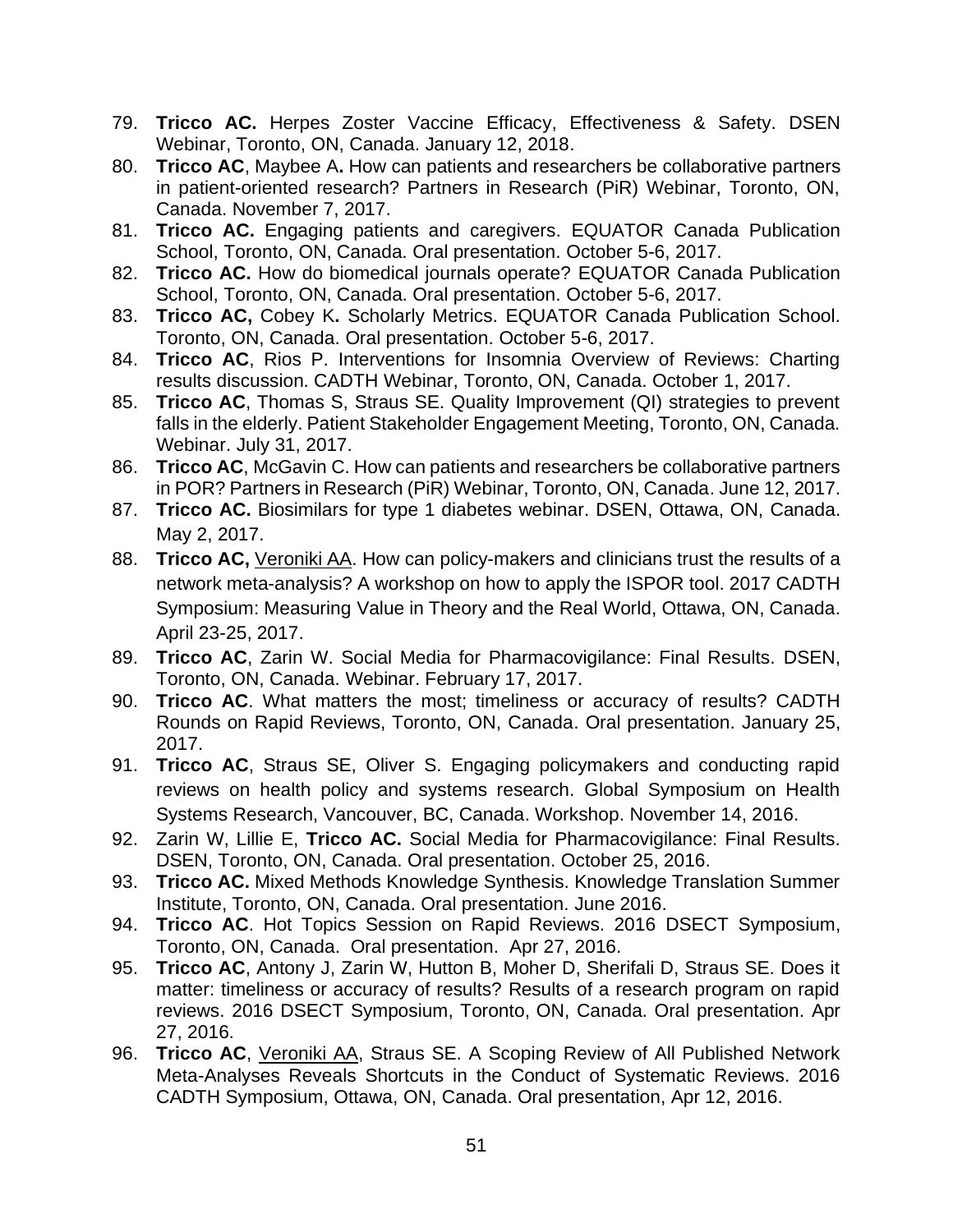- 97. **Tricco AC**, Straus SE. Update on the MAGIC. 9th Semi-annual DSEN meeting Building Stronger Partnerships, Ottawa, ON, Canada. Oral presentation. Mar 30, 2016.
- 98. **Tricco AC**, Thomas S. Safety and efficacy of anti-vascular endothelial growth factor drugs for retinal conditions: CADTH therapeutic review. Canadian Drug Expert Committee, Ottawa, ON, Canada. Oral presentation. Nov 17, 2016.
- 99. **Tricco AC,** Veroniki AA**.** How can policy-makers and clinicians trust the results of a network meta-analysis? A workshop on how to apply the ISPOR tool. CADTH Symposium, Ottawa, ON, Canada. Workshop. April 2016.
- 100. **Tricco AC**. DSEN. Pan-Canadian Oncology Drug Review (pCODR), Toronto, ON, Canada. Oral Presentation. May 13, 2015.
- 101. **Tricco AC**, Veroniki AA. Introduction to NMA and ISPOR checklist. British Columbia Ministry of Health, Vancouver, BC, Canada. Oral presentation. May 4, 2015.
- 102. Sullivan S, Hutton B, **Tricco AC**, Wells G, Moher D, Straus SE, Kelly S. How can policymakers and practitioners apply the results of network meta-analyses to realworld decisions? Presenting authors: Sullivan S, Hutton B, **Tricco AC**. CADTH Symposium, Saskatoon, SK, Canada. Workshop. April 11, 2015.
- 103. **Tricco AC**, Antony J, Zarin W, Hutton B, Moher D, Sherifali D, Straus SE. Does it matter: timeliness or accuracy of results? Results of a research program on rapid reviews. CADTH Symposium, Saskatoon, SK, Canada. Oral presentation. April 13, 2015.
- 104. **Tricco AC**, Veroniki AA, Blondal E, Thavorn K, Hamid J, Straus SE. Incorporating dosages increases the relevance of network meta-analysis for decision-makers: A case example using data from a systematic review of serotonin (5-HT3) receptor antagonists in patients undergoing surgery. CADTH Symposium, Saskatoon, SK, Canada. Poster presentation. April 12, 2015.
- 105. **Tricco AC**, Antony J, Straus SE. Rapid Reviews versus Systematic Reviews: What is the Difference? CADTH Rapid Reviews Summit, Vancouver, BC, Canada. Workshop. February 4, 2015.
- 106. **Tricco AC**. An introduction to network meta-analysis. DSECT Program. Canada. Webinar. Nov 27, 2014.
- 107. **Tricco AC**, Veroniki AA, Hamid J, Straus S. Incorporating dosages increase the relevance of network meta-analysis for decision-makers: A case example using data from a systematic review of serotonin (5-HT3) receptor antagonists in patients undergoing surgery. Canadian Association for Population Therapeutics 2014 Annual Conference, Toronto, ON, Canada. Poster presentation. Nov 2-4, 2014.
- 108. **Tricco AC**, Straus SE. The DSEN query experience with insulin glargine. Canadian Association for Population Therapeutics 2014 Annual Conference, Toronto, ON, Canada. Panel presentation. Nov 2-4, 2014.
- 109. **Tricco AC**, Antony J, Strifler L, Hutton B, Moher D, Ciliska D, Straus S. What's more important-timeliness or accuracy of results in providing evidence? Preliminary results on a research program on rapid reviews. CADTH Symposium, Gatineau, QC, Canada. Poster presentation. April 6, 2014.
- 110. **Tricco AC**, Chit A, Soobiah C, Chen M, Hallett D, Meier G, Tashkandi M, Bauch C, Loeb M. Efficacy of influenza vaccines during mismatched seasons: a systematic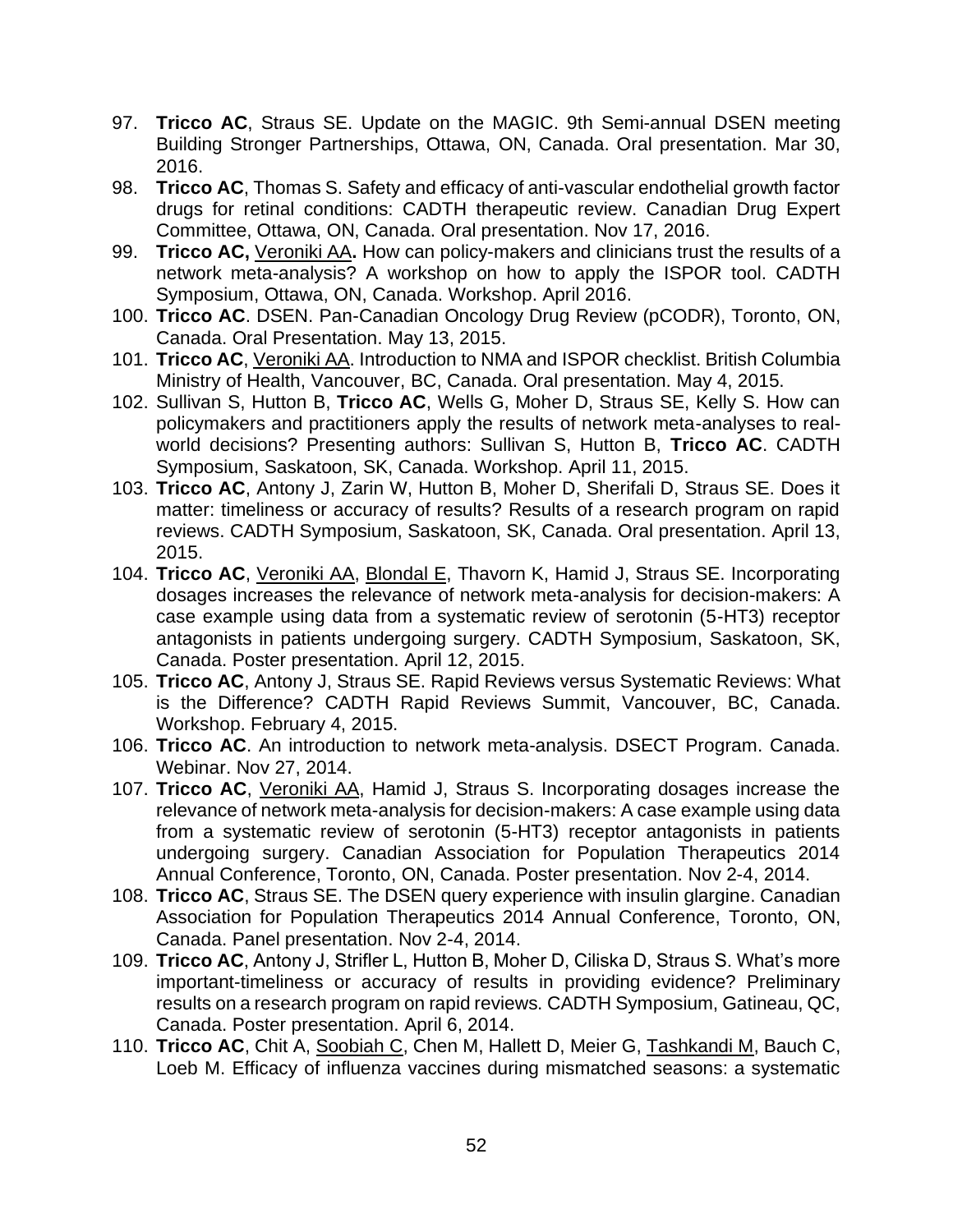review. Canadian Immunization Conference, Vancouver, BC, Canada. E-poster presentation. December 3, 2012.

- 111. **Tricco AC**, Kastner M, Soobiah C, Antony J, Cogo E, McDonald H, Welch V, Straus SE. Knowledge synthesis methods across multi-disciplinary fields. Knowledge Synthesis Canada Rounds, Ottawa, ON, Canada. Oral presentation. November 28, 2012.
- 112. **Tricco AC**, Straus SE. Improving knowledge synthesis methods to strengthen drug safety and effectiveness in Canada. DSEN Ottawa, ON, Canada. Poster presentation. October 19, 2012.
- 113. **Tricco AC**, Straus SE. Cognitive enhancers for Alzheimer's disease and mild cognitive impairment. DSEN, Ottawa, ON, Canada. Oral presentation. October 19, 2012.
- 114. **Tricco AC.** Presenters: Manns B, Tonnelli M, **Tricco AC**, Yu C, Grimshaw J. Effectiveness of quality improvement strategies to improve the management of diabetes: Systematic review and meta-analysis. Creating a Roadmap for Researchers Working with the Obesity, Diabetes, and Nutrition Strategic Clinical Network, Calgary, AB, Canada. Workshop. April 1, 2012.

### *Provincial*

- 115. **Tricco AC.,** Godfrey C**.** SPOR EA. Queen's University Academic Series, ON, Canada. Online Webinar. November 2, 2020.
- 116. **Tricco AC.** Rapid Reviews. Dalhousie University. JBI Centre Working Group Meeting, ON, Canada. Online Webinar. October 8, 2020.
- 117. **Tricco AC.** SPOR EA. Dalhousie University JBI Centre Working Group Meeting, ON, Canada. Online Webinar. September 10, 2020.
- 118. **Tricco AC,** Veroniki AA**.** An introduction to the ISPOR tool for assessing network meta-analysis. Health Quality Ontario Meeting, Toronto, ON, Canada. Oral presentation. November 29, 2017.
- 119. **Tricco AC**. Building the knowledge synthesis question. Public Health Ontario Knowledge Synthesis Services, Evidence Synthesis Day, Toronto, ON, Canada. Oral presentation. January 17, 2017.
- 120. **Tricco AC**, Horsley T. Scoping review of Knowledge Synthesis methods across multidisciplinary fields. Course code: EPI6188. Systematic Reviews and Meta-Analysis. Faculty of Epidemiology, University of Ottawa, ON, Canada. Oral presentation. March 26, 2015.
- 121. **Tricco AC**, Kelly S. An introduction to network meta-analysis. Ontario Drug Policy Research Network, ON, Canada. Webinar. Oct 6, 2014.
- 122. **Tricco AC,** Ashoor HM, Straus SE. Comparative Safety and Effectiveness of Inhaled Corticosteroids and Beta-agonists for Chronic Asthma: Protocol for a Rapid Review and Network Meta-Analysis. The Ontario Drug Policy Research Network, Toronto, ON, Canada. Oral Presentation. June 20, 2014.
- 123. **Tricco AC**, Strifler L, Yazdi F, Kahn P, Ng C, Antony J, Mrklas K, Scott A, D'Souza J, Cardoso R, Straus SE. Comparative safety and effectiveness of inhaled longacting agents (corticosteroids, beta antagonists) for chronic obstructive pulmonary disease (COPD): A systematic review and network meta-analysis. Preliminary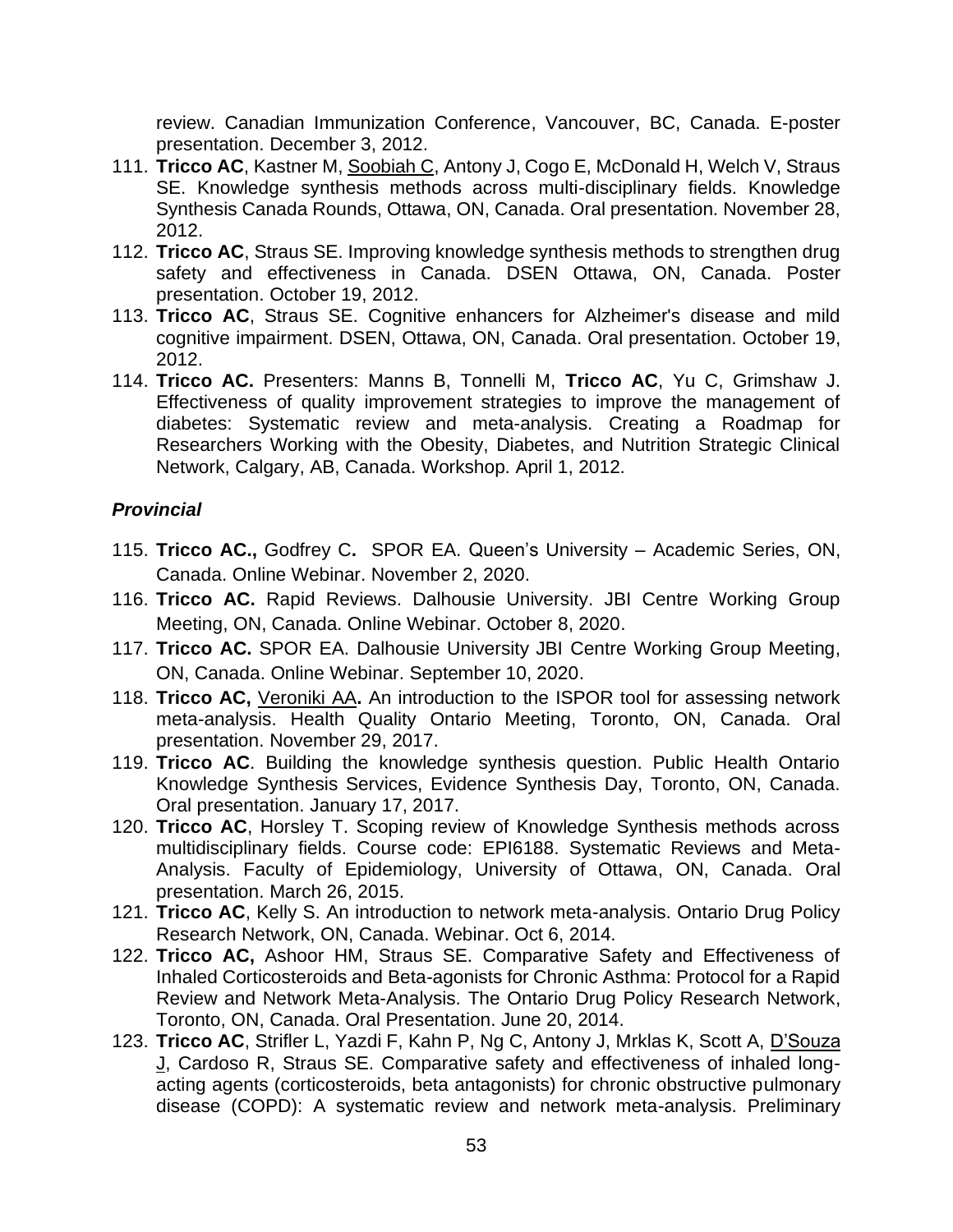findings presented to the Ontario Drug Policy Research Network, ON, Canada. Oral presentation. April, 2014.

124. **Tricco AC**. Risk of bias, methodological quality, and the AMSTAR tool. Health Quality Ontario, ON, Canada. Workshop. September 26, 2012.

# *Local*

- 125. **Tricco AC**. Gender Equity in Medicine. Diversity, Equity, and Inclusion (DEI) Community of Practice, Toronto, ON, Canada. Online Webinar. March 23, 2021.
- 126. **Tricco AC.** Knowledge Synthesis in Practice. Guest Lecture for CHL5418- Scientific Overviews Course, Toronto, ON, Canada. Online Webinar. March 25, 2021.
- 127. **Tricco AC**. What is Patient-Oriented Research and How is it Done? University of Toronto Nutrition Science Group, Toronto, ON, Canada. Online Webinar. June 25, 2020.
- 128. **Tricco AC.** Lecture on "Knowledge Synthesis in practice", Scientific Overviews course. Dalla Lana School of Public Health, Toronto, ON, Canada. Online webinar. March 26, 2020.
- 129. **Tricco AC.** Knowledge Synthesis for KUs. Institute of Medical Science Module on Knowledge Translation. University of Toronto, Toronto, ON, Canada. Oral presentation. February 11, 2020**.**
- 130. **Tricco AC.** Rapid Reviews. Gerstein Library Workshop, University of Toronto, Toronto, ON, Canada. Oral Presentation. December 2, 2019.
- 131. **Tricco AC.** How to get Articles Published. Knowledge Translation Canada Summer Institute, Toronto, ON, Canada. Oral Presentation. June 27, 2019.
- 132. **Tricco AC.** Rapid Reviews Presentation. Knowledge Translation Canada Summer Institute, Toronto, ON, Canada. Oral Presentation. June 26, 2019.
- 133. **Tricco AC.** Tips for Conducting Rapid Reviews. University of Toronto, Toronto, ON, Canada. Oral Presentation. June 25, 2019.
- 134. **Tricco AC.** SPOR EA Presentation to Surgical Outcomes Group Meeting. St. Michael's Hospital, Unity Health Toronto, Toronto, ON, Canada. Oral presentation. April 15, 2019.
- 135. **Tricco AC.** Network Meta-analysis Presentation at the Doctoral Seminar Series. Dalla Lana School of Public Health, University of Toronto, Toronto, ON, Canada. Oral presentation. April 11, 2019.
- 136. **Tricco AC.** Knowledge Synthesis in Practice. Dalla Lana School of Public Health, University of Toronto, Toronto, ON, Canada. Oral presentation. March 28, 2019.
- 137. **Tricco AC.** Knowledge Synthesis for KUs. University of Toronto, Toronto, ON, Canada. Online Webinar. February 27, 2019.
- 138. **Tricco AC.** Knowledge Synthesis for KUs. Scientific Critical Review Course, Dalla Lana School of Public Health, University of Toronto, Toronto, ON, Canada. Oral presentation. March 22, 2018.
- 139. **Tricco AC.** Knowledge Synthesis for KUs. Institute of Medical Science Module on Knowledge Translation, University of Toronto, Toronto, ON, Canada. Oral presentation. March 7, 2018.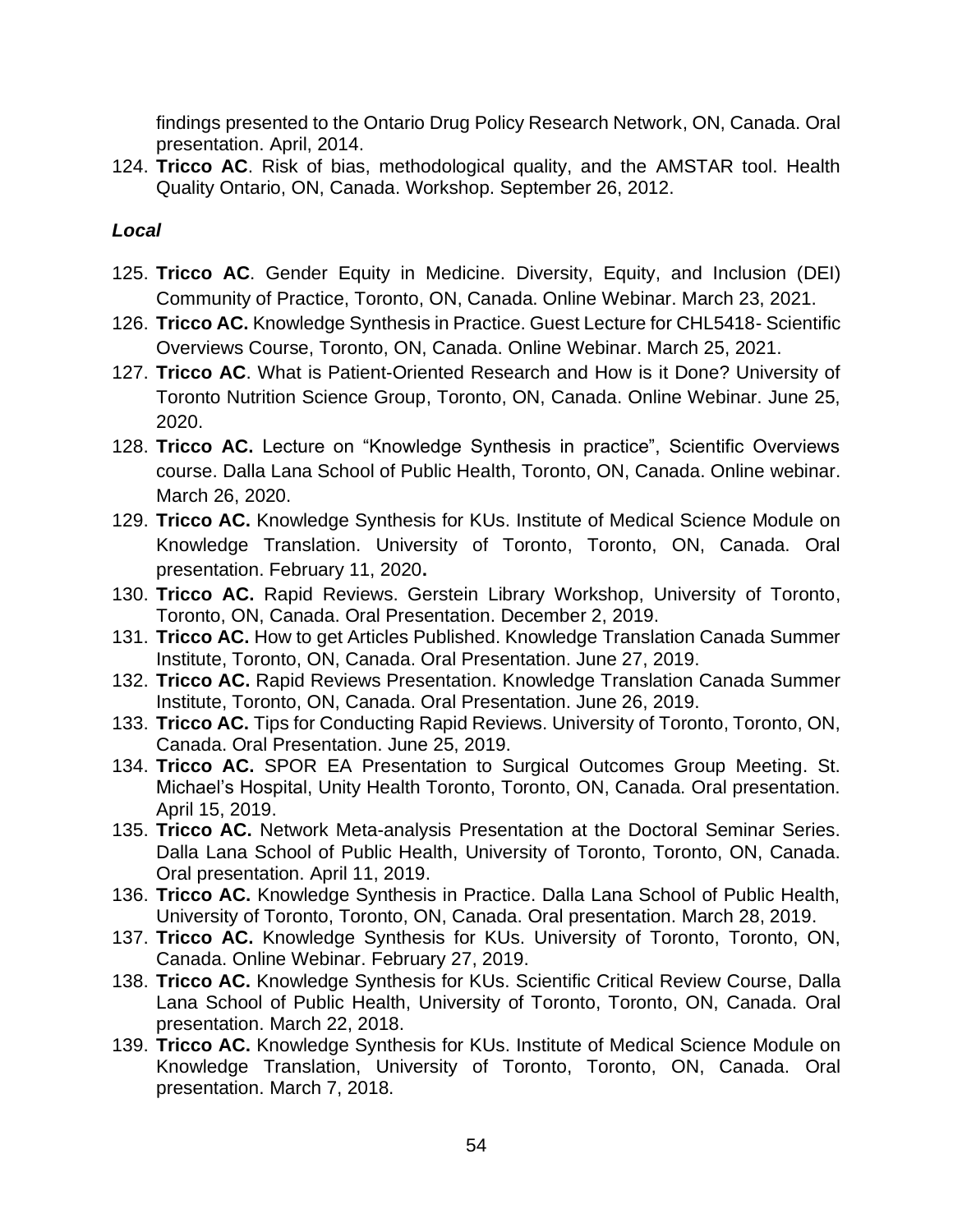- 140. **Tricco AC.** About Me: Glenforest STEM Health Science Symposium. Scientific Outreach, Glenforest Secondary School, Mississauga, ON, Canada. Oral presentation. November 25, 2017.
- 141. **Tricco AC.** About Me: Keynote at Project Pulse Student Conference. Project Pulse Student Conference, Ontario Science Center, Toronto, ON, Canada. Oral presentation. November 18, 2017.
- 142. **Tricco AC**, Thomas S, Straus SE. Quality Improvement (QI) strategies to prevent falls in the elderly. Patient Stakeholder Engagement Meeting, Toronto, ON, Canada. Oral presentation. October 18, 2017.
- 143. **Tricco AC**. Knowledge Synthesis for KUs. Scientific Critical Review Course, Dalla Lana School of Public Health, University of Toronto, Toronto, ON, Canada. Oral presentation. March 2, 2017.
- 144. **Tricco AC**. About Me: Glenforest STEM Health Science Symposium. Health Science Symposium, Glenforest Secondary School, Mississauga, ON, Canada. Oral presentation. February 24, 2017.
- 145. **Tricco AC**, Straus SE. Women in Science. St. Michael's Hospital, Unity Health Toronto, Popular Science Rounds, Toronto, ON, Canada. Oral presentation. November 10, 2016.
- 146. **Tricco AC.** Knowledge Synthesis for KUs. Course Code: MSC1010/11Y. Knowledge Translation Module, Institute of Medical Sciences, University of Toronto, Toronto, ON, Canada. Oral presentation. 2016.
- 147. **Tricco AC**. Scientific Outreach. St. Ignatius of Loyola Secondary School, Oakville, ON, Canada. Oral presentation. 2016.
- 148. **Tricco AC,** Straus SE. Key note speaker. St. Michael's Hospital, Unity Health Toronto, Research Retreat, Toronto, ON, Canada. Oral presentation. 2016.
- 149. **Tricco AC**. Knowledge Synthesis for KUs. Course code: CHL5418H. Scientific Overviews in epidemiology. Dalla Lana School of Public Health, University of Toronto, Toronto, ON, Canada. Oral presentation. March 3, 2016.
- 150. **Tricco AC**. PhD Epidemiology Discussion Series. University of Toronto discussion series, Toronto, ON, Canada. Oral presentation. December 3, 2015.
- 151. **Tricco AC**. Does it matter: timeliness or accuracy of results? The choice of rapid reviews or systematic reviews to inform decisions in health care. THETA Rounds. Toronto Health Economics and Technology Assessment Collaborative, Toronto, ON, Canada. Oral presentation. Nov 20, 2015.
- 152. **Tricco AC**. Knowledge Synthesis for KUs. Course code: CHL5418H. Scientific Overviews in epidemiology. Dalla Lana School of Public Health, University of Toronto, Toronto, ON, Canada. Oral presentation. March 12, 2015.
- 153. **Tricco AC**. An introduction to network meta-analysis. St. Michael's Hospital, Unity Health Toronto, Clinical and Population Research Rounds, Toronto, ON, Canada. Oral presentation. Feb 26, 2015.
- 154. **Tricco AC**. Systematic reviews vs rapid reviews: What's the difference. Course Code: CHL5423H. Doctoral seminar series in epidemiology. Dalla Lana School of Public Health, University of Toronto, Toronto, ON, Canada. Oral presentation. September 17, 2014.
- 155. **Tricco AC**, Antony J, Straus SE. Quality improvement strategies for frequent users of the healthcare system: Systematic review and meta-analysis, Clinical and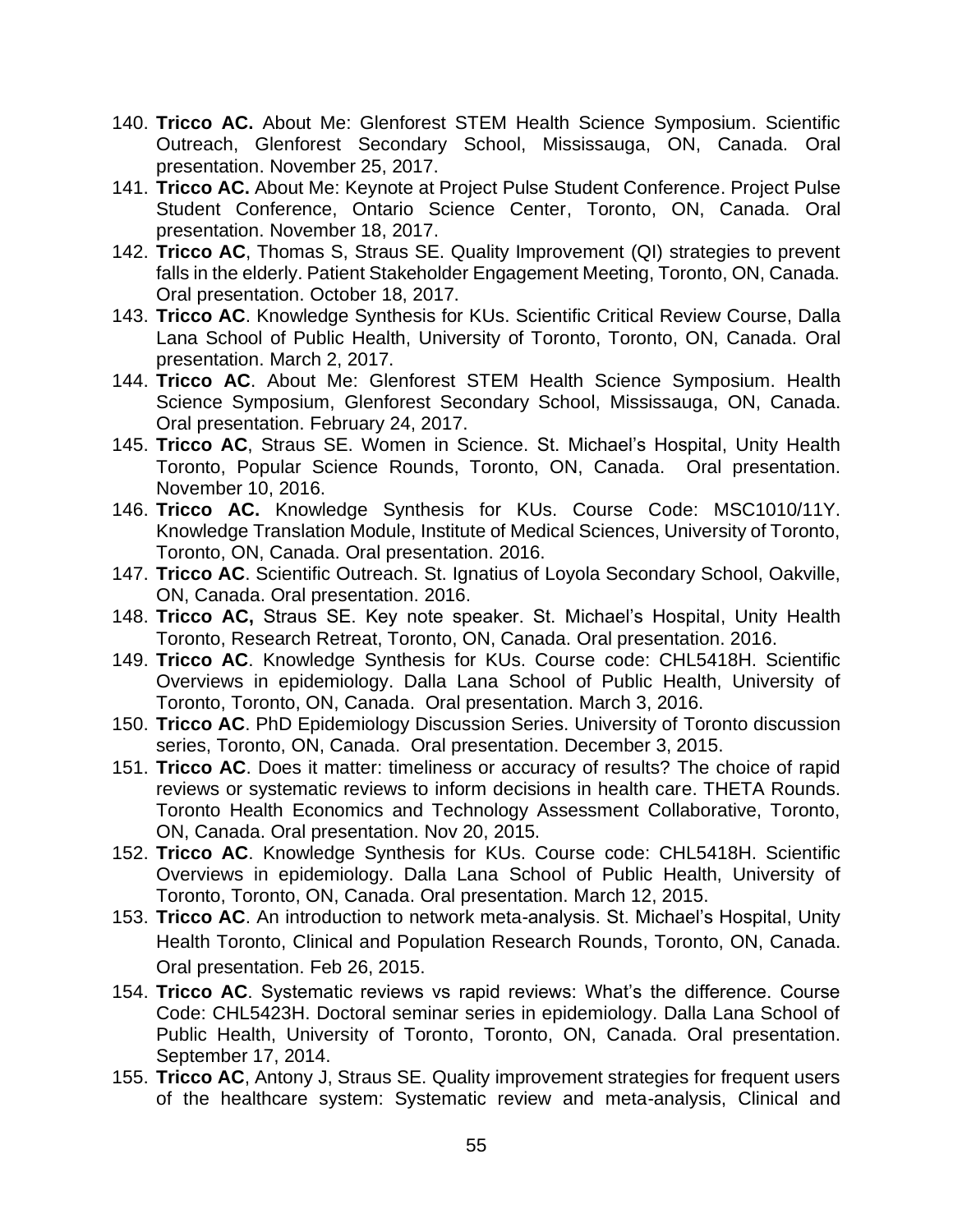Population Research Rounds. St. Michael's Hospital, Unity Health Toronto, Toronto, ON, Canada. Oral presentation. December 13, 2012.

- 156. **Tricco AC**, Soobiah C, Straus SE. Two systematic reviews on the flu. Grand Medical Rounds, St Michael's Hospital, Toronto, ON, Canada. Oral presentation. November 14, 2012.
- 157. **Tricco AC**, Ivers N, Grimshaw J, Moher D, Turner L, Galipeau J, Halperin I, Vachon B, Ramsay T, Manns B, Tonelli M, Shojania K. Effectiveness of quality improvement strategies to improve the management of diabetes: Systematic review and metaanalysis. Clinical and Population Research Rounds, St. Michael's Hospital, Unity Health Toronto, Toronto, ON, Canada. Oral presentation. May 3, 2012.
- 158. **Tricco AC**. Diagnostic and prognostic systematic reviews. Course Code: HAD5308H. Evidence Synthesis: Systematic Reviews and Meta-Analysis. Health Policy, Management, and Evaluation Dept, University of Toronto, Toronto, ON, Canada. Professors: Dr. Prakesh Shah and Dr. Joseph Beyene. Oral presentation. June 16, 2011.

### **Presentations – Not the Presenting Author (past 10 years)**

### *International*

- 1. Wong JJ, Côté P, **Tricco AC**, Watson T, Rosella LC. The effect of back problems on health care utilization and costs in Ontario, Canada: A population-based matched cohort study. Poster presentation at CARLoquium for the Chiropractic Academy of Research Leadership (CARL). March 2-4, 2021. Presenter: Wong JJ.
- 2. Wong JJ, Côté P, **Tricco AC**, Watson T, Rosella LC. The association between back problems and all-cause and premature mortality among adults in Ontario, Canada: A population-based matched cohort study. Poster presentation at CARLoquium for the CARL. March 2-4, 2021. Presenter: Wong JJ.
- 3. Arevalo-Rodriguez I, **Tricco AC**, Nussbaumer-Streit B, Steingart KR, Kaunelis D, Alonso-Coello P, Bossuyt PM, Javier Z. Developing rapid reviews of diagnostic tests in the time of COVID-19: current knowledge and future steps. In: Collaborating in Response to COVID-19: Editorials and methods initiatives across Cochrane. Cochrane Database of Systematic Reviews, (12 Suppl 1):[32-36]. [https://doi.org/10.1002/14651858.CD202002.](https://doi.org/10.1002/14651858.CD202002)
- 4. Gates M, Gates A, Pollock M, Fernandes RM, Pieper D, **Tricco AC**, Hartling L. Progress toward a reporting guideline for overviews of reviews of healthcare interventions: Preferred Reporting Items for Overviews of Reviews (PRIOR). Systematic Review Methods Research Day (conducted by Agency for Healthcare Research and Quality Evidence-based Practice Center (AHRQ EPC) program, Guidelines International Network - North America (G-I-N/NA), Cochrane Canada, and Cochrane US), October 2020.
- 5. Veroniki AA, Ashoor H, Rios P, Seitidis G, Mavridis D, Straus S, **Tricco A**. Dealing with retrieval bias for an evidence-informed individual patient data network metaanalysis. Systematic Review Methods Research Day (conducted by Agency for Healthcare Research and Quality Evidence-based Practice Center (AHRQ EPC)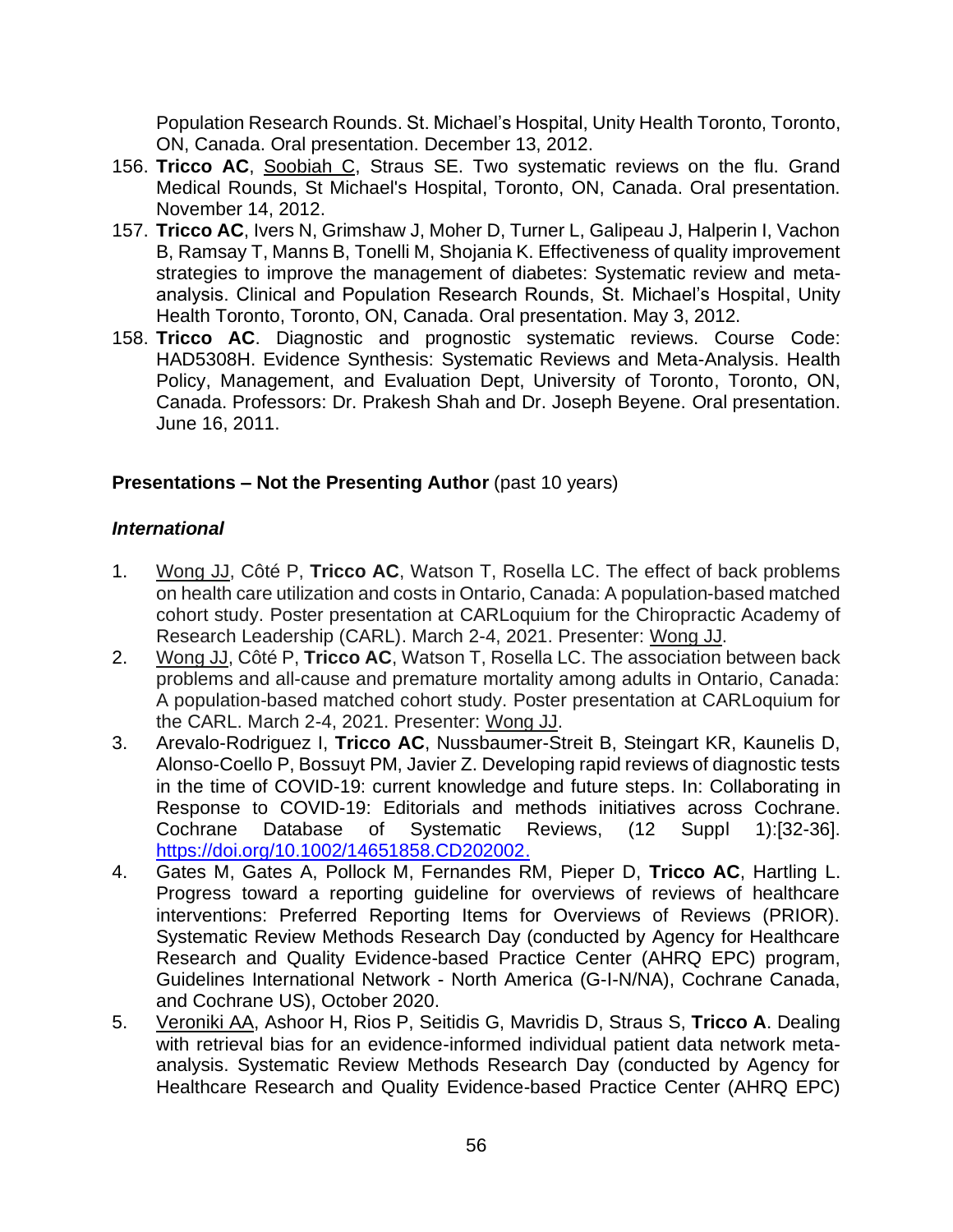program, Guidelines International Network - North America (G-I-N/NA), Cochrane Canada, and Cochrane US, October 2020.

- 6. Lunny C, **Tricco A**, Wright J, Whiting P. Methodological review of items for assessing the risk of bias in network meta-analyses provides groundwork for the creation of extension to the ROBIS tool. Systematic Review Methods Research Day (conducted by Agency for Healthcare Research and Quality Evidence-based Practice Center (AHRQ EPC) program, Guidelines International Network - North America (G-I-N/NA), Cochrane Canada, and Cochrane US), October 2020.
- 7. Jeyaraman MM, Rabbani R, Robson R, Copstein L, Al-Yousif N, Xia J, Pollock M, Hofer K, Balijepalli C, Mansour S, Bond K, Fazeli M, Ansari M, **Tricco A**, Abou-Setta AM. Inter-rater reliability, inter-consensus reliability and evaluator burden of ROBINS-E and ROBINS-I: a cross-sectional study. In: Abstracts of the 26th Cochrane Colloquium, Santiago, Chile. Cochrane Database of Systematic Reviews 2019;(1 Suppl 1). <https://doi.org/10.1002/14651858.CD201901>
- 8. Jeyaraman MM, Robson RC, Pollock M, Copstein L, Balijepalli C, Hofer K, Xia J, Al-Yousif N, Mansour S, Fazeli MS, Ansari MT, **Tricco AC**, Rabbani R, Abou-Setta AM. (2020, October 4-7). *Impact of training and guidance on the inter-rater and interconsensus reliability of risk of bias instruments for non-randomized studies* [Conference presentation]. 27th Cochrane Colloquium Toronto, Toronto, Canada. Abstract published in online supplement to the Cochrane Library – May 2020. <https://doi.org/10.1002/14651858.CD202001> (Conference cancelled)
- 9. Arevalo-Rodriguez I, Steingart K, **Tricco A**, Nussbaumer-Streit B, Kaunelis D, Alonso-Coello P, Baxter S, Bossuyt P, Emparanza JI, Zamora J. (2020, October 4- 7). *An international survey reveals current worldwide practice for rapid reviews of diagnostic tests* [Conference presentation]. 27th Cochrane Colloquium Toronto, Toronto, Canada. Abstract published in online supplement to the Cochrane Library – May 2020.<https://doi.org/10.1002/14651858.CD202001> (Conference cancelled)
- 10. Munn Z, Pollock D, Peters M, Alexander L, Khalil H, McInerney P, Godfrey C, **Tricco A**. (2020, October 4-7). *Conducting high quality scoping reviews: challenges and solutions* [Conference presentation]. 27th Cochrane Colloquium Toronto, Toronto, Canada. Abstract published in online supplement to the Cochrane Library – May 2020.<https://doi.org/10.1002/14651858.CD202001> (Conference cancelled)
- 11. Marquez C, Park J, Somji I, Blaine C, Chignell M, Ellen ME, Graham ID, Hayes A, Hamid JS, Hemmelgarn B, Hillmer M, Holmes B, Holroyd-Leduc J, Hutton B, Kastner M, Lavis JN, Moher D, Ouimet M, Perrier L, Proctor A, Noseworthy T, Schuckel V, Stayberg S, Tonelli M, **Tricco AC**, Straus SE. (2020, October 4-7). *Enhancing uptake of systematic reviews: what is the best format for healthcare managers and policy makers?* [Conference presentation]. 27th Cochrane Colloquium Toronto, Toronto, Canada. Abstract published in online supplement to the Cochrane Library – May 2020. <https://doi.org/10.1002/14651858.CD202001> (Conference cancelled)
- 12. Fahim C, Quinn de Launay K, Baddeliyanage R, Davenport-Huyer L, Marten R, Hadush Gebregiorgis A, Wiysonge CS, Puchalski-Ritchie L, **Tricco AC**, Pham B, Peer N, Tuncalp O, Akala O, Langlois E, Straus SE. (2020, October 4-7). *Implementation and evaluation of the RAISE initiative: supporting low and middle income countries to adapt and implement health systems guidelines* [Conference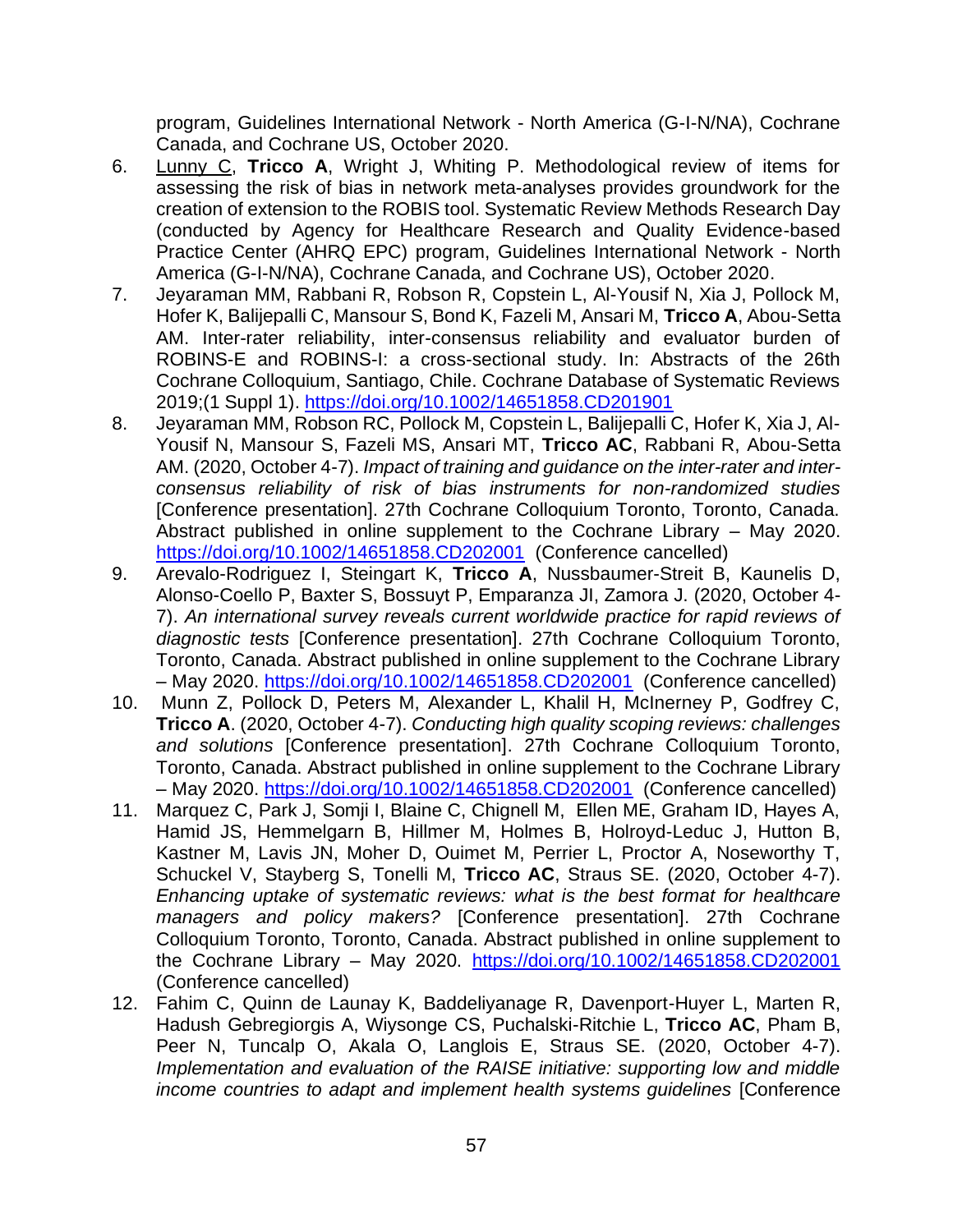presentation]. 27th Cochrane Colloquium Toronto, Toronto, Canada. Abstract published in online supplement to the Cochrane Library – May 2020. <https://doi.org/10.1002/14651858.CD202001> (Conference cancelled)

- 13. Watt J, Veroniki AA, **Tricco A**, Straus S. (2020, October 4-7). *Using a Distribution-Based Approach and Systematic Review Methods to Derive Minimum Clinically Important Differences* [Conference presentation]. 27th Cochrane Colloquium Toronto, Toronto, Canada. Abstract published in online supplement to the Cochrane Library – May 2020. <https://doi.org/10.1002/14651858.CD202001> (Conference cancelled)
- 14. Gates M, Gates A, Pollock M, Fernandes RM, Pieper D, **Tricco AC**, Hartling L. (2020, October 4-7). *Progress toward a reporting guideline for overviews of reviews of healthcare interventions: Preferred Reporting Items for Overviews of Reviews (PRIOR)* [Conference presentation]. 27th Cochrane Colloquium Toronto, Toronto, Canada. Abstract published in online supplement to the Cochrane Library – May 2020.<https://doi.org/10.1002/14651858.CD202001> (Conference cancelled)
- 15. Lunny C, **Tricco A**, Wright J, Whiting P. (2020, October 4-7). *Methodological review of items for assessing the risk of bias in network meta-analyses provides groundwork for the creation of extension to the ROBIS tool* [Conference presentation]. 27th Cochrane Colloquium Toronto, Toronto, Canada. Abstract published in online supplement to the Cochrane Library – May 2020. <https://doi.org/10.1002/14651858.CD202001> (Conference cancelled)
- 16. Veroniki AA, Ashoor H, Rios P, Seitidis G, Mavridis D, Holroyd-Leduc J, Straus S, **Tricco A**. (2020, October 4-7). *Comparative safety and efficacy of cognitive enhancers for Alzheimer's dementia: An individual patient data network metaanalysis* [Conference presentation]. 27th Cochrane Colloquium Toronto, Toronto, Canada. Abstract published in online supplement to the Cochrane Library – May 2020.<https://doi.org/10.1002/14651858.CD202001> (Conference cancelled)
- 17. Veroniki AA, Ashoor H, Rios P, Seitidis G, Mavridis D, Straus S, **Tricco A**. (2020, October 4-7). *Dealing with retrieval bias for and evidence-informed individual data network meta-analysis* [Conference presentation]. 27th Cochrane Colloquium Toronto, Toronto, Canada. Abstract published in online supplement to the Cochrane Library – May 2020. <https://doi.org/10.1002/14651858.CD202001> (Conference cancelled)
- 18. Wong JJ, Côté P, **Tricco AC**, Watson T, Rosella L. Assessing the validity of health administrative data compared to population health survey data for the measurement of low back pain. Poster presentation at the Society for Epidemiologic Research (SER) Annual Meeting, Boston, Massachusetts, USA, December 15-18 2020.
- 19. Wong JJ, Côté P, **Tricco AC**, Watson T, Rosella L. Assessing the validity of health administrative data compared to population health survey data for the measurement of low back pain. Digital poster for the Canadian Association for Health Services and Policy Research (CAHSPR), June 2020.
- 20. Jeyaraman MM, Rabbani R, Robson R, Copstein L, Al-Yousif N, Xia J, Pollock M, Hofer K, Balijepalli C, Mansour S, Bond K, Fazeli M, Ansari M, **Tricco AC**, Abou-Setta AM. Inter-rater Reliability, Inter-consensus Reliability and Evaluator burden of ROBINS-E, & ROBINS-I: A Cross-sectional Study. Oral Presentation (virtually): Jeyaraman MM. 2019 Cochrane Colloquium, Santiago, Chile, October 2019.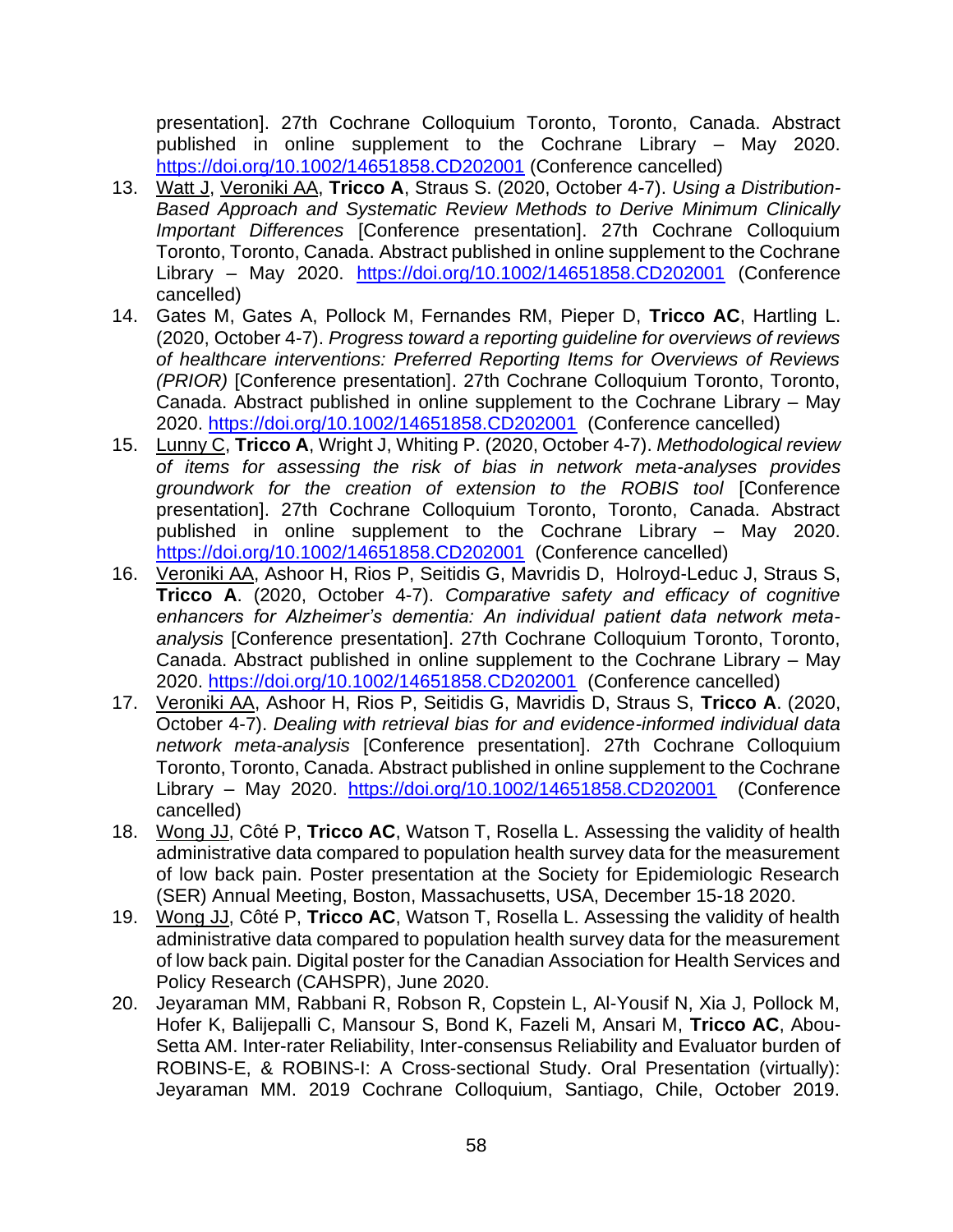[https://www.cochranelibrary.com/documents/20182/64256496/Abstracts+accepted](https://www.cochranelibrary.com/documents/20182/64256496/Abstracts+accepted+for+the+26th+Cochrane+Colloquium+update/658020cd-2935-b5d3-f097-4f013b27abf9) [+for+the+26th+Cochrane+Colloquium+update/658020cd-2935-b5d3-f097-](https://www.cochranelibrary.com/documents/20182/64256496/Abstracts+accepted+for+the+26th+Cochrane+Colloquium+update/658020cd-2935-b5d3-f097-4f013b27abf9) [4f013b27abf9](https://www.cochranelibrary.com/documents/20182/64256496/Abstracts+accepted+for+the+26th+Cochrane+Colloquium+update/658020cd-2935-b5d3-f097-4f013b27abf9)

- 21. Arevalo-Rodriguez I, Moreno-Nunez P, Nusbaummer-Streit B, Steingart K, González Peña LDM, Buitrago-Garcia D, Kaunelis D, Emparanza JI, Alonso-Coello P, **Tricco A**, Zamora J. Methods used for the conduct of rapid reviews on diagnostic tests: a scoping review. Oral Presentation (virtually): Jeyaraman MM. 2019 Cochrane Colloquium, Santiago, Chile, October 2019. [https://www.cochranelibrary.com/documents/20182/64256496/Abstracts+accepted](https://www.cochranelibrary.com/documents/20182/64256496/Abstracts+accepted+for+the+26th+Cochrane+Colloquium+update/658020cd-2935-b5d3-f097-4f013b27abf9) [+for+the+26th+Cochrane+Colloquium+update/658020cd-2935-b5d3-f097-](https://www.cochranelibrary.com/documents/20182/64256496/Abstracts+accepted+for+the+26th+Cochrane+Colloquium+update/658020cd-2935-b5d3-f097-4f013b27abf9) [4f013b27abf9](https://www.cochranelibrary.com/documents/20182/64256496/Abstracts+accepted+for+the+26th+Cochrane+Colloquium+update/658020cd-2935-b5d3-f097-4f013b27abf9)
- 22. Jeyaraman MM, Shimmin C, Beaudry T, Hartwell M, Akbaraly Z, Abou-Setta AM, **Tricco AC**, & PIERO-Group. Partnering with healthcare consumers during the design and conduct of a Systematic Review: A case study. Oral Presentation (virtually): Jeyaraman MM. 2019 Cochrane Colloquium, Santiago, Chile, October 2019.
- 23. Jeyaraman MM, Gates A, Hartling L, Fernandes RM, **Tricco AC**, Pieper D, Pollock M. Reporting guideline for overviews of reviews of healthcare interventions! Preferred Reporting Items for Overviews of Reviews (PRIOR). Poster Presentation: Jeyaraman MM. 2019 Cochrane Colloquium, Santiago, Chile, October 22-25, 2019. [https://www.cochranelibrary.com/documents/20182/64256496/Abstracts+accepted](https://www.cochranelibrary.com/documents/20182/64256496/Abstracts+accepted+for+the+26th+Cochrane+Colloquium+update/658020cd-2935-b5d3-f097-4f013b27abf9) [+for+the+26th+Cochrane+Colloquium+update/658020cd-2935-b5d3-f097-](https://www.cochranelibrary.com/documents/20182/64256496/Abstracts+accepted+for+the+26th+Cochrane+Colloquium+update/658020cd-2935-b5d3-f097-4f013b27abf9) [4f013b27abf9](https://www.cochranelibrary.com/documents/20182/64256496/Abstracts+accepted+for+the+26th+Cochrane+Colloquium+update/658020cd-2935-b5d3-f097-4f013b27abf9)
- 24. Abou-Setta A, **Tricco AC**. Intelligent Related Citation Searching (IRIS) development and validation of a new approach to identifying studies. Oral Presentation: Abou-Setta A. 2019 Cochrane Colloquium, Santiago, Chile, October 22-25, 2019.
- 25. Abou-Setta AM, Al-Yousif N, Lam O, Racovitan F, Copstein L, Jeyaraman M, Okoli M, Rabbani R, **Tricco AC**. Intelligent Related Citation Searching (IRIS) – development and validation of a new approach to identifying studies. 2019 Cochrane Colloquium, Santiago, Chile, October 22-25, 2019. https://www.cochranelibrary.com/documents/20182/64256496/Abstracts+accepted +for+the+26th+Cochrane+Colloquium+update/658020cd-2935-b5d3-f097- 4f013b27abf9
- 26. Abou-Setta AM, Al-Yousif N, Lam O, Racovitan F, Copstein L, Jeyaraman M, Okoli M, Rabbani R, **Tricco AC**. How 'similar' are studies included in Cochrane reviews? 2019 Cochrane Colloquium, Santiago, Chile, October 22-25, 2019. [https://www.cochranelibrary.com/documents/20182/64256496/Abstracts+accepted](https://www.cochranelibrary.com/documents/20182/64256496/Abstracts+accepted+for+the+26th+Cochrane+Colloquium+update/658020cd-2935-b5d3-f097-4f013b27abf9) [+for+the+26th+Cochrane+Colloquium+update/658020cd-2935-b5d3-f097-](https://www.cochranelibrary.com/documents/20182/64256496/Abstracts+accepted+for+the+26th+Cochrane+Colloquium+update/658020cd-2935-b5d3-f097-4f013b27abf9) [4f013b27abf9](https://www.cochranelibrary.com/documents/20182/64256496/Abstracts+accepted+for+the+26th+Cochrane+Colloquium+update/658020cd-2935-b5d3-f097-4f013b27abf9)
- 27. Chesney T, Acuna S, Rajaee N, Yin M, **Tricco AC**. Tamoxifen with Radiotherapy Compared with Tamoxifen Alone in Elderly Women with Early-Stage Breast Cancer Treated with Breast Conserving Surgery: A Systematic Review and Meta-Analysis (poster presentation). Society of Surgical Oncology Annual Cancer Symposium 2017, Seattle, WA, United States. Oral presentation. March 15-18, 2017.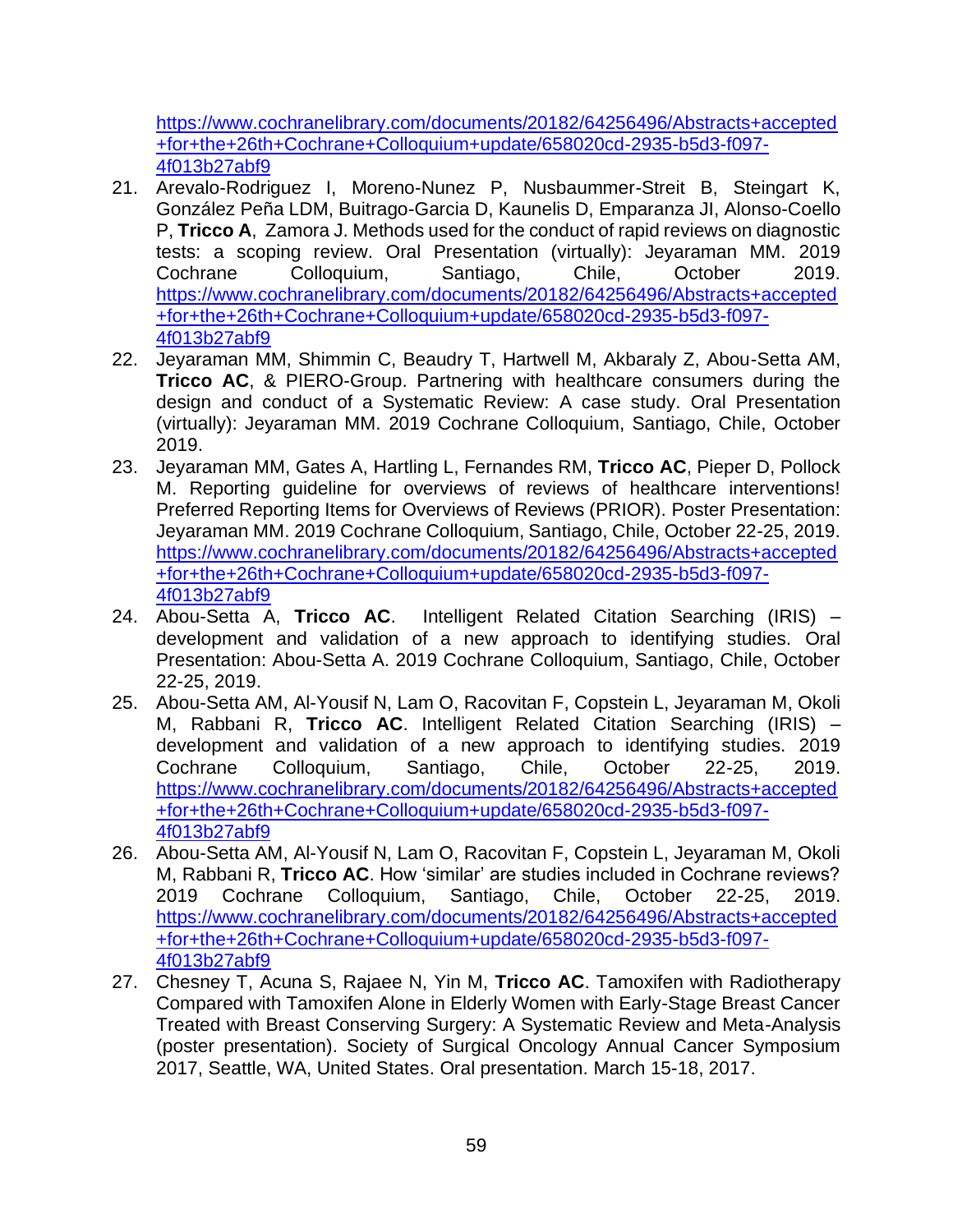- 28. Mercado M, Brezden-Masley C, Scheer A, **Tricco AC**, Hamid J, Hart R. Impact of CEA alone or as part of a high intensity surveillance strategy in detecting curative colorectal cancer recurrence: A systematic review and meta-analysis. Gastrointestinal Cancers Symposium 2017, San Francisco, CA, United States. Oral presentation. Jan 19-21, 2017.
- 29. **Tricco AC**. Meta-analysis I. Technical Assistance Center webinar to systematic review centres in Lebanon, Ethiopia and South Africa. September 21, 2016. Presenter: Veroniki AA.
- 30. **Tricco AC**. Literature Search and Screening. Technical Assistance Center webinar to systematic review centres in Lebanon, Ethiopia and South Africa. September 21, 2016. Presenter: McGowan J.
- 31. **Tricco AC**. Data Charting. Technical Assistance Center webinar to systematic review centres in Lebanon, Ethiopia and South Africa. September 21, 2016. Presenter: Antony J.
- 32. Strifler L, Cogo E, McGowan J, Zitzelsberger L, Kerner J, Moore JE, **Tricco AC**, Straus SE. Dissemination and Implementation Theories, Models and Frameworks. Poster Presentation. 9th Annual Conference on the Science of Dissemination & Implementation, Washington, DC, United States, December 2016.
- 33. Mercado M, Brezden-Masley C, Hamid JHart R, Scheer A, **Tricco AC**. Impact of CEA alone or as part of a high intensity surveillance strategy in detecting colorectal cancer recurrence amenable to curative resection: A systematic review and metaanalysis. ESMO 18th World Congress on Gastrointestinal Cancer, Barcelona, Spain. Oral presentation. June 2016.
- 34. Hartling L, Guise JM, **Tricco AC,** Garritty C. Rapid Reviews: Terminology, methodology, and potential utility for the Cochrane Collaboration. Special Session. 2015 Cochrane Colloquium, Vienna, Austria. Oral presentation. October 2015.
- 35. Veroniki AA, **Tricco AC**, Straus SE. Methods and characteristics of published network meta-analyses using individual patient data. 2015 Cochrane Colloquium, Vienna, Austria. Oral Presentation. October 2015.
- 36. Veroniki AA, Delgiovane C, Blondal E, Thavorn K, Hutton B, **Tricco AC**, Straus SE. Hierarchical network meta-analysis models accounting for variability in nodes by treatment, dosage-category and single dosage. Oral Presentation. 2015 Cochrane Colloquium, Vienna, Austria, October 2015.
- 37. Page M, Moher D, Shamseer L, Altman LD, Sampson M, **Tricco AC**, Catalá-López F Reid E, Li L, Onofre R, Tetzlaff J. Epidemiology and reporting characteristics of systematic reviews: 2014 update. Oral Presentation. 2015 Cochrane Colloquium, Vienna, Austria, October 2015.
- 38. Sapir-Pichhadze R, Curran SP, John R, **Tricco AC**, Uleryk E, Laupacis A, Tinckam K, Sis B, Beyene J, Logan AG, Kim SJ, The diagnostic accuracy of peritubular capillary C4d staining for acute antibody mediated rejection in kidney transplant recipients: A systematic review, 12th Banff Conference on Allograft Pathology, Brazil, Comandatuba-Bahia. Oral presentation. August 20, 2013. Presenter: Sapir-Pichhadze R.
- 39. Fnais N, Soobiah C, Lillie E, Perrier L, Tashkhandi M, Straus SE, **Tricco AC**. Harassment and discrimination in Medical Training. Poster Presentation. Association for Medical Education in Europe (AMEE) Conference; 2012. Lyon,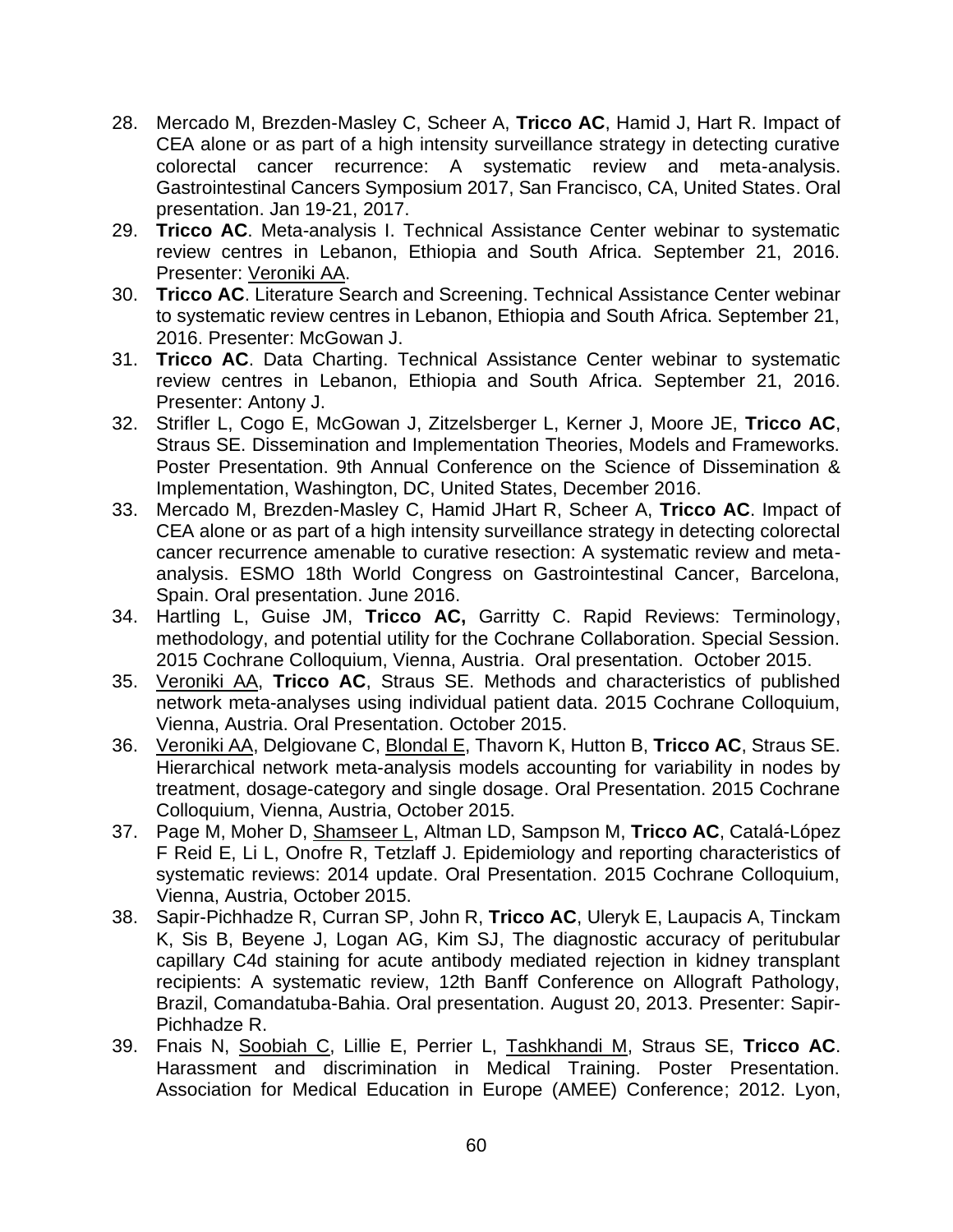France. Oral presentation. August, 2012. Presenter: Fnais N. [http://www.ub.edu/medicina\\_unitateducaciomedica/documentos/AMEE%202012%](http://www.ub.edu/medicina_unitateducaciomedica/documentos/AMEE%202012%20ABSTRACT%20BOOK.pdf) [20ABSTRACT%20BOOK.pdf](http://www.ub.edu/medicina_unitateducaciomedica/documentos/AMEE%202012%20ABSTRACT%20BOOK.pdf)

- 40. **Tricco AC**, Kastner M, Soobiah C, Antony J, Cogo E, McDonald H, Welch V, Straus SE. Knowledge synthesis methods across multi-disciplinary fields. Workshop. 2nd Global Symposium on Health Systems Research, Beijing, China, November 3, 2012. Presenters: Straus SE, Welch V.
- 41. Al-Ansary L, **Tricco AC**, Adi Y, Al-Ghonaim M, Bawazeer G, Perrier L, Tashkandi M, Straus SE. A Systematic Review of Recent Clinical Practice Guidelines on the Diagnosis, Assessment and Management of Hypertension. G-I-N Conference, Berlin. Poster Presentation. August 25, 2012. Presenter: Al-Ansary L.
- 42. Alshaikh MK, **Tricco AC**, Tashkandi M, Mamdani M, BaHammam AS, Straus SE. Sodium oxybate for narcolepsy with cataplexy: Systematic review and metaanalysis. Gulf Thoracic Congress, 2nd Annual Congress of The Saudi Thoracic Society, Dubai, UAE. Poster Presentation. March 2011. Presenter: Alshaikh MK.
- 43. Al-Ansary L, **Tricco AC**, Adi Y, Al-Ghonaim M, Bawazeer G, Perrier L, Tashkandi M, Straus SE. Do Cochrane reviews inform the development of clinical practice guidelines? The case of hypertension. 19th Cochrane Colloquium, Madrid, Spain. Poster Presentation. October 19, 2011. Presenter: Al-Ansary L. [http://abstracts.cochrane.org/2011-madrid/do-cochrane-reviews-inform](http://abstracts.cochrane.org/2011-madrid/do-cochrane-reviews-inform-development-clinical-practice-guidelines-case-hypertension)[development-clinical-practice-guidelines-case-hypertension](http://abstracts.cochrane.org/2011-madrid/do-cochrane-reviews-inform-development-clinical-practice-guidelines-case-hypertension)
- 44. Ivers N, **Tricco AC**, Turner L, Moher D, Grimshaw J. The quality of trials in quality improvement: systematic review in risk of bias of diabetes studies. 19th Cochrane Colloquium, Madrid, Spain. Poster presentation. October 19, 2011. Presenter: Ivers N. [http://abstracts.cochrane.org/2011-madrid/quality-trials-quality-improvement](http://abstracts.cochrane.org/2011-madrid/quality-trials-quality-improvement-systematic-review-risk-bias-diabetes-studies)[systematic-review-risk-bias-diabetes-studies](http://abstracts.cochrane.org/2011-madrid/quality-trials-quality-improvement-systematic-review-risk-bias-diabetes-studies)

# *National*

- 45. Stokes Y, Graham I, Lewis KB, Jacob JD, Hambrick E, **Tricco AC**, Aggarwal D, Cloutier P. Conceptualizing, measuring, implementing, and evaluating traumainformed care in practice: A protocol. Abstract accepted for the virtual conference to the Canadian Academy of Child and Adolescent Psychiatry Conference, Canada. September 13-14, 2020.
- 46. Manalili K, Wang M, Boussat B, Rabi D, Santana M, Lorenzetti D, Hemmelgarn B, Scott C, O'Beirne M, **Tricco AC**. Poster Presentation: Effectiveness of Quality Improvement Strategies on the Management & Control of Hypertension in Primary Care: A Systematic Review and Meta-Analysis. Canadian Association for Health Services and Policy Research, Halifax, NS, Canada. May 29-31, 2019.
- 47. Veroniki AA, Blondal E, Thavorn K, Hamid J, Straus SE, **Tricco AC**. Modelling the Effects of Drug Dose in Hierarchical Network Meta-Analysis Models to Account for Variability in Treatment Classifications. 2016 CADTH Symposium, Ottawa, ON, Canada. Oral presentation. Apr 12, 2016. Presenter: Veroniki AA.
- 48. **Tricco AC**, Veroniki AA, Straus SE. How Can Policy-Makers and Clinicians Trust the Results of a Network Meta-analysis? A Workshop on How to Apply the ISPOR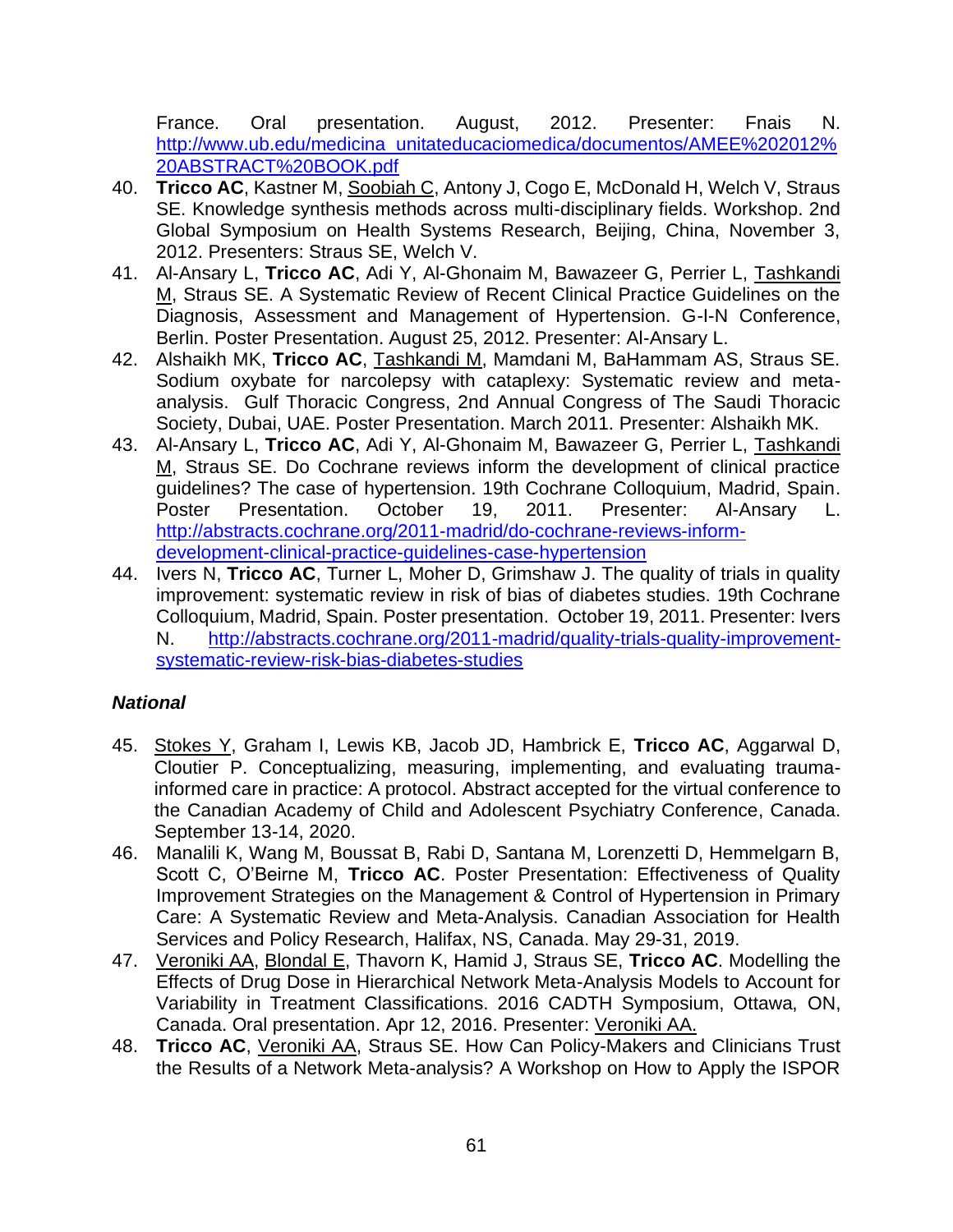Tool. 2016 CADTH Symposium, Ottawa, ON, Canada. Workshop. Apr 10, 2016. Presenter: Veroniki AA.

- 49. **Tricco AC,** Daly CH, Hamid JS, Veroniki AA. Trending in Biostatistics: Network Meta-Analysis. Statistical Society of Canada Annual Conference, St. Catharines, ON, Canada. Oral presentation. 2016. Presenters: Daly CH, Hamid JS, Veroniki AA.
- 50. **Tricco AC**. Effectiveness of knowledge translation tools addressing multiple highburden chronic diseases affecting older adults: A systematic review. Annual Canadian Association for Health Services and Policy Research Conference, Toronto, ON, Canada. 2016. Oral presentation. Presenter: Kastner M.
- 51. Colquhoun H, O'Brien K, Levac D, **Tricco AC**, Zarin W, Lillie E, Straus SE. Current best practices for the conduct of scoping reviews. Canadian Association of Occupational Therapists National Conference 2016, Banff, AB, Canada. Oral presentation. May 2016. Presenter: Colquhoun H.
- 52. Veroniki AA, Blondal E, Thavorn K, Hamid J, Straus SE, **Tricco AC**. How to model different dose-effects in networks of interventions? CADTH Symposium, Saskatoon, SK, Canada. Oral presentation. April 14, 2015. Presenter: Veroniki AA.
- 53. **Tricco AC**, Cogo E, Strifler S, Holroyd-Leduc J, Sibley KM, Feldman F, Kerr G, Majumdar SR, Jaglal S, Straus SE. Efficacy of falls prevention interventions: Systematic review and network meta-analysis. 2014 Watch Your Step National Falls Prevention Conference, Toronto, ON, Canada. Oral presentation. May 27, 2014. Presenter: Strifler L.
- 54. Fnais N, Soobiah C, AL-Qahtani K, Hamid JS, Perrier L, Straus SE, **Tricco AC**. Diagnostic value of FNA-BRAF mutation analysis in Papillary Thyroid Cancer: A systematic review and meta-analysis. 2013 American Academy of Otolaryngology-Head and Neck Surgery Foundation Annual Meeting and OTO EXPO, Vancouver, BC, Canada. Oral presentation. September 28, 2013. Presenter: Fnais N.
- 55. Fung L, Boet S, Qosa H, Tavares WT, Perrier L, **Tricco AC**, Reeves S, Bould D. The impact of simulation-based crisis resource management training: A systematic review. Canadian Anesthesiologists' Society 2013 Annual Meeting, Calgary, AB, Canada. Poster presentation. June 2013. Presenter: Fung L. Canadian Journal of Anesthesia 2013, 60(Supp 1):121.
- 56. **Tricco AC**, Kastner M, Soobiah C, Cogo E, Antony J, McDonald H, Perrier L, Lillie E, Welch V, Horsley T, Straus SE. What is the most appropriate knowledge synthesis method to conduct a review? 2013 CADTH Symposium, St. John's, NL, Canada. Oral presentation. May 5, 2013. Presenter: Straus SE. [http://www.cadth.ca/en/events/cadth-symposium-archives/cadth-2013](http://www.cadth.ca/en/events/cadth-symposium-archives/cadth-2013-sympos/poster-presentations) [sympos/poster-presentations](http://www.cadth.ca/en/events/cadth-symposium-archives/cadth-2013-sympos/poster-presentations)
- 57. Soobiah C, Straus SE, Blondal E, Ashoor H, Ghassemi M, Khan PA, Ho J, Berliner J, **Tricco AC**. Outcomes utilized to assess Alzheimer's disease from a systematic review and survey of decision-makers. Canadian Geriatrics Society 33rd Annual Scientific Meeting, Toronto, ON, Canada. Poster presentation. April 2013. Presenter: Soobiah C.
- 58. **Tricco AC**, Antony J, Cogo E, Vafaei A, Khan PA, Harrington A, Wilson C, Ivory J, Perrier L, Straus SE. What is the effectiveness of wound care interventions? Canadian Geriatrics Society 33rd Annual Scientific Meeting, Toronto, ON, Canada. Poster presentation. April 20, 2013. Presenter: Antony J.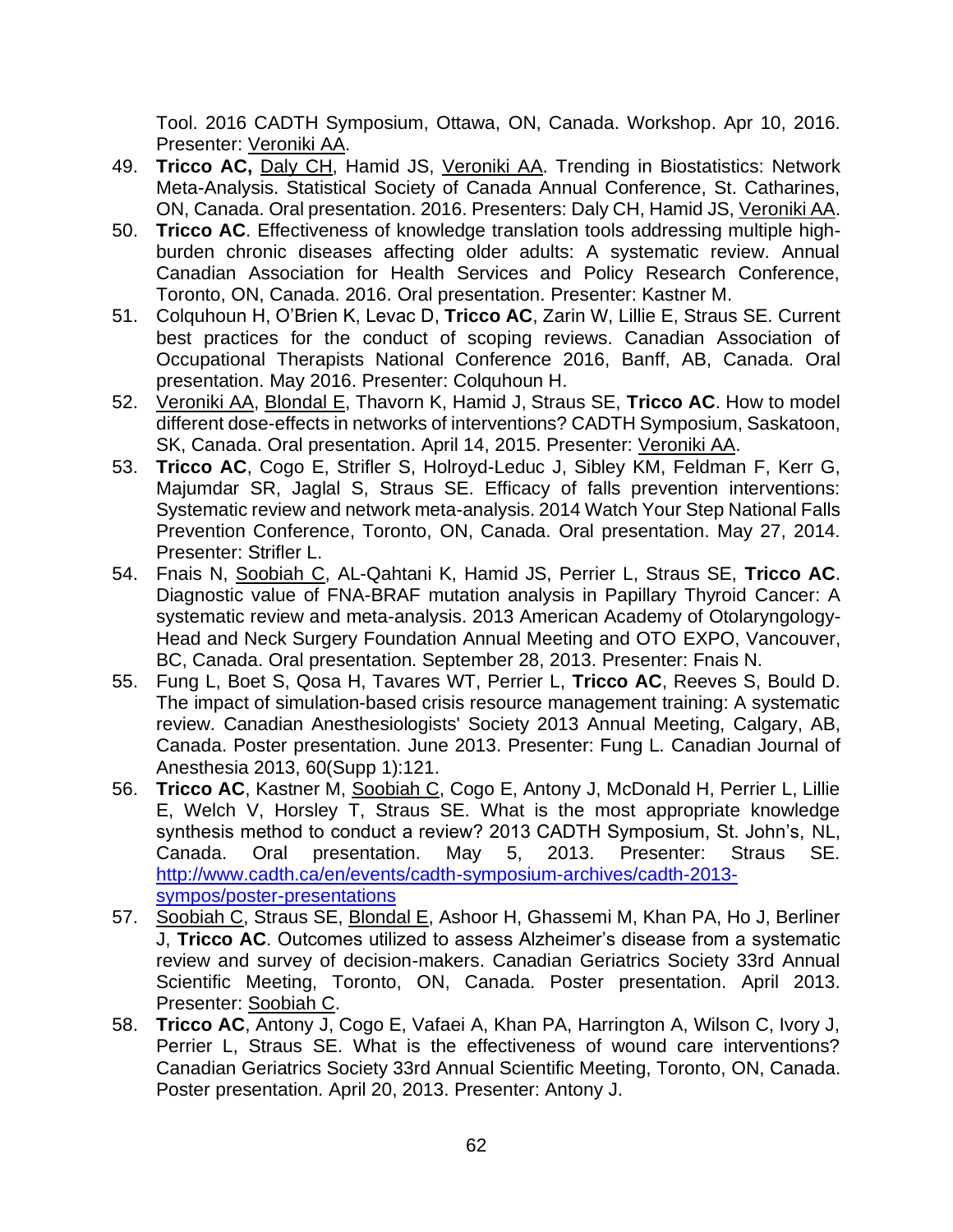- 59. **Tricco AC**, Antony J, Ivers N, Ashoor H, Kahn PA, Blondal E, Ghassemi M, MacDonald H, Chen MH, Kark Ezer L, Straus SE. What is the effectiveness of quality improvement strategies on healthcare utilization among frequent users? Canadian Geriatrics Society 33rd Annual Scientific Meeting, Toronto, ON, Canada. Poster presentation. April 20, 2013. Presenter: Antony J.
- 60. **Tricco AC**, Cogo E, Antony J, Sanmugalingham G, Khan PA, Hoch J, Straus SE. What is the cost-effectiveness of wound care interventions? Canadian Geriatrics Society 33rd Annual Scientific Meeting, Toronto, Ontario. Poster presentation. April 20, 2013. Presenter: Cogo E.
- 61. **Tricco AC**, Soobiah C, Berliner S, Ho J, Ng C, Ashoor H, Straus SE. Cognitive enhancers for mild cognitive impairment: A systematic review and meta-analysis. Canadian Geriatrics Society 33rd Annual Scientific Meeting, Toronto, ON, Canada. Poster presentation. April 20, 2013. Presenter: Soobiah C.
- 62. **Tricco AC**, Soobiah C, Ho J, Berliner S, Ng C, Chen MH, Perrier L, Hemmelgarn B, Majumdar SR, Straus SE. Cognitive enhancers for Alzheimer's disease: A systematic review and network meta-analysis. Canadian Geriatrics Society 33rd Annual Scientific Meeting, Toronto, ON, Canada. Poster presentation. April 20, 2013. Presenter: Soobiah C.
- 63. Kastner M, **Tricco AC**, Straus S. How can we make sense of Cochrane reviews of complex interventions? The consideration of 3 complementary synthesis methods (realist review, meta-narrative, meta-ethnography) to better understand the "how" and "why" of findings. Canadian Cochrane Symposium, Vancouver BC, Canada. Workshop. February 2011. Presenter: Kastner M.

### *Provincial*

64. **Tricco AC**, Ashoor HM, Straus SE. Comparative Safety and Effectiveness of Inhaled Corticosteroids and Beta-agonists for Chronic Asthma: Results of a Rapid Review and Network Meta-Analysis. The Ontario Drug Policy Research Network, Toronto, ON, Canada. Oral Presentation. February 9, 2015. Presenter: Ashoor HM.

### *Local*

- 65. Ewusie JE, Hamid JS, Veroniki AA, Daly CH, Blondal E, Soobiah C, Straus S, Thabane L, **Tricco AC**. Incorporating Drug Doses and Drug Combinations in Multiple Treatment Comparisons Using Additive Models. Health Sciences Research Plenary 2016, McMaster University, Hamilton, ON, Canada. Student Trainee Oral presentation: Ewusie JE. 2016.
- 66. Daly CH, Hamid JS, Veroniki AA, Ewusie JE, Thomas S, Cogo E, Straus S, Thabane L, **Tricco AC**. Using Additive Models for Analyzing Evidence on Complex Interventions Aimed at Falls Prevention. Health Sciences Research Plenary, McMaster University, Hamilton, ON, Canada. Student Trainee Poster presentation: Daly CH. 2016.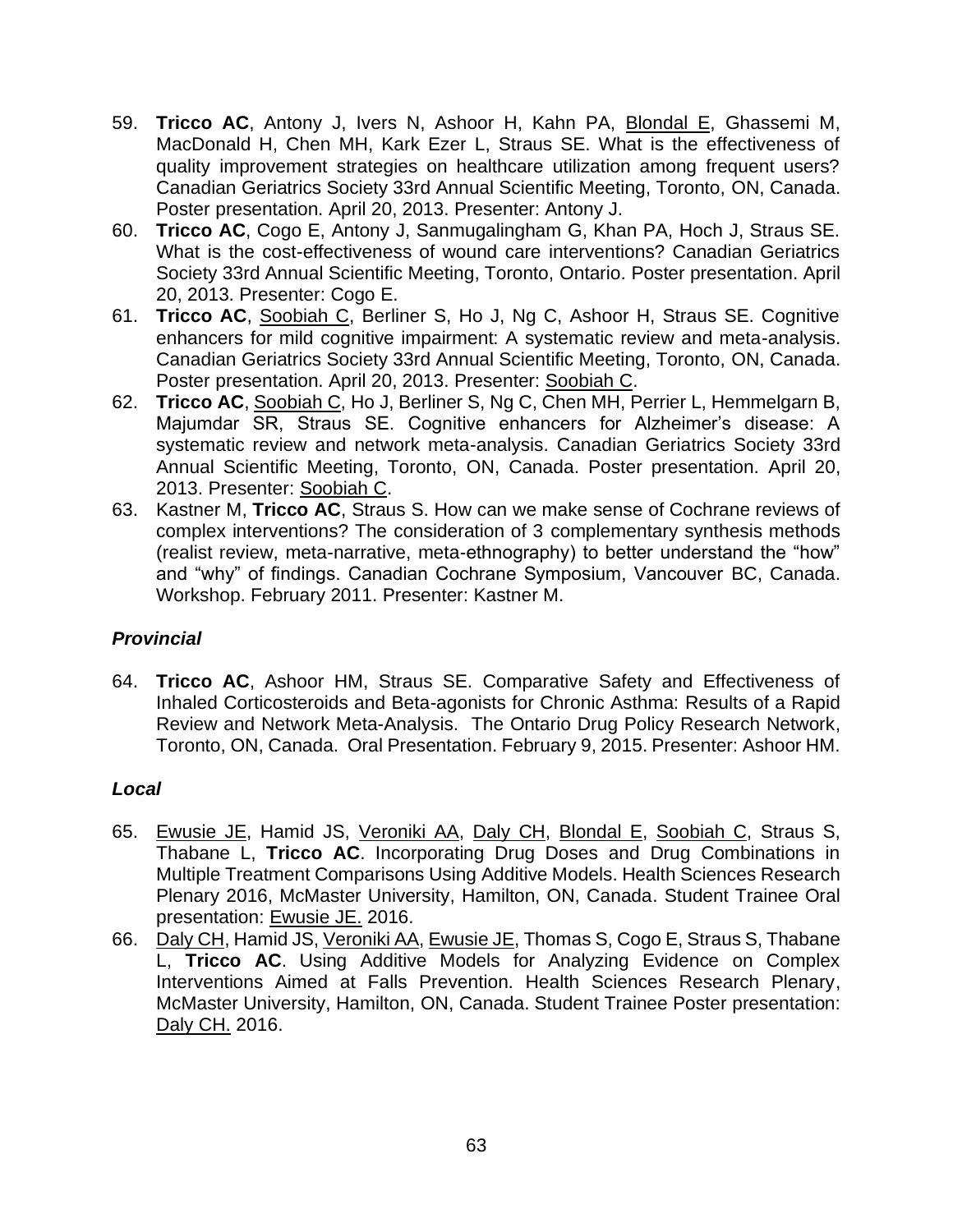### **Published abstracts** (past 10 years)

- 1. Mercado M, Hart R, Scheer A, **Tricco AC**, Hamid J, Brezden-Masley C. Impact of CEA alone or as part of a high intensity surveillance strategy in detecting curative colorectal cancer recurrence: A systematic review and meta-analysis. Journal of Clinical Oncology. February 2017. Abstract 566. [http://ascopubs.org/doi/abs/10.1200/JCO.2017.35.4\\_suppl.566](http://ascopubs.org/doi/abs/10.1200/JCO.2017.35.4_suppl.566)
- 2. Fung L, Boet S, Qosa H, Tavares WT, Perrier L, **Tricco AC**, Reeves S, Bould D. The impact of simulation-based crisis resource management training: A systematic review. Canadian Anesthesiologists' Society 2013 Annual Meeting, Calgary, AB, Canada. Poster presentation. June 2013. Presenter: Fung L. Canadian Journal of Anesthesia 2013, 60(Supp 1):121.
- 3. Soobiah C, Straus SE, Blondal E, Ashoor H, Ghassemi M, Khan PA, Ho J, Berliner J, **Tricco AC**. Outcomes utilized to assess Alzheimer's disease from a systematic review and survey of decision-makers. Poster presentation. Canadian Geriatrics Society 33rd Annual Scientific Meeting, Toronto, April 2013. Presenter: Soobiah C. <http://www.cgjonline.ca/index.php/cgj/article/view/85/127>
- 4. **Tricco AC**, Antony J, Cogo E, Vafaei A, Khan PA, Harrington A, Wilson C, Ivory J, Perrier L, Straus SE. What is the effectiveness of wound care interventions? Poster presentation. Canadian Geriatrics Society 33rd Annual Scientific Meeting, Toronto, April 2013. Presenter: Antony J. <http://www.cgjonline.ca/index.php/cgj/article/view/85/127>
- 5. **Tricco AC**, Antony J, Ivers N, Ashoor H, Kahn PA, Blondal E, Ghassemi M, MacDonald H, Chen MH, Kark Ezer L, Straus SE. What is the effectiveness of quality improvement strategies on healthcare utilization among frequent users? Poster presentation. Canadian Geriatrics Society 33rd Annual Scientific Meeting, Toronto, April 2013. Presenter: Antony J. <http://www.cgjonline.ca/index.php/cgj/article/view/85/127>
- 6. **Tricco AC**, Cogo E, Antony J, Sanmugalingham G, Khan PA, Hoch J, Straus SE. What is the cost-effectiveness of wound care interventions? Poster presentation. Canadian Geriatrics Society 33rd Annual Scientific Meeting, Toronto, April 2013. Presenter: Cogo E.<http://www.cgjonline.ca/index.php/cgj/article/view/85/127>
- 7. **Tricco AC**, Soobiah C, Berliner S, Ho J, Ng C, Ashoor H, Straus SE. Cognitive enhancers for mild cognitive impairment: A systematic review and meta-analysis. Poster presentation. Canadian Geriatrics Society 33rd Annual Scientific Meeting, Toronto, April 2013. Presenter: Soobiah C. <http://www.cgjonline.ca/index.php/cgj/article/view/85/127>
- 8. **Tricco AC**, Soobiah C, Ho J, Berliner S, Ng C, Chen MH, Perrier L, Hemmelgarn B, Majumdar SR, Straus SE. Cognitive enhancers for Alzheimer's disease: A systematic review and network meta-analysis. Poster presentation. Canadian Geriatrics Society 33rd Annual Scientific Meeting, Toronto, April 2013. Presenter: Ho J.<http://www.cgjonline.ca/index.php/cgj/article/view/85/127>

### **Trainee's mentored**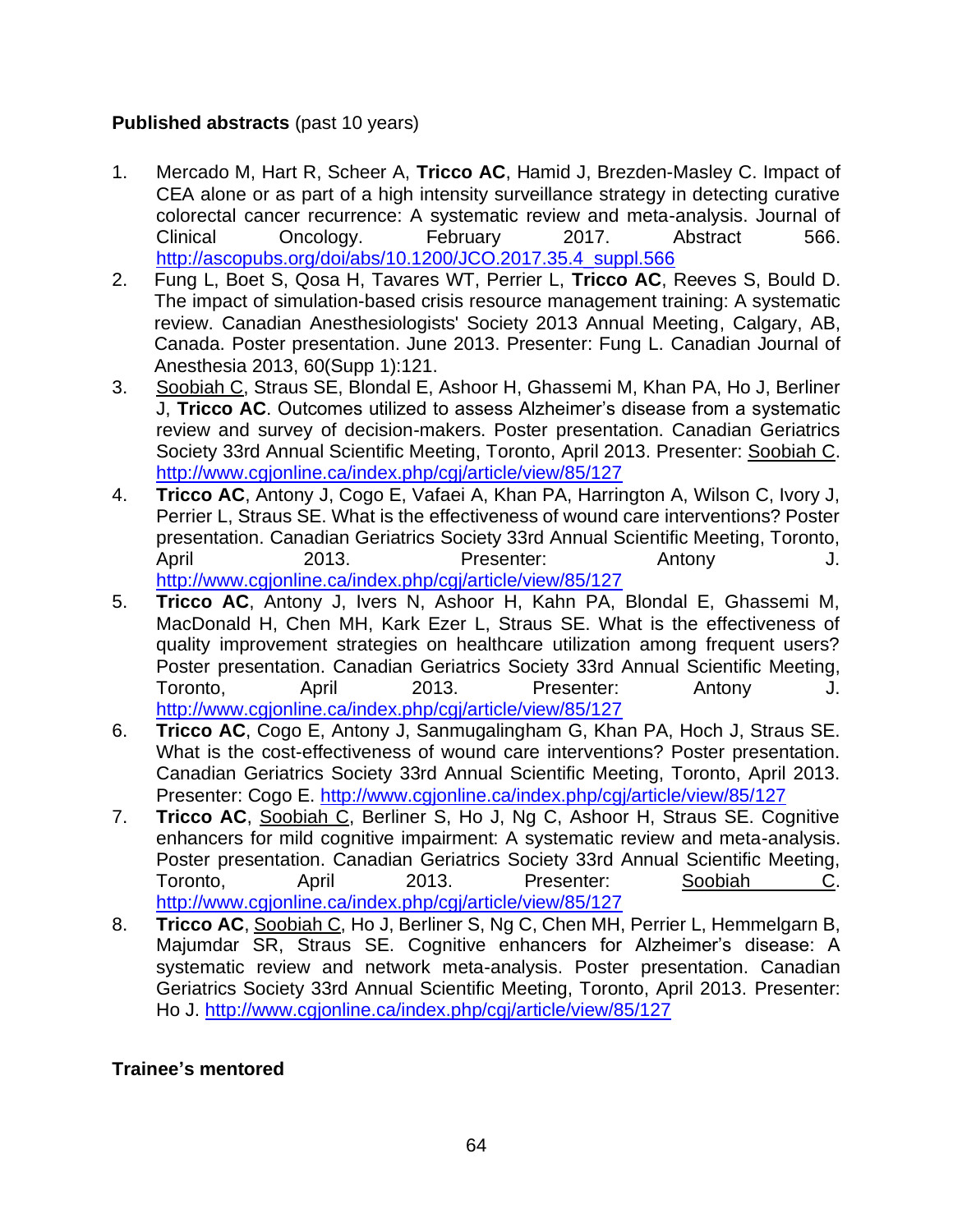|     | <b>Trainee</b><br><b>Name</b>  | <b>Current or</b><br><b>Previous</b><br><b>Trainee</b> | <b>Trainee's</b><br><b>Position</b>                                             | Role in<br>Supervision,<br>Year(s)                                           | <b>Current</b><br><b>Status</b> |
|-----|--------------------------------|--------------------------------------------------------|---------------------------------------------------------------------------------|------------------------------------------------------------------------------|---------------------------------|
| 1.  | Ms. Jennifer<br>D'Souza        | Previous                                               | Undergraduate,<br>University of Toronto                                         | Supervisor for<br>summer student<br>placement in 2012                        | Completed                       |
| 2.  | Dr. Mariam<br>Tashkandi        | Previous                                               | MSc, Institute of<br>Medical Science,<br>University of Toronto                  | Committee member<br>from 2012-2017                                           | Completed                       |
| 3.  | Ms. Jaimie<br>Adams            | Previous                                               | Undergraduate,<br>Nipissing University                                          | Supervisor for<br>summer student<br>placement in 2015                        | Completed                       |
| 4.  | Dr. Taehoon<br>Lee             | Previous                                               | MPH,<br>Dalla Lana School of<br>Public Health,<br>University of Toronto         | Supervisor for<br>summer student<br>practicum<br>placement in 2015           | Completed                       |
| 5.  | Dr. Emily<br>Reynen            | Previous                                               | Medical Resident,<br>Queen's University                                         | Supervisor for<br>research rotation in<br>2015                               | Completed                       |
| 6.  | Dr. Areti Angeliki<br>Veroniki | Previous                                               | Post-doctoral fellow,<br>St. Michael's Hospital,<br>Unity Health Toronto        | Co-supervisor from<br>2015-2017                                              | Completed                       |
| 7.  | Ms. Caitlin<br>Daly            | Previous                                               | PhD,<br><b>McMaster University</b>                                              | <b>Principal Supervisor</b><br>for independent<br>study in 2017              | Completed                       |
| 8.  | Ms. Joycelyne<br>Ewusie        | Previous                                               | PhD,<br><b>McMaster University</b>                                              | <b>Principal Supervisor</b><br>for independent<br>study in 2017              | Completed                       |
| 9.  | Ms. Deanna<br>Morra            | Previous                                               | MPH,<br>Dalla Lana School of<br>Public Health,<br>University of Toronto         | Supervisor for<br>summer student<br>practicum<br>placement in 2017           | Completed                       |
| 10. | Ms. Jennifer<br>Gillis         | Previous                                               | PhD.<br>Dalla Lana School of<br>Public Health,<br>University of Toronto         | <b>Principal Supervisor</b><br>of independent<br>research project in<br>2017 | Completed                       |
| 11. | Mr. Jeremiah<br>Hwee           | Previous                                               | PhD,<br>Dalla Lana School of<br>Public Health,<br>University of Toronto         | <b>Principal Supervisor</b><br>of independent<br>research project in<br>2017 | Completed                       |
| 12. | Ms. Natalie<br>Troke           | Previous                                               | MPH,<br>Dalla Lana School of<br>Public Health,<br>University of Toronto         | Supervisor for<br>summer student<br>practicum<br>placement in 2018           | Completed                       |
| 13. | Dr. Chantelle<br>Lachance      | Previous                                               | Post-doctoral<br>Researcher,<br>St. Michael's Hospital,<br>Unity Health Toronto | <b>Principal Supervisor</b><br>in 2018                                       | Completed                       |
| 14. | Mr. Thomas<br>Potrebny         | Previous                                               | PhD,<br>University of Bergen                                                    | <b>Principal Supervisor</b><br>of independent<br>study in 2018               | Completed                       |
| 15. | Dr. Aoife<br>Egan              | Previous                                               | Assistant Professor of<br>Medicine and                                          | <b>Fellow Supervisor</b><br>in 2019. Evidence                                | Completed                       |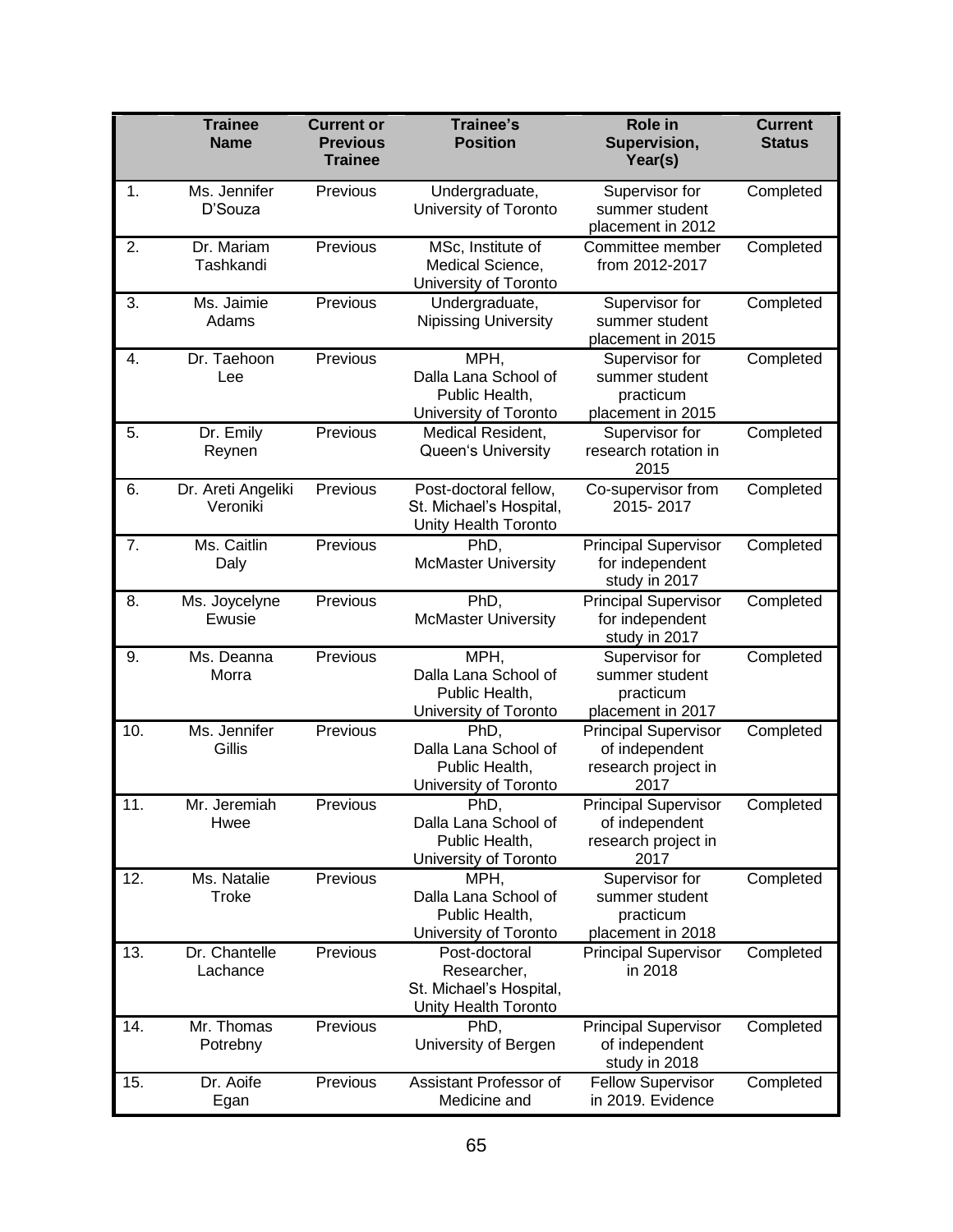|     |                                 |          | Endocrine Fellow,<br>Mayo Clinic Rochester,<br>Rochester, MN                                                                                                                                           | Synthesis Ireland<br>Fellowship                                                  |                              |
|-----|---------------------------------|----------|--------------------------------------------------------------------------------------------------------------------------------------------------------------------------------------------------------|----------------------------------------------------------------------------------|------------------------------|
| 16. | Dr. Jennifer<br>Watt            | Previous | PhD, Institute for<br>Health Policy,<br>Management, and<br>Evaluation,<br>University of Toronto                                                                                                        | Co-supervisor from<br>2017-2019                                                  | Completed                    |
| 17. | Mr. David<br>Zhang              | Previous | MSc, Institute for<br>Health Policy,<br>Management, and<br>Evaluation,<br>University of Toronto                                                                                                        | Committee member<br>from 2017-2019                                               | Completed                    |
| 18. | Ms. Charlene<br>Soobiah         | Current  | PhD, Institute for<br>Health Policy,<br>Management, and<br>Evaluation,<br>University of Toronto                                                                                                        | Committee member<br>from 2016 onwards                                            | Degree<br>expected<br>2020   |
| 19. | Dr. Jessica<br>Wong             | Current  | PhD,<br>Dalla Lana School of<br>Public Health,<br>University of Toronto                                                                                                                                | Committee member<br>from 2018 onwards                                            | Degree<br>expected<br>2022   |
| 20. | Mr. Zachary<br><b>Bouck</b>     | Current  | PhD,<br>Dalla Lana School of<br>Public Health,<br>University of Toronto                                                                                                                                | <b>Principal Supervisor</b><br>from 2018 onwards                                 | Degree<br>expected<br>2022   |
| 21. | Dr. Eric<br>Wong                | Current  | PhD, Institute for<br>Health Policy,<br>Management, and<br>Evaluation,<br>University of Toronto                                                                                                        | Committee member<br>from 2019 onwards                                            | Degree<br>expected<br>2022   |
| 22. | Dr. Orna<br>Fennelly            | Current  | Post Doctoral<br>Researcher at the<br>Insight Centre of Data<br>Analytics and the<br>School of Public<br>Health, Physiotherapy<br>and Sports Science,<br><b>University College</b><br>Dublin, Ireland. | <b>Fellow Supervisor</b><br>in 2019. Evidence<br>Synthesis Ireland<br>Fellowship | End of<br>fellowship<br>2021 |
| 23. | Dr. Jennifer<br><b>McSharry</b> | Current  | Lecturer and Assistant<br><b>Director Health</b><br><b>Behaviour Change</b><br>Research Group,<br>School of Psychology,<br>National University of<br><b>Ireland Galway</b>                             | <b>Fellow Supervisor</b><br>in 2019. Evidence<br>Synthesis Ireland<br>Fellowship | End of<br>fellowship<br>2021 |
| 24. | Dr. Olga<br>McDaid              | Current  | <b>ESI Fellow</b><br>Institute of<br>Technology,<br>Carlow Irland                                                                                                                                      | <b>Fellow Supervisor</b><br>in 2019. Evidence<br>Synthesis Ireland<br>Fellowship | Ongoing                      |
| 25. | Dr. Carole<br>Lunny             | Current  | Post Doctoral<br>Researcher,                                                                                                                                                                           | Co-supervisor from<br>2019 onwards                                               | Ongoing                      |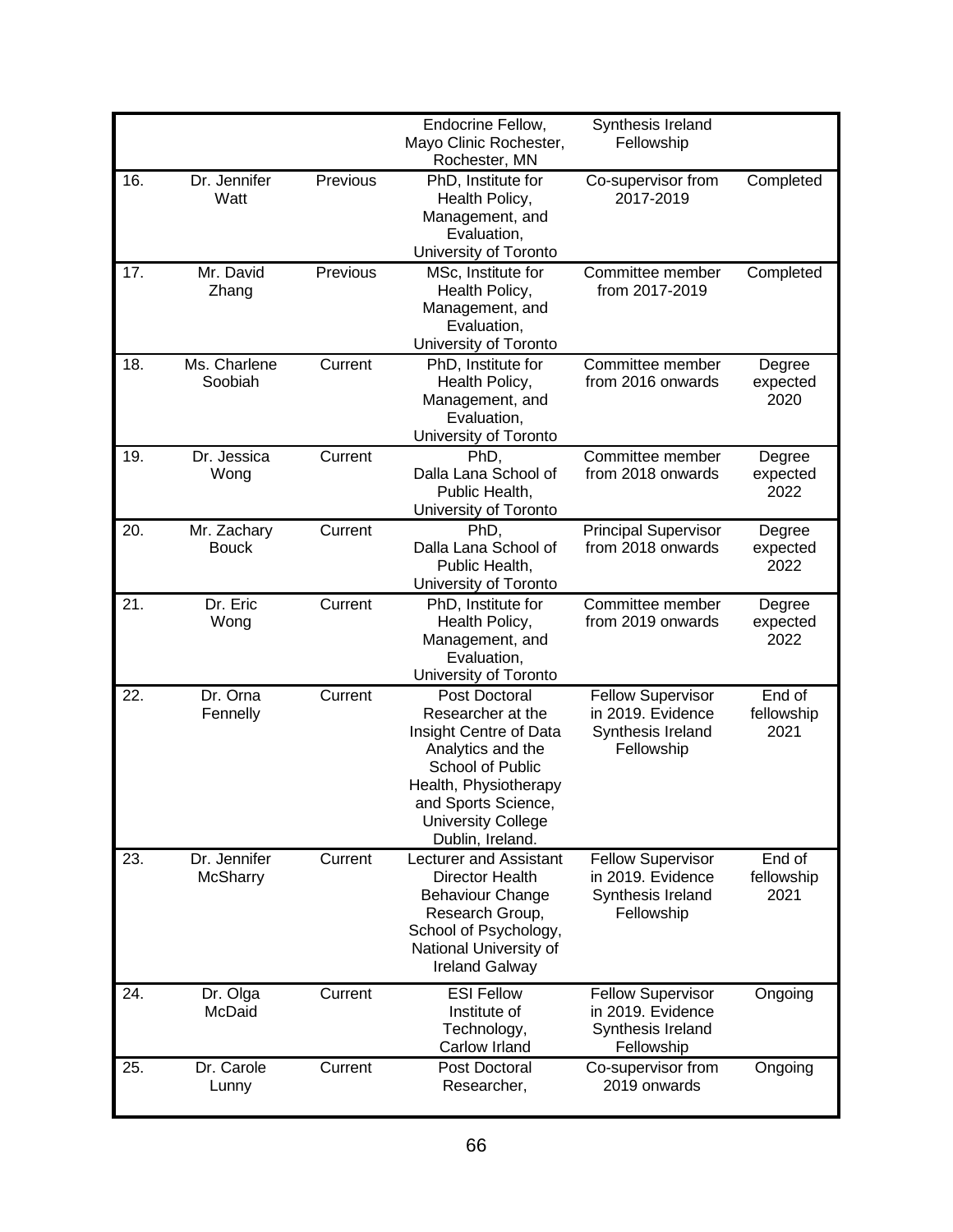|     |               |         | University of                            |                                          |           |
|-----|---------------|---------|------------------------------------------|------------------------------------------|-----------|
|     |               |         | <b>British Columbia</b>                  |                                          |           |
|     |               |         |                                          |                                          |           |
| 26. | Dr. Margarita | Current | Post Doctoral                            | <b>Fellow Supervisor</b>                 | Ongoing   |
|     | Corry         |         | Researcher,                              | in 2020. Evidence                        |           |
|     |               |         | <b>Trinity College Dublin</b>            | Synthesis Ireland                        |           |
|     |               |         |                                          | Fellowship                               |           |
| 27. | Dr. Jennifer  | Current | Post-doctoral                            | <b>Fellow Supervisor</b>                 | Ongoing   |
|     | Fortune       |         | Researcher,                              | in 2020. Evidence                        |           |
|     |               |         | The Royal College                        | Synthesis Ireland                        |           |
|     |               |         | of Surgeons Ireland                      | Fellowship                               |           |
| 28. | Dr. Gary      | Current | Post Doctoral                            | <b>Fellow Supervisor</b>                 | Ongoing   |
|     | Mitchell      |         | Researcher,                              | in 2020. Evidence                        |           |
|     |               |         | Queen's University                       | Synthesis Ireland                        |           |
|     |               |         | <b>Belfast</b>                           | Fellowship                               |           |
| 29. | Dr. Noor-ul-  | Current | PhD, University of                       | <b>Principal Supervisor</b>              | Ongoing   |
|     | Huda Shah     |         | Waterloo                                 | from 2020 onwards                        |           |
| 30. | Ms. Ji Yoon   | Current | MPH, Dalla Lana                          | Supervisor for                           | Completed |
|     | (Tiffany) Kim |         | School of                                | summer student                           |           |
|     |               |         | Public Health,                           | practicum                                |           |
|     |               |         | University of Toronto                    | placement in 2020                        |           |
| 31. | Ms. Yehudis   | Current | PhD, Faculty of Health                   | Committee member                         | Ongoing   |
|     | <b>Stokes</b> |         | Sciences, University of                  | from 2020 onwards                        |           |
|     |               |         | Ottawa                                   |                                          |           |
| 32. | Ms. Lily Yuxi | Current | PhD, Faculty of                          | <b>Thesis Committee</b>                  | Completed |
|     | Ren           |         | Information, University                  | member from 2021                         |           |
|     |               |         | of Toronto                               | onwards. Examiner                        |           |
|     |               |         |                                          | of comprehensive                         |           |
|     |               |         |                                          | exam, 2020-2021                          |           |
| 33. | Dr. Larissa   | Current | Post-doctoral                            | Co-supervisor from                       | Ongoing   |
|     | Shamseer      |         | Researcher, St.                          | 2020 onwards                             |           |
|     |               |         | Michael's Hospital,                      |                                          |           |
|     | Mr. Daniel    | Current | Unity Health Toronto<br>PhD, Division of |                                          |           |
| 34. |               |         | Epidemiology, Dalla                      | <b>DSECT Supervisor</b><br>2021 onwards. | Ongoing   |
|     | Harris        |         | Lana School of Public                    |                                          |           |
|     |               |         | Health, University of                    |                                          |           |
|     |               |         |                                          |                                          |           |
| 35. | Sai Surabi    | Current | Toronto<br>MPH. Dalla Lana               | Supervisor for                           | Ongoing   |
|     | Thirugnanasam |         | School of Public                         | summer student                           |           |
|     | panthar       |         | Health, University of                    | practicum                                |           |
|     |               |         | Toronto                                  | placement in 2021                        |           |
|     |               |         |                                          |                                          |           |

### **Software Development**

- Rank Heat Plot https://rh.ktss.ca
- Synthesi.SR <https://vimeo.com/135517362>
- Systematic Review Process Map https://knowledgetranslation.net/sr-process-map/
- What review is right for you? https://whatreviewisrightforyou.knowledgetranslation.net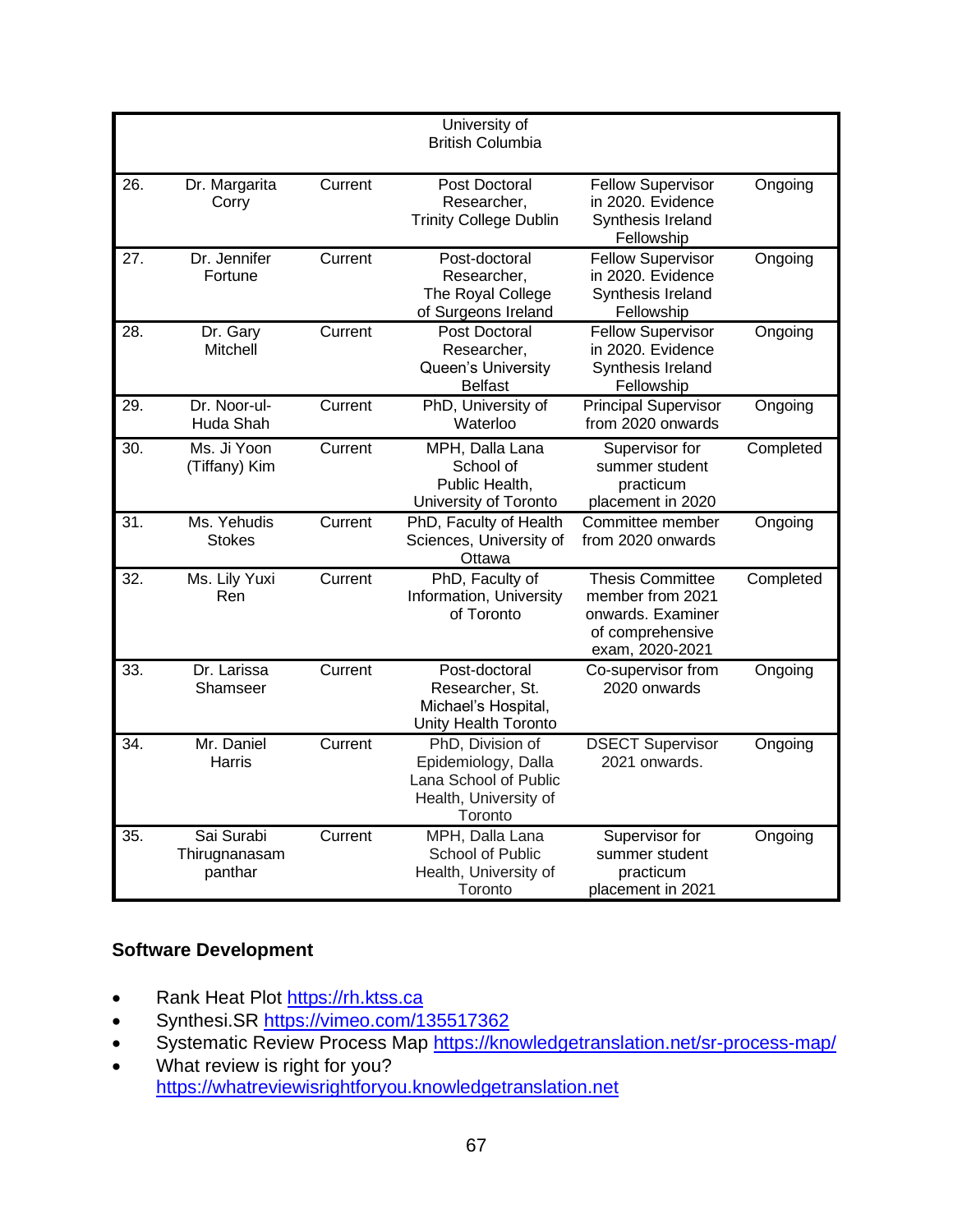### **Selected Interview and Media Relations - Published Online**

- 1. Un plafond de verre toujours présent pour les femmes dans les professions médicales – Metro – Published Online [https://fr.metrotime.be/2021/03/16/start/un](https://fr.metrotime.be/2021/03/16/start/un-plafond-de-verre-toujours-present-pour-les-femmes-dans-les-professions-medicales/,)[plafond-de-verre-toujours-present-pour-les-femmes-dans-les-professions](https://fr.metrotime.be/2021/03/16/start/un-plafond-de-verre-toujours-present-pour-les-femmes-dans-les-professions-medicales/,)[medicales/,](https://fr.metrotime.be/2021/03/16/start/un-plafond-de-verre-toujours-present-pour-les-femmes-dans-les-professions-medicales/,) March 16, 2021.
- 2. How to improve gender equity in medicine EurekAlert! Published Online [https/www.eurekalert.org/pub\\_releases/2021-02/cmaj-hti020921.php,](https://fortiportal.unityhealth.to/proxy/3e63877f/https/www.eurekalert.org/pub_releases/2021-02/cmaj-hti020921.php) February 16, 2021.
- 3. Using existing studies to generate new understandings of COVID-19. [http://www.stmichaelshospital.com/media/detail.php?source=hospital\\_news/2020/](http://www.stmichaelshospital.com/media/detail.php?source=hospital_news/2020/0423&utm_medium=website&utm_source=TERsmh&utm_campaign=200423-Tricco&utm_content=carousel) [0423&utm\\_medium=website&utm\\_source=TERsmh&utm\\_campaign=200423-](http://www.stmichaelshospital.com/media/detail.php?source=hospital_news/2020/0423&utm_medium=website&utm_source=TERsmh&utm_campaign=200423-Tricco&utm_content=carousel) [Tricco&utm\\_content=carousel,](http://www.stmichaelshospital.com/media/detail.php?source=hospital_news/2020/0423&utm_medium=website&utm_source=TERsmh&utm_campaign=200423-Tricco&utm_content=carousel) April 20, 2020.
- 4. Using technology-assisted review to find effective treatments and procedures to mitigate COVID-19. [https://cs.uwaterloo.ca/news/using-technology-assisted](https://cs.uwaterloo.ca/news/using-technology-assisted-review-find-treatments-procedures-to-mitigate-covid-19)[review-find-treatments-procedures-to-mitigate-covid-19](https://cs.uwaterloo.ca/news/using-technology-assisted-review-find-treatments-procedures-to-mitigate-covid-19), May 7,2020.
- 5. AI helping physicians, policy makers get the COVID-19 information they need. [https://uwaterloo.ca/stories/news/ai-helping-physicians-policy-makers-get-covid-](https://uwaterloo.ca/stories/news/ai-helping-physicians-policy-makers-get-covid-19-information)[19-information,](https://uwaterloo.ca/stories/news/ai-helping-physicians-policy-makers-get-covid-19-information) May 7, 2020.
- 6. A World of Difference: Technology-Assisted Review in the Fight Against COVID-19. [https://complexdiscovery.com/a-world-of-difference-technology-assisted-review-in](https://complexdiscovery.com/a-world-of-difference-technology-assisted-review-in-the-fight-against-covid-19/)[the-fight-against-covid-19/,](https://complexdiscovery.com/a-world-of-difference-technology-assisted-review-in-the-fight-against-covid-19/) May 7, 2020.
- 7. HEALTH, NATURALLY: New shingles vaccine better than last Chronical Herald Published Online [https://www.thechronicleherald.ca/community/health-naturally](https://www.thechronicleherald.ca/community/health-naturally-new-shingles-vaccine-better-than-last-256668/)[new-shingles-vaccine-better-than-last-256668/,](https://www.thechronicleherald.ca/community/health-naturally-new-shingles-vaccine-better-than-last-256668/) November 5, 2018.
- 8. Systematic review of clinical studies suggests newer shingles vaccine far more effective – Scienmag – Published Online [https://scienmag.com/systematic-review](https://scienmag.com/systematic-review-of-clinical-studies-suggests-newer-shingles-vaccine-far-more-effective/)[of-clinical-studies-suggests-newer-shingles-vaccine-far-more-effective/,](https://scienmag.com/systematic-review-of-clinical-studies-suggests-newer-shingles-vaccine-far-more-effective/) October 25, 2018.
- 9. Exercising could stop elderly people falling over by THIS much Express Published Online [https://www.express.co.uk/life-style/health/877103/exercise-fall](https://www.express.co.uk/life-style/health/877103/exercise-fall-over-elderly-broken-bone)[over-elderly-broken-bone,](https://www.express.co.uk/life-style/health/877103/exercise-fall-over-elderly-broken-bone) November 10, 2017.
- 10. Exercise may be best intervention to prevent falls among elderly, according to new study published during Falls Prevention Month – Science Codex – Published Online, [http://www.sciencecodex.com/exercise-may-be-best-intervention-prevent-falls](http://www.sciencecodex.com/exercise-may-be-best-intervention-prevent-falls-among-elderly-according-new-study-published-during)[among-elderly-according-new-study-published-during,](http://www.sciencecodex.com/exercise-may-be-best-intervention-prevent-falls-among-elderly-according-new-study-published-during) November 7, 2017.
- 11. Exercise alone, intervention combinations lower risk for injurious falls Healio Published Online [https://www.healio.com/family-medicine/preventive](https://www.healio.com/family-medicine/preventive-medicine/news/online/%7B401e4dd3-c588-451c-bc5a-c0dab4fc6c4b%7D/exercise-alone-intervention-combinations-lower-risk-for-injurious-falls)[medicine/news/online/%7B401e4dd3-c588-451c-bc5a](https://www.healio.com/family-medicine/preventive-medicine/news/online/%7B401e4dd3-c588-451c-bc5a-c0dab4fc6c4b%7D/exercise-alone-intervention-combinations-lower-risk-for-injurious-falls)[c0dab4fc6c4b%7D/exercise-alone-intervention-combinations-lower-risk-for](https://www.healio.com/family-medicine/preventive-medicine/news/online/%7B401e4dd3-c588-451c-bc5a-c0dab4fc6c4b%7D/exercise-alone-intervention-combinations-lower-risk-for-injurious-falls)[injurious-falls,](https://www.healio.com/family-medicine/preventive-medicine/news/online/%7B401e4dd3-c588-451c-bc5a-c0dab4fc6c4b%7D/exercise-alone-intervention-combinations-lower-risk-for-injurious-falls) November 8, 2017.
- 12. Exercise may be best intervention to prevent falls among elderly, according to new study – MedicalXpress – Published Online [https://lofi.medicalxpress.com/news/2017-11-intervention-falls-elderly.html,](https://lofi.medicalxpress.com/news/2017-11-intervention-falls-elderly.html) November 7, 2017.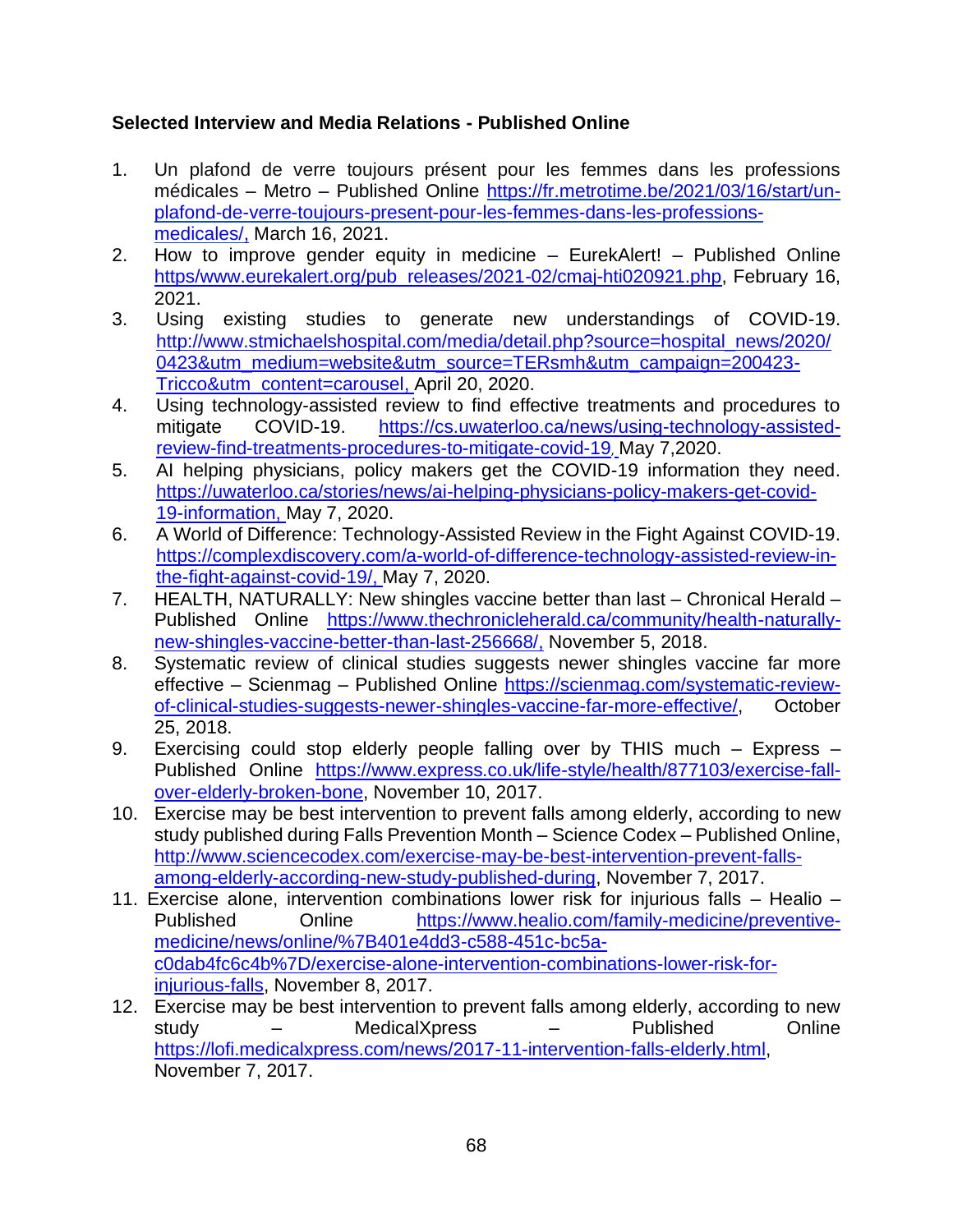- 13. Exercise, Vision Testing and Osteoporosis Evaluation Are Keys To Fall Prevention – MedicalResearch – Published Online [https://medicalresearch.com/exercise](https://medicalresearch.com/exercise-fitness/exercise-vision-testing-and-osteoporosis-evaluation-are-keys-to-fall-prevention/38043/)[fitness/exercise-vision-testing-and-osteoporosis-evaluation-are-keys-to-fall](https://medicalresearch.com/exercise-fitness/exercise-vision-testing-and-osteoporosis-evaluation-are-keys-to-fall-prevention/38043/)[prevention/38043/,](https://medicalresearch.com/exercise-fitness/exercise-vision-testing-and-osteoporosis-evaluation-are-keys-to-fall-prevention/38043/) November 7, 2017.
- 14. Alzheimer's: Which Meds Are Most Effective? Newsmax Published Online [http://www.newsmax.com/Health/Health-News/Alzheimers-medications-drugs](http://www.newsmax.com/Health/Health-News/Alzheimers-medications-drugs-effective/2017/10/02/id/817141/)[effective/2017/10/02/id/817141/,](http://www.newsmax.com/Health/Health-News/Alzheimers-medications-drugs-effective/2017/10/02/id/817141/) October 2, 2017.
- 15. This cognition-enhancing drug may be most effective for Alzheimer's Business Standard – Published Online [http://www.business-standard.com/article/news](http://www.business-standard.com/article/news-ani/this-cognition-enhancing-drug-may-be-most-effective-for-alzheimer-s-117093000295_1.html)[ani/this-cognition-enhancing-drug-may-be-most-effective-for-alzheimer-s-](http://www.business-standard.com/article/news-ani/this-cognition-enhancing-drug-may-be-most-effective-for-alzheimer-s-117093000295_1.html)[117093000295\\_1.html,](http://www.business-standard.com/article/news-ani/this-cognition-enhancing-drug-may-be-most-effective-for-alzheimer-s-117093000295_1.html) September 30, 2017.
- 16. This cognition-enhancing drug may be most effective for Alzheimer's Yahoo News – Published Online [https://in.news.yahoo.com/cognition-enhancing-drug-may-most-](https://in.news.yahoo.com/cognition-enhancing-drug-may-most-091700237.html)[091700237.html,](https://in.news.yahoo.com/cognition-enhancing-drug-may-most-091700237.html) September 30, 2017.
- 17. Study ranks safety, effectiveness of cognitive enhancers for Alzheimer's Medical Xpress – Published Online [https://medicalxpress.com/news/2017-09-safety](https://medicalxpress.com/news/2017-09-safety-effectiveness-cognitive-alzheimer.html)[effectiveness-cognitive-alzheimer.html,](https://medicalxpress.com/news/2017-09-safety-effectiveness-cognitive-alzheimer.html) September 29, 2017.
- 18. You've got questions? We've got evidence ScienMag Published Online [https://scienmag.com/youve-got-questions-weve-got-evidence/,](https://scienmag.com/youve-got-questions-weve-got-evidence/) September 26, 2017.
- 19. Epilepsy drugs pose risks to developing brains, study suggests Spectrum News Published Online [https://spectrumnews.org/news/epilepsy-drugs-pose-risks](https://spectrumnews.org/news/epilepsy-drugs-pose-risks-developing-brains-study-suggests/)[developing-brains-study-suggests/,](https://spectrumnews.org/news/epilepsy-drugs-pose-risks-developing-brains-study-suggests/) September 7, 2017.
- 20. Arrhythmia Risk Increased By Post-Operative Antinausea-Steroid Combination MedicalResearch.com – Published Online [http://medicalresearch.com/author](http://medicalresearch.com/author-interviews/arrhythmia-risk-increased-by-post-operative-antinausea-steroid-combination/15207/)[interviews/arrhythmia-risk-increased-by-post-operative-antinausea-steroid](http://medicalresearch.com/author-interviews/arrhythmia-risk-increased-by-post-operative-antinausea-steroid-combination/15207/)[combination/15207/,](http://medicalresearch.com/author-interviews/arrhythmia-risk-increased-by-post-operative-antinausea-steroid-combination/15207/) June 24, 2015.
- 21. Some common anti-nausea medications used post-operatively could increase patients' - MD Linx – Published Online [http://www.mdlinx.com/gastroenterology/top](http://www.mdlinx.com/gastroenterology/top-medical-news/article/2015/06/22/1)[medical-news/article/2015/06/22/1,](http://www.mdlinx.com/gastroenterology/top-medical-news/article/2015/06/22/1) June 22,2015.
- 22. Certain anti-nausea medications used after operation could increase risk for irregular heartbeat -Health, medical and science updates – Published Online [http://www.news-medical.net/news/20150619/Certain-anti-nausea-medications](http://www.news-medical.net/news/20150619/Certain-anti-nausea-medications-used-after-operation-could-increase-risk-for-irregular-heartbeat.aspx)[used-after-operation-could-increase-risk-for-irregular-heartbeat.aspx,](http://www.news-medical.net/news/20150619/Certain-anti-nausea-medications-used-after-operation-could-increase-risk-for-irregular-heartbeat.aspx) June 19, 2015.
- 23. Some common anti-nausea medications used post-operatively could increase patients' arrhythmia risk -Medical Xpress- [http://medicalxpress.com/news/2015-06](http://medicalxpress.com/news/2015-06-common-anti-nausea-medications-post-operatively-patients.html) [common-anti-nausea-medications-post-operatively-patients.html,](http://medicalxpress.com/news/2015-06-common-anti-nausea-medications-post-operatively-patients.html) June 18, 2015.
- 24. Some Common Anti-nausea Medications Used Post-operatively Could Increase Patients' Arrhythmia Risk - Science Newsline Medicine- – Published Online [http://www.sciencenewsline.com/articles/2015061814330022.html,](http://www.sciencenewsline.com/articles/2015061814330022.html) June 18, 2015.
- 25. Papers Identify Effective And Cost-effective Treatments for Complex Wounds Science News Line – Published Online [http://www.sciencenewsline.com/articles/2015042223470026.html,](http://www.sciencenewsline.com/articles/2015042223470026.html) April 22, 2015.
- 26. Papers identify effective and cost-effective treatments for complex wounds HealthCanal – Published Online [http://www.healthcanal.com/public-health-](http://www.healthcanal.com/public-health-safety/62687-papers-identify-effective-and-cost-effective-treatments-for-complex-wounds.html)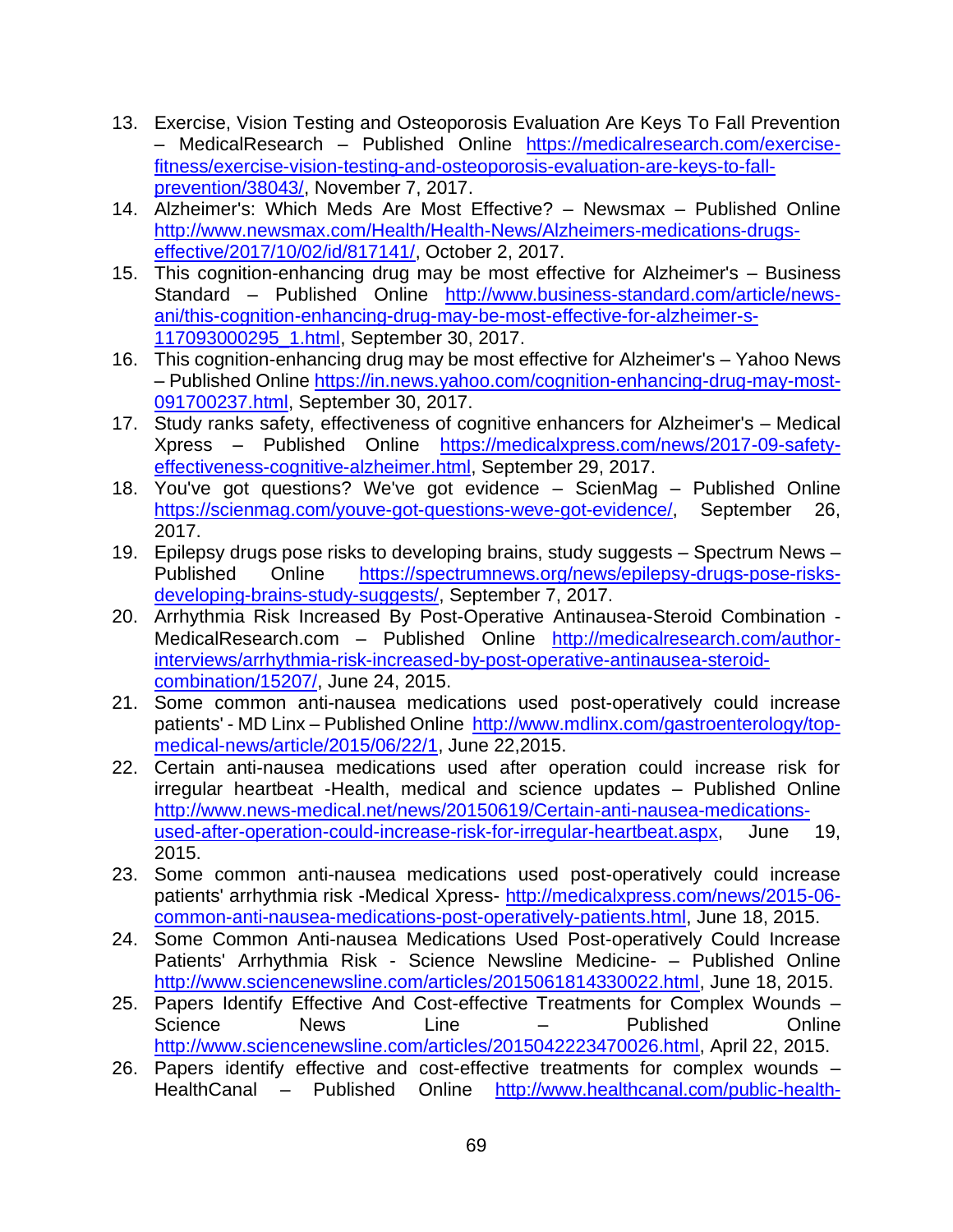[safety/62687-papers-identify-effective-and-cost-effective-treatments-for-complex](http://www.healthcanal.com/public-health-safety/62687-papers-identify-effective-and-cost-effective-treatments-for-complex-wounds.html)[wounds.html,](http://www.healthcanal.com/public-health-safety/62687-papers-identify-effective-and-cost-effective-treatments-for-complex-wounds.html) April 23, 2015.

- 27. Safety, effectiveness, and cost effectiveness of long acting versus intermediate acting insulin for patients with type 1 diabetes: systematic review and network metaanalysis. Video available from <http://www.bmj.com/content/349/bmj.g5459.long> October 1, 2014.
- 28. Study compares insulin regiments for type 1 diabetes TulsaCW.com Published Online [http://www.tulsacw.com/story/26696675/study-compares-insulin-regimens](http://www.tulsacw.com/story/26696675/study-compares-insulin-regimens-for-type-1-diabetes)[for-type-1-diabetes,](http://www.tulsacw.com/story/26696675/study-compares-insulin-regimens-for-type-1-diabetes) October 6, 2014.
- 29. Study compares insulin regiments for type 1 diabetes WGEM.com- Published Online [http://www.wgem.com/story/26696675/study-compares-insulin-regimens](http://www.wgem.com/story/26696675/study-compares-insulin-regimens-for-type-1-diabetes)[for-type-1-diabetes,](http://www.wgem.com/story/26696675/study-compares-insulin-regimens-for-type-1-diabetes) October 4, 2014.
- 30. Study compares insulin regiments for type 1 diabetes FOX 21/27 Published Online [http://www.fox2127.com/story/26696675/study-compares-insulin-regimens](http://www.fox2127.com/story/26696675/study-compares-insulin-regimens-for-type-1-diabetes)[for-type-1-diabetes,](http://www.fox2127.com/story/26696675/study-compares-insulin-regimens-for-type-1-diabetes) October 4, 2014.
- 31. Study compares insulin regiments for type 1 diabetes NBC Right Now KNDU-TV-Published Online [http://www.nbcrightnow.com/story/26696675/study-compares](http://www.nbcrightnow.com/story/26696675/study-compares-insulin-regimens-for-type-1-diabetes)[insulin-regimens-for-type-1-diabetes,](http://www.nbcrightnow.com/story/26696675/study-compares-insulin-regimens-for-type-1-diabetes) October 4, 2014.
- 32. Study compares insulin regiments for type 1 diabetes CBS 3 Springfield WSHM-Published Online [http://www.cbs3springfield.com/story/26696675/study-compares](http://www.cbs3springfield.com/story/26696675/study-compares-insulin-regimens-for-type-1-diabetes)[insulin-regimens-for-type-1-diabetes,](http://www.cbs3springfield.com/story/26696675/study-compares-insulin-regimens-for-type-1-diabetes) October 4, 2014.
- 33. Study compares insulin regimens for type 1 diabetes Fox8Live- Published Online [http://www.fox8live.com/story/26696675/study-compares-insulin-regimens-for-type-](http://www.fox8live.com/story/26696675/study-compares-insulin-regimens-for-type-1-diabetes)[1-diabetes,](http://www.fox8live.com/story/26696675/study-compares-insulin-regimens-for-type-1-diabetes) October 3, 2014.
- 34. Study compares insulin regimens for type 1 diabetes HawaiiNewsNow- Published Online [http://www.hawaiinewsnow.com/story/26696675/study-compares-insulin](http://www.hawaiinewsnow.com/story/26696675/study-compares-insulin-regimens-for-type-1-diabetes)[regimens-for-type-1-diabetes,](http://www.hawaiinewsnow.com/story/26696675/study-compares-insulin-regimens-for-type-1-diabetes) October 3, 2014.
- 35. Study compares insulin regimens for type 1 diabetes MyFoxOrlando- Published Online [http://www.myfoxorlando.com/story/26696675/study-compares-insulin](http://www.myfoxorlando.com/story/26696675/study-compares-insulin-regimens-for-type-1-diabetes)[regimens-for-type-1-diabetes,](http://www.myfoxorlando.com/story/26696675/study-compares-insulin-regimens-for-type-1-diabetes) October 3, 2014.
- 36. Long-acting insulin is safer, more effective for patients with Type 1 diabetes ScienceDaily- **Conserversity** Published **Conserversity** Online [http://www.sciencedaily.com/releases/2014/10/141001090246.htm,](http://www.sciencedaily.com/releases/2014/10/141001090246.htm) October 3, 2014.
- 37. Study compares insulin regiments for type 1 diabetes WinnipegFreePress Published Online [http://www.winnipegfreepress.com/arts-and-life/life/health/study](http://www.winnipegfreepress.com/arts-and-life/life/health/study-compares-insulin-regimens-for-type-1-diabetes-278006081.html)[compares-insulin-regimens-for-type-1-diabetes-278006081.html,](http://www.winnipegfreepress.com/arts-and-life/life/health/study-compares-insulin-regimens-for-type-1-diabetes-278006081.html) October 3, 2014.
- 38. Study Compares Insulin Regimens for Type 1 Diabetes DoctorsLounge- Published Online [http://www.doctorslounge.com/index.php/news/hd/50056,](http://www.doctorslounge.com/index.php/news/hd/50056) October 3, 2014.
- 39. Long-Lasting Insulin More Effective Than Intermediate Acting NewsMaxHealth-Published Online [http://www.newsmaxhealth.com/Health-News/insulin-Type-1](http://www.newsmaxhealth.com/Health-News/insulin-Type-1-diabetes-long-lasting-intermediate-lasting/2014/10/03/id/598476/) [diabetes-long-lasting-intermediate-lasting/2014/10/03/id/598476/,](http://www.newsmaxhealth.com/Health-News/insulin-Type-1-diabetes-long-lasting-intermediate-lasting/2014/10/03/id/598476/) October 3, 2014.
- 40. Long-acting insulin 'probably superior' to intermediate-acting insulin<br>PharmaceuticalJournal- http://www.pharmaceutical-iournal.com/news-are [http://www.pharmaceutical-journal.com/news-and](http://www.pharmaceutical-journal.com/news-and-analysis/research-briefing/long-acting-insulin-probably-superior-to-intermediate-acting-insulin/20066717.article)[analysis/research-briefing/long-acting-insulin-probably-superior-to-intermediate](http://www.pharmaceutical-journal.com/news-and-analysis/research-briefing/long-acting-insulin-probably-superior-to-intermediate-acting-insulin/20066717.article)[acting-insulin/20066717.article,](http://www.pharmaceutical-journal.com/news-and-analysis/research-briefing/long-acting-insulin-probably-superior-to-intermediate-acting-insulin/20066717.article) October 3, 2014.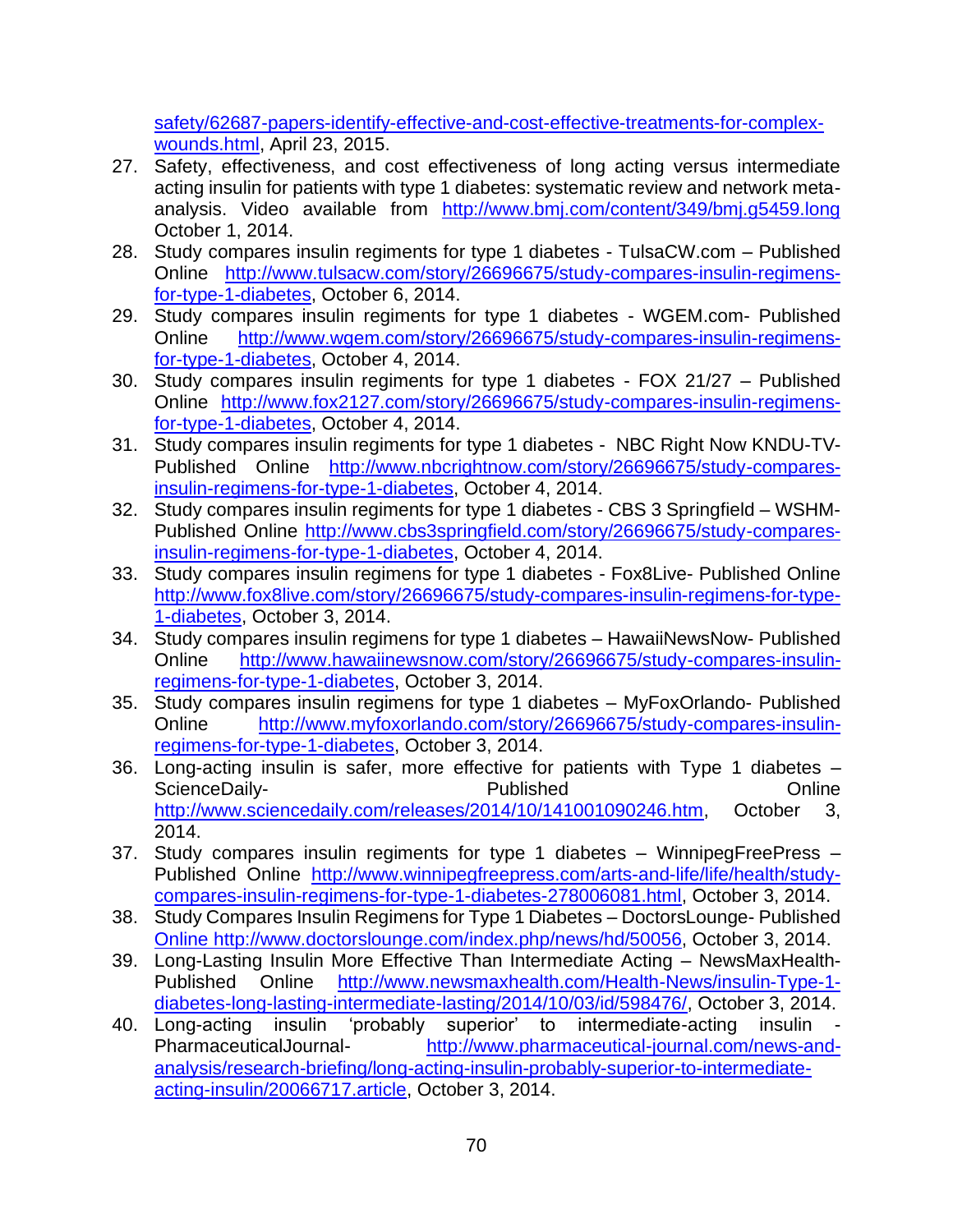- 41. Study compares insulin regimens for type 1 diabetes 100.7 Jack FM- Published Online [http://www.sandiegojack.com/story/26696675/study-compares-insulin](http://www.sandiegojack.com/story/26696675/study-compares-insulin-regimens-for-type-1-diabetes)[regimens-for-type-1-diabetes,](http://www.sandiegojack.com/story/26696675/study-compares-insulin-regimens-for-type-1-diabetes) October 3, 2014.
- 42. Study compares insulin regimens for type 1 diabetes Health.com- Published Online [http://news.health.com/2014/10/03/study-compares-insulin-regimens-for-type-1](http://news.health.com/2014/10/03/study-compares-insulin-regimens-for-type-1-diabetes/) [diabetes/,](http://news.health.com/2014/10/03/study-compares-insulin-regimens-for-type-1-diabetes/) October 3, 2014.
- 43. Study compares insulin regimens for type 1 diabetes WebMD- Published Online [http://www.webmd.com/diabetes/news/20141003/study-compares-insulin](http://www.webmd.com/diabetes/news/20141003/study-compares-insulin-regimens-for-type-1-diabetes)[regimens-for-type-1-diabetes,](http://www.webmd.com/diabetes/news/20141003/study-compares-insulin-regimens-for-type-1-diabetes) October 3, 2014.
- 44. Long-acting insulin safer, more effective CairnsPost- Published Online, October 2,2014.
- 45. Long-acting insulin safer, more effective DailyTelegraph- Published Online [http://www.dailytelegraph.com.au/news/breaking-news/long-acting-insulin-safer](http://www.dailytelegraph.com.au/news/breaking-news/long-acting-insulin-safer-more-effective/story-fni0xqlk-1227077408318)[more-effective/story-fni0xqlk-1227077408318,](http://www.dailytelegraph.com.au/news/breaking-news/long-acting-insulin-safer-more-effective/story-fni0xqlk-1227077408318) October 2,2014.
- 46. Long-acting insulin more effective for type 1 diabetes ArgentinaStar- Published Online [http://www.argentinastar.com/index.php/sid/226291265#Scene\\_1,](http://www.argentinastar.com/index.php/sid/226291265#Scene_1) October 2, 2014.
- 47. Long-acting insulin more effective for type 1 diabetes IndiaGazette- Published Online [http://www.indiagazette.com/index.php/sid/226291265,](http://www.indiagazette.com/index.php/sid/226291265) October 2, 2014.
- 48. Implementing new care strategies can cut health care usage among system's biggest users – PharmacyChoice- Published Online [http://www.pharmacychoice.com/News/article.cfm?Article\\_ID=1262167,](http://www.pharmacychoice.com/News/article.cfm?Article_ID=1262167) September 29, 2014.
- 49. Care Coordination can Decrease Health-Care Use by People with Chronic Conditions – Medindia.com- Published Online [http://www.medindia.net/news/care](http://www.medindia.net/news/care-coordination-can-decrease-health-care-use-by-people-with-chronic-conditions-141500-1.htm)[coordination-can-decrease-health-care-use-by-people-with-chronic-conditions-](http://www.medindia.net/news/care-coordination-can-decrease-health-care-use-by-people-with-chronic-conditions-141500-1.htm)[141500-1.htm,](http://www.medindia.net/news/care-coordination-can-decrease-health-care-use-by-people-with-chronic-conditions-141500-1.htm) September 20,2014.
- 50. New Care Strategies to Cut Health Care Usage Among System's Biggest Users Health Canal- Published Online [http://www.medindia.net/news/new-care-strategies](http://www.medindia.net/news/new-care-strategies-to-cut-health-care-usage-among-systems-biggest-users-141336-1.htm)[to-cut-health-care-usage-among-systems-biggest-users-141336-1.htm,](http://www.medindia.net/news/new-care-strategies-to-cut-health-care-usage-among-systems-biggest-users-141336-1.htm) September 15, 2014.
- 51. Implementing new care strategies can cut health care usage among system's biggest users – MedicalXpress- Published Online [http://medicalxpress.com/news/2014-09-strategies-health-usage-biggest](http://medicalxpress.com/news/2014-09-strategies-health-usage-biggest-users.html)[users.html,](http://medicalxpress.com/news/2014-09-strategies-health-usage-biggest-users.html) September 15, 2014.
- 52. Care coordination can decrease health-care use by frequent users EurekAlert! Published Online [http://www.eurekalert.org/pub\\_releases/2014-09/cmaj](http://www.eurekalert.org/pub_releases/2014-09/cmaj-ccc090914.php)[ccc090914.php,](http://www.eurekalert.org/pub_releases/2014-09/cmaj-ccc090914.php) September 15, 2014.
- 53. Bill Beckwith's Memory Minute: Do Cognitive Enhancers Benefit Those with Mild Cognitive Impairment? – Naples Daily News – Published Online [http://www.naplesnews.com/lifestyle/neapolitan/bill-beckwiths-memory-minute-do](http://www.naplesnews.com/lifestyle/neapolitan/bill-beckwiths-memory-minute-do-cognitive-those)[cognitive-those,](http://www.naplesnews.com/lifestyle/neapolitan/bill-beckwiths-memory-minute-do-cognitive-those) October 8, 2013.
- 54. Cognitive enhancers don't help after 96 weeks in mild cognitive impairment for Alzheimer's patients – Drug Topics – Published Online [http://drugtopics.modernmedicine.com/drug-topics/news/cognitive-enhancers-don-](http://drugtopics.modernmedicine.com/drug-topics/news/cognitive-enhancers-don-t-help-after-96-weeks-mild-cognitive-impairment-alzheimer-s?page=full)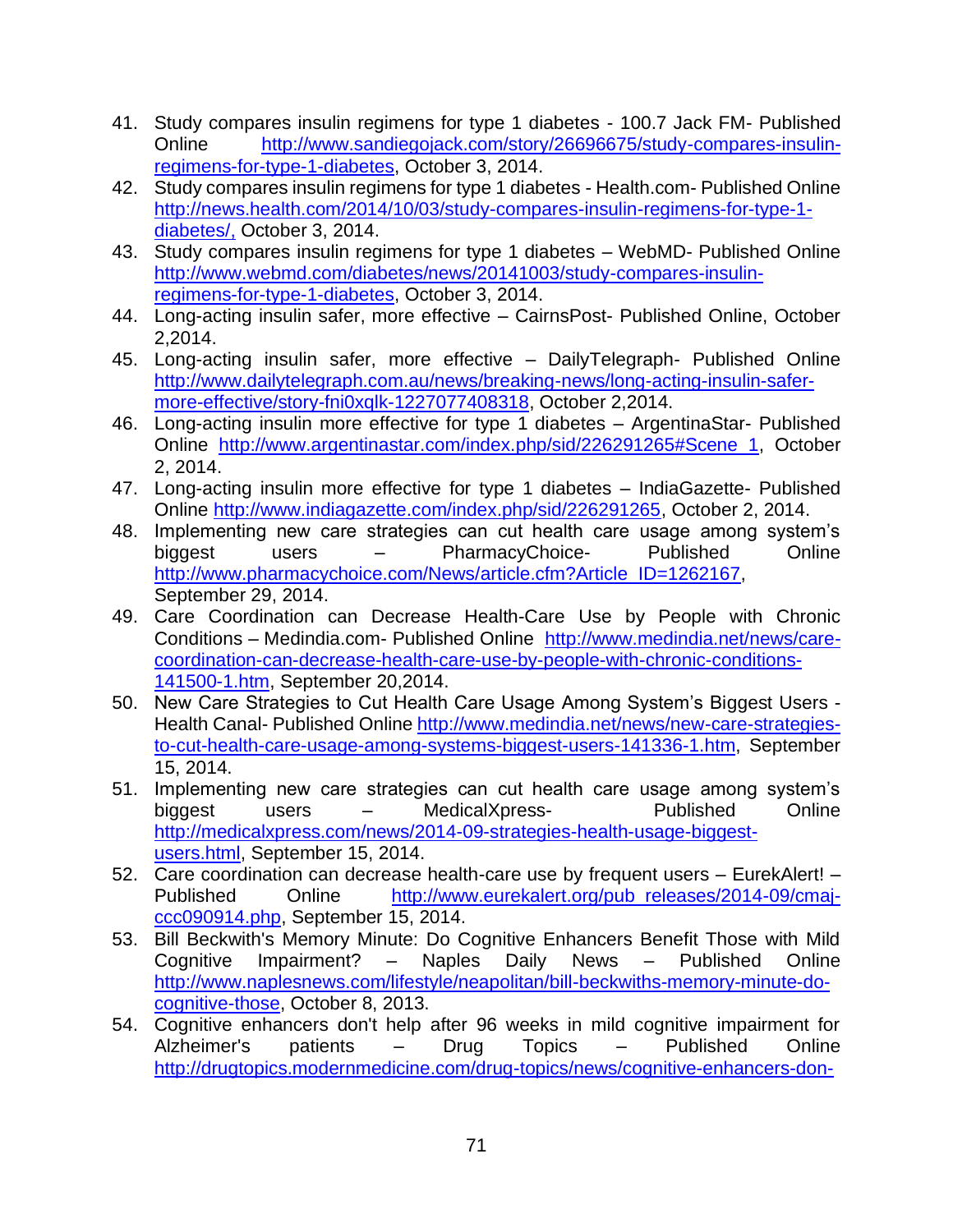[t-help-after-96-weeks-mild-cognitive-impairment-alzheimer-s?page=full,](http://drugtopics.modernmedicine.com/drug-topics/news/cognitive-enhancers-don-t-help-after-96-weeks-mild-cognitive-impairment-alzheimer-s?page=full) September 26, 2013.

- 55. Dementia Drugs No Help in Mild Impairment MedPage Today Published Online [http://www.medpagetoday.com/Neurology/Dementia/41657,](http://www.medpagetoday.com/Neurology/Dementia/41657) September 22, 2013
- 56. Cognitive enhancers don't work for mild impairment The Globe and Mail Published Online [http://www.theglobeandmail.com/life/health-and](http://www.theglobeandmail.com/life/health-and-fitness/health/cognitive-enhancers-dont-work-for-mild-impairment/article14373432/)[fitness/health/cognitive-enhancers-dont-work-for-mild-impairment/article14373432/,](http://www.theglobeandmail.com/life/health-and-fitness/health/cognitive-enhancers-dont-work-for-mild-impairment/article14373432/) September 17, 2013.
- 57. Study shoots down AD drug class in mild patients Medical Marketing and Media Published Online [http://www.mmm-online.com/study-shoots-down-ad-drug-class](http://www.mmm-online.com/study-shoots-down-ad-drug-class-in-mild-patients/article/312032/)[in-mild-patients/article/312032/,](http://www.mmm-online.com/study-shoots-down-ad-drug-class-in-mild-patients/article/312032/) September 17, 2013.
- 58. Alzheimer's drugs lack benefit for mild cognitive impairment, researchers conclude – Global News – Published Online [http://globalnews.ca/news/845405/alzheimers](http://globalnews.ca/news/845405/alzheimers-drugs-lack-benefit-for-mild-cognitive-impairment-researchers-conclude/)[drugs-lack-benefit-for-mild-cognitive-impairment-researchers-conclude/,](http://globalnews.ca/news/845405/alzheimers-drugs-lack-benefit-for-mild-cognitive-impairment-researchers-conclude/) September 17, 2013.
- 59. Drug nixed for mild cognitive impairment: study The Toronto Star- Published Online [http://www.thestar.com/life/health\\_wellness/2013/09/16/drug\\_nixed\\_for\\_mild\\_cogni](http://www.thestar.com/life/health_wellness/2013/09/16/drug_nixed_for_mild_cognitive_impairment_study.html) [tive\\_impairment\\_study.html,](http://www.thestar.com/life/health_wellness/2013/09/16/drug_nixed_for_mild_cognitive_impairment_study.html) September 16, 2013.
- 60. Alzheimer's drugs may harm people with mild memory issues: 'Cognitive enhancers' may cause GI problems in patients with mild cognitive impairment - CBC News – Published Online [http://www.cbc.ca/m/touch/health/story/1.1855890,](http://www.cbc.ca/m/touch/health/story/1.1855890) September 16, 2013.
- 61. Alzheimer's drugs lack benefit for mild cognitive impairment, researchers conclude – CTV News Winnipeg – Published Online [http://winnipeg.ctvnews.ca/alzheimer-s](http://winnipeg.ctvnews.ca/alzheimer-s-drugs-lack-benefit-for-mild-cognitive-impairment-researchers-conclude-1.1456838)[drugs-lack-benefit-for-mild-cognitive-impairment-researchers-conclude-1.1456838,](http://winnipeg.ctvnews.ca/alzheimer-s-drugs-lack-benefit-for-mild-cognitive-impairment-researchers-conclude-1.1456838) September 16, 2013.
- 62. Study finds cognitive enhancers do not improve cognition or function in people with mild cognitive impairment but may cause gastrointestinal issues – HealthCanal.com – Published Online [http://www.healthcanal.com/mental-health-behavior/42932](http://www.healthcanal.com/mental-health-behavior/42932-study-finds-cognitive-enhancers-do-not-improve-cognition-or-function-in-people-with-mild-cognitive-impairment-but-may-cause-gastrointestinal-issues.html) [study-finds-cognitive-enhancers-do-not-improve-cognition-or-function-in-people](http://www.healthcanal.com/mental-health-behavior/42932-study-finds-cognitive-enhancers-do-not-improve-cognition-or-function-in-people-with-mild-cognitive-impairment-but-may-cause-gastrointestinal-issues.html)[with-mild-cognitive-impairment-but-may-cause-gastrointestinal-issues.html,](http://www.healthcanal.com/mental-health-behavior/42932-study-finds-cognitive-enhancers-do-not-improve-cognition-or-function-in-people-with-mild-cognitive-impairment-but-may-cause-gastrointestinal-issues.html) September 16, 2013.
- 63. New research finds flu shot effective regardless of circulating strains Vaccine News Daily – Published Online [http://vaccinenewsdaily.com/vaccine\\_development/325801-new-research-finds-flu](http://vaccinenewsdaily.com/vaccine_development/325801-new-research-finds-flu-shot-effective-regardless-of-circulating-strains/)[shot-effective-regardless-of-circulating-strains/,](http://vaccinenewsdaily.com/vaccine_development/325801-new-research-finds-flu-shot-effective-regardless-of-circulating-strains/) June 28, 2013.
- 64. New research finds flu shot effective regardless of circulating flu strain Health Canal – Published Online [http://www.healthcanal.com/infections/flu/40169-new-research](http://www.healthcanal.com/infections/flu/40169-new-research-finds-flu-shot-effective-regardless-of-circulating-flu-strain.htm)[finds-flu-shot-effective-regardless-of-circulating-flu-strain.html](http://www.healthcanal.com/infections/flu/40169-new-research-finds-flu-shot-effective-regardless-of-circulating-flu-strain.htm), June 25, 2013.
- 65. How Civilization As We Know It Could End ... With A Cough Forbes Published Online [http://www.forbes.com/sites/markgibbs/2013/06/27/how-civilization-as-we](http://www.forbes.com/sites/markgibbs/2013/06/27/how-civilization-as-we-know-it-could-end-with-a-cough/)[know-it-could-end-with-a-cough/,](http://www.forbes.com/sites/markgibbs/2013/06/27/how-civilization-as-we-know-it-could-end-with-a-cough/) June 27, 2013.
- 66. Many programs to help diabetics manage their health do work Diabetes news Published Online [http://www.health.am/db/more/many-programs-to-help-diabetics/,](http://www.health.am/db/more/many-programs-to-help-diabetics/) Jun 22, 2012.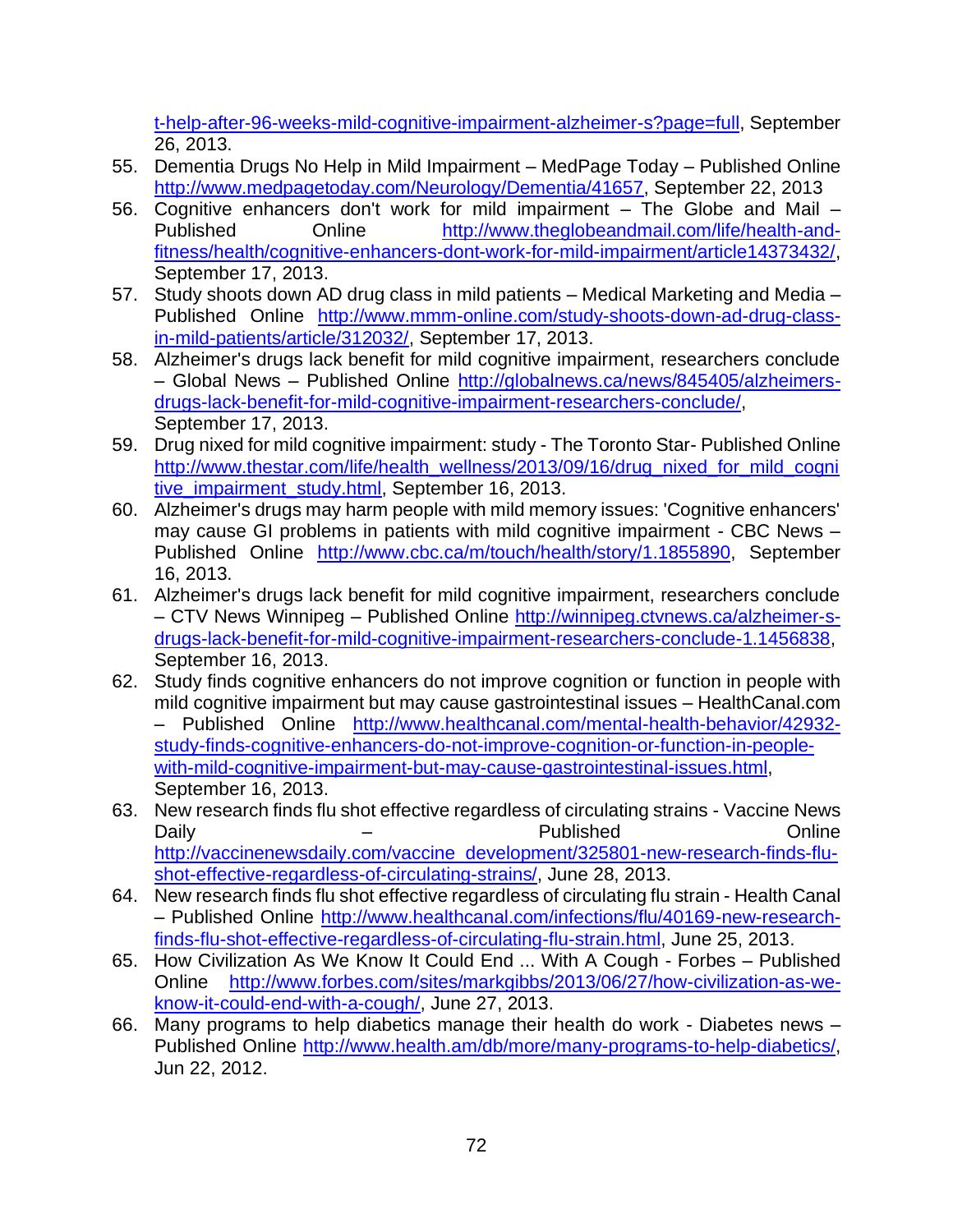## **Podcasts**

- 1. Advancing Gender Equity in Medicine CMAJ Interview Podcast Published Online [https://www.cmaj.ca/lookup/doi/10.1503/cmaj.200951/tab-related-content,](https://www.cmaj.ca/lookup/doi/10.1503/cmaj.200951/tab-related-content) February 16, 2021. Co-presenter: Moore A.
- 2. Comparisons Of Interventions For Preventing Falls In Older Adults Foxcast PT Podcast – Published Online [https://www.foxrehab.org/podcast/foxcast-pt-andrea](https://www.foxrehab.org/podcast/foxcast-pt-andrea-tricco/)[tricco/,](https://www.foxrehab.org/podcast/foxcast-pt-andrea-tricco/) September 28, 2018.

## **Blogs**

1. Scoping Reviews- Meta-Evidence Blog- Campbell Collaboration UK & Ireland-Published Online [http://meta-evidence.co.uk/scoping-reviews/,](http://meta-evidence.co.uk/scoping-reviews/) October 28, 2020.

## **Radio Interviews**

- 1. Rapid review methods more challenging during COVID-19: Commentary with a focus on 8 knowledge synthesis steps- Nature News, November 4, 2020.
- 2. Efficacy, effectiveness, and safety of herpes zoster vaccines in adults aged 50 and older: systematic review and network meta-analysis - CBC Radio Canada, October 27, 2018.
- 3. Preventing falls in older adults National Public Radio, November 10, 2017.
- 4. Cognitive enhancers for Mild Cognitive Impairment (MCI) Radio Canada Intentional (RCI), September 18, 2013.
- 5. Drug nixed for mild cognitive impairment: study News Talk 980 CJME New Talk 980 CJME radio, September 16, 2013.

## **Video Interviews**

- 1. Preventing falls in older adults, Edmonton Health Matters, Global News Edmonton, November 20, 2017. Video available from [https://globalnews.ca/video/3866047/falls-are-leading-cause-of-injury-among](https://globalnews.ca/video/3866047/falls-are-leading-cause-of-injury-among-seniors-but-can-be-prevented)[seniors-but-can-be-prevented](https://globalnews.ca/video/3866047/falls-are-leading-cause-of-injury-among-seniors-but-can-be-prevented)
- 2. Meta-Analysis of Quality Improvement Strategies in Treating Diabetes, FRMC TV, June 19, 2015. Video available from [http://www.firstreportnow.com/frmctv/andrea](http://www.firstreportnow.com/frmctv/andrea-c-tricco-msc-phd-discusses-meta-analysis-quality-improvement-strategies-treating-dia)[c-tricco-msc-phd-discusses-meta-analysis-quality-improvement-strategies-treating](http://www.firstreportnow.com/frmctv/andrea-c-tricco-msc-phd-discusses-meta-analysis-quality-improvement-strategies-treating-dia)[dia](http://www.firstreportnow.com/frmctv/andrea-c-tricco-msc-phd-discusses-meta-analysis-quality-improvement-strategies-treating-dia)
- 3. Safety, effectiveness, and cost effectiveness of long acting versus intermediate acting insulin for patients with type 1 diabetes: systematic review and network metaanalysis, Oct 1, 2014. Video available from <http://www.bmj.com/content/349/bmj.g5459.long>
- 4. Alzheimer's drugs lack benefit for mild cognitive impairment, CTV news, CTV, September 16, 2013.